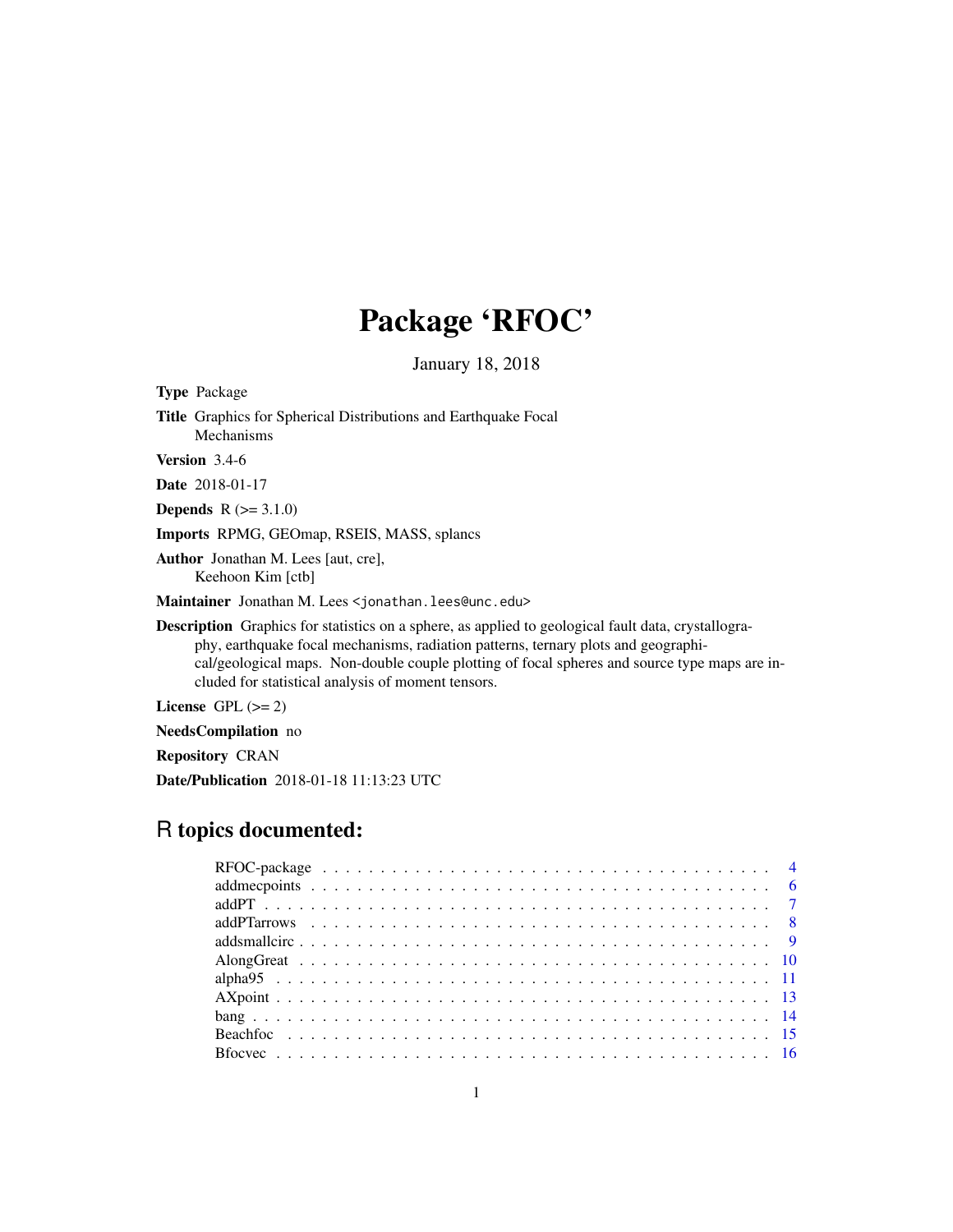|                               | 17 |
|-------------------------------|----|
|                               | 19 |
|                               | 20 |
|                               | 21 |
|                               | 22 |
|                               | 23 |
|                               | 24 |
|                               | 25 |
|                               | 27 |
|                               | 28 |
|                               | 29 |
|                               | 30 |
|                               | 31 |
|                               | 32 |
|                               | 33 |
|                               | 34 |
|                               | 35 |
|                               | 36 |
|                               | 37 |
|                               | 39 |
|                               | 40 |
|                               | 42 |
|                               |    |
|                               | 44 |
|                               | 44 |
|                               | 46 |
|                               | 47 |
|                               | 48 |
|                               | 49 |
|                               | 50 |
|                               | 51 |
|                               | 52 |
|                               | 53 |
|                               | 54 |
|                               | 55 |
|                               | 57 |
|                               | 58 |
|                               | 59 |
|                               | 60 |
| MapNonDouble<br>$\sim$ $\sim$ | 61 |
| $mc2cart \dots \dots$         | 64 |
| mijsdr                        | 65 |
| MomentDist                    | 66 |
| MRake                         | 67 |
| $net \cdot \cdot \cdot \cdot$ | 68 |
| $nipXY \dots$                 | 69 |
| nodalLines.                   | 71 |
| normal.fault                  | 72 |
|                               | 73 |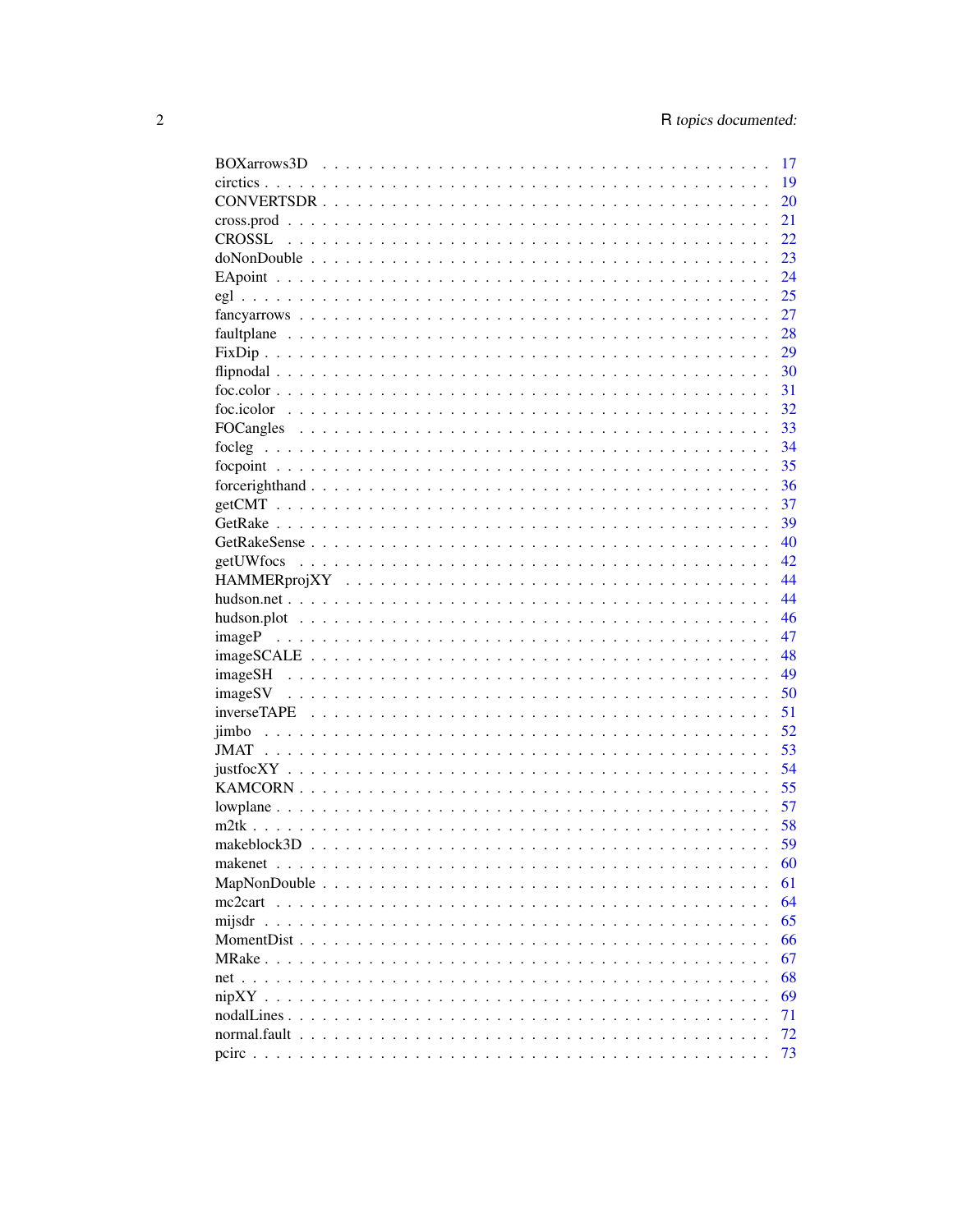|                | 74   |
|----------------|------|
|                | 75   |
|                | 77   |
|                | 79   |
|                | 80   |
|                | 82   |
|                | 83   |
|                | 84   |
|                | 85   |
| <b>PLTcirc</b> | 87   |
|                | 88   |
|                | 89   |
|                | 90   |
|                | 91   |
|                | 92   |
|                | 93   |
|                | 94   |
|                | 95   |
|                | 96   |
|                | 98   |
|                | 99   |
|                |      |
|                |      |
|                |      |
|                |      |
|                |      |
|                |      |
|                |      |
|                |      |
|                |      |
|                |      |
|                |      |
|                |      |
|                |      |
|                |      |
|                |      |
|                |      |
|                | .117 |
|                |      |
|                |      |
| <b>SDRfoc</b>  |      |
|                |      |
|                |      |
|                |      |
|                |      |
|                |      |
| StrikeDip      |      |
|                |      |
|                |      |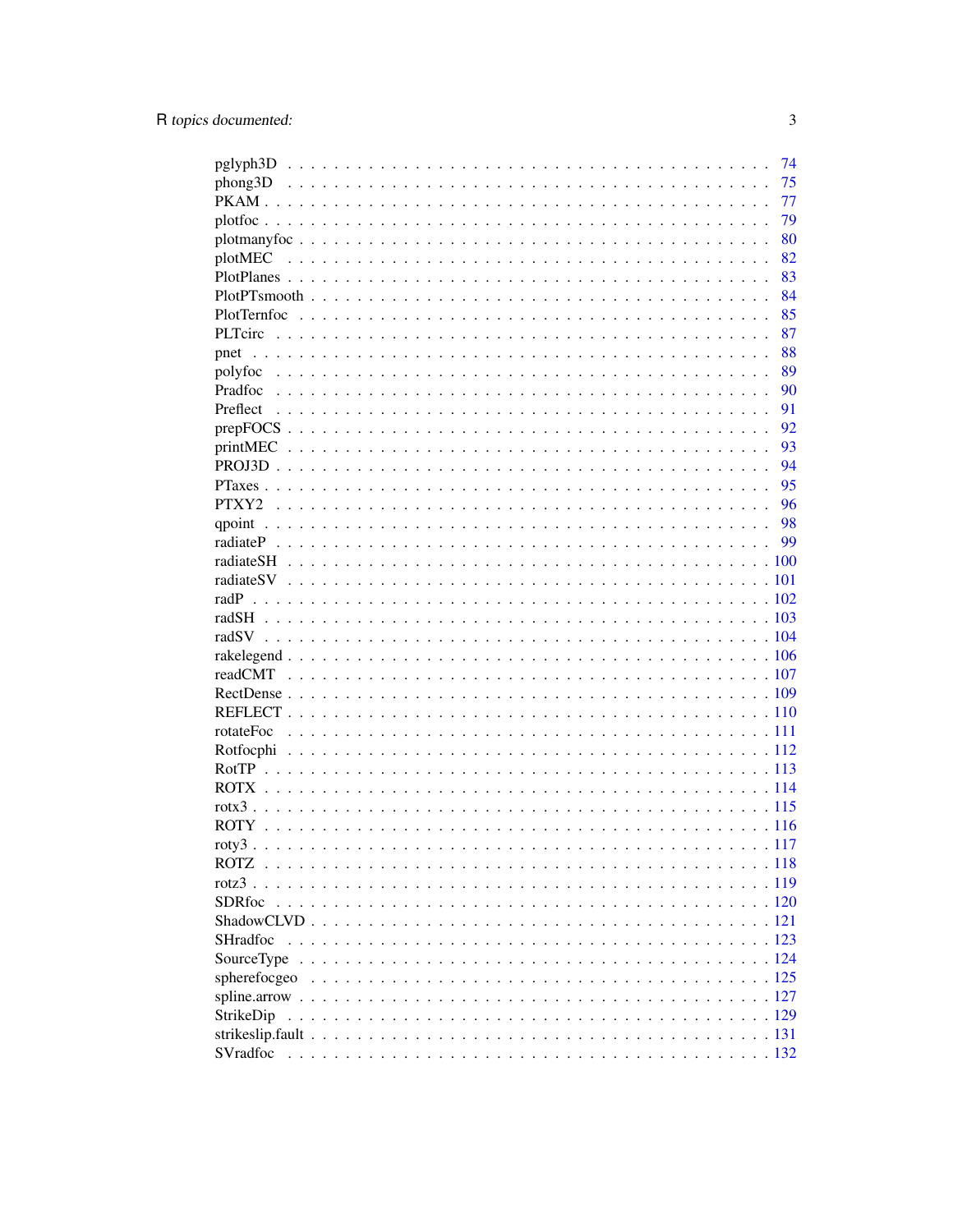<span id="page-3-0"></span>

| Index |       | 158 |
|-------|-------|-----|
|       |       |     |
|       |       |     |
|       |       |     |
|       |       |     |
|       |       |     |
|       |       |     |
|       |       |     |
|       |       |     |
|       |       |     |
|       |       |     |
|       |       |     |
|       |       |     |
|       |       |     |
|       |       |     |
|       | tk2uv |     |
|       |       |     |
|       |       |     |
|       |       |     |
|       |       |     |
|       |       |     |
|       |       |     |
|       |       |     |
|       |       |     |

RFOC-package *Calculates and plot Earthquake Focal Mechanisms*

#### Description

Graphics for statistics on a sphere, as applied to geological fault data, crystallography, earthquake focal mechanisms, radiation patterns, ternary plots and geographical/geological maps. Given strikedip-rake or a set of fault planes, focal planes, RFOC creates structures for manipulating and plotting earthquake focal mechanisms as individual plots or distributed spatially maps.

RFOC can be used for analysis of plane orientation, geologic structure, distribution of stress and strain analyses.

### Details

| Package: | <b>RFOC</b> |
|----------|-------------|
| Type:    | Package     |
| Version: | $2.0 - 0.3$ |
| Date:    | 2012-05-31  |
| License: | GPL.        |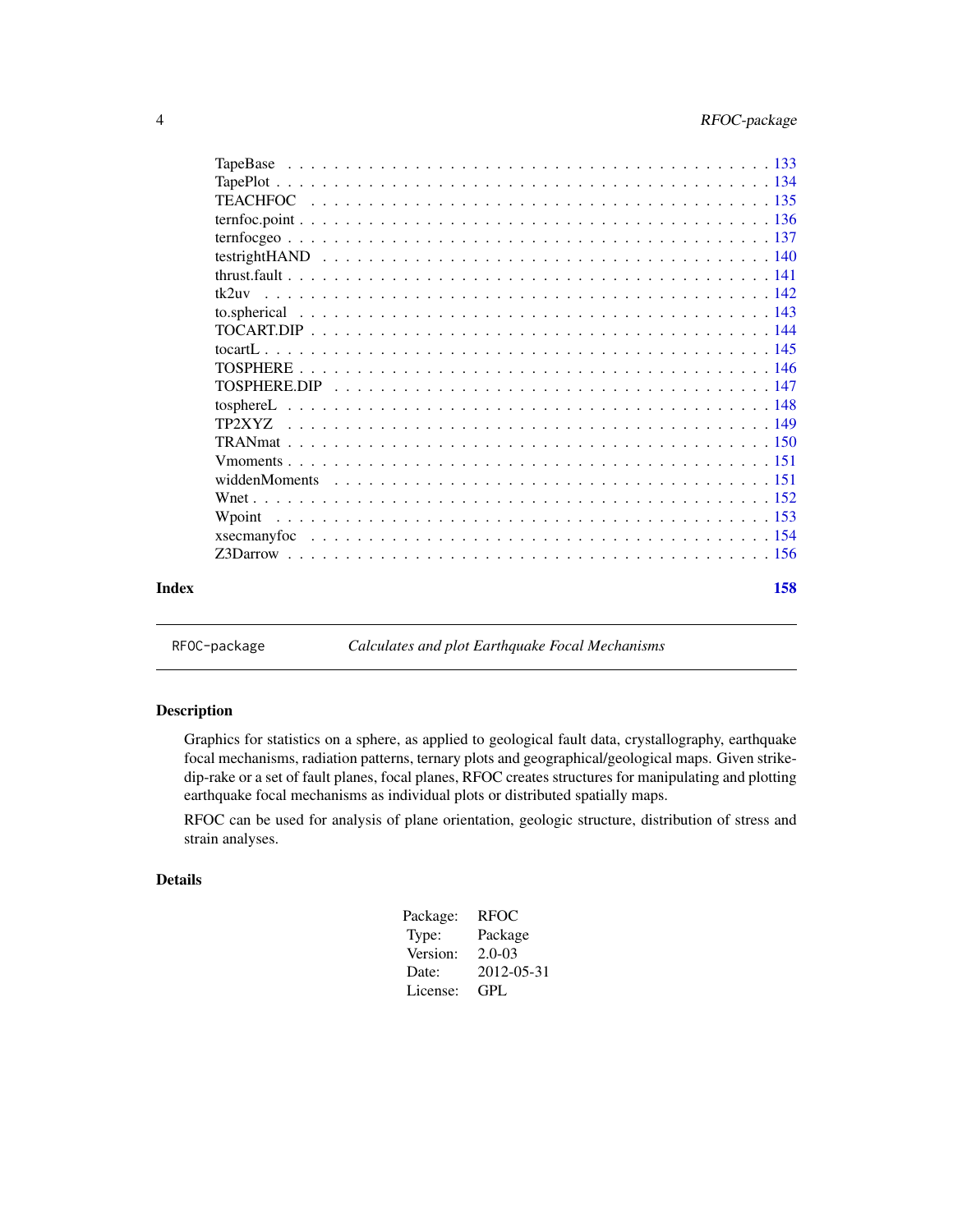### RFOC-package 5

Visualize focal mechanisms in a number of modes, including: beachball plots, radiation plots, fault planes and ternary diagrams. Shows spatial distribution of spherically distributed data.

#### Author(s)

Jonathan M. Lees Maintainer: Jonathan M. Lees <jonathan.lees@unc.edu>

#### References

J. M. Lees. Geotouch: Software for three and four dimensional GIS in the earth sciences. *Computers and Geosciences* , 26(7):751–761, 2000.

K.~Aki and P.~G. Richards.*Quantitative seismology*. University Science Books, Sausalito, Calif., 2nd edition, 2002.

Snyder, John P., 1987, Map Projections-a working manual, USGS-Professional Paper, 383p.

C. Frohlich. Triangle diagrams: ternary graphs to display similarity and diversity of earthquake focal mechanisms. *Physics of the Earth and Planetary Interiors*, 75:193-198, 1992.

#### See Also

RSEIS, GEOmap, zoeppritz

#### Examples

############# plot one focal mechanism:  $M =$  SDRfoc(-25, 34, 16,u = FALSE, ALIM = c(-1, -1, +1, +1), PLOT=TRUE)

```
############# plot many P-axes:
paz = rnorm(100, mean=297, sd=100)
pdip = rnorm(100, mean=52, sd=20)
net()
focpoint(paz, pdip, col='red', pch=3, lab="", UP=FALSE)
```
#### #############

#### Show many Focal mechanisms on a plot:

 $Z1 = c(159.33, 51.6, 206, 18, 78,$ 161.89,54.5,257,27,133, 170.03,53.57,-44,13,171, 154.99,50.16,-83,19,-40, 151.09,47.15,123,23,-170, 176.31,51.41,-81,22,122, 153.71,46.63,205,28,59, 178.39,51.21,-77,16,126, 178.27,51.1,-86,15,115, 177.95,51.14,-83,25,126, 178.25,51.18,215,16,27  $\lambda$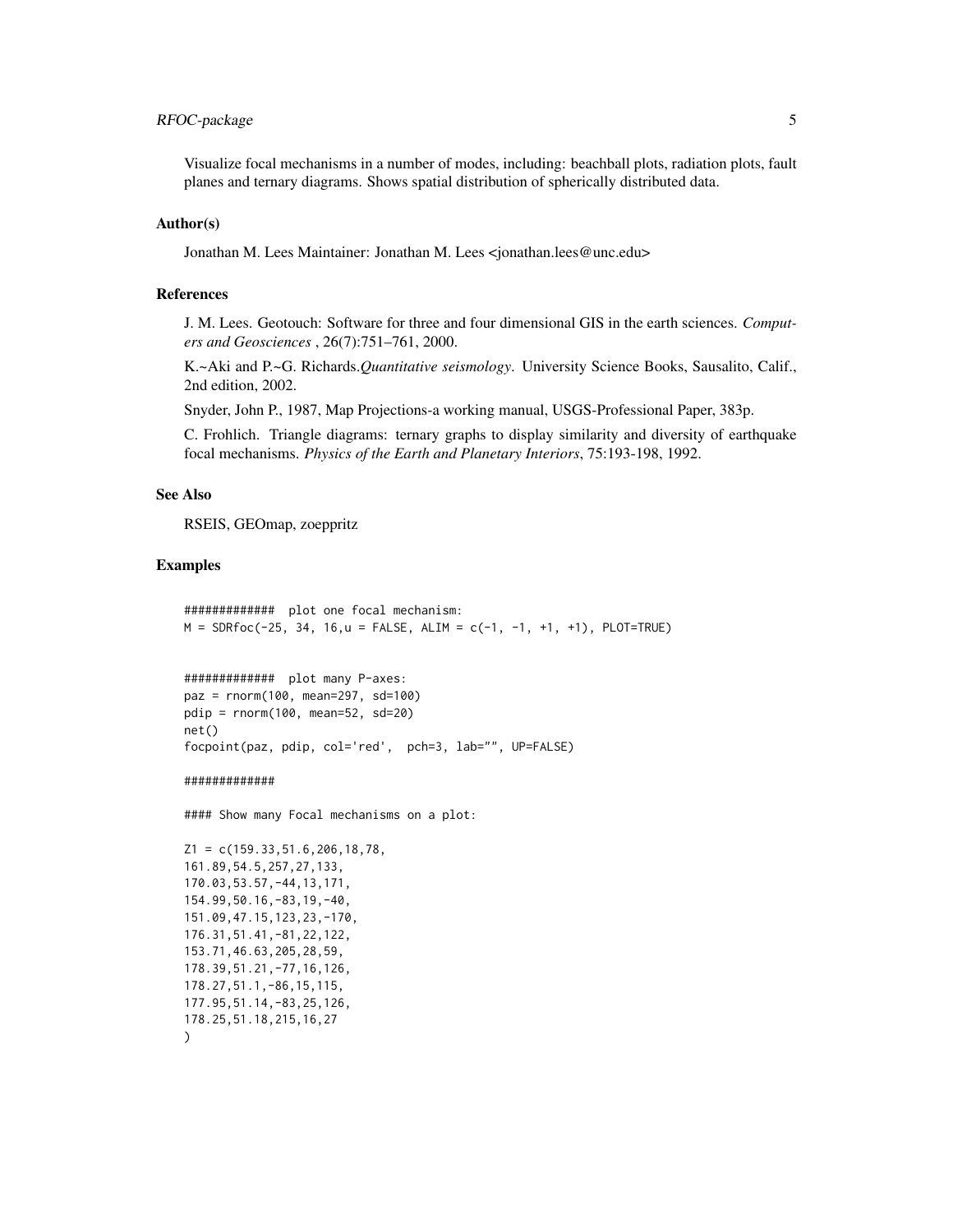```
MZ = matrix(Z1, ncol=5, byrow=TRUE)
plot(MZ[,1], MZ[,2], type='n', xlab="LON", ylab="LAT", asp=1)
for(i in 1:length(MZ[,1]))
{
paste(MZ[i,3], MZ[i,4], MZ[i,5])
MEC = SDRfoc(MZ[i,3], MZ[i,4], MZ[i,5], u=FALSE, ALIM=c(-1,-1, +1, +1), PLOT=FALSE)
fcol = foc.color(foc.icolor(MEC$rake1), pal=1)
justfocXY(MEC, x=MZ[i,1], y =MZ[i,2] , focsiz=0.5, fcol =fcol , fcolback = "white", xpd = TRUE)
}
```
addmecpoints *Add points to Focal Mech*

#### Description

Add a standard set of points to a Focal Mechanism

### Usage

addmecpoints(MEC, pch = 5)

#### Arguments

| MEC | MEC structure list |
|-----|--------------------|
| pch | plotting character |

### Value

```
Graphical Side effects
```
#### Author(s)

Jonathan M. Lees<jonathan.lees@unc.edu>

### See Also

SDRfoc, focpoint

<span id="page-5-0"></span>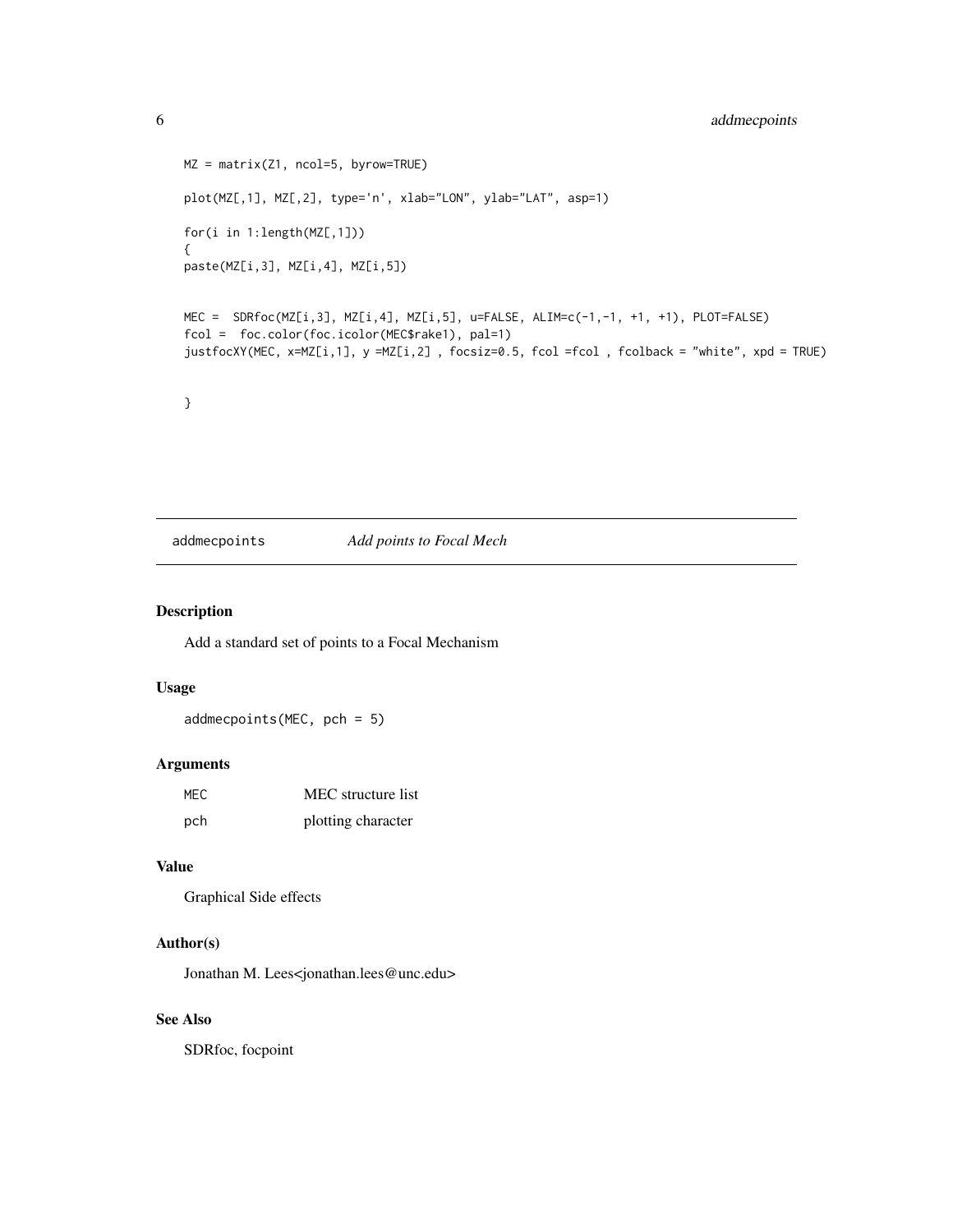#### <span id="page-6-0"></span> $a$ dd $PT$  7

### Examples

```
MEC= SDRfoc(12,34,-120)
addmecpoints(MEC)
```
### addPT *Add P-T Axis to focal plot*

### Description

Add Pressure and tension Axes to focal mechanism

### Usage

addPT(MEC, pch = 5)

### Arguments

| MEC. | MEC structure      |
|------|--------------------|
| pch  | plotting character |

### Value

Graphical Side Effect

### Author(s)

Jonathan M. Lees<jonathan.lees@unc.edu>

### See Also

addPTarrows

### Examples

MEC =SDRfoc(65,25,13, u=FALSE, ALIM=c(-1,-1, +1, +1), PLOT=FALSE) Beachfoc(MEC) addPT(MEC, pch = 5)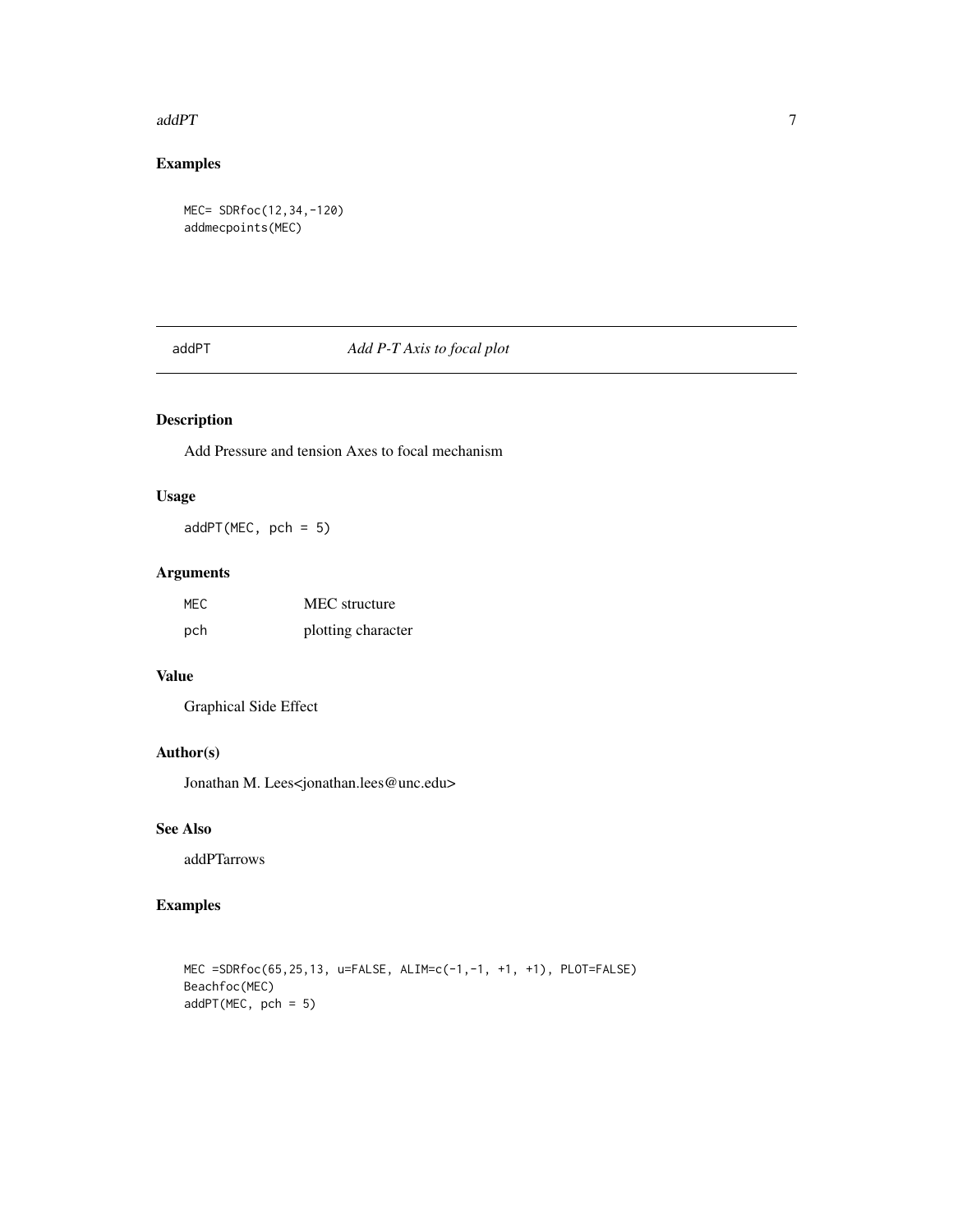<span id="page-7-0"></span>

### Description

Illustrate Pressure and Tension axis on Focal Plot using 3D arrows

#### Usage

```
addPTarrows(MEC)
```
### Arguments

MEC Mechanism Structure

### Value

Graphical Side Effects

### Note

This function looks better when plotting the upper hemisphere

### Author(s)

Jonathan M. Lees<jonathan.lees@unc.edu>

### See Also

focpoint, BOXarrows3D,Z3Darrow

### Examples

MEC = SDRfoc(65,25,13, u=TRUE, ALIM=c(-1,-1, +1, +1), PLOT=TRUE) addPTarrows(MEC)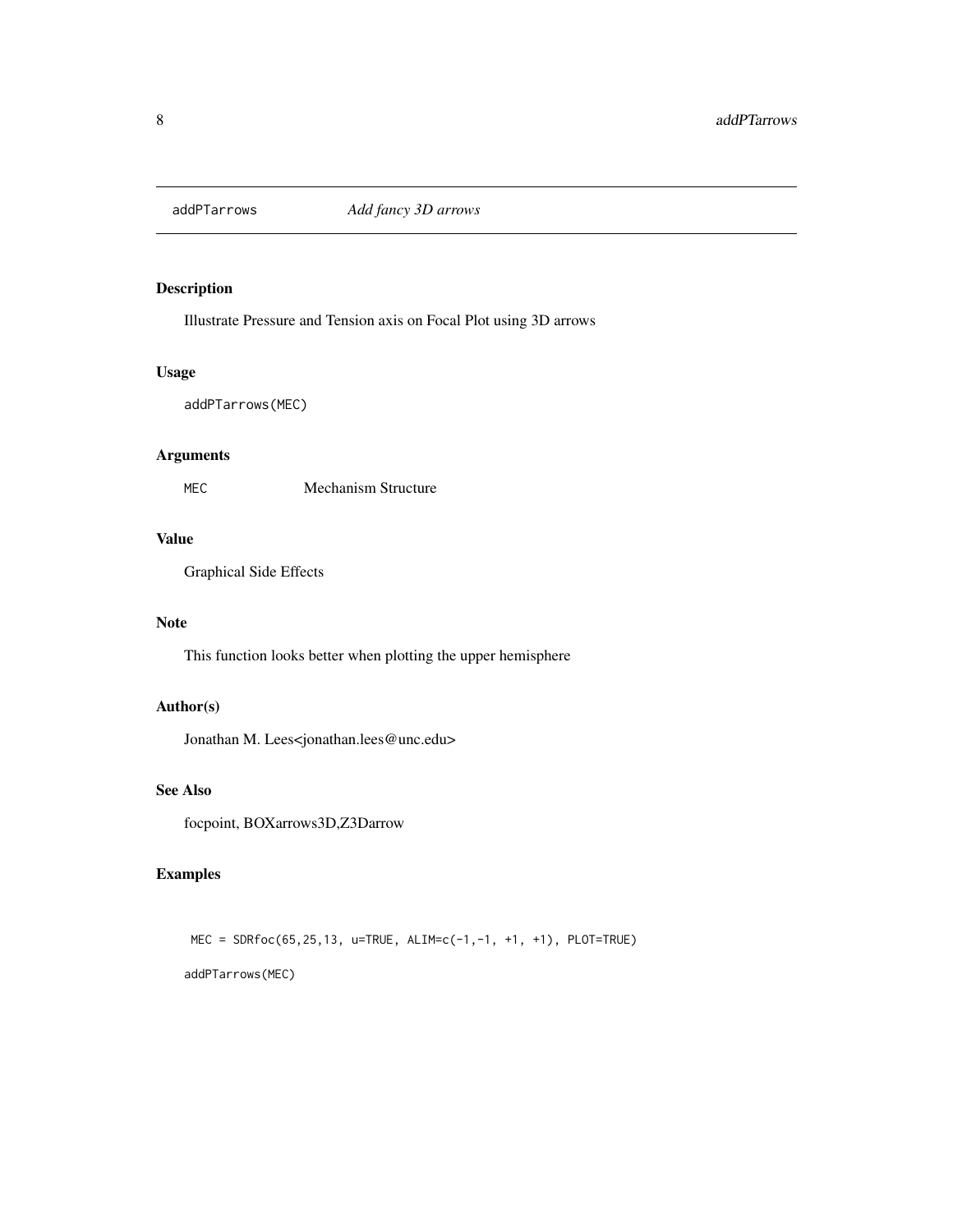### <span id="page-8-0"></span>Description

Calculate and plot small circle on Stereo net at arbitrary azimuth, orientation and conical angle

### Usage

```
addsmallcirc(az, iang, alphadeg, BALL.radius = 1, N = 100, add = TRUE, ...)
```
### Arguments

| az          | Azimuth of axis                    |
|-------------|------------------------------------|
| iang        | angle of dip, degrees              |
| alphadeg    | width of cone in degrees           |
| BALL.radius | size of sphere                     |
| N           | NUmber of points to calculate      |
| add         | logical, TRUE=add to existing plot |
|             | graphical parameters               |

#### Details

Given the azimuth and dip of a vector, plot the small circle around the pole with conical angle alphadeg

#### Value

| LIST: |               |
|-------|---------------|
| X     | x-coordinates |
| v     | y-coordinates |

### Note

alphadeg is the radius of the conic projection

### Author(s)

Jonathan M. Lees<jonathan.lees@unc.edu>

### See Also

net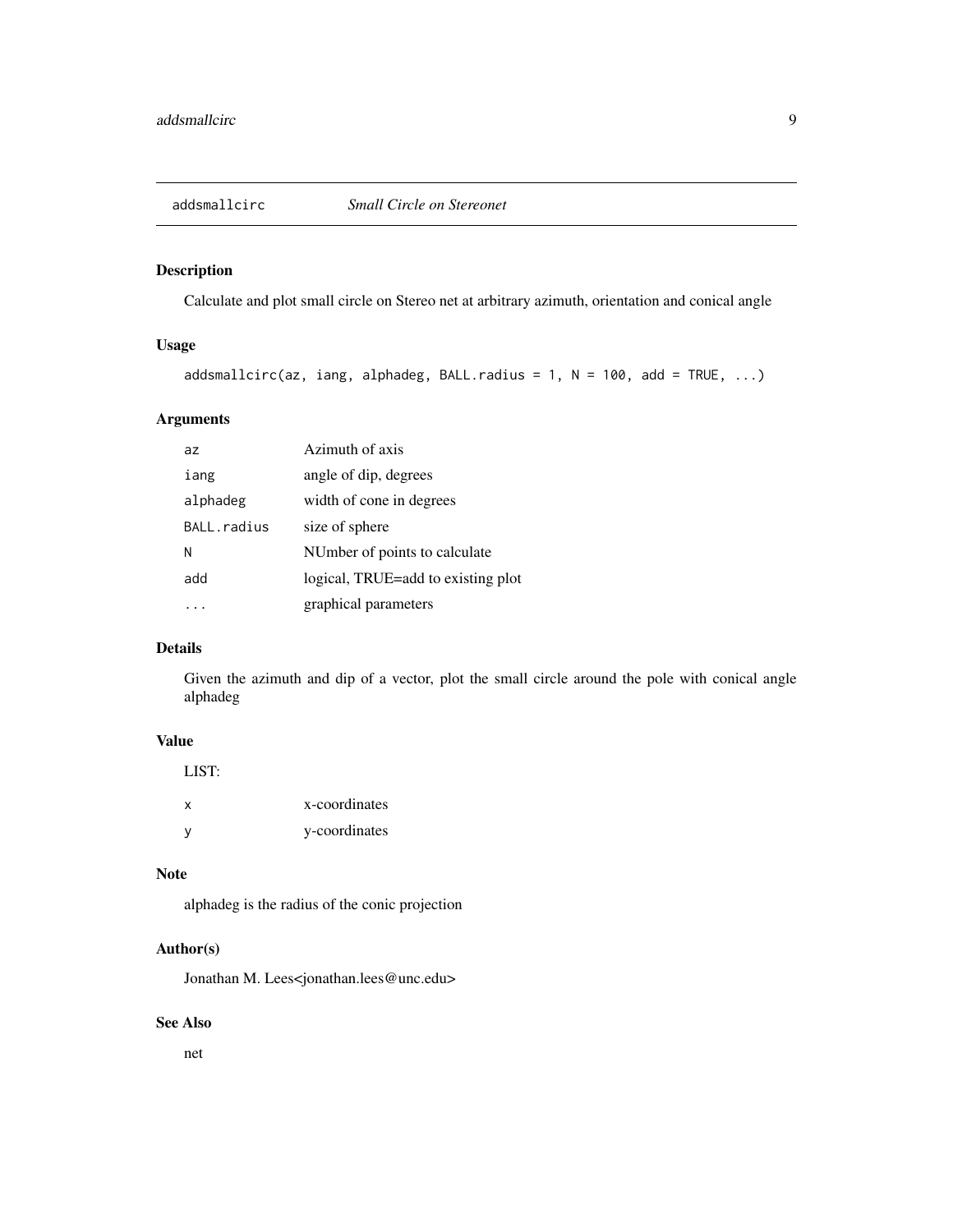### Examples

```
net()
addsmallcirc(65, 13, 20, BALL.radius = 1, N = 100, add = TRUE)addsmallcirc(165, 73, 5.6, BALL.radius = 1, N = 100, add = TRUE)
```
### AlongGreat *Get Points Along Great Circle*

### Description

Using a Starting LAT-LON, return points along an azimuth

### Usage

AlongGreat(LON1, LAT1, km1, ang, EARTHRAD= 6371)

### Arguments

| LON <sub>1</sub> | Longitude, point                        |
|------------------|-----------------------------------------|
| LAT <sub>1</sub> | Latitude, point                         |
| km1              | Kilometers in direction ang             |
| ang              | Direction from North                    |
| EARTHRAD         | optional earth radius, default $= 6371$ |
|                  |                                         |

### Details

Returns LAT-LON points along a great circle, so many kilometers away in a specified direction

### Value

LIST:

| lat             | Latitude, destination point  |
|-----------------|------------------------------|
| 1 <sub>on</sub> | Longitude, destination point |
| distdeg         | distance in degrees          |
| distkm          | distance in km               |

### Author(s)

Jonathan M. Lees <jonathan.lees@unc.edu>

<span id="page-9-0"></span>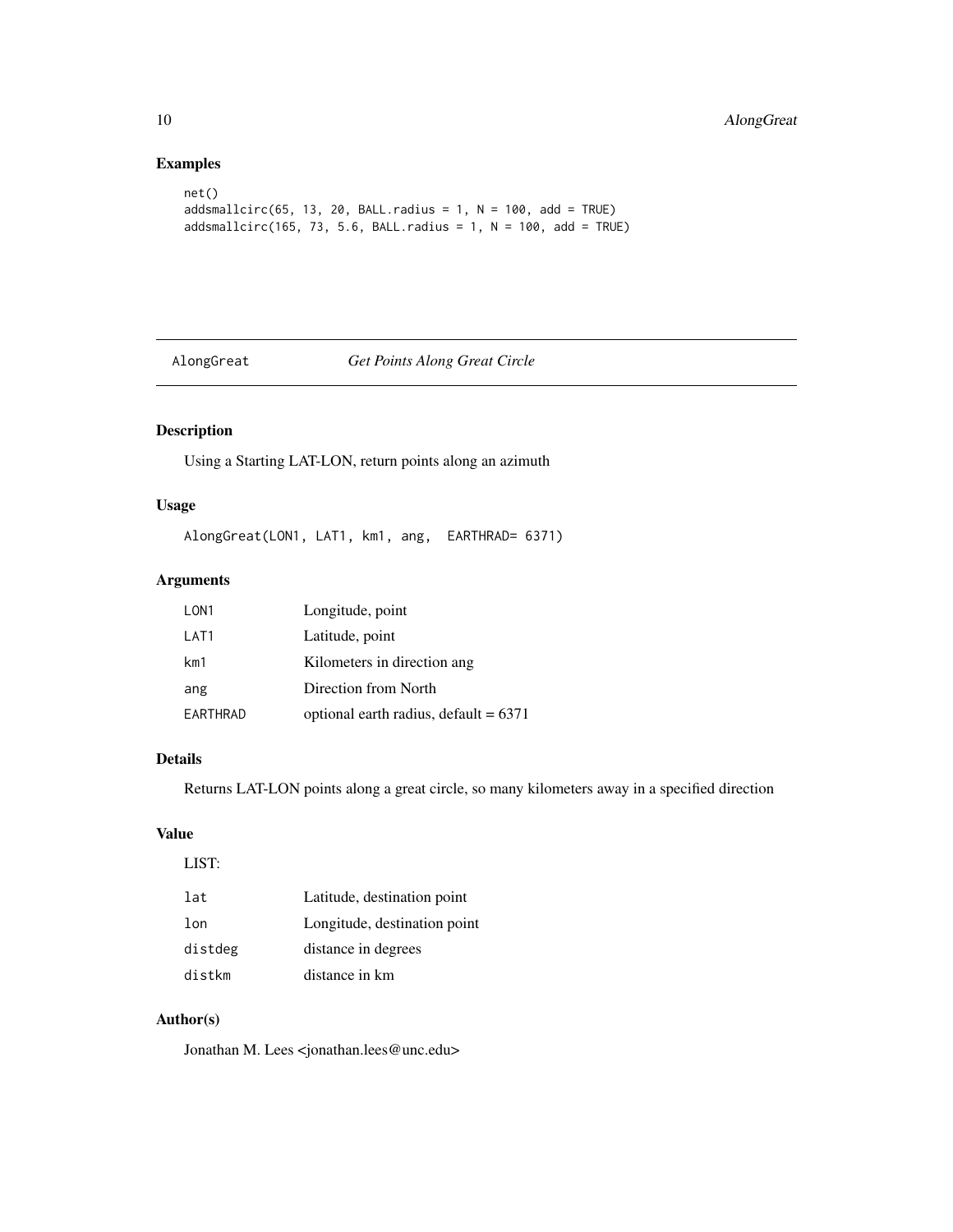#### <span id="page-10-0"></span>alpha95 11

### Examples

london = c(51.53333, -0.08333333)

```
AlongGreat(london[2], london[1], 450, 56)
```
alpha95 *95 percent confidence for Spherical Distribution*

### Description

Calculates conical projection angle for 95% confidence bounds for mean of spherically distributed data.

### Usage

alpha95(az, iang)

### Arguments

| az   | vector of azimuths, degrees |
|------|-----------------------------|
| iang | vector of dips, degrees     |

### Details

Program calculates the cartesian coordinates of all poles, sums and returns the resultant vector, its azimuth and length (R). For N points, statistics include:

$$
K = \frac{N - 1}{N - R}
$$

$$
S = \frac{81^{\circ}}{\sqrt{K}}
$$

$$
\kappa = \frac{\log(\frac{\epsilon_1}{\epsilon_2})}{\log(\frac{\epsilon_2}{\epsilon_3})}
$$

$$
\alpha_{95} = \cos^{-1}\left[1 - \frac{N - R}{R}\left(20^{\frac{1}{N - 1}} - 1\right)\right]
$$

where  $\epsilon$ 's are the relevant eigenvalues of matrix MAT and angles are in degrees.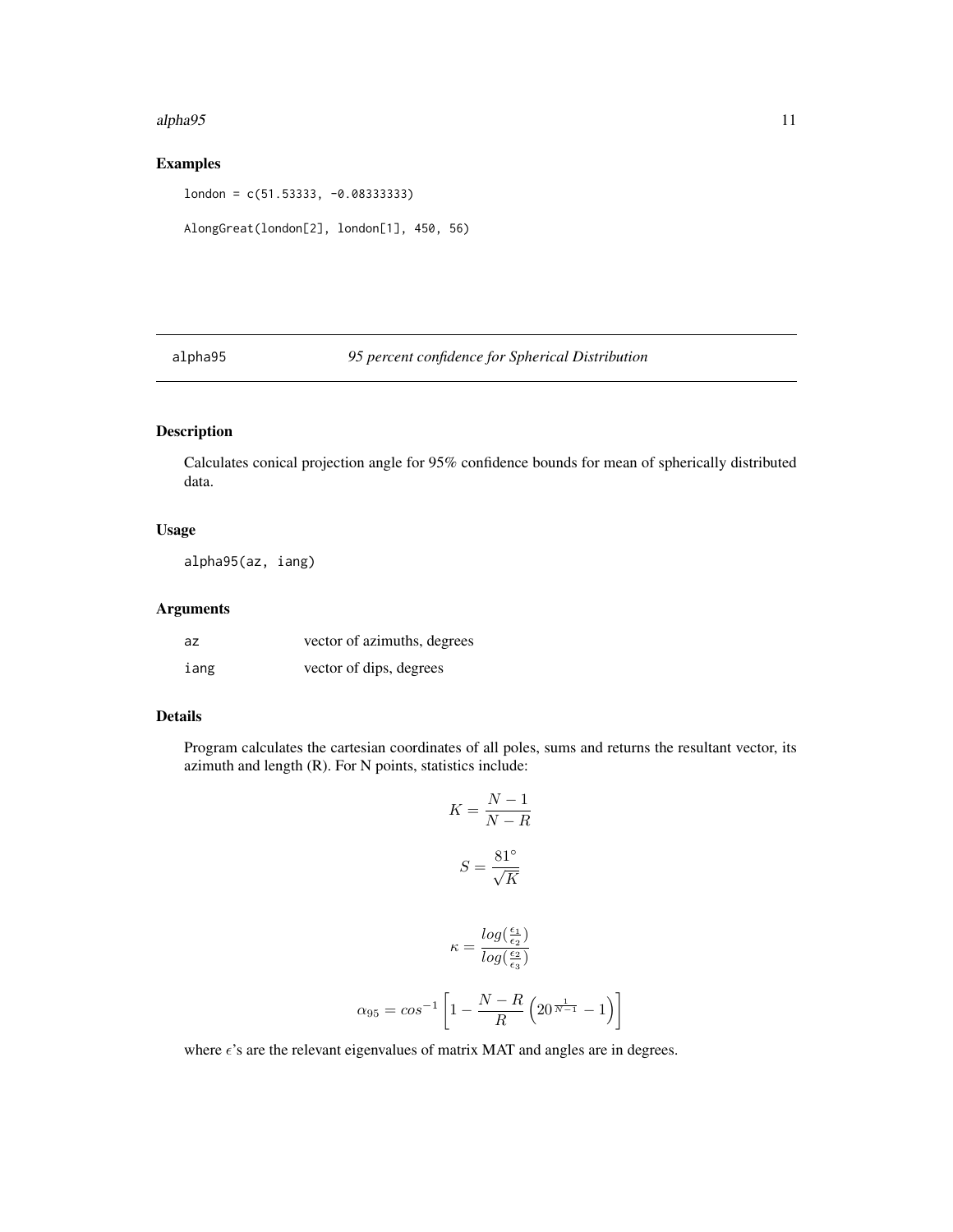#### 12 alpha95

### Value

#### LIST:

| Τr     | resultant inclination, degrees       |
|--------|--------------------------------------|
| Dr     | resultant declination, degrees       |
| R      | resultant sum of vectors, normalized |
| к      | K-dispersion value                   |
| S      | spherical variance                   |
| Alph95 | 95% confidence angle, degrees        |
| Kappa  | log ratio of eignevectors            |
| F      | Eigenvactors                         |
| MAT    | matrix of cartesian vectors          |

#### Author(s)

Jonathan M. Lees<jonathan.lees@unc.edu>

### References

Davis, John C., 2002, Statistics and data analysis in geology, Wiley, New York, 637p.

#### See Also

addsmallcirc

### Examples

```
paz = rnorm(100, mean=297, sd=10)
pdip = rnorm(100, mean=52, sd=8)
ALPH = alpha95(paz, pdip)
######### draw stereonet
net()
############ add points
focpoint(paz, pdip, col='red', pch=3, lab="", UP=FALSE)
############### add 95 percent confidence bounds
addsmallcirc(ALPH$Dr, ALPH$Ir, ALPH$Alph95, BALL.radius = 1, N = 25,
add = TRUE, lwd=1, col='blue')
############ second example:
paz = rnorm(100, mean=297, sd=100)
pdip = rnorm(100, mean=52, sd=20)
ALPH = alpha95(paz, pdip)
net()
focpoint(paz, pdip, col='red', pch=3, lab="", UP=FALSE)
```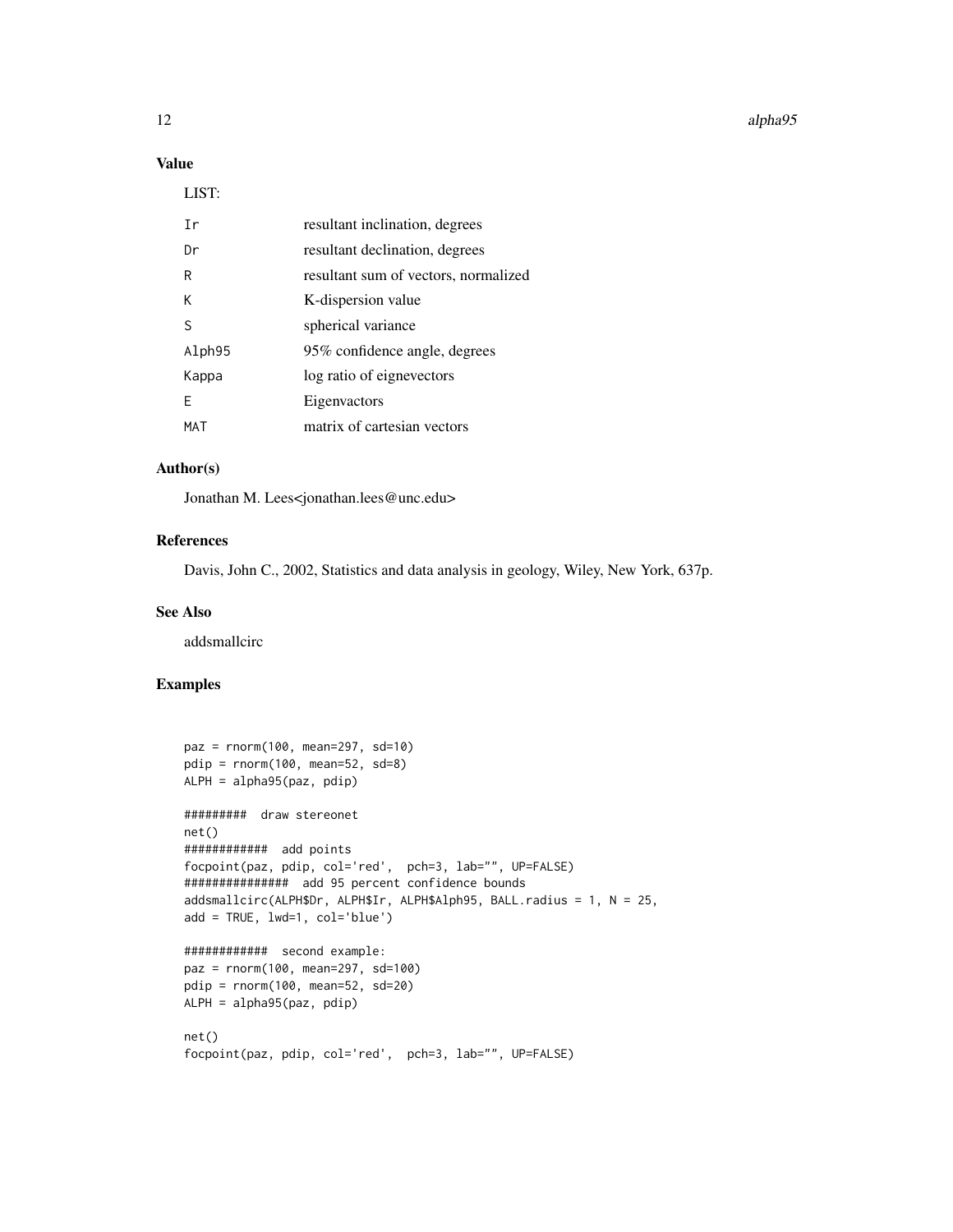#### <span id="page-12-0"></span> $\Delta X$ point  $\Delta X$

```
addsmallcirc(ALPH$Dr, 90-ALPH$Ir, ALPH$Alph95, BALL.radius = 1, N = 25,
add = TRUE, lwd=1, col='blue')
```
### AXpoint *Extract Axis pole on Stereonet*

### Description

Interactive extract axis point on Stereonet

#### Usage

AXpoint(UP = TRUE, col=2, n=1)

### Arguments

| UP  | logical, TRUE=upper hemisphere              |
|-----|---------------------------------------------|
| col | plotting color                              |
| n   | maximum number to locate, default=unlimited |

### Details

Program uses locator to create a vector of poles. Points outside the focal sphere (r>1) are ignored. If n is missing, locator continues until stopped (middle mouse in linux, stop in windows).

### Value

| phiang | azimuth angle, degrees           |
|--------|----------------------------------|
| dip    | dip angle, degrees               |
| x      | x-coordinate of cartesian vector |
| ٧      | y-coordinate of cartesian vector |
| 7      | z-coordinate of cartesian vector |
| gx     | x-coordinate of prjection        |
| gy     | y-coordinate of priection        |

### Author(s)

Jonathan M. Lees<jonathan.lees@unc.edu>

### See Also

locator, qpoint, EApoint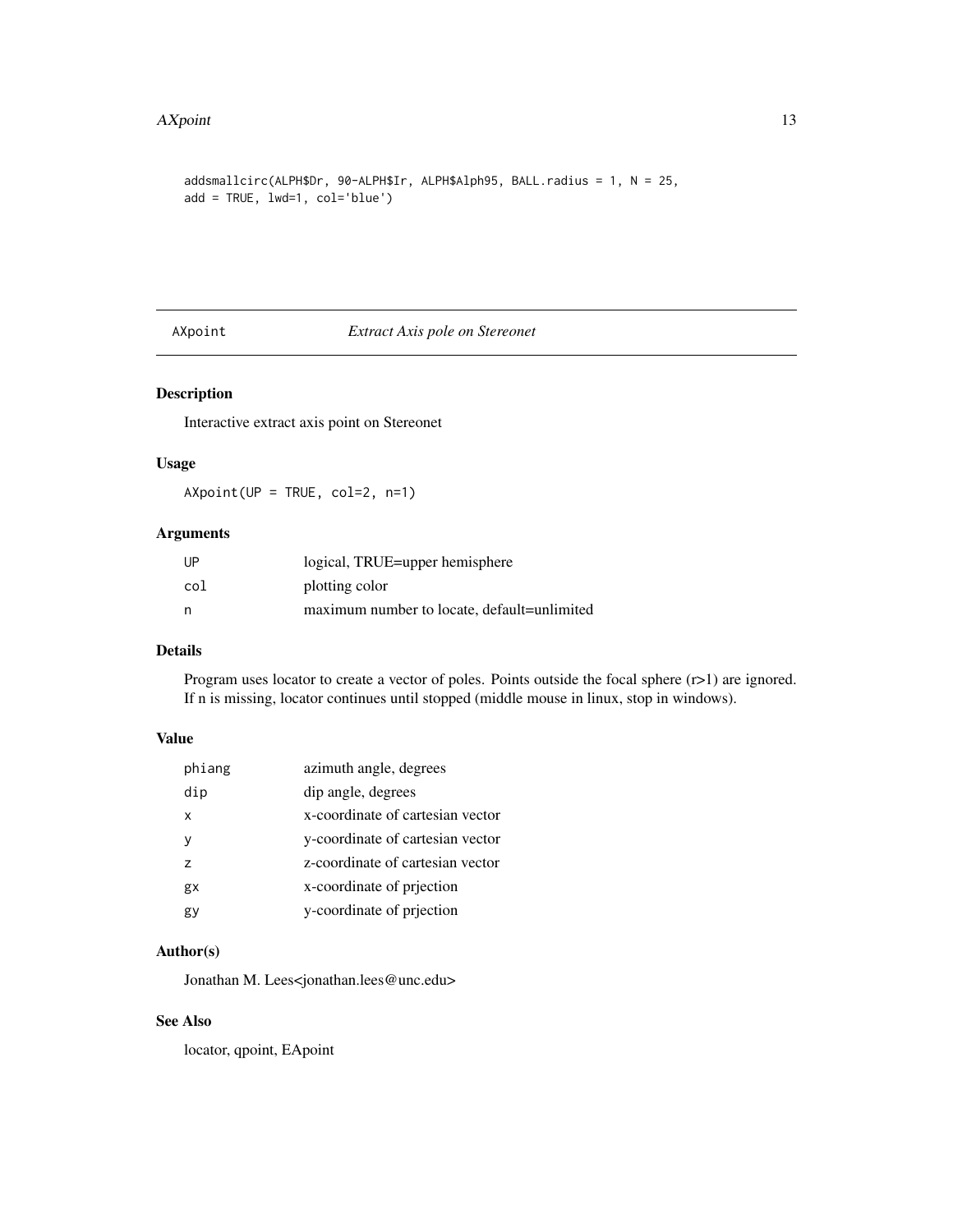#### <span id="page-13-0"></span>14 bang pandahan kalendar di kacamatan ing kabupatèn Kabupatèn Bang Pangalungan Kabupatèn Bang

#### Examples

```
#################### this is interactive
## Not run:
net()
Z = A X point (UP = TRUE)## click in steronet
Z
```
## End(Not run)

#### bang *Angle between two 2D normalized vectors*

### Description

Calculates the angle between two 2D normalized vectors using dot and cross product

### Usage

bang(x1, y1, x2, y2)

### Arguments

| х1 | x coordinate of first normalized vector  |
|----|------------------------------------------|
| ν1 | y coordinate of first normalized vector  |
| x2 | x coordinate of second normalized vector |
| ν2 | y coordinate of second normalized vector |

### Details

The sign of angle is determined by the sign of the cross product of the two vectors.

### Value

angle in radians

### Note

Vectors must be normalized prior to calling this routine. Used mainly for vectors on the unit sphere.

### Author(s)

Jonathan M. Lees <jonathan.lees@unc.edu>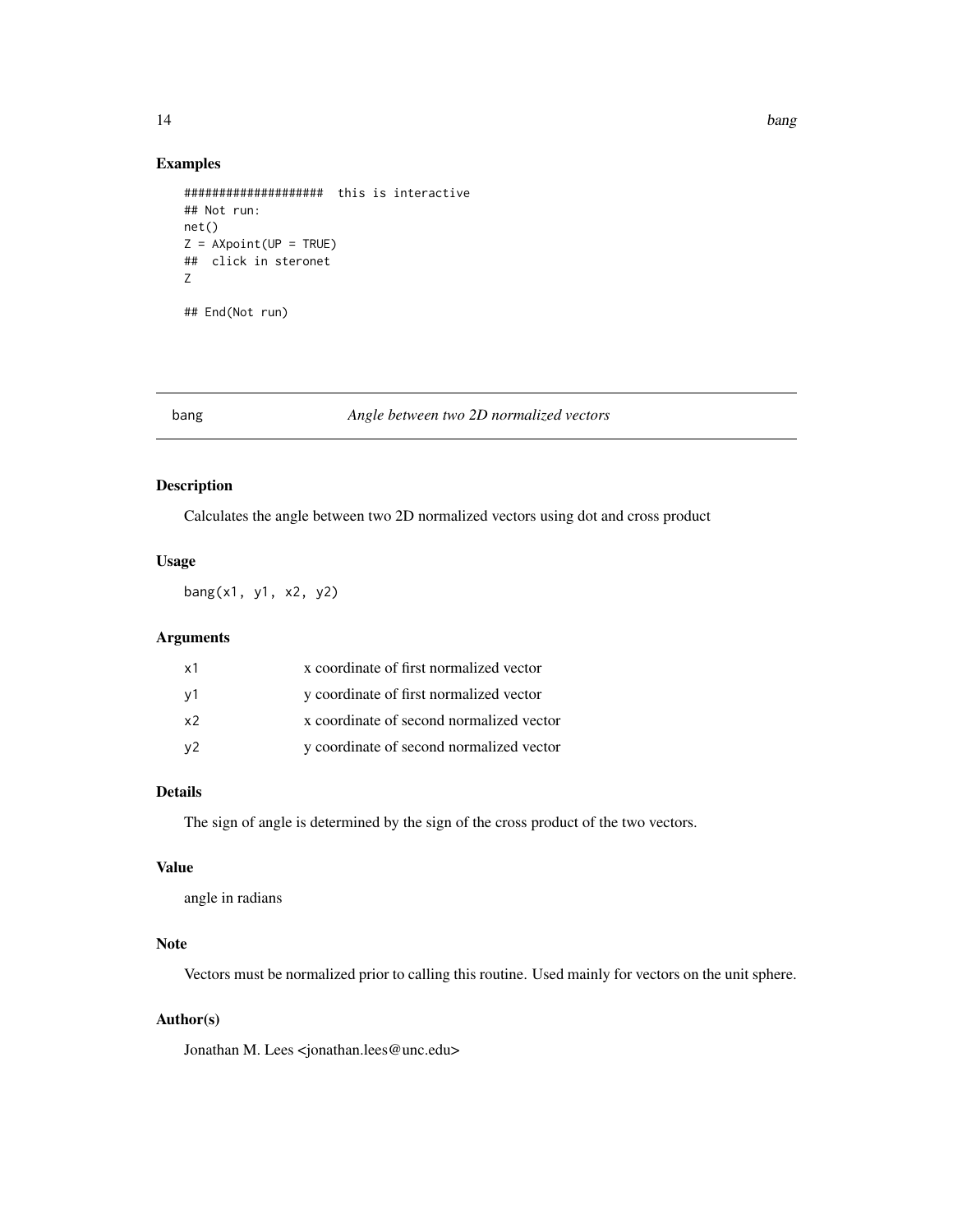#### <span id="page-14-0"></span>Beachfoc 15

#### Examples

```
v1 = c(5,3)v2 = c(6,1)a1 = c(5,3)/sqrt(v1[1]^2+v1[2]^2)a2 = c(6,1)/sqrt(v2[1]^2+v2[2]^2)plot(c(0, v1[1],v2[1] ) , c(0, v1[2],v2[2]), type='n', xlab="x", ylab="y" )
text(c(v1[1],v2[1]) , c(v1[2],v2[2]), labels=c("v1", "v2"), pos=3, xpd=TRUE)
arrows(0, 0, c(v1[1],v2[1] ), c(v1[2],v2[2]))
B = 180*bang(a1[1], a1[2], a2[1], a2[2])/pi
title(paste(sep=" ", "Angle from V1 to V2=",format(B, digits=2)) )
```
Beachfoc *Plot a BeachBall Focal Mechanism*

#### Description

Plots a focal mechanism in beachball style

#### Usage

```
Beachfoc(MEC, fcol = gray(0.9), fcolback = "white", ALIM = c(-1, -1, +1, +1))
```
### Arguments

| MEC.     | Mechanism Structure                                                |
|----------|--------------------------------------------------------------------|
| fcol     | color for the filled portion of the beachball                      |
| fcolback | color for the background portion of the beachball, default='white' |
| AI TM    | Bounding box for beachball, default= $c(-1, -1, +1, +1)$           |

#### Details

Beachfoc is run after MEC is set using SDRfoc. Options for plotting the beachball in various modes are controlled by flags set in MEC

### Value

Used for its graphical side effect

#### Author(s)

Jonathan M. Lees <jonathan.lees@unc.edu>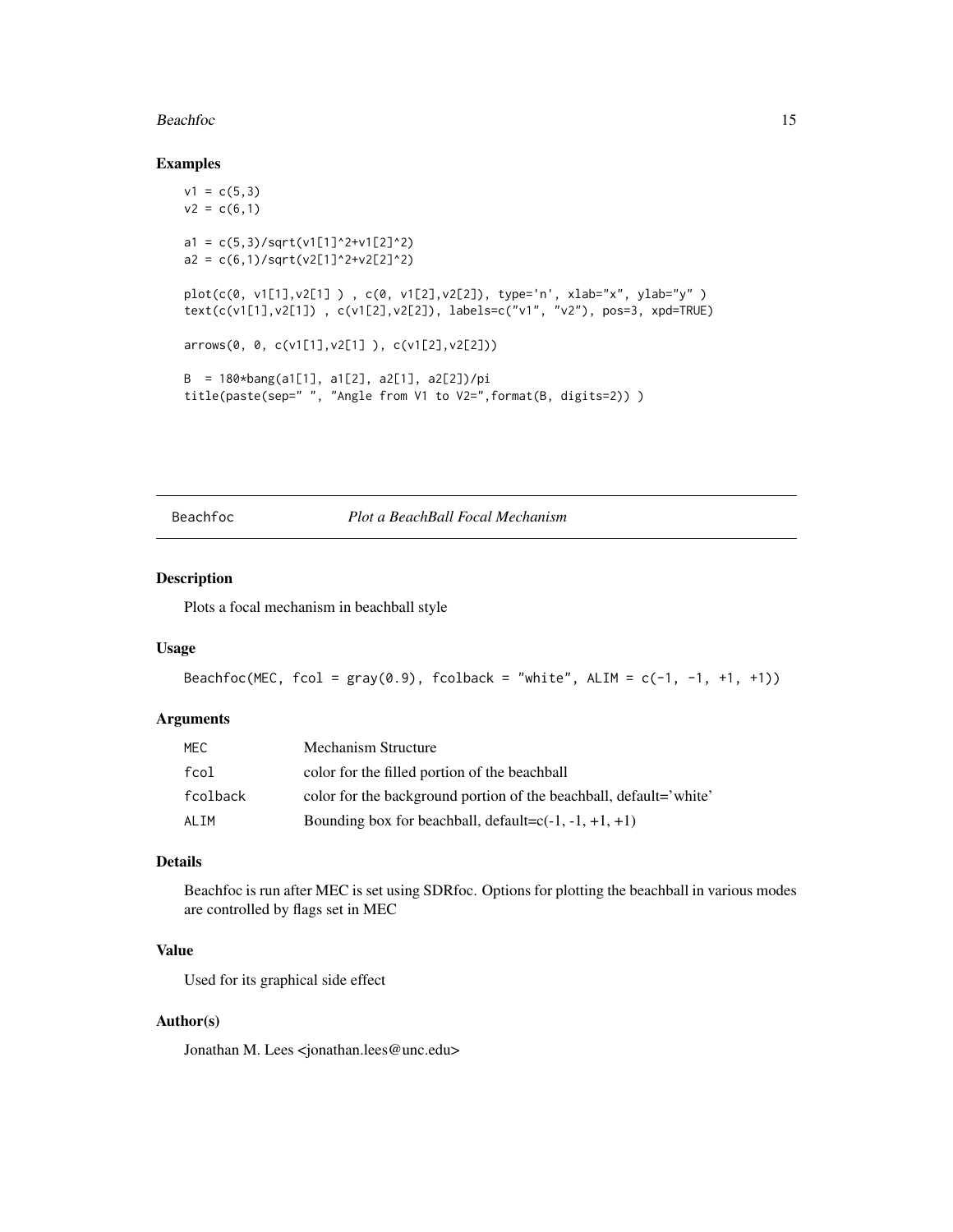### <span id="page-15-0"></span>References

K. Aki and P. G. Richards. *Quantitative seismology*. University Science Books, Sausalito, Calif., 2nd edition, 2002. Keiiti Aki, Paul G. Richards. ill. ; 26 cm.

### See Also

CONVERTSDR, SDRfoc, justfocXY

### Examples

MEC = SDRfoc(65,25,13, u=FALSE, ALIM=c(-1,-1, +1, +1), PLOT=TRUE)

Beachfoc(MEC, fcol=MEC\$fcol, fcolback="white")

Bfocvec *Angles for Ternary plot*

### Description

Calculates Angles for determining ternary distribution of faults based on P-T axis orientation.

### Usage

Bfocvec(Paz, Pdip, Taz, Tdip)

### Arguments

| Paz. | vector of azimuths, degrees |
|------|-----------------------------|
| Pdip | vector of dips, degrees     |
| Taz  | vector of azimuths, degrees |
| Tdip | vector of dips, degrees     |

### Details

This calculation is based on Froelich's paper.

### Value

L<sub>IOT</sub>

| LIO I : |                   |
|---------|-------------------|
| Bdip    | azimuths, degrees |
| Baz     | dips, degrees     |

### Author(s)

Jonathan M. Lees<jonathan.lees@unc.edu>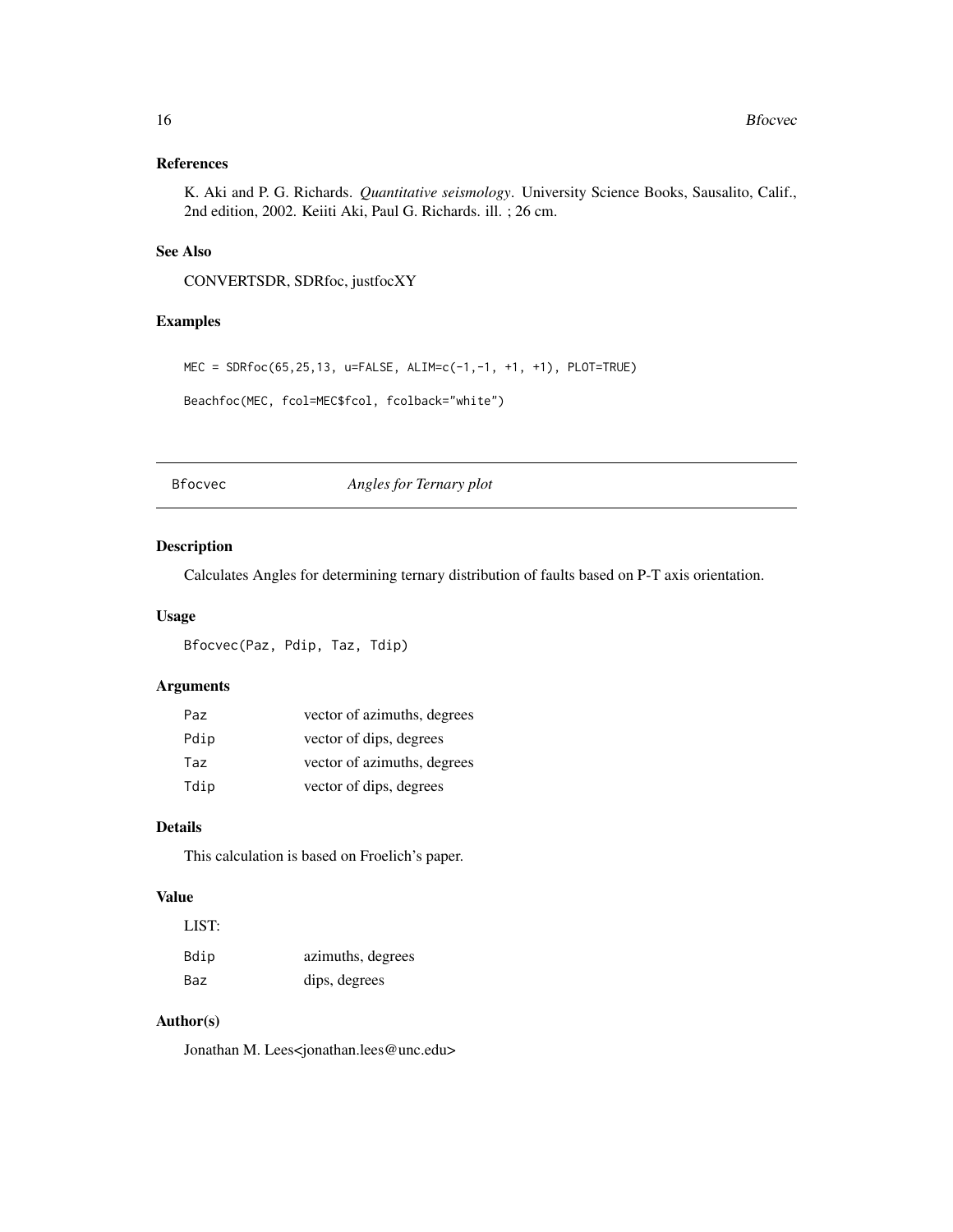### <span id="page-16-0"></span>BOXarrows3D 17

### References

C. Frohlich. Triangle diagrams: ternary graphs to display similarity and diversity of earthquake focal mechanisms. Physics of the Earth and Planetary Interiors, 75:193-198, 1992.

### See Also

ternfoc.point

### Examples

```
Msdr = CONVERTSDR(55.01, 165.65, 29.2 )
MEC = MRake(Msdr$M)
 MEC$UP = FALSE
  az1 = Msdr$M$az1
 dip1 = Msdr$M$d1
 az2 = Msdr$M$az2
 dip2 = Msdr$M$d2
 BBB = Bfocvec(az1, dip1, az2, dip2)
 V = ternfoc.point(BBB$Bdip, Msdr$M$pd, Msdr$M$td )
```
BOXarrows3D *Create a 3D Arrow structure*

### Description

Create and project and plot 3D arrows with viewing Matrix.

### Usage

```
BOXarrows3D(x1, y1, z1, x2, y2, z2, aglyph = NULL, Rview = ROTX(0),
col = grey(0.5), border = "black", len = 0.7, basethick = 0.05,
headlen = 0.3, headlip = 0.02)
```
### Arguments

| x1             | x-coordinates of base of arrows      |
|----------------|--------------------------------------|
| y1             | y-coordinates of base of arrows      |
| 71             | z-coordinates of base of arrows      |
| x <sub>2</sub> | x-coordinates of head of arrows      |
| y2             | y-coordinates of head of arrows      |
| 72             | z-coordinates of head of arrows      |
| aglyph         | glyph structure, default is Z3Darrow |
| Rview          | Viewing matrix                       |
| col            | fill color                           |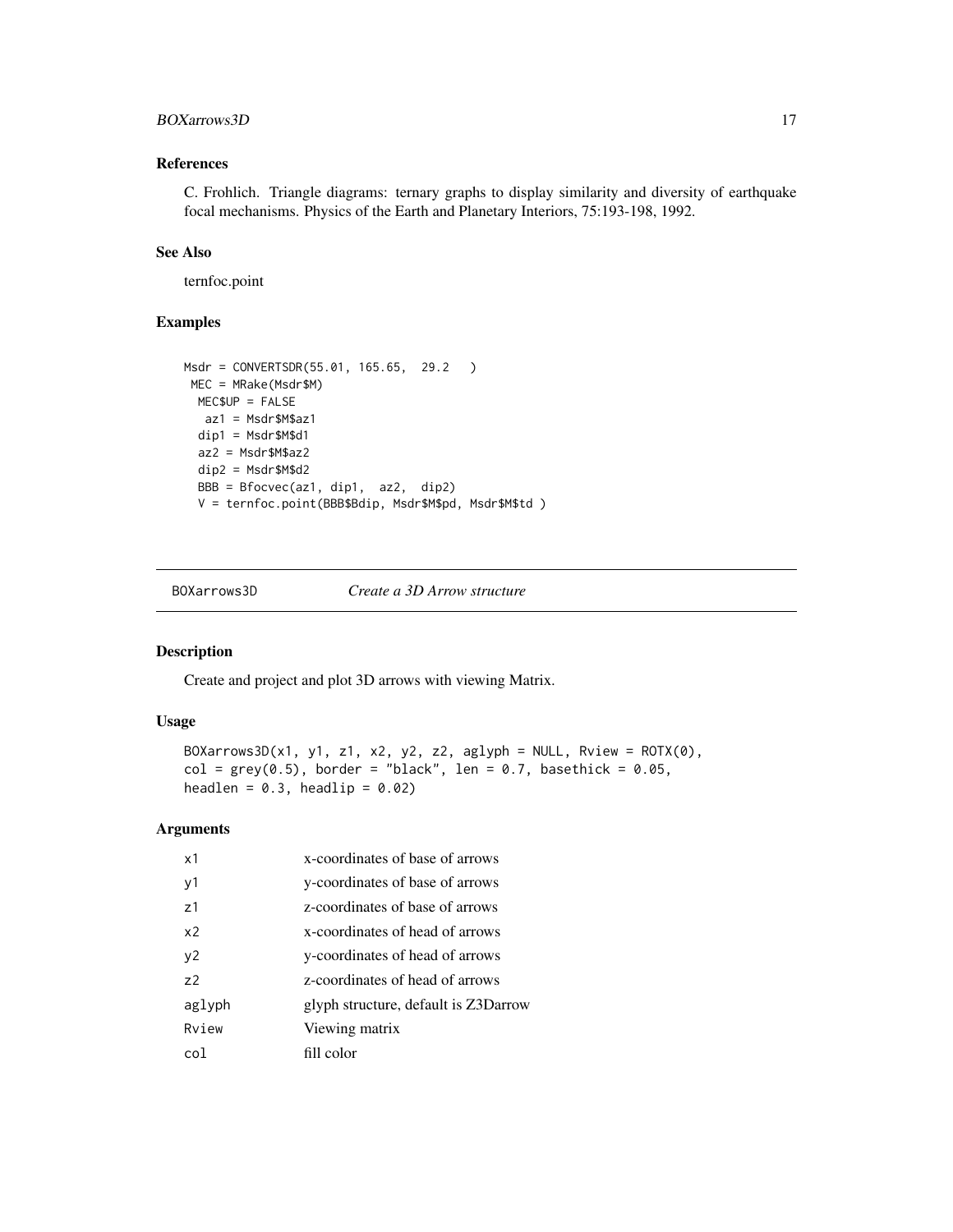| Border color                 |
|------------------------------|
| Length                       |
| thickness of the base        |
| thickness of the head        |
| width of the overhanging lip |
|                              |

### Details

Arrows point from base to head.

### Value

Used for graphical side effects.

#### Note

Any 3D glyph strucutre can be used

### Author(s)

Jonathan M. Lees <jonathan.lees@unc.edu>

#### See Also

Z3Darrow

### Examples

## Not run: #### animate 10 random arrow vectors

```
L = list(x1 = runif(10, min=-2, max=2),y1 = runif(10, min=-2, max=2),
  z1=runif(10, min=-4, max=4),
  x2 = runif(10, min=-2, max=2),
  y2 = runif(10, min=-2, max=2),
  z2=runif(10, min=-4, max=4)
  )
 headlen = .3
 len = .7
 basethick = 0.05headlip = .02
aglyph = Z3Darrow(len = len , basethick =basethick , headlen =headlen , headlip=headlip )
 r1 = 8theta = seq(from=0, to=2*360, length=200)
 mex = r1*cos(theta*pi/180)
 mey = r1*sin(theta*pi/180)
 mez = seq(from=r1, to =0, length=length(mex))
```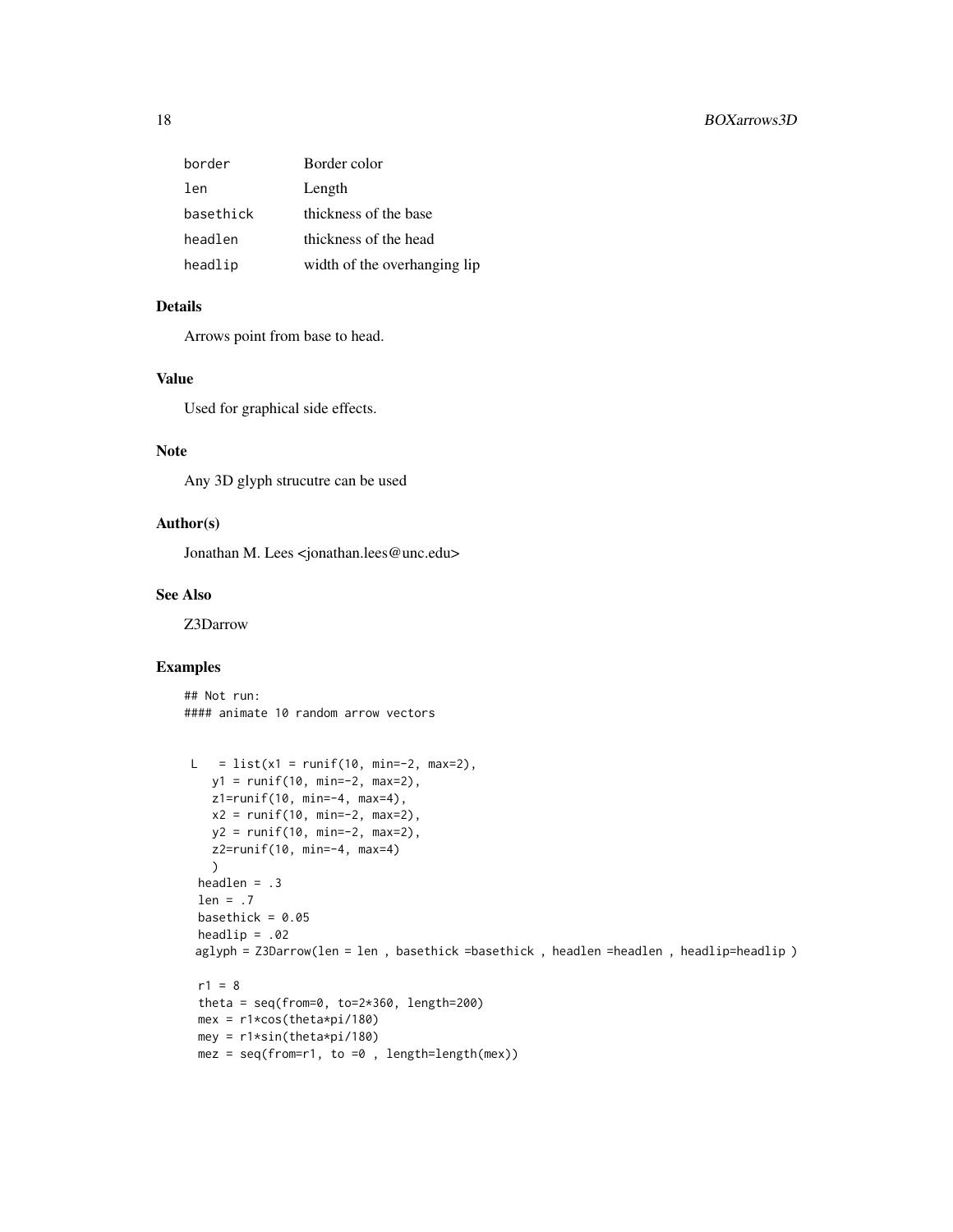#### <span id="page-18-0"></span>circtics and the control of the control of the control of the control of the control of the control of the control of the control of the control of the control of the control of the control of the control of the control of

```
## mez=rep(r1, length=length(mex))
 angz = atan2(mey, mex)*180/pi
 angx = atan2(sqrt(mex^2+mey^2), mez)*180/pi
 pal=c("red", "blue", "green")
## aglyph = gblock
 for(j in 1:length(angz))
   {
     Rview = ROTZ(angz[j])
     plot(c(-4, 4), c(-4, 4), type='n', asp=1); grid()BOXarrows3D(L$x1,L$y1,L$z1, L$x2,L$y2,L$z2, aglyph=aglyph, Rview=Rview, col=pal)
     Sys.sleep(.1)
   }
## End(Not run)
```
circtics *Draw circular ticmarks*

### Description

Draw circular ticmarks

### Usage

 $circ tics(r = 1, dr = 0.02, dang = 10, ...)$ 

### Arguments

| r    | radius               |
|------|----------------------|
| dr   | length of tics       |
| dang | angle between tics   |
|      | graphical parameters |

### Value

graphical side effects

### Author(s)

Jonathan M. Lees <jonathan.lees@unc.edu>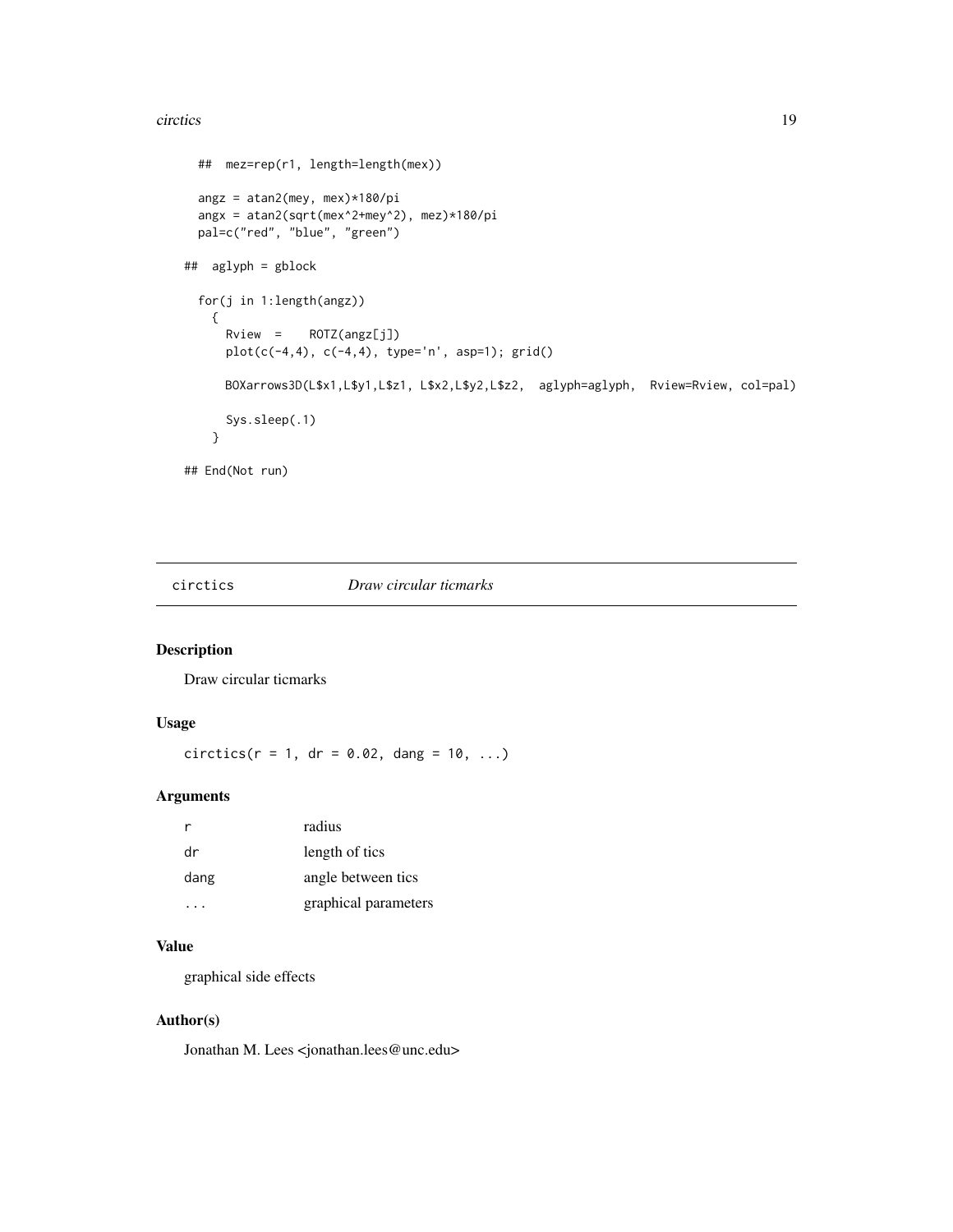### Examples

```
phi = seq(from =0, to = 2 * pi, length=360)
  x = cos(\pi h i)y = sin(phi)
  plot(x, y, col = 'blue', asp=1, type='l')circics(r = 1, dr = 0.02, dang = 10, col='red')
```

```
CONVERTSDR Convert Strike-Dip-Rake to MEC structure
```
#### Description

Takes Strike-Dip-Rake and creates planes and pole locations for MEC structure

### Usage

CONVERTSDR(strike, dip, rake)

### Arguments

| strike | angle, degrees, strike of down dip directin                            |
|--------|------------------------------------------------------------------------|
| dip    | angle, degrees, dip is measured from the horizontal NOT from the NADIR |
| rake   | angle, degrees                                                         |

### Details

input is strike dip and rake in degrees

#### Value

LIST:

| strike       | strike                                                                                                                   |
|--------------|--------------------------------------------------------------------------------------------------------------------------|
| dipdir       | dip                                                                                                                      |
| rake         | rake                                                                                                                     |
| F            | $list(az, dip)$ of F-pole                                                                                                |
| G            | $list(az, dip)$ of G-pole                                                                                                |
| U            | $list(az, dip)$ of U-pole                                                                                                |
| V            | $list(az, dip)$ of V-pole                                                                                                |
| P            | $list(az, dip)$ of P-pole                                                                                                |
| $\mathsf{T}$ | $list(az, dip)$ of T-pole                                                                                                |
| M            | list( $az1=0$ , $d1=0$ , $az2=0$ , $d2=0$ , $uaz=0$ , $ud=0$ , $vaz=0$ , $vd=0$ , $paz=0$ , $pd=0$ , $taz=0$ ,<br>$td=0$ |

<span id="page-19-0"></span>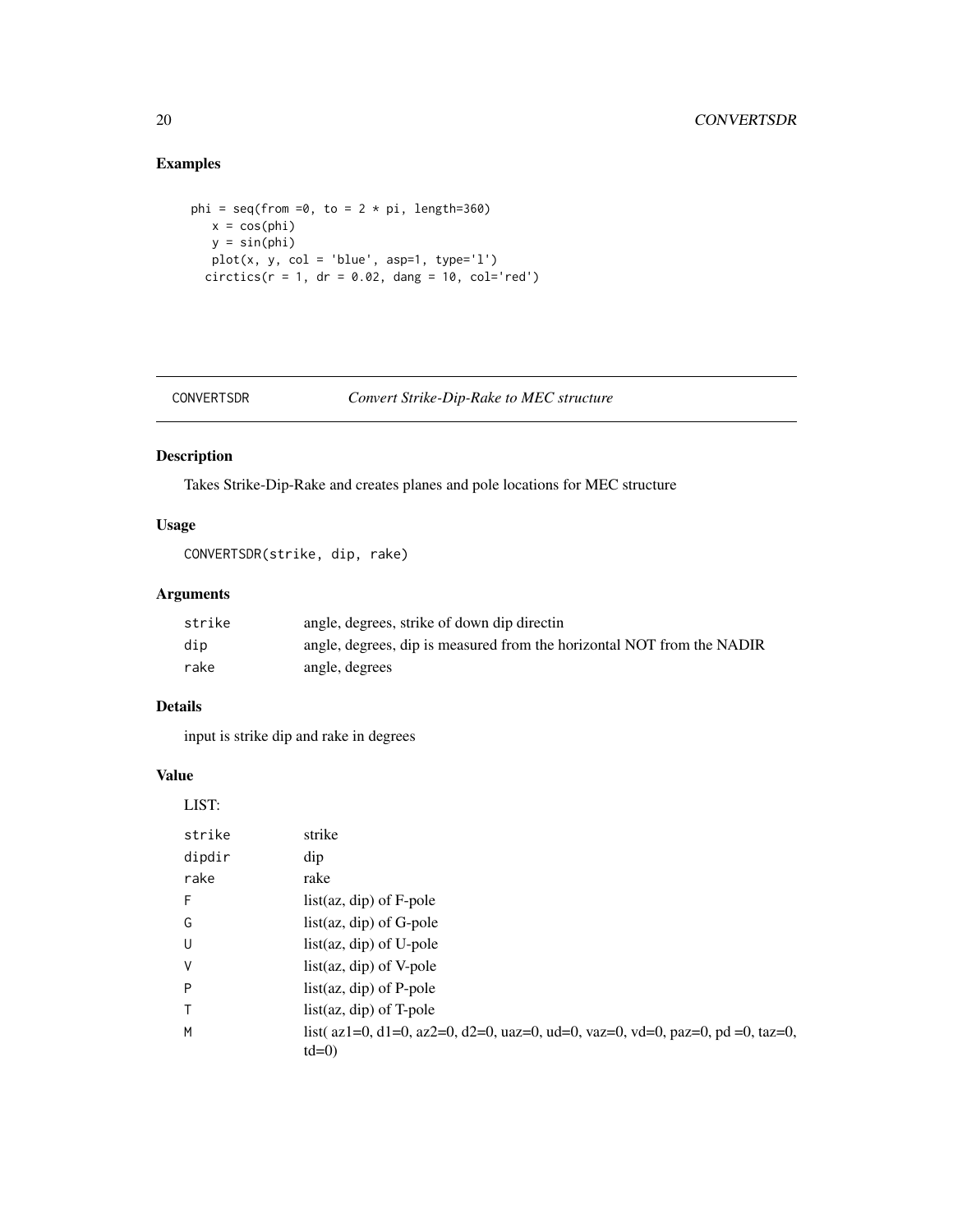### <span id="page-20-0"></span>cross.prod 21

### Author(s)

Jonathan M. Lees <jonathan.lees@unc.edu>

### See Also

BeachFoc

### Examples

s=65 d=25 r=13  $mc = CONVERTSDR(s, d, r)$ 

### cross.prod *Vector Cross Product*

### Description

Vector Cross Product with list as arguments and list as values

### Usage

cross.prod(B, A)

### Arguments

| B | list of $x,y,z$ |
|---|-----------------|
| A | list of $x,y,z$ |

### Value

LIST

x,y,z vector of cross product

### Author(s)

Jonathan M. Lees<jonathan.lees@unc.edu>

### See Also

RSEIS::xprod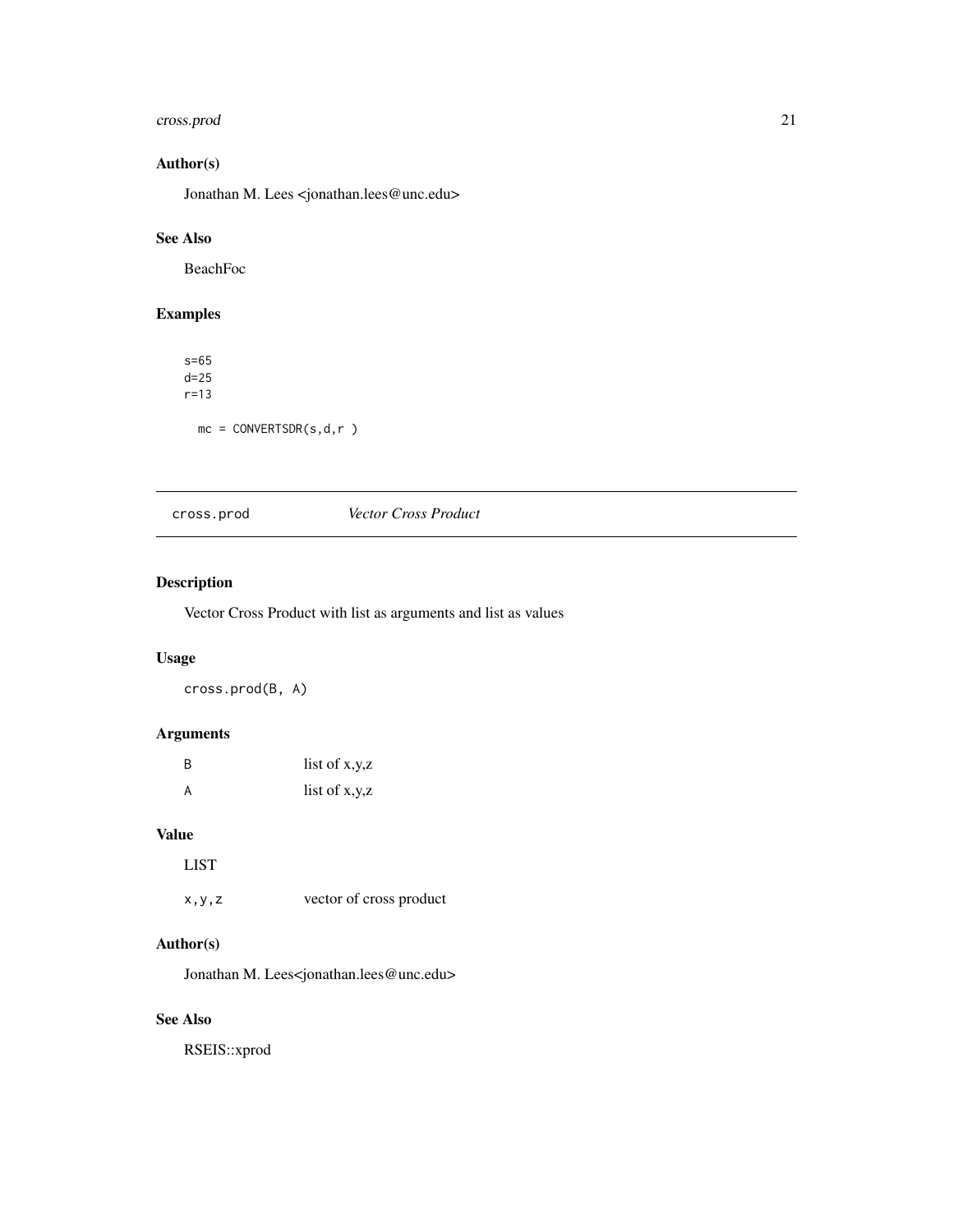### Examples

B1 = list(x=4, y=9, z=2) B2 = list(x=2,y=-5,z=4) cross.prod(B1, B2)

### CROSSL *Vector Cross Product*

### Description

returns cross product of two vectors in list format

### Usage

CROSSL(A1, A2)

### Arguments

| A1 | list $x,y,z$ |
|----|--------------|
| A2 | list $x,y,z$ |

### Value

| List    |                  |
|---------|------------------|
| x, y, z | input vector     |
| az      | azimuth, degrees |
| dip     | dip, degrees     |

### Author(s)

Jonathan M. Lees<jonathan.lees@unc.edu>

### See Also

RSEIS::xprod

### Examples

```
A1 = list(x=1,y=2, z=3)
A2 = list(x=12,y=-2, z=-5)
N = CROSSL(A1, A2)
```
<span id="page-21-0"></span>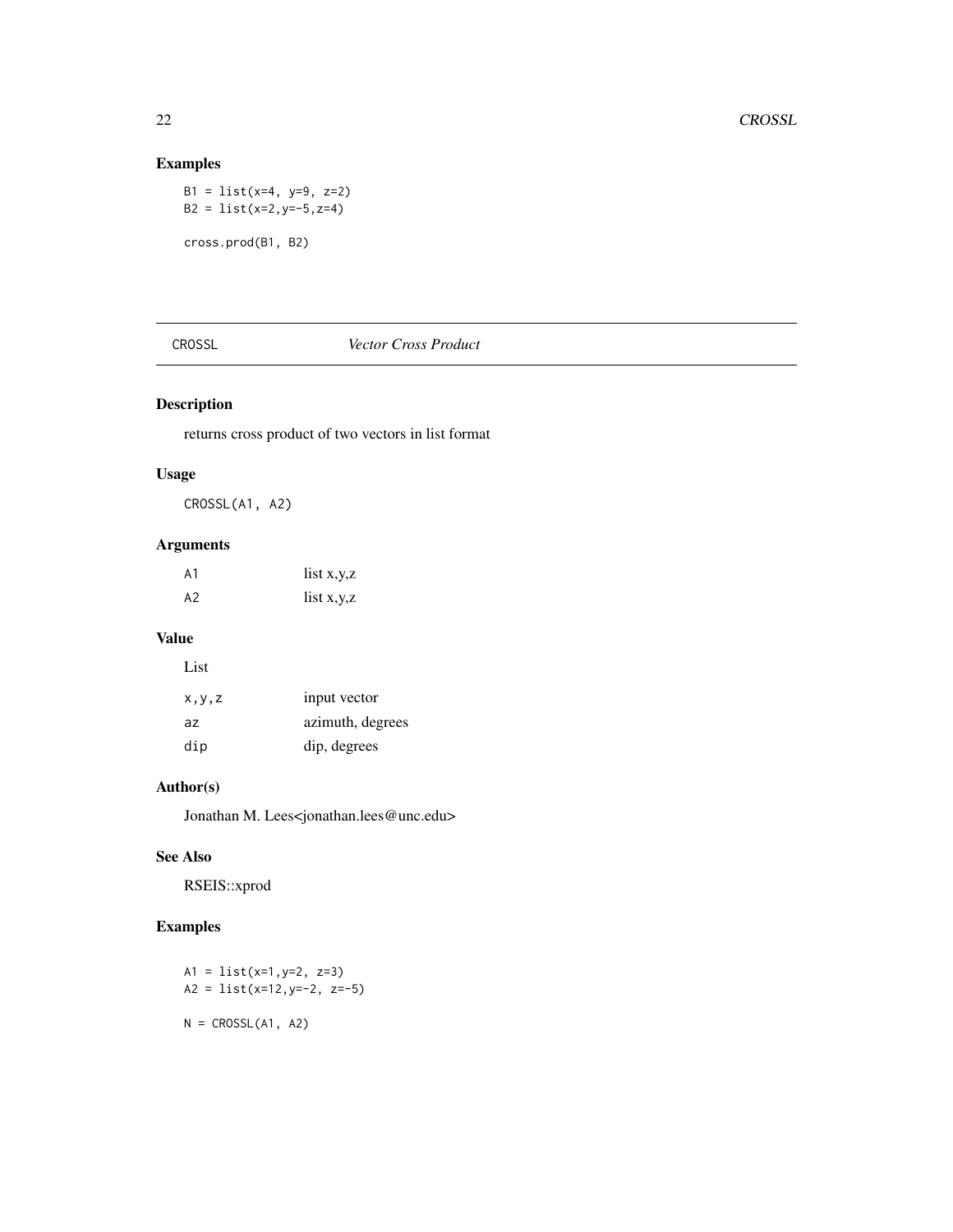<span id="page-22-0"></span>

### Description

Plot Non-double Couple Moment

#### Usage

doNonDouble(moments, sel = 1, col=rgb(1, .75, .75))

#### Arguments

| moments | list of moments: seven elements. See details.         |
|---------|-------------------------------------------------------|
| sel     | integer vector, index of moments to plot              |
| col     | color, either a single color, rgb, or a color palette |

### Details

Plot, sequentially the moments using the CLVD (non-double couple component. The first element of the list is the integer index of the event. The next six elements are the moments in the following order, c(Mxx, Myy, Mzz, Mzy, Mxz, Mxy) .

If the data is in spherical coordinates, one must switch the sign of the Mrp and Mtp components, so:

 $Mrr = Mzz$  $Mtt = Mxx$  $Mpp = Myy$  $Mrt = Mxz$  $Mrp = -Myz$  $Mtp = -Mxy$ 

### Value

Side effects

#### Note

If events are read in using spherical rather than cartesian coordinates need a conversion:

 $Mrr = Mzz$  $Mtt = Mxx$  $Mpp = Myy$  $Mrt = Mxz$  $Mrp = -Myz$  $Mtp = -Mxy$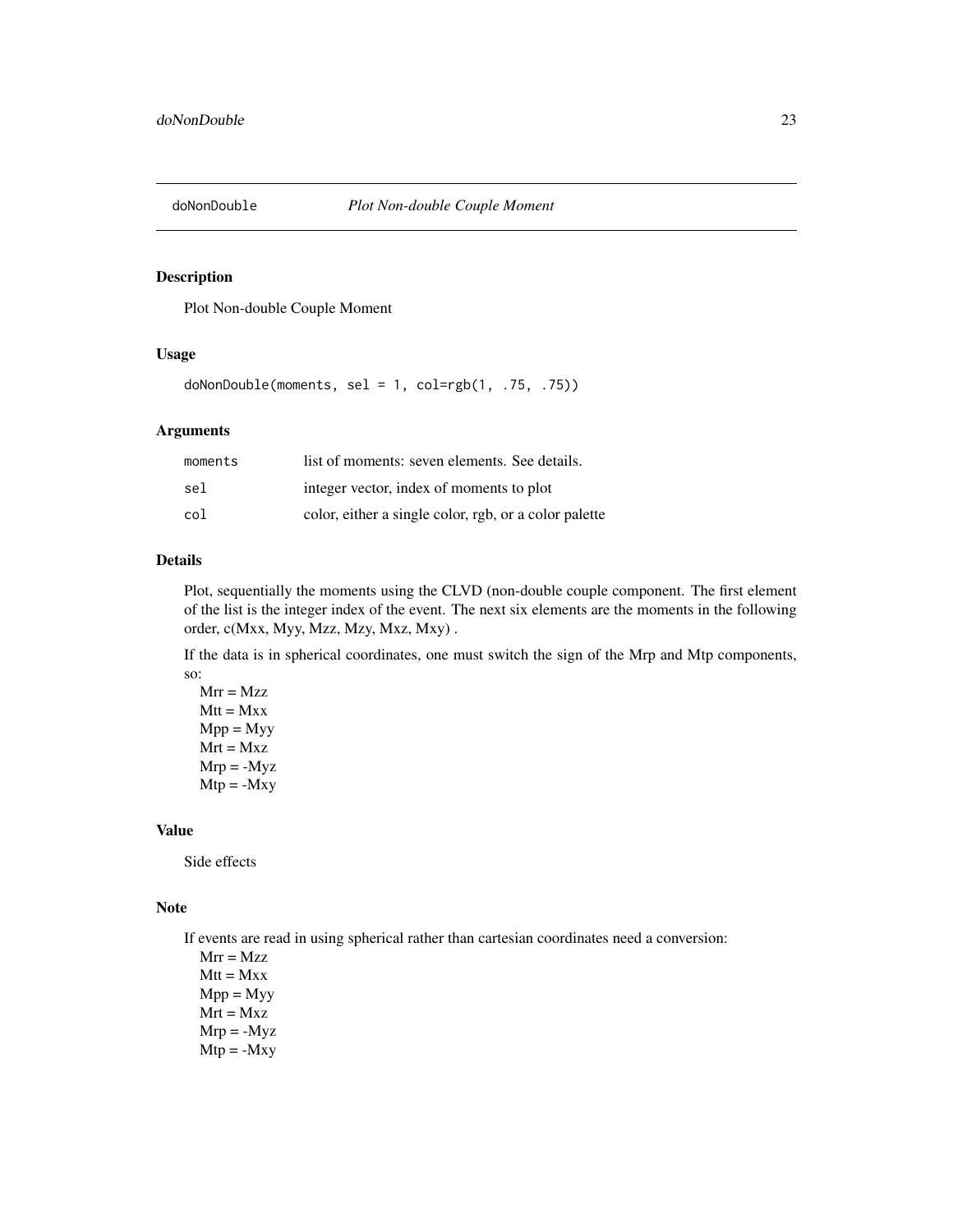#### <span id="page-23-0"></span>Author(s)

Jonathan M. Lees<jonathan.lees@unc.edu>

#### References

Ekstrom, G.; Nettles, M. and DziewoDski, A. The Global CMT Project 2004-2010: centroidmoment tensors for 13,017 earthquakes Physics of the Earth and Planetary Interiors, 2012.

#### See Also

MapNonDouble, ShadowCLVD, angles, nodalLines, PTaxes

### Examples

```
mo = list(n=1, m1=1.035675e+017, m2=-1.985852e+016,
m3=-6.198052e+014, m4=1.177936e+017, m5=-7.600627e+016,
m6=-3.461405e+017)
moments = cbind(mo$n, mo$m1, mo$m2, mo$m3, mo$m4, mo$m5, mo$m6)
doNonDouble(moments)
```
EApoint *Equal-area point stereonet*

### Description

Interactive locator to calculate x,y orientation, dip coordinates and plots on an equalarea stereonet

#### Usage

EApoint()

### Details

Used for returning a set of strike/dip angles on Equal-area stereonet plot.

### Value

| LIST: |                       |
|-------|-----------------------|
| phi   | orientation, degrees  |
| iang  | angle of dip, degrees |
| x     | x-coordinate          |
| ν     | y-coordinate          |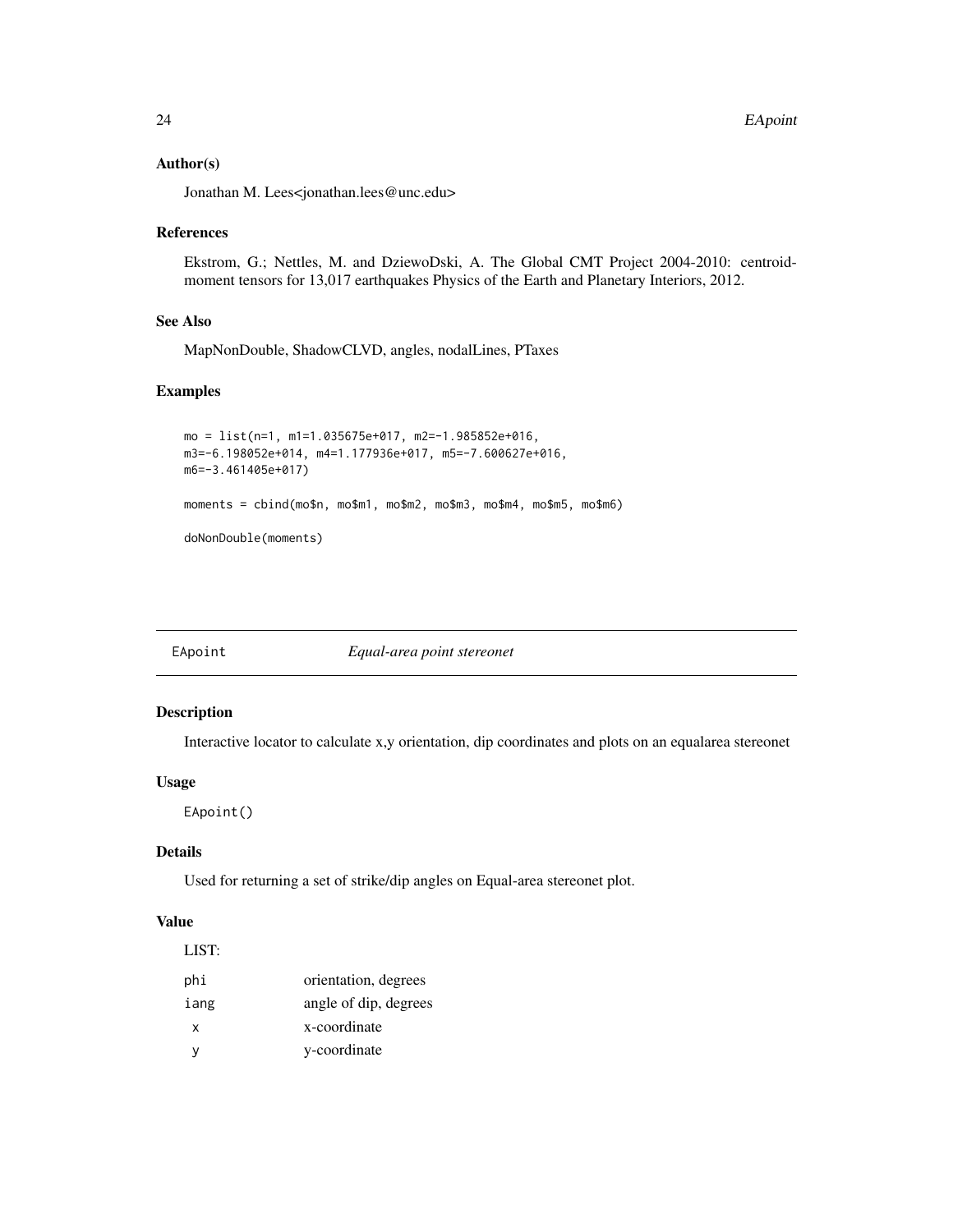<span id="page-24-0"></span>egl 25

### Author(s)

Jonathan M. Lees<jonathan.lees@unc.edu>

#### See Also

qpoint, focpoint

### Examples

```
#################### this is interactive
### collect points with locator()
## Not run:
net()
eps = EApoint()
### plot results
net()
qpoint(eps$phi , eps$iang)
## End(Not run)
```
egl *Tungurahua Cartesian Moment Tensors*

### Description

Cartesian moment tensors from Tungurahua Volcano, Ecuador

#### Usage

data(egl)

#### Format

A list of 84 moment tensors, each elelment consists of: lam1, lam2, lam3, vec1, vec2,vec3, ratio, force.

### Source

See below

### References

Kim, K., Lees, J.M. and Ruiz, M., (2014) Source mechanism of Vulcanian eruption at Tungurahua Volcano, Ecuador, derived from seismic moment tensor inversions, *J. Geophys. Res.*, February, 2014. Vol. 119(2): pp. 1145-1164.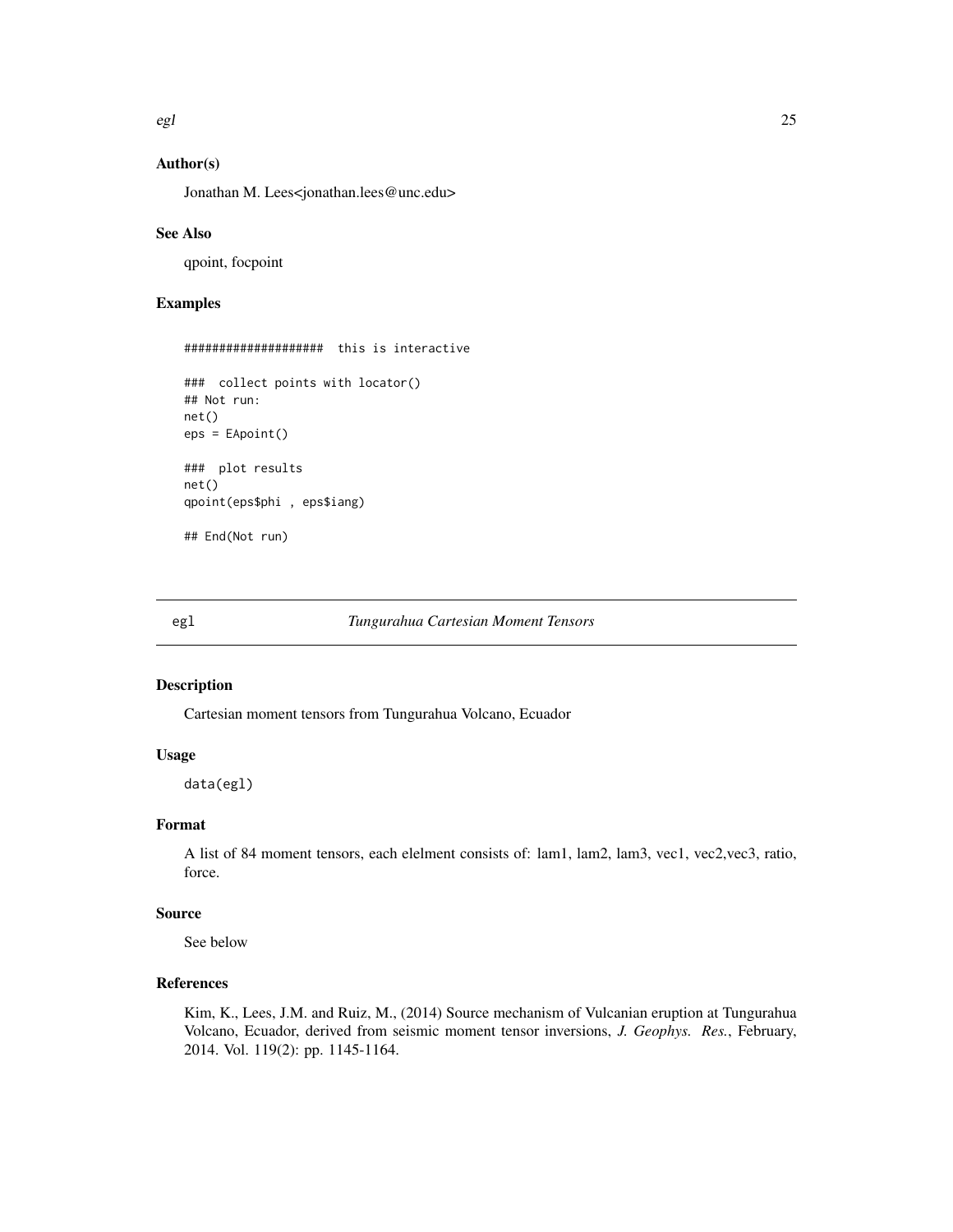### Examples

```
data(egl)
typl1=c(2,4,7,12,13,16,17,18,19,20,24,25,26,27,
28,29,30,31,33,34,35,36,37,38,40,43,50,
59,62,73,74,77,8,79,80,81,83,84)
typl2=c(5,6,8,9,10,11,14,15,22,42,46,47,48,49,
51,52,53,54,55,56,57,58,60,61,63,72,82)
```
evtns=1:84

```
par(mfrow=c(1,2))
T1 = TapeBase()TapePlot(T1)
```

```
for(i in 1:length(egl))
{
i1 = \text{eg}1[[i]]
```

```
E1 = list(values=c(i1$lam1, i1$lam2, i1$lam3),
vectors = cbind(i1$vec1, i1$vec2, i1$vec3))
```

```
testrightHAND(E1$vectors)
```

```
E1$vectors = forcerighthand(E1$vectors)
```

```
mo=sort(E1$values,decreasing=TRUE)
# M=sum(mo)/3
# Md=mo-M
h = SourceType(mo)
```

```
h$dip = 90-h$phi
```
h1 = HAMMERprojXY(h\$dip\*pi/180, h\$lam\*pi/180)

```
if(i %in% typl1) { col="red" }else{col="blue" }
points(h1$x, h1$y, pch=21, bg=col )
```
#### }

```
par(mai=c(0,0,0,0))
hudson.net()
for(i in 1:length(typl1))
{
egv=egl[[typl1[i]]]
m=c(egv$lam1,egv$lam2,egv$lam3)
col='red'
hudson.plot(m=m,col=col)
}
```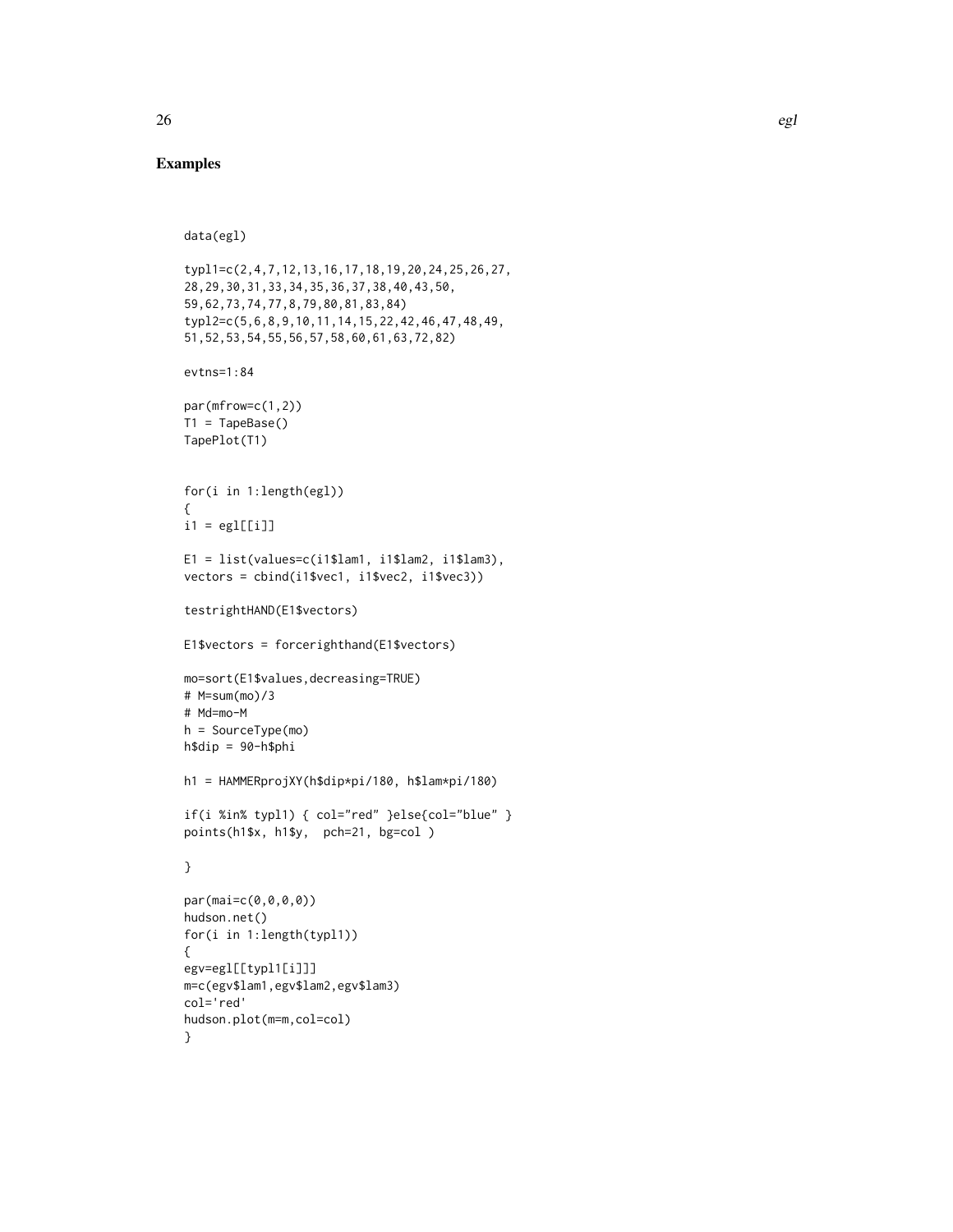### <span id="page-26-0"></span>fancyarrows 27

```
for(i in 1:length(typl2))
{
egv=egl[[typl2[i]]]
m=c(egv$lam1,egv$lam2,egv$lam3)
col='blue'
hudson.plot(m=m,col=col,lwd=2)
}
```
fancyarrows *Make fancy arrows*

### Description

Create and plot fancy arrows. Aspect ratio must be set to 1-1 for these arrows to plot correctly.

### Usage

```
fancyarrows(x1, y1, x2, y2, thick = 0.08,
     headlength = 0.4, headthick = 0.2, col = grey(0.5),
     border = "black")
```
### Arguments

| х1         | x tail coordinate  |
|------------|--------------------|
| y1         | y tail coordinate  |
| x2         | x head coordinate  |
| ν2         | y head coordinate  |
| thick      | thickness of arrow |
| headlength | length of head     |
| headthick  | thickness of head  |
| co1        | fill color         |
| border     | color of border    |

### Value

Graphical side effects.

## Note

fancyarrows only work if te aspect ratio is set to 1. See example below.

### Author(s)

Jonathan M. Lees<jonathan.lees@unc.edu>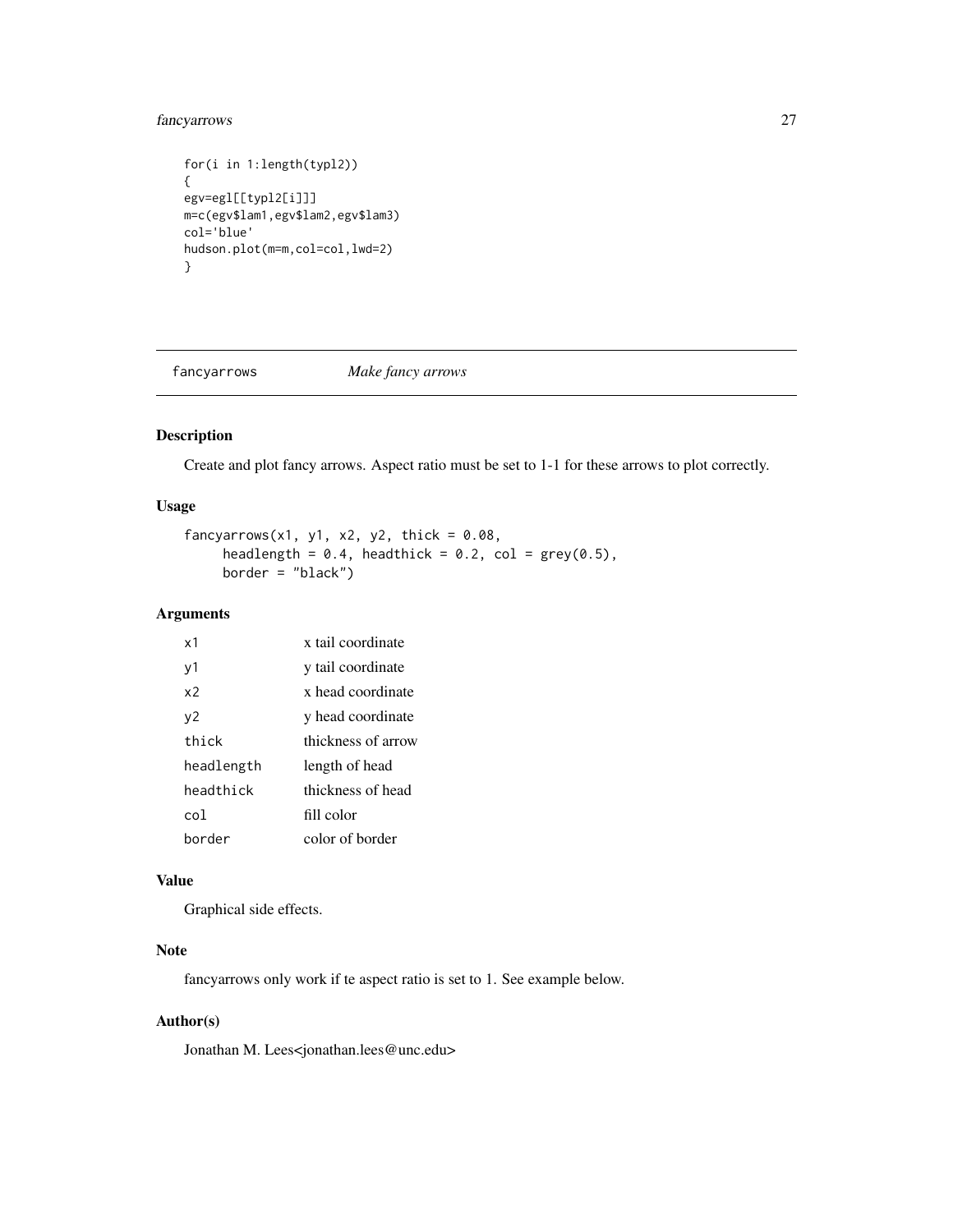### See Also

**TEACHFOC** 

#### Examples

```
thick = 0.01; headlength = 0.2; headthick = 0.1x = runif(10, -1, 1)y = runif(10, -1, 1)############ MUST set asp=1 here
plot(x,y, asp=1)
fancyarrows(rep(0, 10) , rep(0, 10) ,x, y,
thick =thick , headlength = headlength,
headthick =headthick)
```
faultplane *fault plane projection on focal sphere*

### Description

given azimuth and dip of fault mechanism, calculate and plot the fault plane.

### Usage

```
faultplane(az, dip, col = par("col"), PLOT = TRUE, UP = FALSE)
```
### Arguments

| az          | degrees, strike of the plane (NOT down dip azimuth) |
|-------------|-----------------------------------------------------|
| dip         | degrees, dip from horizontal                        |
| col         | color for line                                      |
| <b>PLOT</b> | option for adding to plot                           |
| UP          | upper or lower hemisphere                           |

#### Details

Azimuth is the strike in degrees, not the down dip azimuth as described in other routines.

#### Value

list of points along fault plane

| x | coordinates on focal sphere |  |
|---|-----------------------------|--|
| V | coordinates on focal sphere |  |

<span id="page-27-0"></span>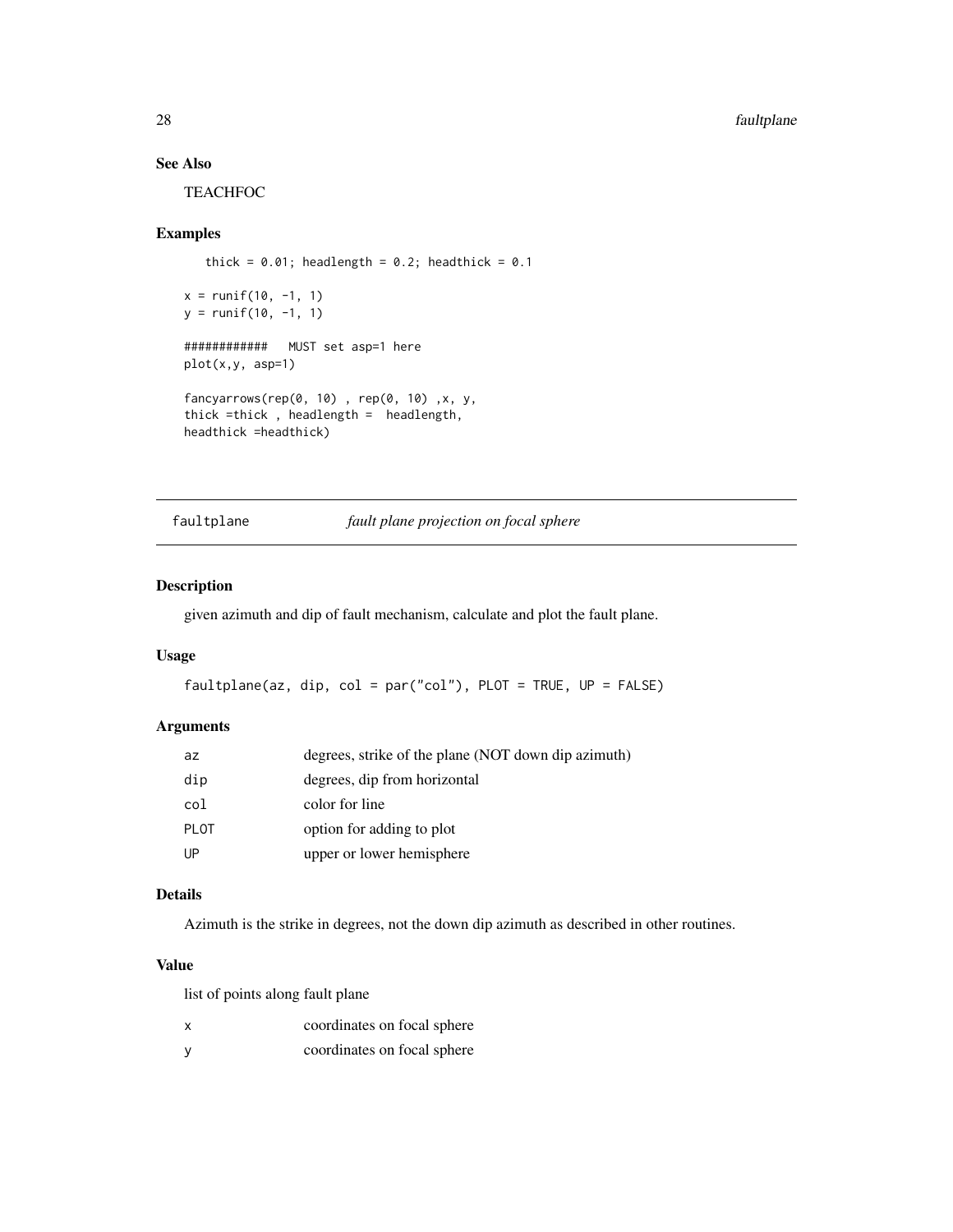#### <span id="page-28-0"></span>FixDip 29

### Author(s)

Jonathan M. Lees <jonathan.lees@unc.edu>

### See Also

Beachfoc

### Examples

```
gcol='black'
border='black'
ndiv=36
phi = seq(0, 2*pi, 100);
 x = cos(\pi i);y = sin(phi);plot(x,y, type='n', asp=1)
  lines(x,y, col=border)
  lines(c(-1,1), c(0,0), col=gcol)
  lines(c(0,0), c(-1,1), col=gcol)
```
faultplane(65, 34)

FixDip *Fix Dip Angle*

### Description

Fix az, dip angles so they fall in correct quadrant.

### Usage

FixDip(A)

### Arguments

|   | List:                         |
|---|-------------------------------|
| A | az azimuthm angle, degrees    |
|   | <b>dip</b> dip angle, degrees |

### Details

Quadrants are determined by the sine and cosine of the dip angle:  $\cos = \cos(\text{dip}) \text{ si } = \sin(\text{dip}) \text{ quad}[\cos \theta - \sin \theta] = 3$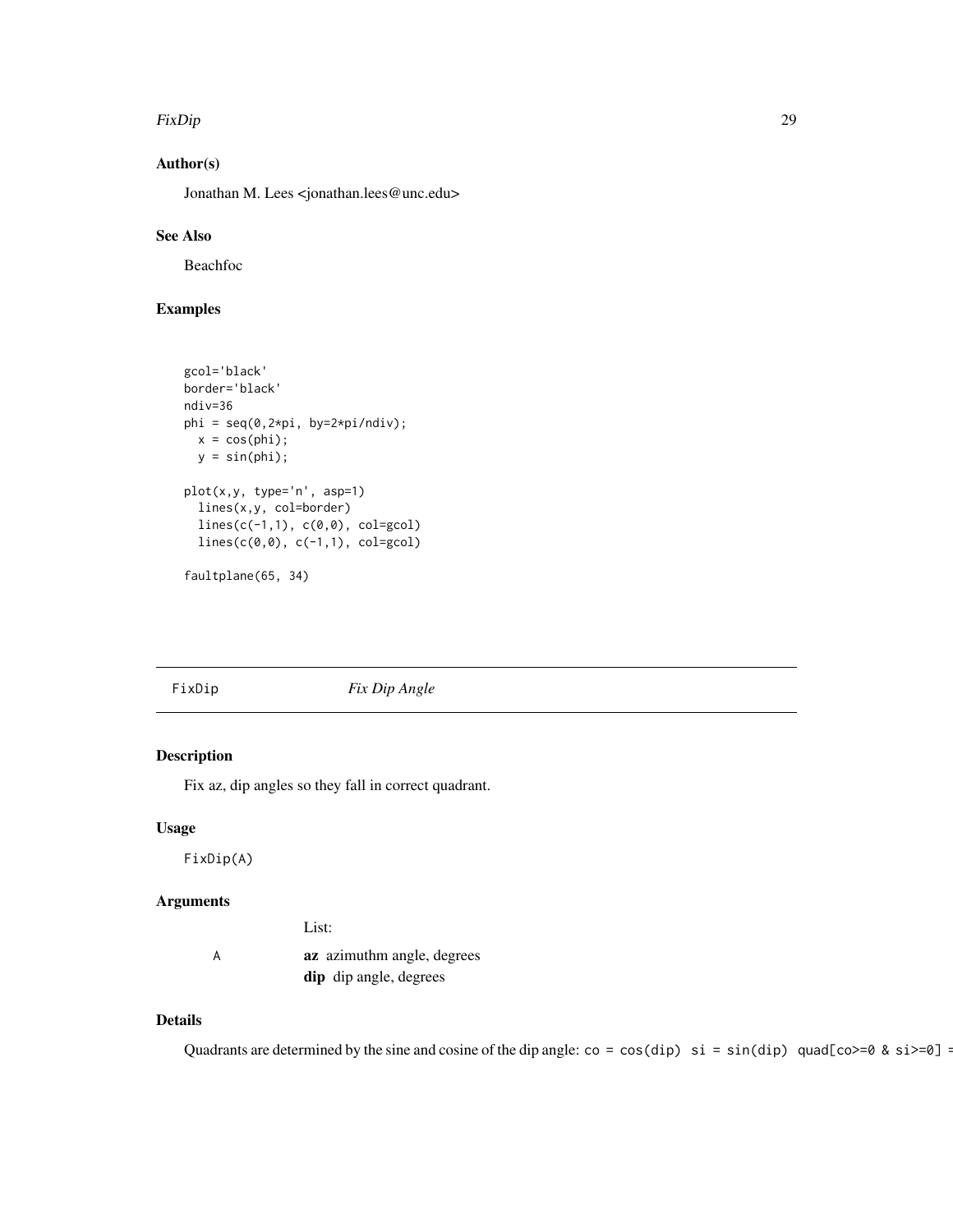#### <span id="page-29-0"></span>30 flipnodal and the set of the set of the set of the set of the set of the set of the set of the set of the set of the set of the set of the set of the set of the set of the set of the set of the set of the set of the set

### Value

List:

| az  | azimuthm angle, degrees |
|-----|-------------------------|
| dip | dip angle, degrees      |

### Author(s)

Jonathan M. Lees<jonathan.lees@unc.edu>

### See Also

RPMG::fmod

### Examples

 $B = list(az=231, dip = -65)$ 

FixDip(B)

### flipnodal *Flip Nodal Fault Plane*

### Description

Switch a focal mechanism so the auxilliary plane is the nodal plane.

### Usage

flipnodal(s1, d1, r1)

### Arguments

| s1 | Strike |
|----|--------|
| d1 | Dip    |
| r1 | Rake   |

### Details

Fuunction is used for orienting a set of fault planes to line up according to a geologic interpretation.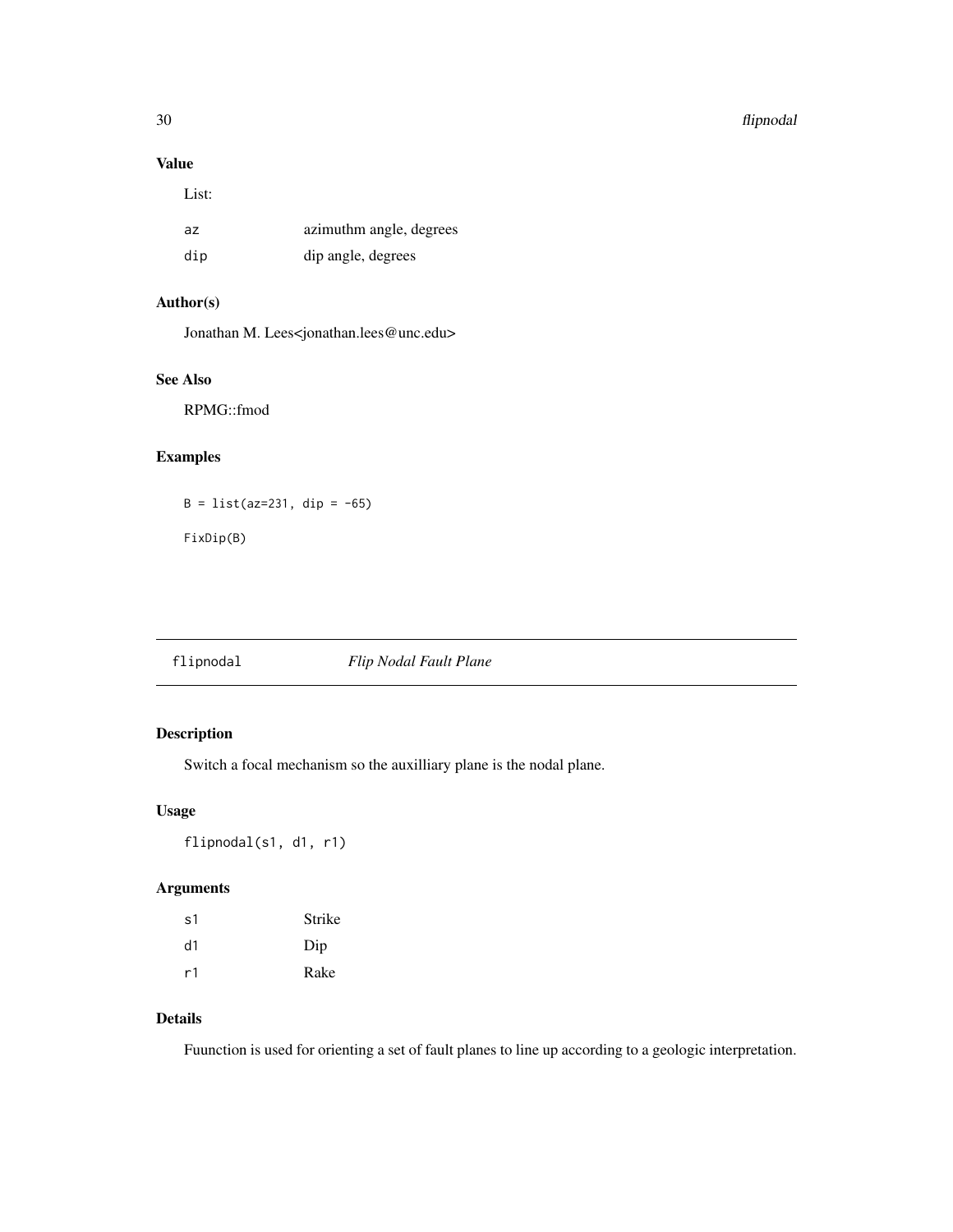#### <span id="page-30-0"></span>foc.color 31

### Value

| List: |        |
|-------|--------|
| s1    | Strike |
| d1    | Dip    |
| r1    | Rake   |

### Author(s)

Jonathan M. Lees<jonathan.lees@unc.edu>

### Examples

```
s=65
d=25
r=13
 mc = CONVERTSDR(s, d, r)mc2 = filipnodal(s, d, r)
```
### foc.color *Get color of Focal Mechansim*

### Description

Based on the rake angle, focal styles are assigned an index and assigned a color by foc.color

### Usage

 $foc.color(i, pal = 0)$ 

#### Arguments

|     | index to list of focal rupture styles |
|-----|---------------------------------------|
| pal | vector of colors                      |

### Details

Since the colors used by focal programs are arbitrary, this routines allows one to change the coloring scheme easily.

foc.icolor returns an index that is used to get the color associated with that style of faulting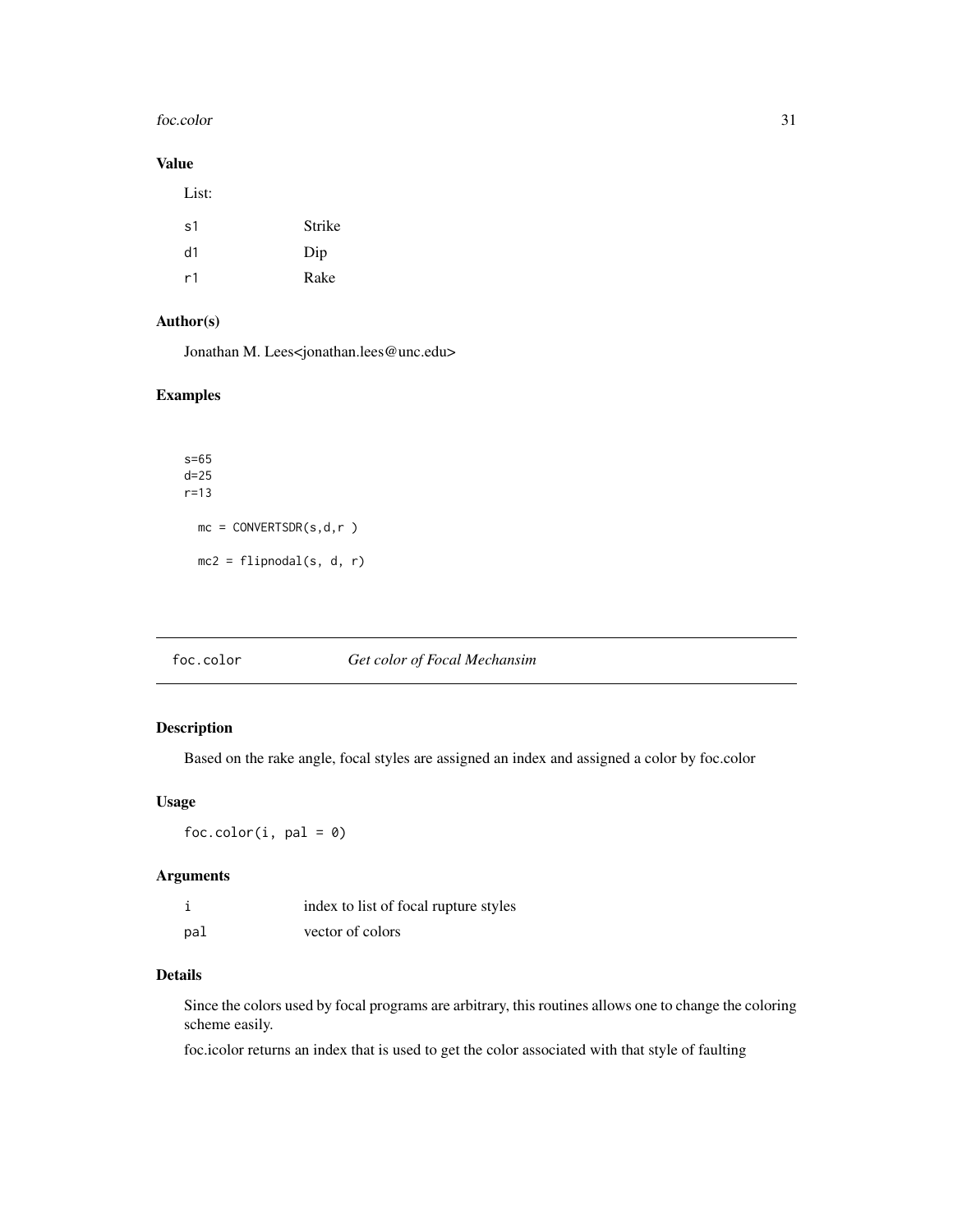#### <span id="page-31-0"></span>Value

Color for plotting, either a name or HEX RGB

#### Author(s)

Jonathan M. Lees <jonathan.lees@unc.edu>

### See Also

foc.icolor

### Examples

```
fcolors=c("DarkSeaGreen", "cyan1","SkyBlue1" , "RoyalBlue" ,"GreenYellow","orange","red")
     foc.color(3, fcolors)
```
foc.icolor *Get Fault Style*

### Description

Use Rake Angle to determine style of faulting

### Usage

foc.icolor(rake)

### Arguments

rake degrees, rake angle of fault plane

### Details

The styles are determined by the rake angle strikeslip abs(rake)  $\leq$  15.0 or abs((180.0 - abs(rake)))  $\leq$  15.0 rev-obl strk-slp (rake  $> = 15.0$  and rake  $< 45$ ) or (rake  $> = 135$  and rake  $< 165$ ) oblique reverse (rake  $>= 45.0$  and rake  $< 75$ ) or (rake  $>= 105$  and rake  $< 135$ ) reverse rake  $>= 75.0$  and rake  $< 105.0$ norm-oblq strkslp (rake  $\lt$  -15.0 and rake  $\gt$  = -45) or (rake  $\lt$  -135 and rake  $\gt$  = -165) oblq norm (rake  $\lt$  -45.0 and rake  $\gt$  = -75) or (rake  $\lt$  -105 and rake  $\gt$  = -135) normal rake  $< -75.0$  and rake  $>= -105$ 

#### Value

index (1-6)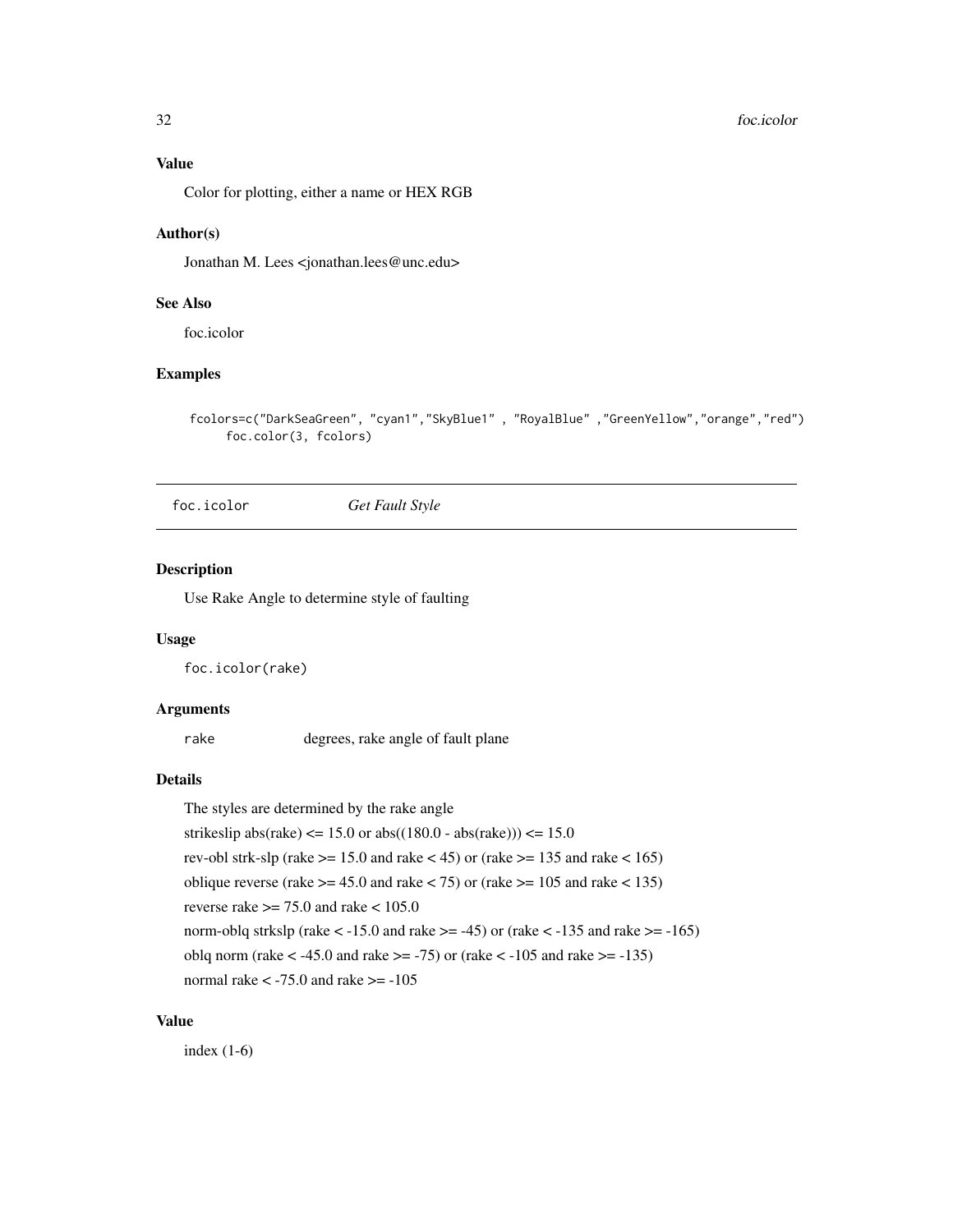### <span id="page-32-0"></span>FOCangles 33

### Author(s)

Jonathan M. Lees <jonathan.lees@unc.edu>

### See Also

foc.color

### Examples

foc.icolor(25)

### FOCangles *Angles for focal planes*

### Description

Angles for focal planes

#### Usage

FOCangles(m)

### Arguments

m moment tensor

### Details

Used in MapNonDouble and doNonDouble

### Value

vector of 6 angles, 3 for each plane

#### Note

Lower Hemisphere.

### Author(s)

Jonathan M. Lees<jonathan.lees@unc.edu>

### See Also

MapNonDouble, doNonDouble, PTaxes, nodalLines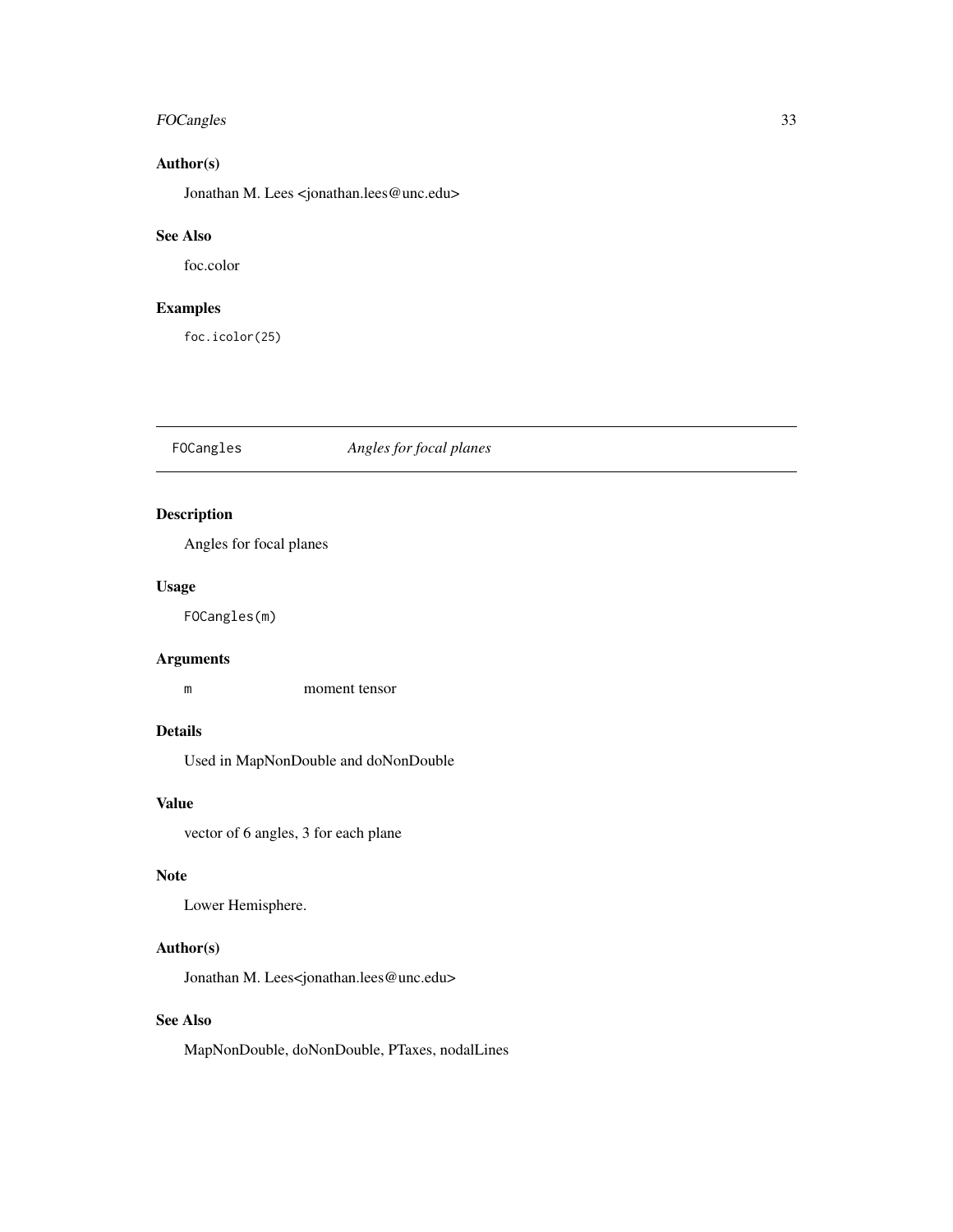### Examples

```
mo = list(n=1, m1=1.035675e+017, m2=-1.985852e+016,
 m3=-6.198052e+014, m4=1.177936e+017,
  m5=-7.600627e+016, m6=-3.461405e+017)
moments = cbind(mo$n, mo$m1, mo$m2, mo$m3, mo$m4, mo$m5, mo$m6)
 di = dim(moments)
   number.of.events = di[1]
moment_11 = moments[ ,2]moment_22 = moments[, 3]moment_33 = moments[,4]moment_23 = moments[, 5]
moment_13 = moments[, 6]
moment_12 = moments[, 7]i = 1m=matrix( c(moment_11[i],moment_12[i],moment_13[i],
       moment_12[i],moment_22[i],moment_23[i],
       moment_13[i],moment_23[i],moment_33[i]), ncol=3, byrow=TRUE)
   angles.all = FOCangles(m)
print(angles.all)
```
focleg *Fault style descriptor*

### Description

Get character string describing type of fault from its style index

#### Usage

```
focleg(i)
```
### Arguments

i index to vector of focal styles

### Value

character string used for setting text on plots

<span id="page-33-0"></span>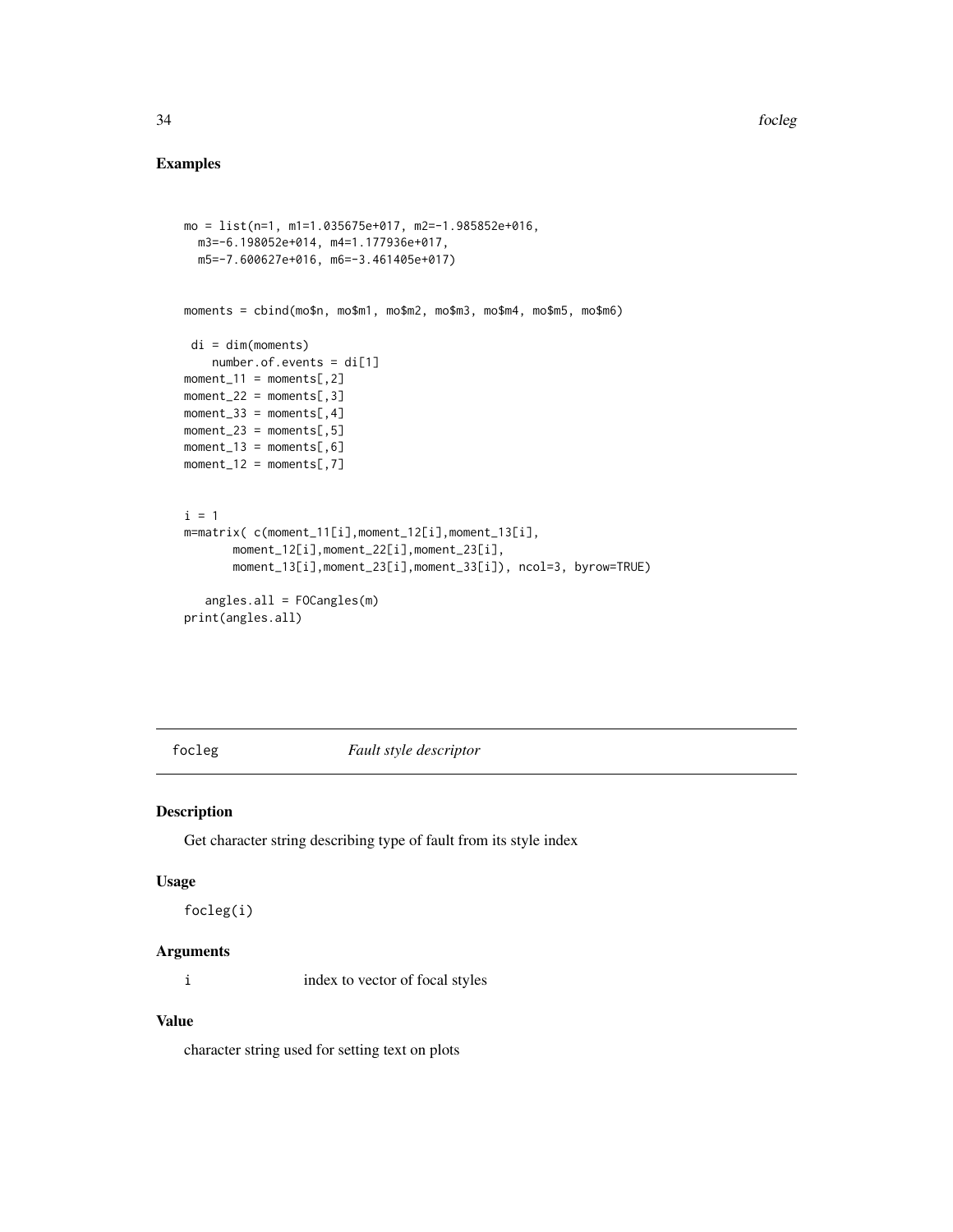#### <span id="page-34-0"></span>focpoint 35

### Note

String of characters:

STRIKESLIP Strike slip fault REV-OBL STRK-SLP Reverse Oblique strike-slip fault REVERSE Reverse fault NORM-OBLQ STRKSLP Normal Oblique strike-slip fault OBLQ NORM Oblique Normal fault NORMAL Formal fault

#### Author(s)

Jonathan M. Lees <jonathan.lees@unc.edu>

### See Also

foc.icolor, foc.color

### Examples

focleg(2)

focpoint *add point on focal sphere*

### Description

Add points on equal-area focal plot

### Usage

focpoint(az1, dip1, col = 2, pch = 5, lab = "",  $UP = FALSE$ , PLOT = TRUE)

#### Arguments

| az1         | degrees, azimuth angle                        |
|-------------|-----------------------------------------------|
| dip1        | degrees, dip angle                            |
| col         | color                                         |
| pch         | plot character for point                      |
| lab         | text lable for point                          |
| UP          | upper or lower hemisphere                     |
| <b>PLOT</b> | logical, PLOT=TRUE add points to current plot |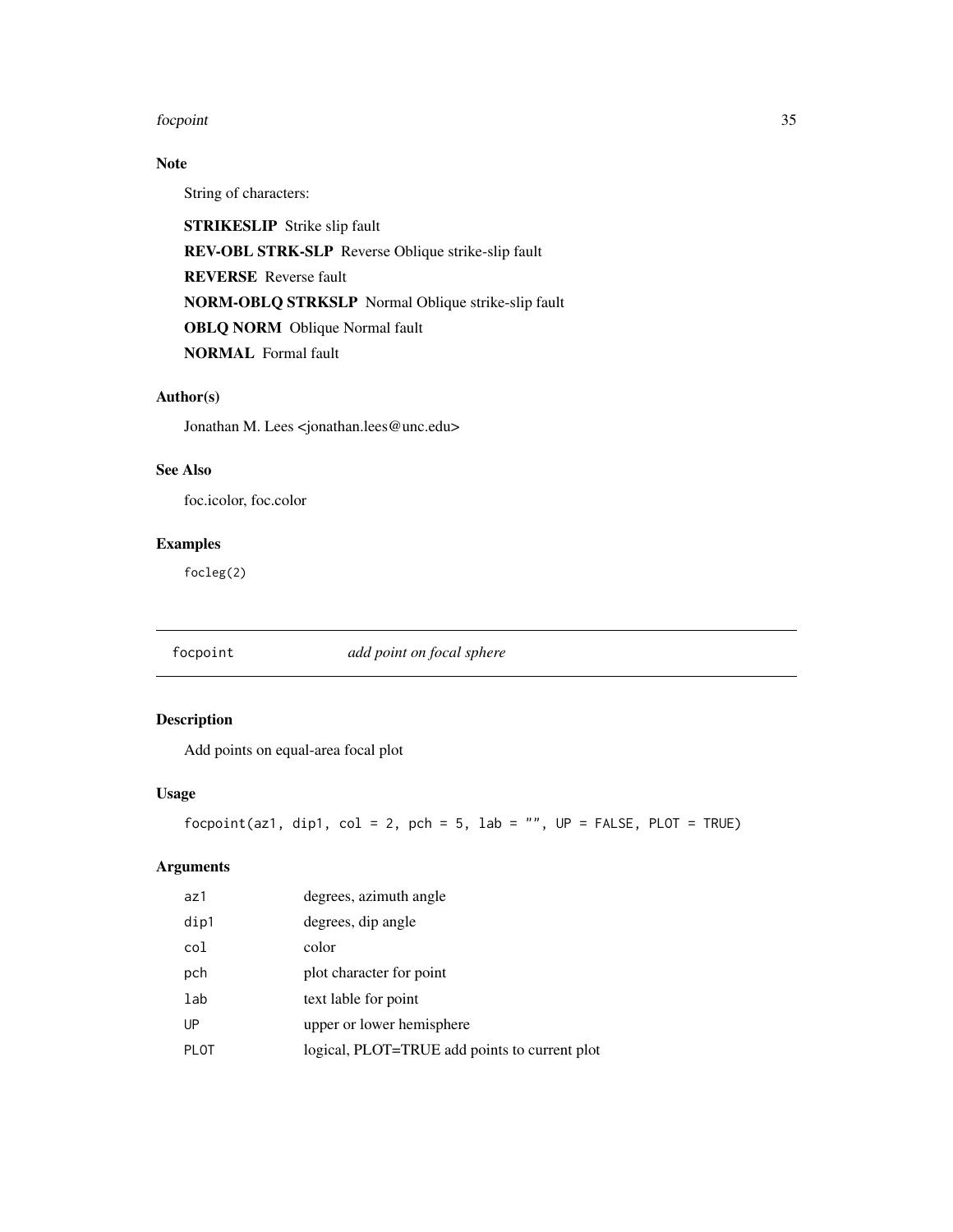### <span id="page-35-0"></span>Value

List of x,y coordinates on the plot

### Author(s)

Jonathan M. Lees <jonathan.lees@unc.edu>

### See Also

Beachfoc, addmecpoints

### Examples

```
### create focal mech
ALIM=c(-1,-1, +1, +1)
s=65
d=25
r=13
mc = CONVERTSDR(s,d,r )
 MEC = MRake(mc$M)
 MEC$UP = FALSE
 MEC$icol = foc.icolor(MEC$rake1)
 MEC$ileg = focleg(MEC$icol)
 MEC$fcol = foc.color(MEC$icol)
 MEC$CNVRG = NA
 MEC$LIM = ALIM
### plot focal mech
Beachfoc(MEC, fcol=MEC$fcol, fcolback="white")
### now add the F anf G axes
focpoint(MEC$F$az, MEC$F$dip, pch=5, lab="F", UP=MEC$UP)
    focpoint(MEC$G$az, MEC$G$dip, pch=5, lab="G", UP=MEC$UP)
```
forcerighthand *Force Right-Hand System*

### Description

Force Right-Hand System

#### Usage

forcerighthand(U)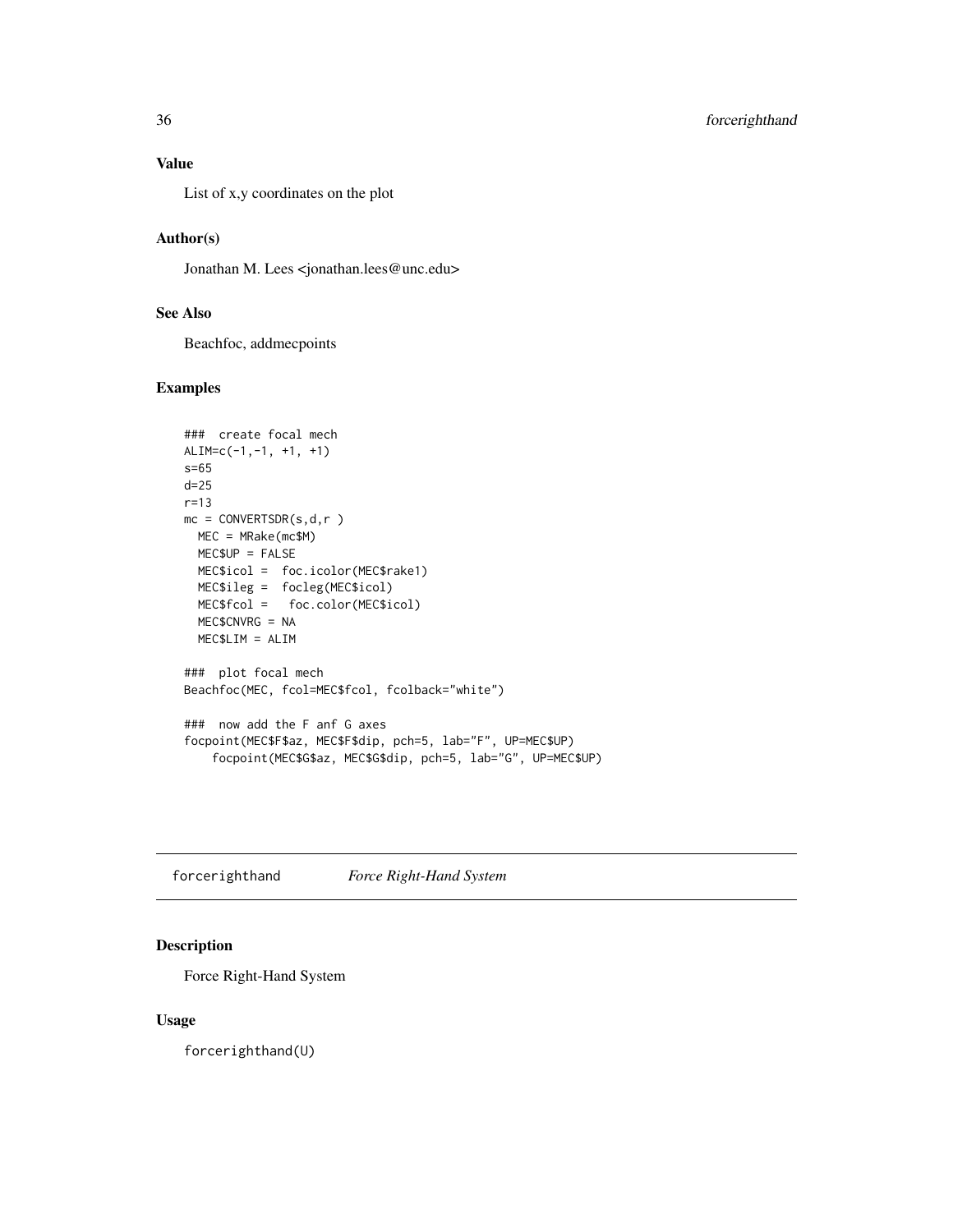#### getCMT  $\sim$  37

## Arguments

U  $3$  by  $3$  matrix

# Details

Flip vectors so they form a right handed system

# Value

matrix

## Author(s)

Jonathan M. Lees<jonathan.lees@unc.edu>

#### See Also

testrightHAND

# Examples

```
Mtens = c(-0.412, 0.084, 0.328 ,0.398, -1.239, 1.058)
M1 = matrix(c(Mtens[1], Mtens[4], Mtens[5], Mtens[4], Mtens[2],
Mtens[6], Mtens[5],Mtens[6], Mtens[3]), ncol=3, nrow=3, byrow=TRUE)
E1 = eigen(M1)testrightHAND(E1$vectors)
E1$vectors = forcerighthand(E1$vectors)
testrightHAND(E1$vectors)
```
getCMT *Read CMT*

# Description

Read and reformat CMT solutions downloaded from the web.

# Usage

getCMT(fn, skip=1)

## Arguments

| fn   | character file name                   |
|------|---------------------------------------|
| skip | number of lines to skip (e.g. header) |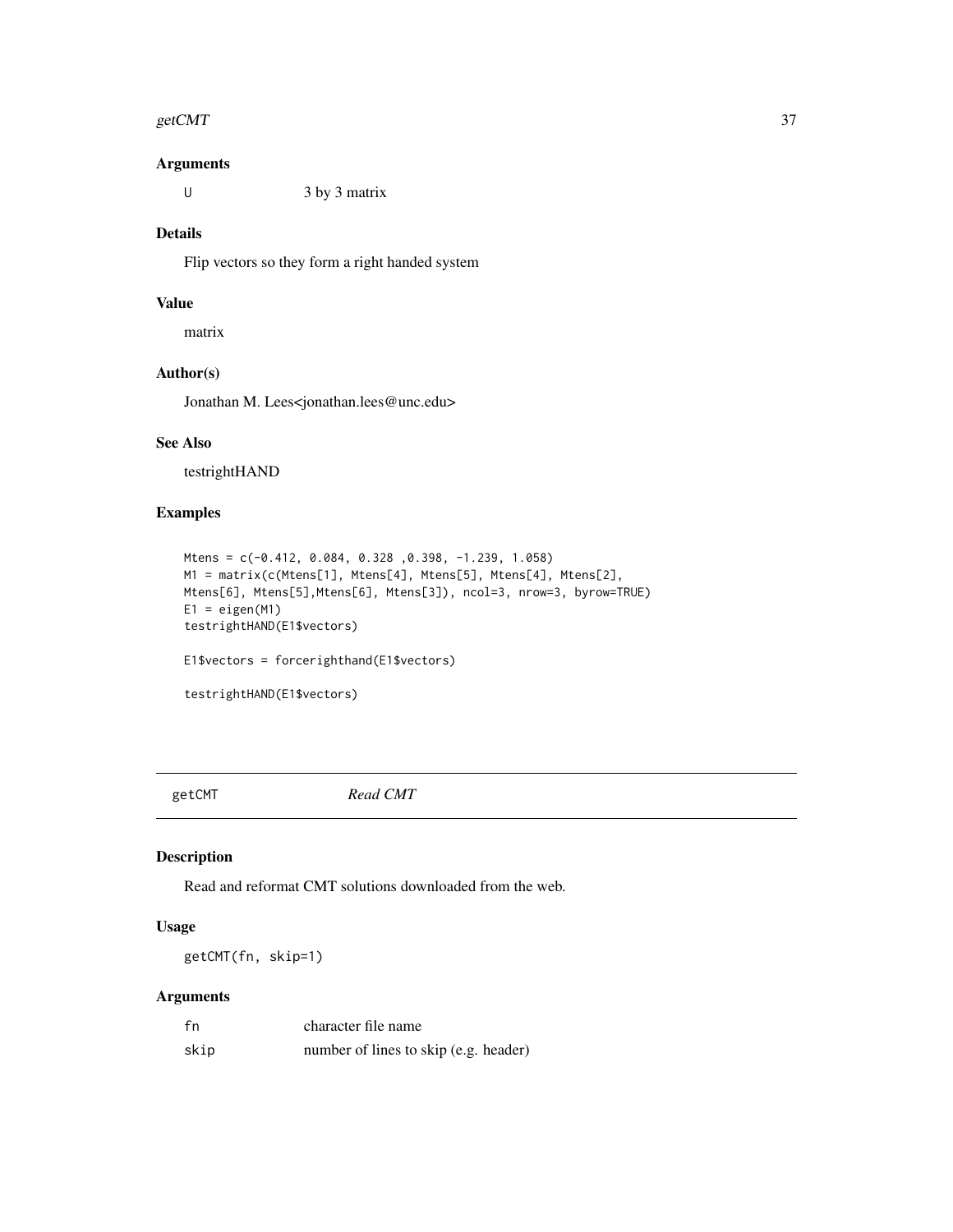# Details

Data can be extracted from web site: http://www.globalcmt.org/CMTsearch.html

The file must be cleaned prior to scanning - on download from the web site there are extra lines on top and bottom of file. Delete these. Leave one line on the top that describesthe columns. Data is separated by blanks. The files have a mixture of dates - some with 7 component dates (YYMMDD and others with 14 components YYYYMODDHHMM these are read in separately. Missing hours and minutes areset to zero.

# Value

list of CMT solution data:

| lon   | lon of epicenter                          |
|-------|-------------------------------------------|
| lat   | lat of epicenter                          |
| str1  | strike of fault plane                     |
| dip1  | dip of fault plane                        |
| rake1 | rake of fault plane                       |
| str2  | strike of auxilliary plane                |
| dip2  | dip of auxilliary plane                   |
| rake2 | rake of auxilliary plane                  |
| SC    | scale?                                    |
| iexp  | exponent?                                 |
| name  | name, includes the date                   |
| Elat  | exploding latitude, set to lat initially  |
| Elon  | exploding longitude, set to lon initially |
| jd    | julian day                                |
| yr    | year                                      |
| mo    | month                                     |
| dom   | day of month                              |

#### Note

Use ExplodeSymbols or explode to get new locations for expanding the plotting points.

## Author(s)

Jonathan M. Lees<jonathan.lees@unc.edu>

## References

http://www.globalcmt.org/CMTsearch.html

G. Ekstrom. Rapid earthquake analysis utilizes the internet. Computers in Physics, 8:632-638, 1994.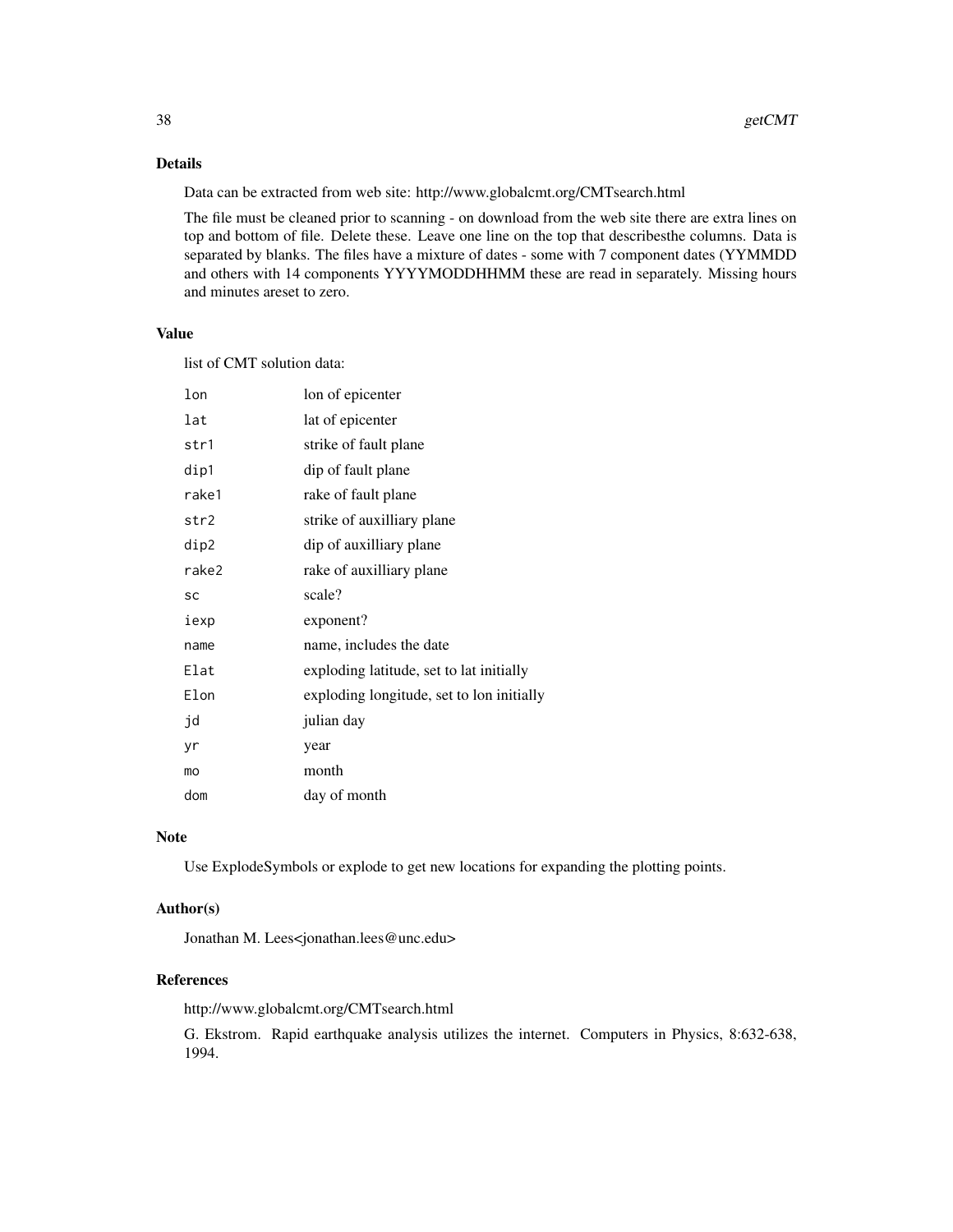#### GetRake 39

# See Also

ExplodeSymbols, spherefocgeo, ternfocgeo

# Examples

```
## Not run:
g = getCMT("/home/lees/aleut.cmt")
pg = prepFOCS(g)plot(range(pg$LONS), range(pg$LATS), type = "n", xlab = "LON",
   ylab = "LAT", asp = 1)for (i in 1:length(pg$LATS)) {
   mc = CONVERTSDR(g$str1[i], g$dip1[i], g$rake1[i])
    MEC <- MRake(mc$M)
MEC$UP = FALSE
    Fcol <- foc.color(foc.icolor(MEC$rake1), pal = 1)
     justfocXY(MEC, x = pg$LONS[i], y = pg$LATS[i], focsiz = 0.4,fcol = Fcol, xpd = FALSE}
```
## End(Not run)

# GetRake *Calculate Rake angles*

### Description

Calculates rake angles for fault and auxilliary planes

## Usage

GetRake(az1, dip1, az2, dip2, dir)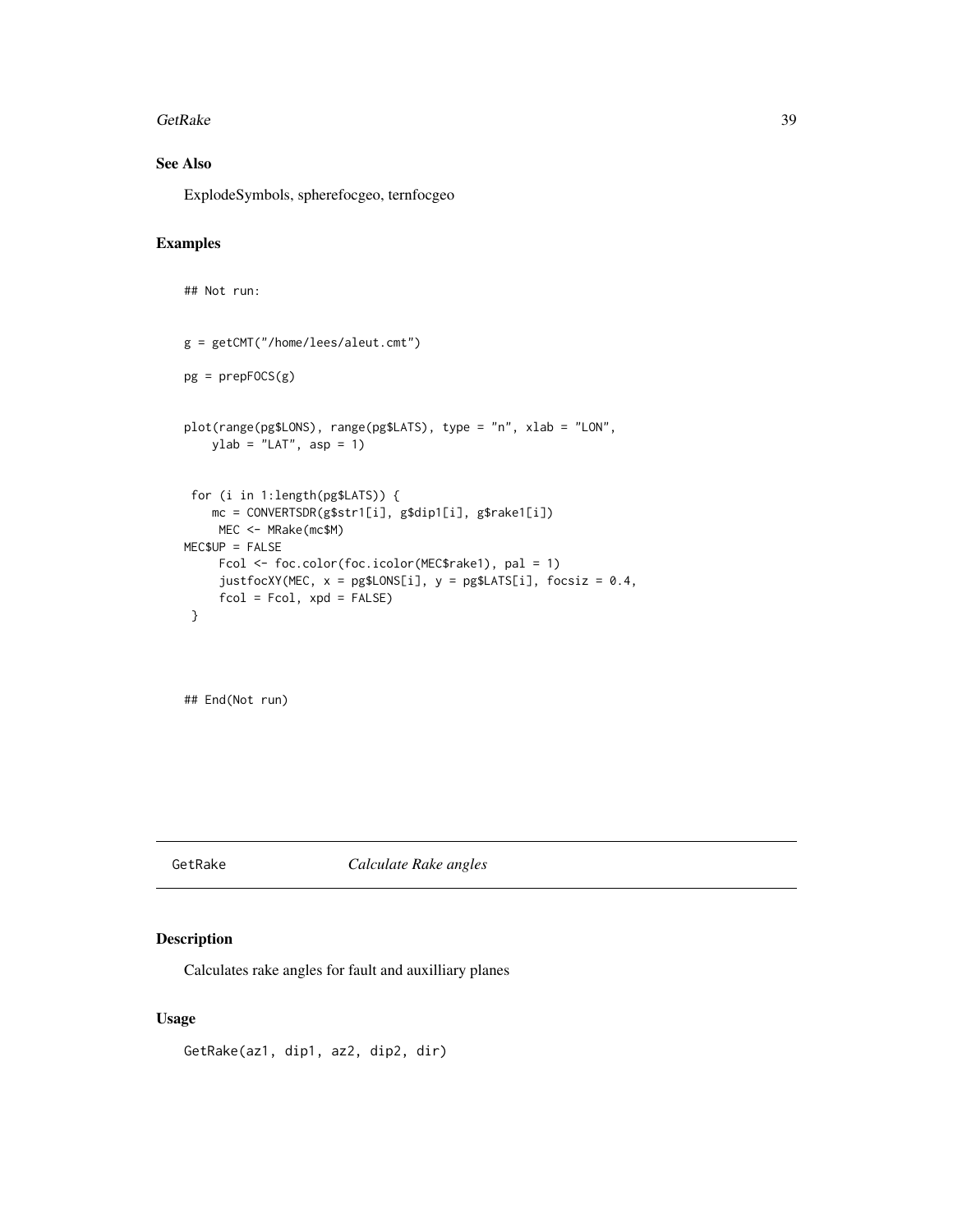## Arguments

| az1  | azimuth in degrees of fault plane 1      |
|------|------------------------------------------|
| dip1 | dip in degrees of fault plane 1          |
| az2  | azimuth in degrees of auxilliary plane 2 |
| dip2 | dip in degrees of auxilliary plane 2     |
| dir  | polarity                                 |

# Details

uses output of CONVERTSDR or MEC structure

### Value

list of angles for fault plane and auxiallary plane

az1,dip1, rake1, dipaz1 strike, dip rake and downdip direction for plane 1 az2,dip2,rake2, dipaz2 strike, dip rake and downdip direction for plane 2

#### Author(s)

Jonathan M. Lees <jonathan.lees@unc.edu>

# See Also

GetRakeSense, CONVERTSDR, Beachfoc, justfocXY

## Examples

GetRake(345.000000, 25.000000, 122.000000, 71.000000, 1)

GetRakeSense *Get Rake Sense*

## Description

Get the sense of the focal mechanism rake, from the U, V, P, T vectors

## Usage

```
GetRakeSense(uaz, upl, vaz, vpl, paz, ppl, taz, tpl)
```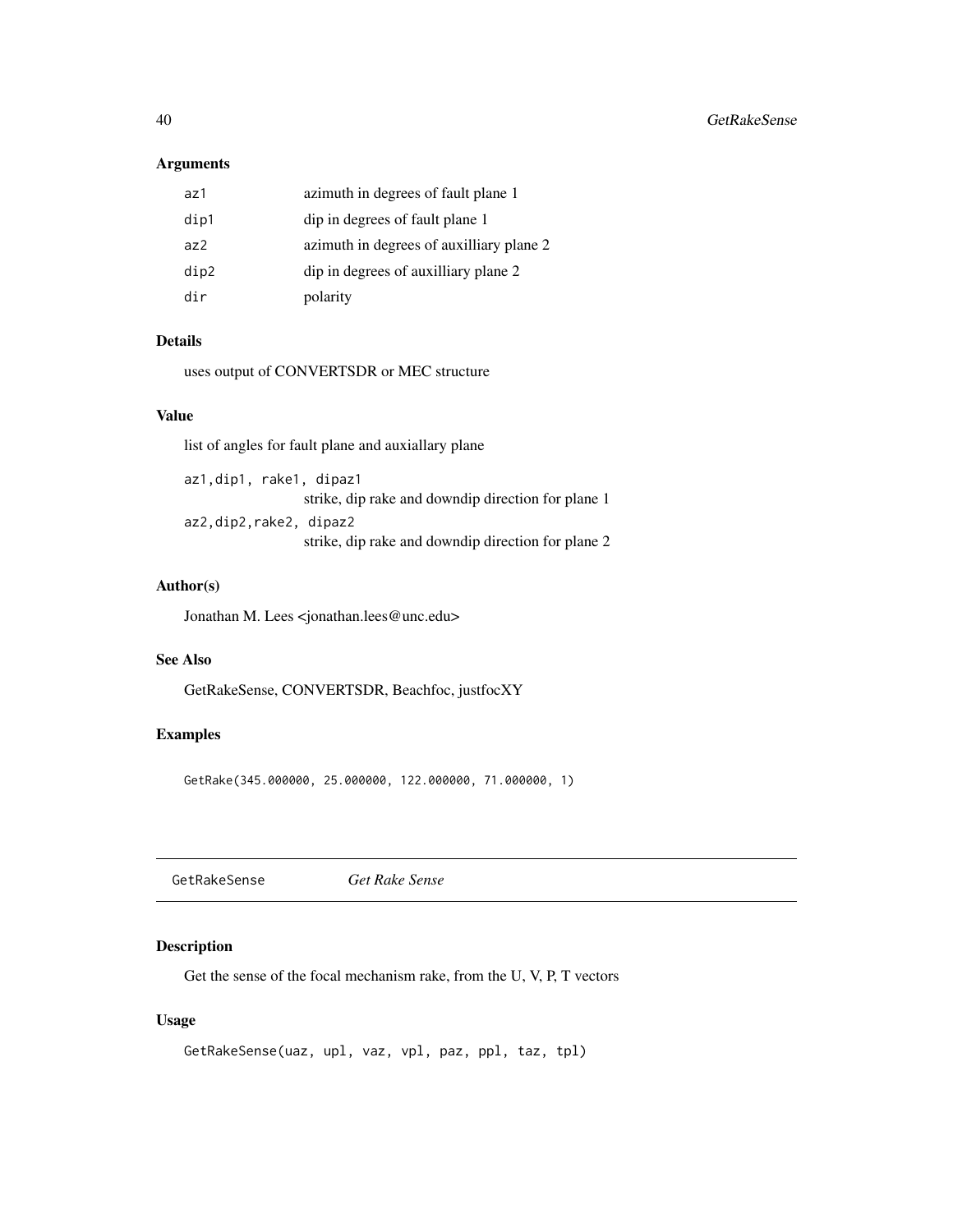### GetRakeSense 41

# Arguments

| uaz | Azimuth of U vector |
|-----|---------------------|
| upl | dip of U vector     |
| vaz | Azimuth of V vector |
| vpl | dip of V vector     |
| paz | Azimuth of P vector |
| ppl | dip of P vector     |
| taz | Azimuth of T vector |
| tpl | dip of T vector     |

### Value

1, 0 to make sure the region of the T-axis is shaded and the P-axis is blank.

### Note

The convention is for the T-axis to be shaded, so this subroutine determines the order of the polygons to be plotted so that the appropriate regins are filled.

# Author(s)

Jonathan M. Lees <jonathan.lees@unc.edu>

## See Also

GetRake

# Examples

```
mc =CONVERTSDR(65,25,13)
```
angsense = GetRakeSense(mc\$U\$az, mc\$U\$dip, mc\$V\$az, mc\$V\$dip,mc\$P\$az, mc\$P\$dip,mc\$T\$az, mc\$T\$dip)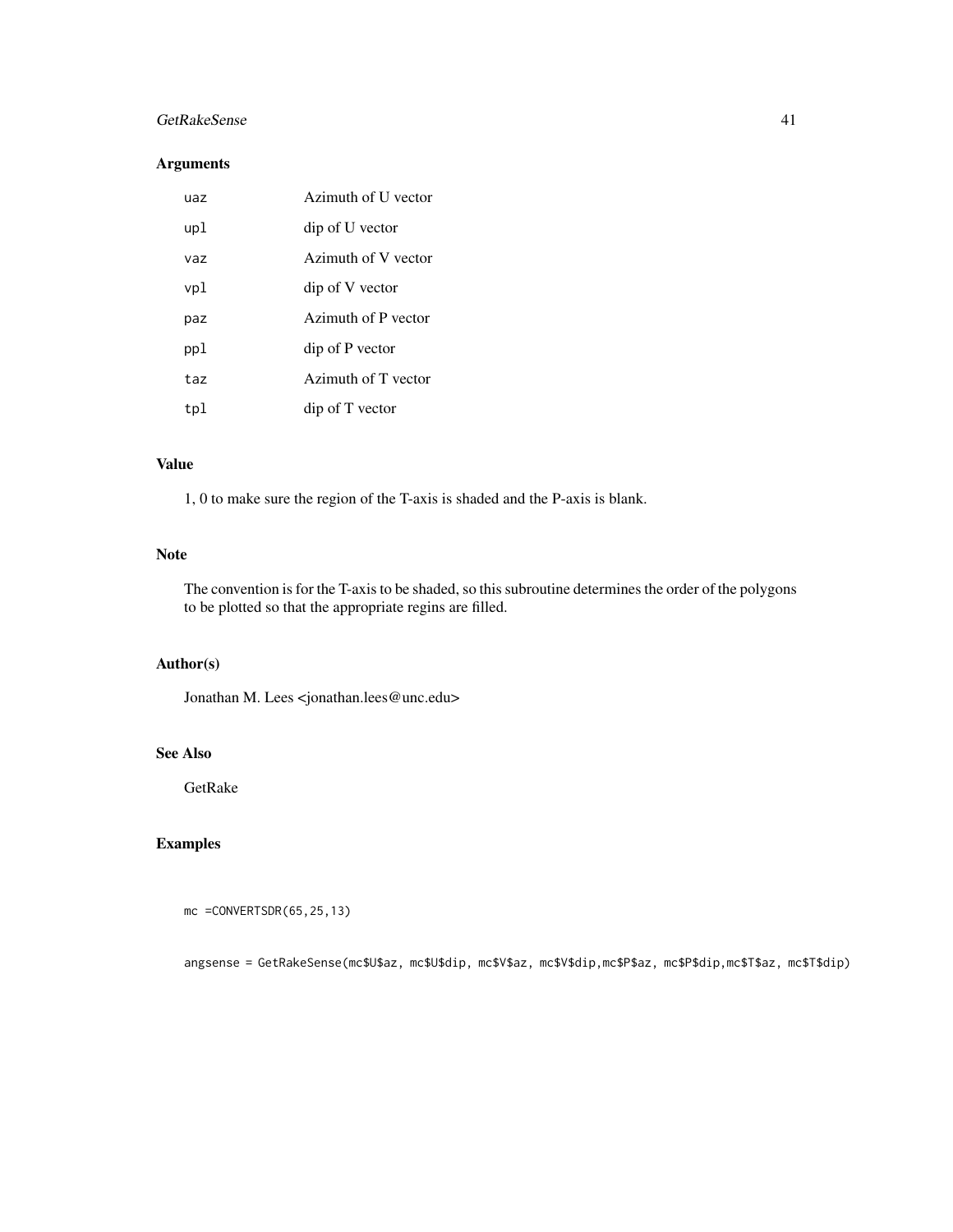Get UW focal mechansims from a file. These are often called A and M cards

# Usage

getUWfocs(amfile)

# Arguments

amfile character, file name

# Details

UW focal mechanisms are stored as A and M cards. The A card described the hypocenter the M card describes the focal mechanism.

# Value

| List: |                                    |
|-------|------------------------------------|
| lon   | numeric, longitude                 |
| lat   | numeric, latitude                  |
| str1  | numeric, strike of plane 1         |
| dip1  | numeric, dip of plane 1            |
| rake1 | numeric, rake of plane 1           |
| str2  | numeric, strike of plane 2         |
| dip2  | numeric, dip of plane 2            |
| rake2 | numeric, rake of plane 2           |
| SC    | character, some GMT info for scale |
| iexp  | character, some GMT info for scale |
| name  | character, name                    |
| yr    | numeric, year                      |
| mo    | numeric, month                     |
| dom   | numeric, day of month              |
| jd    | numeric, julian day                |
| hr    | numeric, hour                      |
| mi    | numeric, minute                    |
| se    | numeric, second                    |
| z     | numeric, depth                     |
| mag   | numeric, magnitude                 |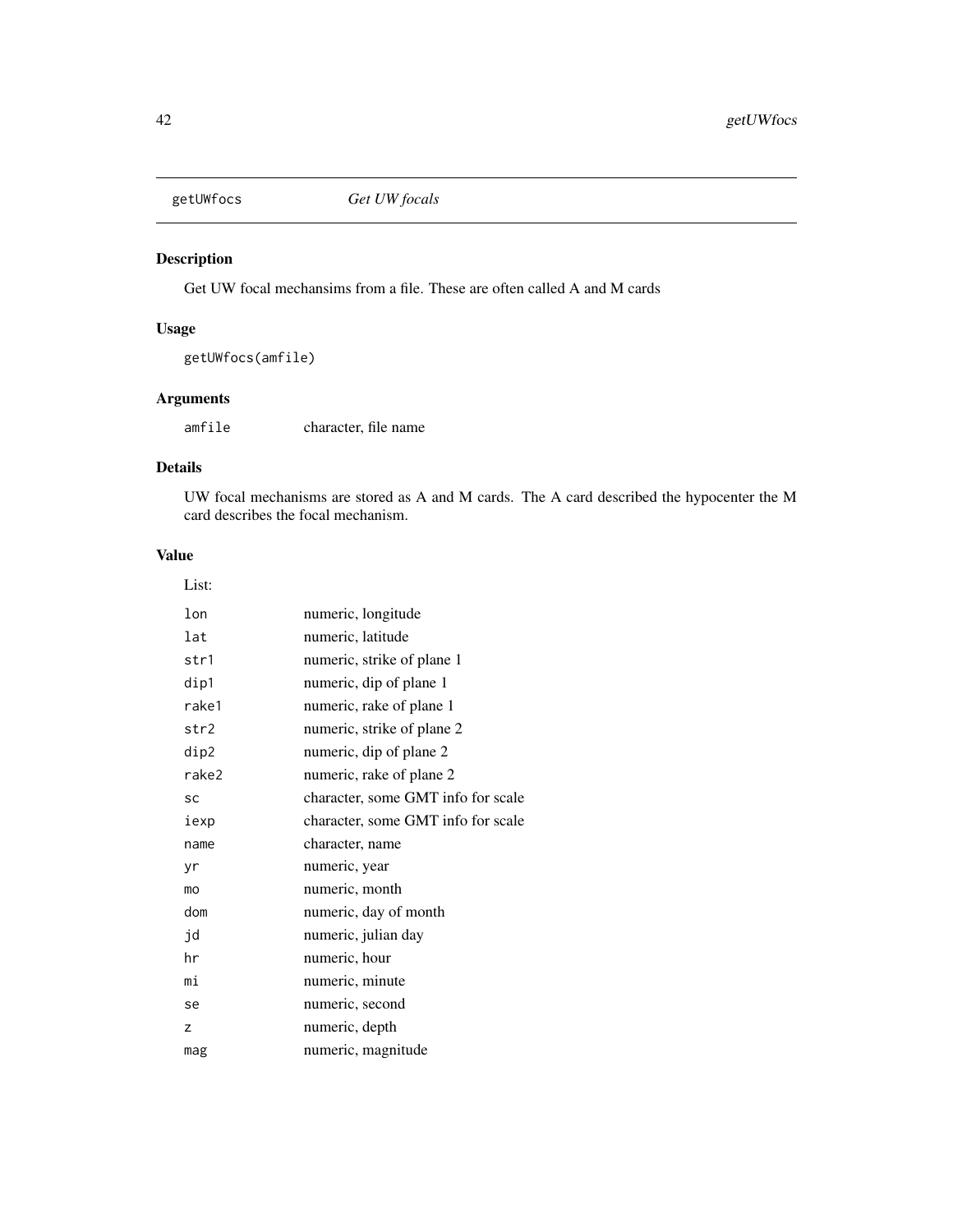# getUWfocs 43

# Note

Uses UW2 format, so full 4 digit year is required

# Author(s)

Jonathan M. Lees<jonathan.lees@unc.edu>

#### References

http://www.unc.edu/~leesj/XM\_DOC/xm\_hypo.doc.html

#### See Also

getCMT

# Examples

```
## Not run:
##### uwpickfile is an ascii format file from University of Washington
G1 = getUWfocs(uwpickfile)
plot(G1$lon, G1$lat)
MEKS = list(lon=G1$lon, lat=G1$lat, str1=G1$str1,
dip1=G1$dip1, rake1=G1$rake1, dep=G1$z, name=G1$name)
## utm projection
PROJ = GEOmap::setPROJ(type=2, LAT0=mean(G1$lat), LON0=mean(G1$lon))
     XY = GEOmap::GLOB.XY(G1$lat, G1$lon, PROJ)
     plot(range(XY$x), range(XY$y), type='n', asp=1)
     plotmanyfoc(MEKS, PROJ, focsiz=0.05)
```
## End(Not run)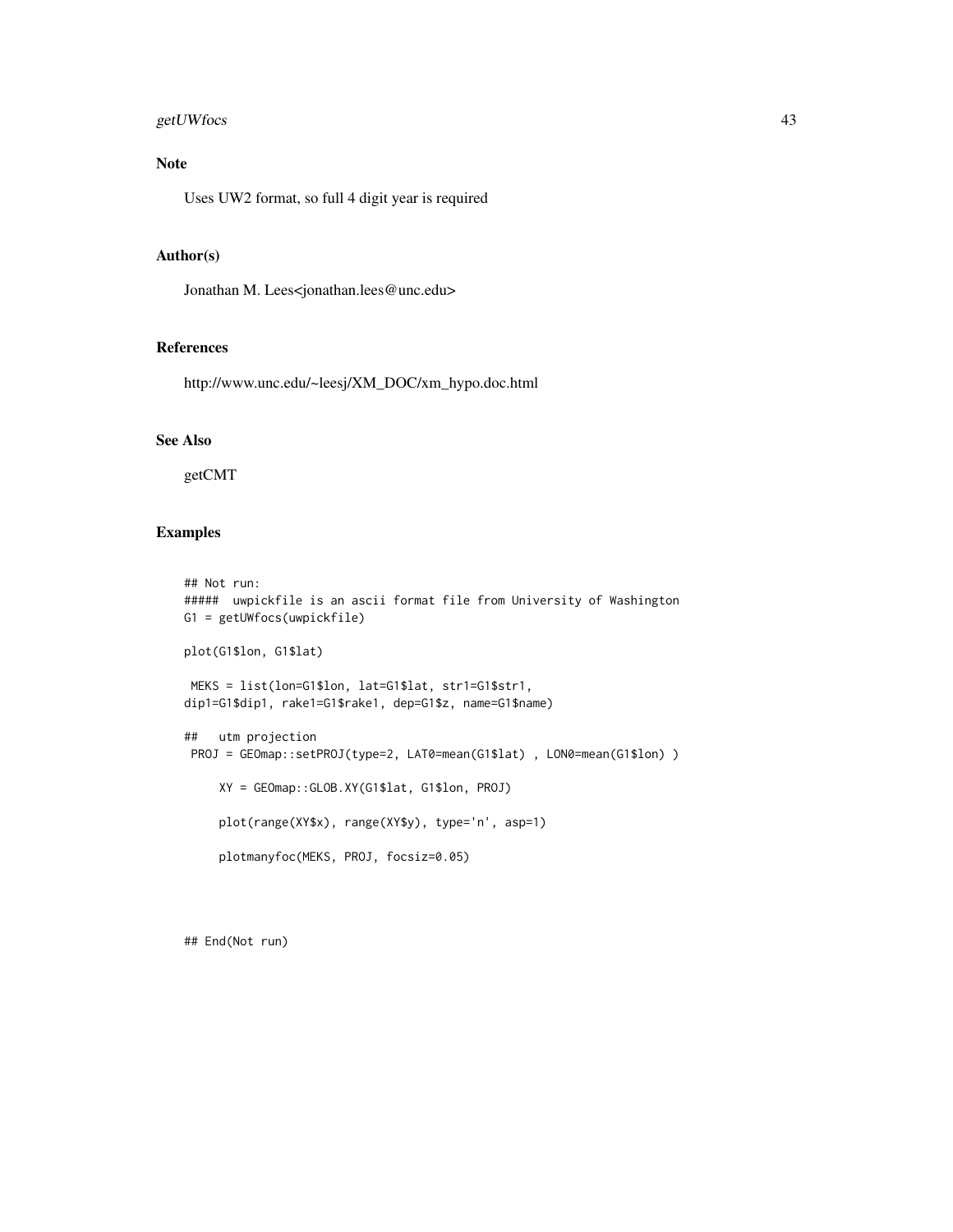Hammer Equal Area projection

### Usage

HAMMERprojXY(phi, lam)

# Arguments

| phi | Latitude, radians  |
|-----|--------------------|
| lam | Longitude, radians |

#### Value

| list: |                         |
|-------|-------------------------|
| x     | coordinate for plotting |
| -V    | coordinate for plotting |

### Author(s)

Jonathan M. Lees<jonathan.lees@unc.edu>

### Examples

HAMMERprojXY(-25\*pi/180, -16\*pi/180)

hudson.net *Hudson Net Plot*

# Description

Plot a Hudson plot as preparation for plotting T-k values for focal mechanisms.

# Usage

```
hudson.net(add = FALSE, POINTS = TRUE, TEXT = TRUE,
    colint = "grey", colext = "black")
```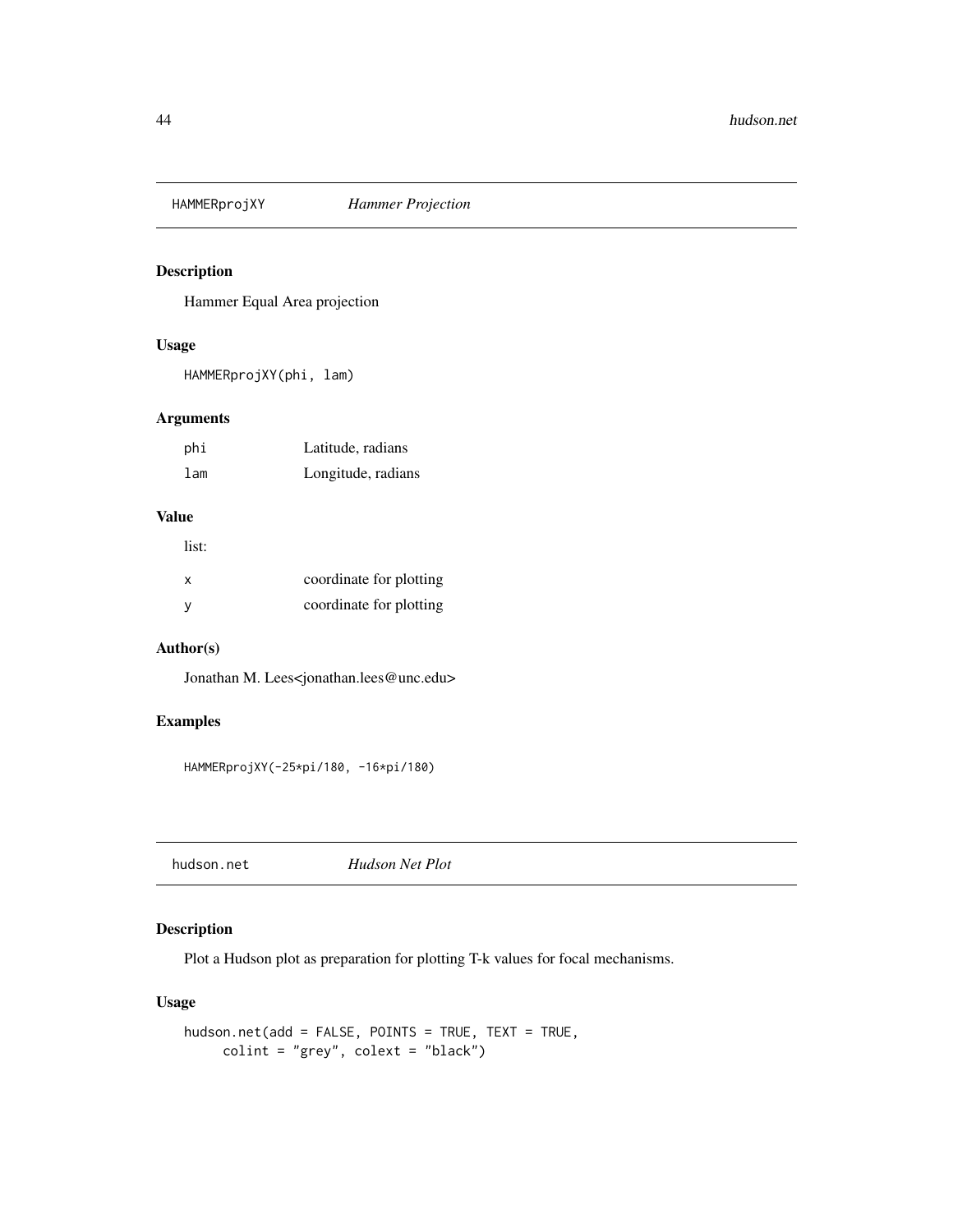#### hudson.net 45

### Arguments

| add           | logical, TRUE=add to existing plot |
|---------------|------------------------------------|
| <b>POINTS</b> | logical, TRUE=add points           |
| <b>TFXT</b>   | logical, TRUE=add points           |
| colint        | color for interior lines           |
| colext        | color for exterior lines           |

# Details

Draws a T-k plot for moment tensors

## Value

Graphical Side effects

#### Author(s)

Jonathan M. Lees<jonathan.lees@unc.edu>

# References

Hudson, J.A., Pearce, R.G. and Rogers, R.M., 1989. Source time plot for inversion of the moment tensor, J. Geophys. Res., 94(B1), 765-774.

# See Also

hudson.plot

### Examples

hudson.net()

```
Mtens <- c(-0.412, 0.084, 0.328 ,0.398, -1.239, 1.058)
```

```
M1 <- matrix(c(Mtens[1], Mtens[4], Mtens[5], Mtens[4],
Mtens[2], Mtens[6], Mtens[5],Mtens[6], Mtens[3]), ncol=3, nrow=3,
byrow=TRUE)
```

```
E1 \leftarrow eigen(M1)
```
hudson.plot(E1\$values)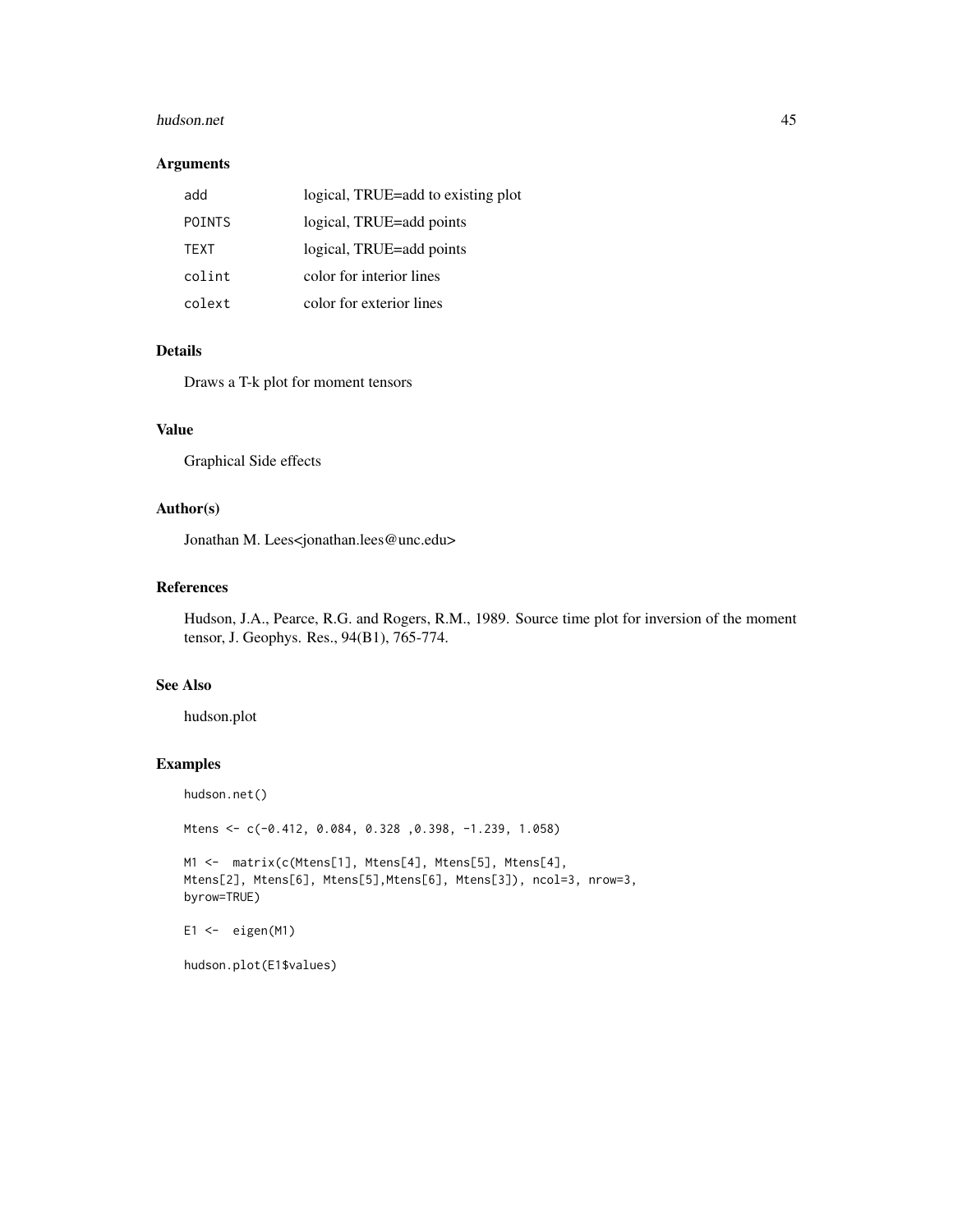Hudson Source Type Plot

# Usage

```
hudson.plot(m, col = "red", pch = 21, lwd = 2, cex = 1, bg='white")
```
#### Arguments

| m   | vector of eigen values, sorted      |
|-----|-------------------------------------|
| col | color                               |
| pch | plotting char                       |
| lwd | line width                          |
| cex | character expansion                 |
| bg  | background color for filled symbols |

# Details

Add to existing Hudson net

#### Value

Side effects

# Author(s)

Jonathan M. Lees<jonathan.lees@unc.edu>

# References

Hudson, J.A., Pearce, R.G. and Rogers, R.M., 1989. Source time plot for inversion of the moment tensor, J. Geophys. Res., 94(B1), 765-774.

# See Also

hudson.net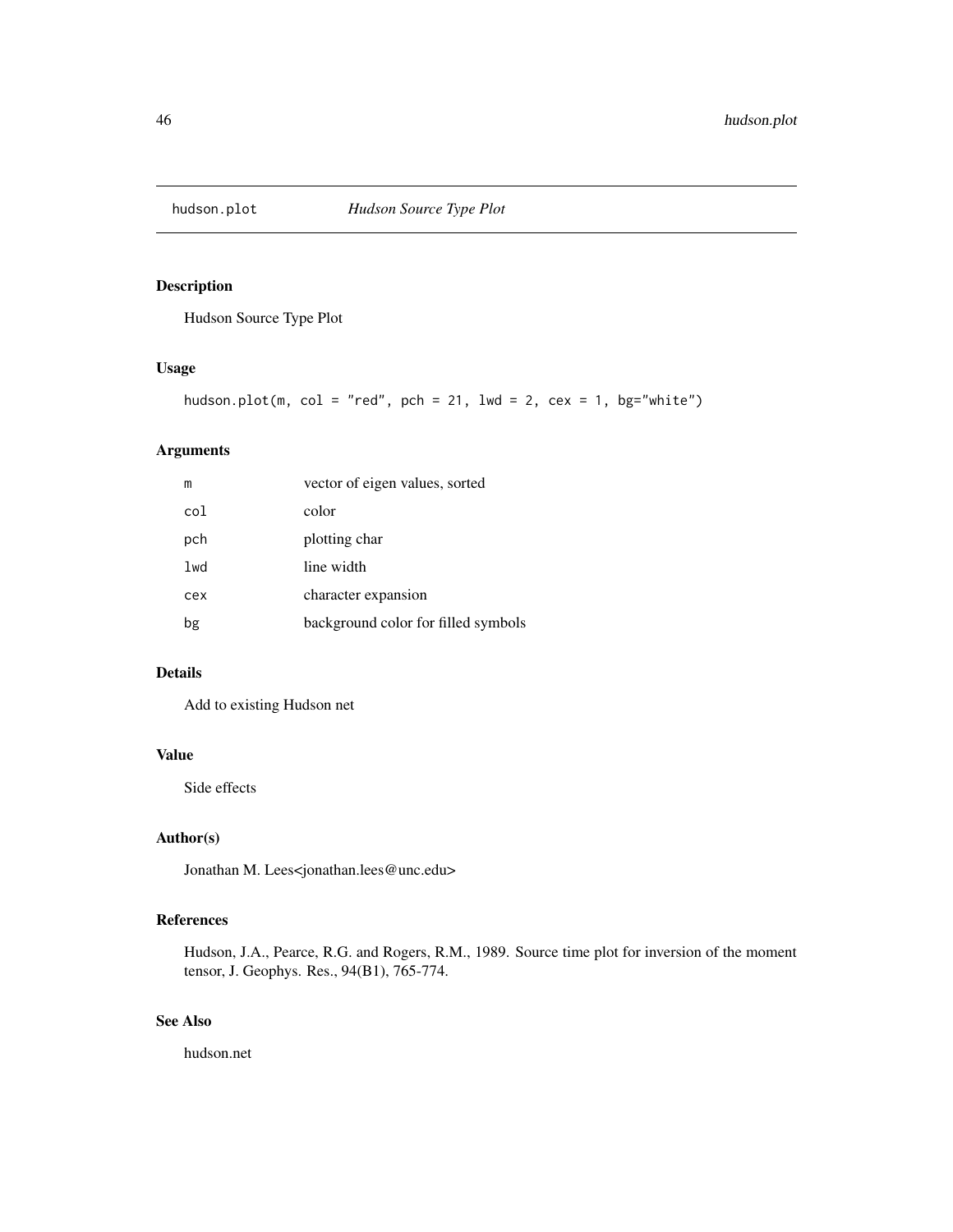#### imageP 47

# Examples

```
hudson.net()
Mtens <- c(-0.412, 0.084, 0.328 ,0.398, -1.239, 1.058)
M1 <- matrix(c(Mtens[1], Mtens[4], Mtens[5], Mtens[4],
Mtens[2], Mtens[6], Mtens[5],Mtens[6],
Mtens[3]), ncol=3, nrow=3, byrow=TRUE)
E1 \leftarrow eigen(M1)
```
hudson.plot(E1\$values)

imageP *P-wave radiation pattern*

# Description

Amplitude of P-wave radiation pattern from Double-Couple earthquake

## Usage

```
imageP(phiS, del, lam, SCALE = FALSE, UP = FALSE, col = NULL)
```
## Arguments

| phiS            | strike                                  |
|-----------------|-----------------------------------------|
| de <sub>l</sub> | dip                                     |
| lam             | lambda                                  |
| <b>SCALE</b>    | logical, TRUE=add scale on side of plot |
| UP              | upper/lower hemisphere                  |
| col             | color                                   |

#### Details

This program calls radP to calculate the radiation pattern and it plots the result using the standard image function

# Value

Used for the graphical side effect

# Author(s)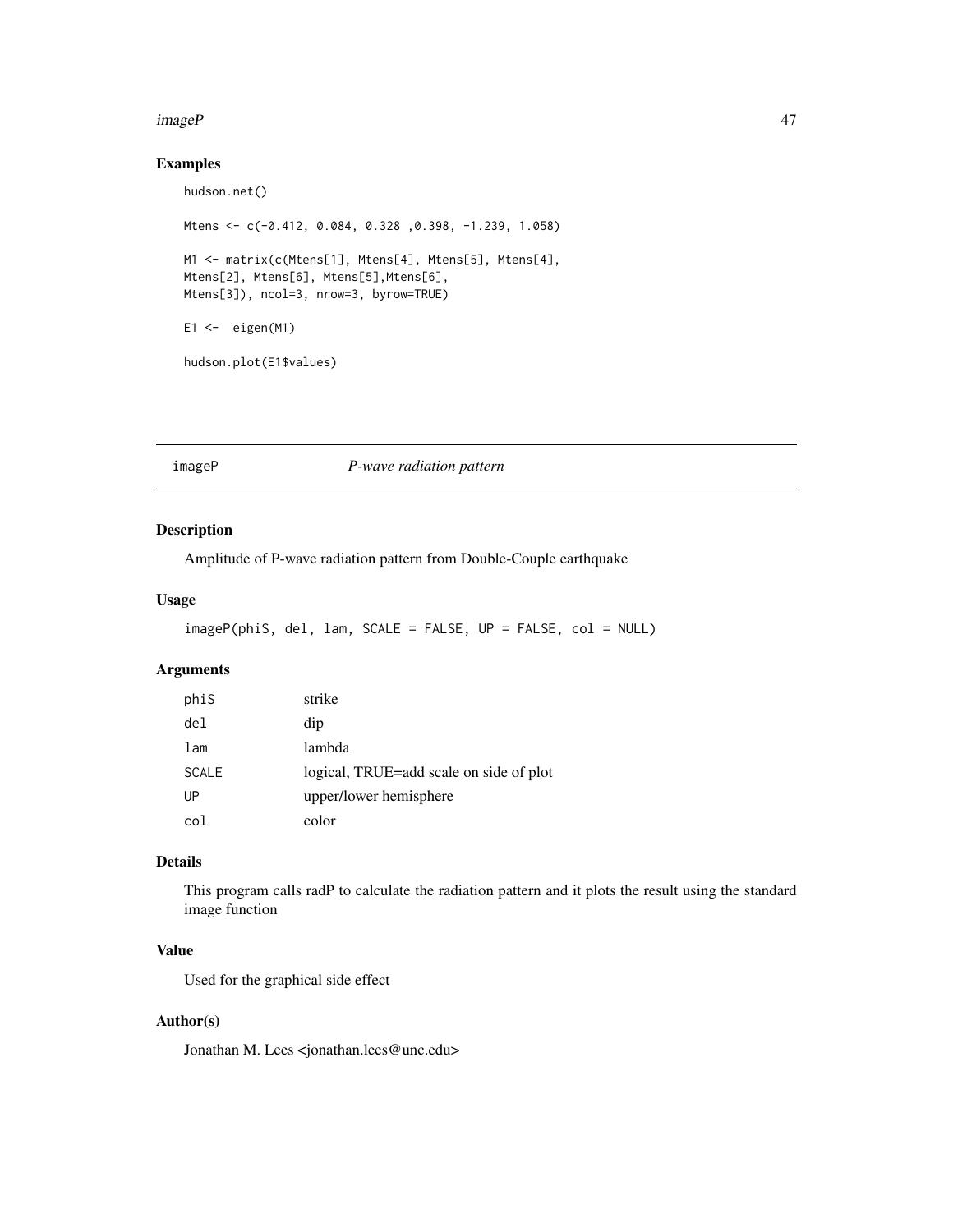# References

K.~Aki and P.~G. Richards.*Quantitative seismology*. University Science Books, Sausalito, Calif., 2nd edition, 2002.

# See Also

radP, SDRfoc

# Examples

```
MEC =SDRfoc(65,25,13, u=FALSE, ALIM=c(-1,-1, +1, +1), PLOT=FALSE)
imageP(MEC$az1, MEC$dip1, MEC$rake1, SCALE=TRUE, UP=MEC$UP, col=rainbow(100) )
```
# imageSCALE *add scale on sice of image*

# Description

add scale to side of an image plot

#### Usage

 $imagesCALE(z, col, x, y = NULL, size = NULL, digits = 2,$  $labels = c("breaks", "ranges"), nlab = 10)$ 

### Arguments

| $\overline{z}$ | elevation matrix               |
|----------------|--------------------------------|
| col            | palette for plotting           |
| x              | x location on plot             |
| у              | y location on plot             |
| size           | length of scale                |
| digits         | digits on labels               |
| labels         | breaks to be plotted           |
| nlab           | number of breaks to be plotted |

### Value

Used for graphical side effect

#### Author(s)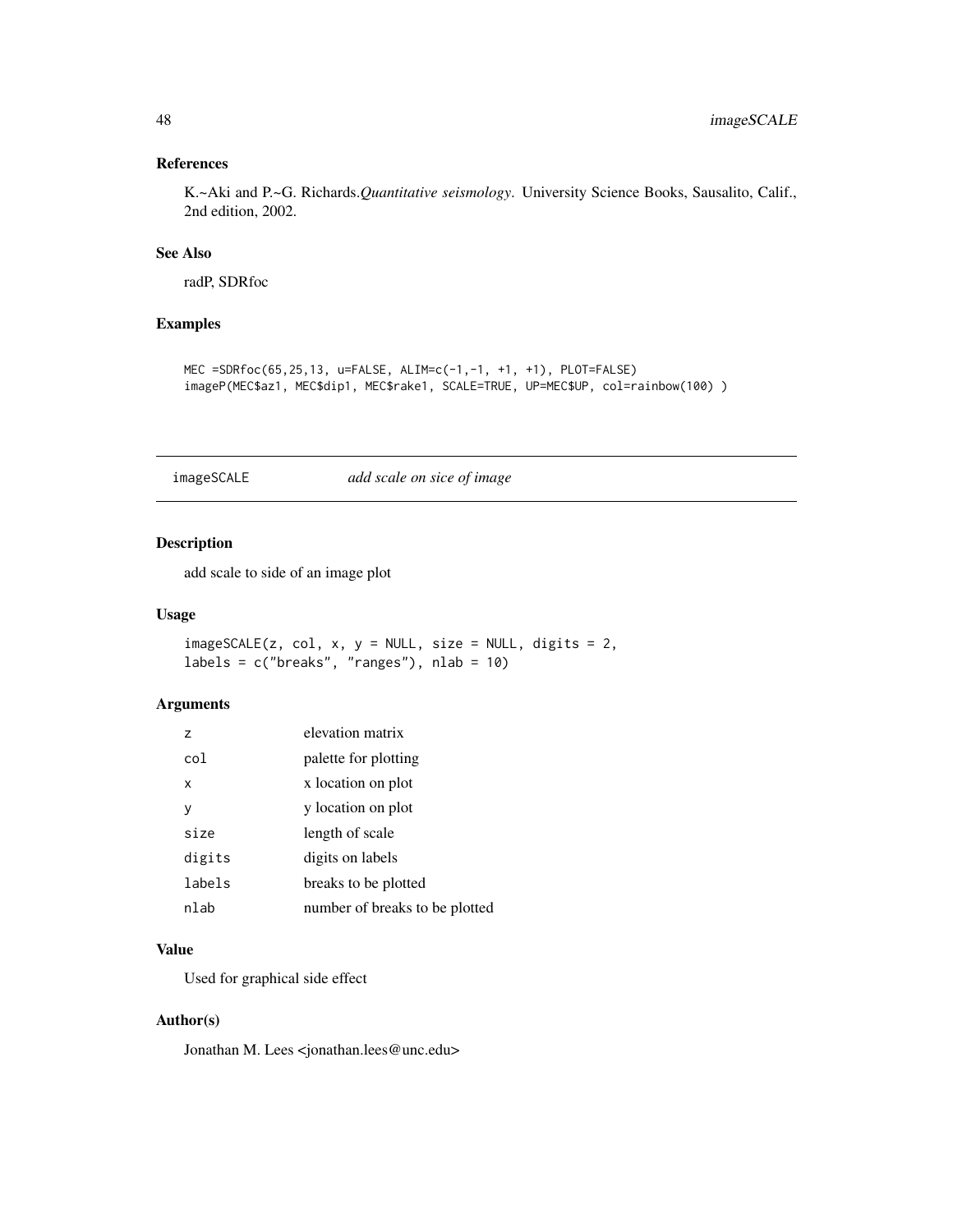#### imageSH 49

# Examples

```
data(volcano)
image(volcano, col=rainbow(100) )
imageSCALE(volcano, rainbow(100), 1.015983, y = 0.874668,
size = .01, digits =2, labels = "breaks", nlab = 20)
```
#### imageSH *P-wave radiation pattern*

# Description

Amplitude of SH-wave radiation pattern from Double-Couple earthquake

## Usage

imageSH(phiS, del, lam, SCALE = FALSE, UP = FALSE, col = NULL)

### Arguments

| phiS            | strike                                  |
|-----------------|-----------------------------------------|
| de <sub>l</sub> | dip                                     |
| lam             | lambda                                  |
| <b>SCALE</b>    | logical, TRUE=add scale on side of plot |
| UP              | upper/lower hemisphere                  |
| col             | color                                   |

# Details

This program calls radP to calculate the radiation pattern and it plots the result using the standard image function

#### Value

Used for the graphical side effect

# Author(s)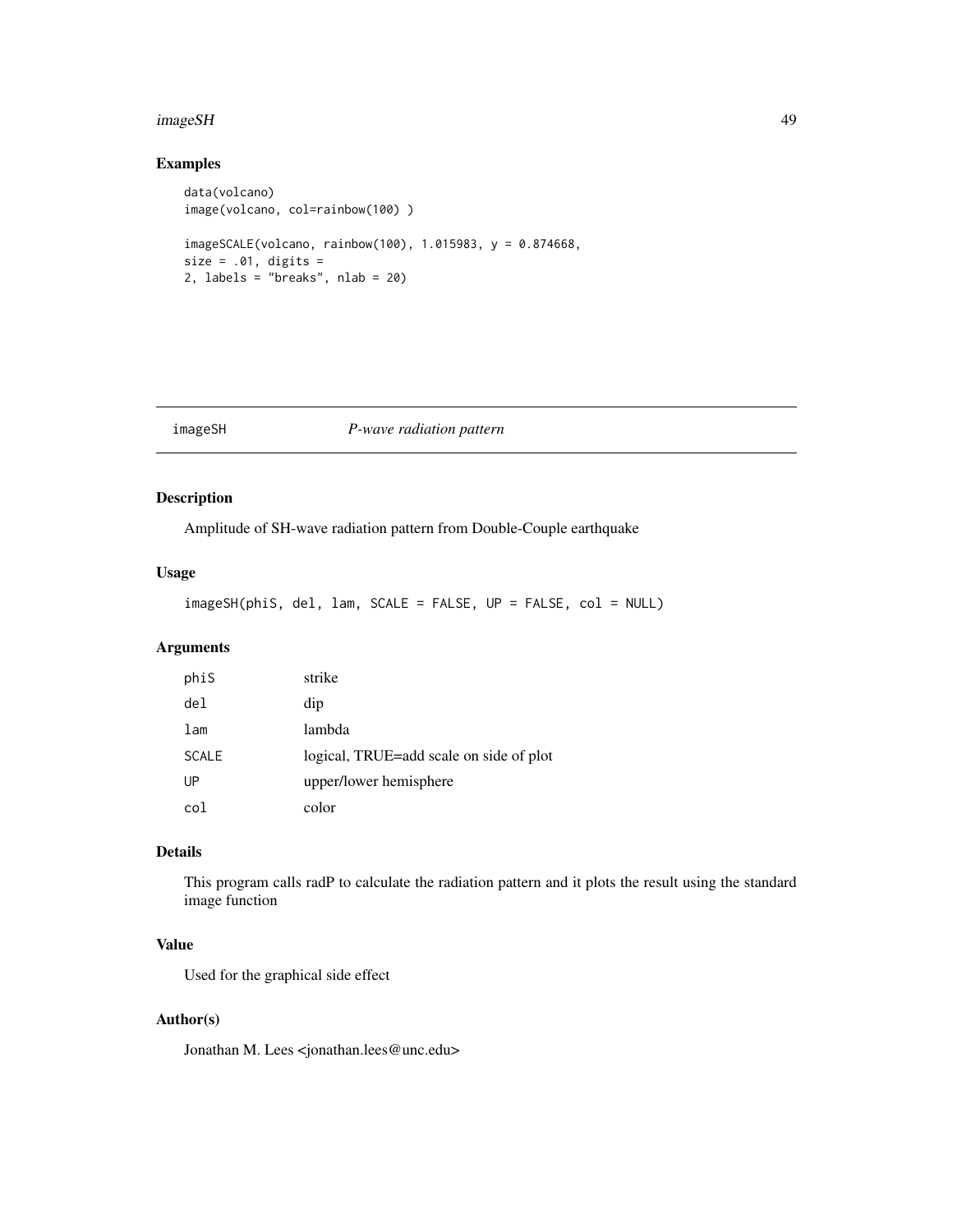# References

K.~Aki and P.~G. Richards.*Quantitative seismology*. University Science Books, Sausalito, Calif., 2nd edition, 2002.

# See Also

radSH, SDRfoc

# Examples

```
MEC =SDRfoc(65,25,13, u=FALSE, ALIM=c(-1,-1, +1, +1), PLOT=FALSE)
imageSH(MEC$az1, MEC$dip1, MEC$rake1, SCALE=TRUE, UP=MEC$UP, col=rainbow(100) )
```
imageSV *P-wave radiation pattern*

### Description

Amplitude of SV-wave radiation pattern from Double-Couple earthquake

## Usage

```
imageSV(phiS, del, lam, SCALE = FALSE, UP = FALSE, col = NULL)
```
## Arguments

| phiS            | strike                                  |
|-----------------|-----------------------------------------|
| de <sub>l</sub> | dip                                     |
| lam             | lambda                                  |
| <b>SCALE</b>    | logical, TRUE=add scale on side of plot |
| UP              | upper/lower hemisphere                  |
| col             | color                                   |

#### Details

This program calls radP to calculate the radiation pattern and it plots the result using the standard image function

# Value

Used for the graphical side effect

# Author(s)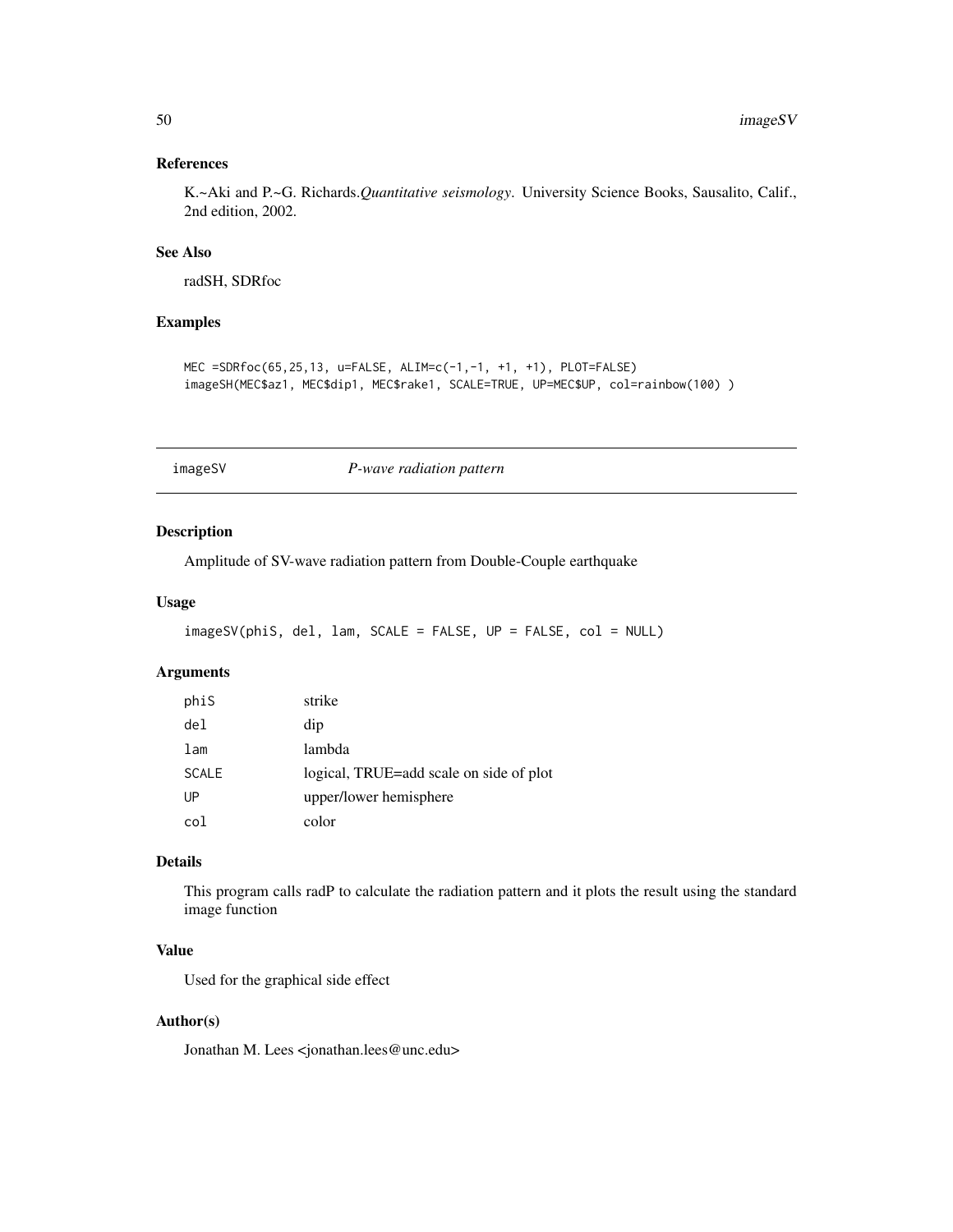#### inverseTAPE 51

# References

K.~Aki and P.~G. Richards.*Quantitative seismology*. University Science Books, Sausalito, Calif., 2nd edition, 2002.

#### See Also

radSV, SDRfoc

#### Examples

```
MEC =SDRfoc(65,25,13, u=FALSE, ALIM=c(-1,-1, +1, +1), PLOT=FALSE)
imageSV(MEC$az1, MEC$dip1, MEC$rake1, SCALE=TRUE, UP=MEC$UP, col=rainbow(100) )
```
#### inverseTAPE *Inverse Moment Tensor*

### Description

Inverse moment tensor from Tape angles.

#### Usage

inverseTAPE(GAMMA, BETA)

#### Arguments

| GAMMA       | Longitude, degrees  |
|-------------|---------------------|
| <b>BETA</b> | CoLatitude, degrees |

### Details

Uses Tape and Tape lune angles to estimate the moment tensor. This function is the inverse of the SourceType calculation. There are two solutions to the systems of equations.

Vectors are scaled by the maximum value.

# Value

Moment tensor list:

| Va | vector, First solution |
|----|------------------------|
|----|------------------------|

Vb vector, First solution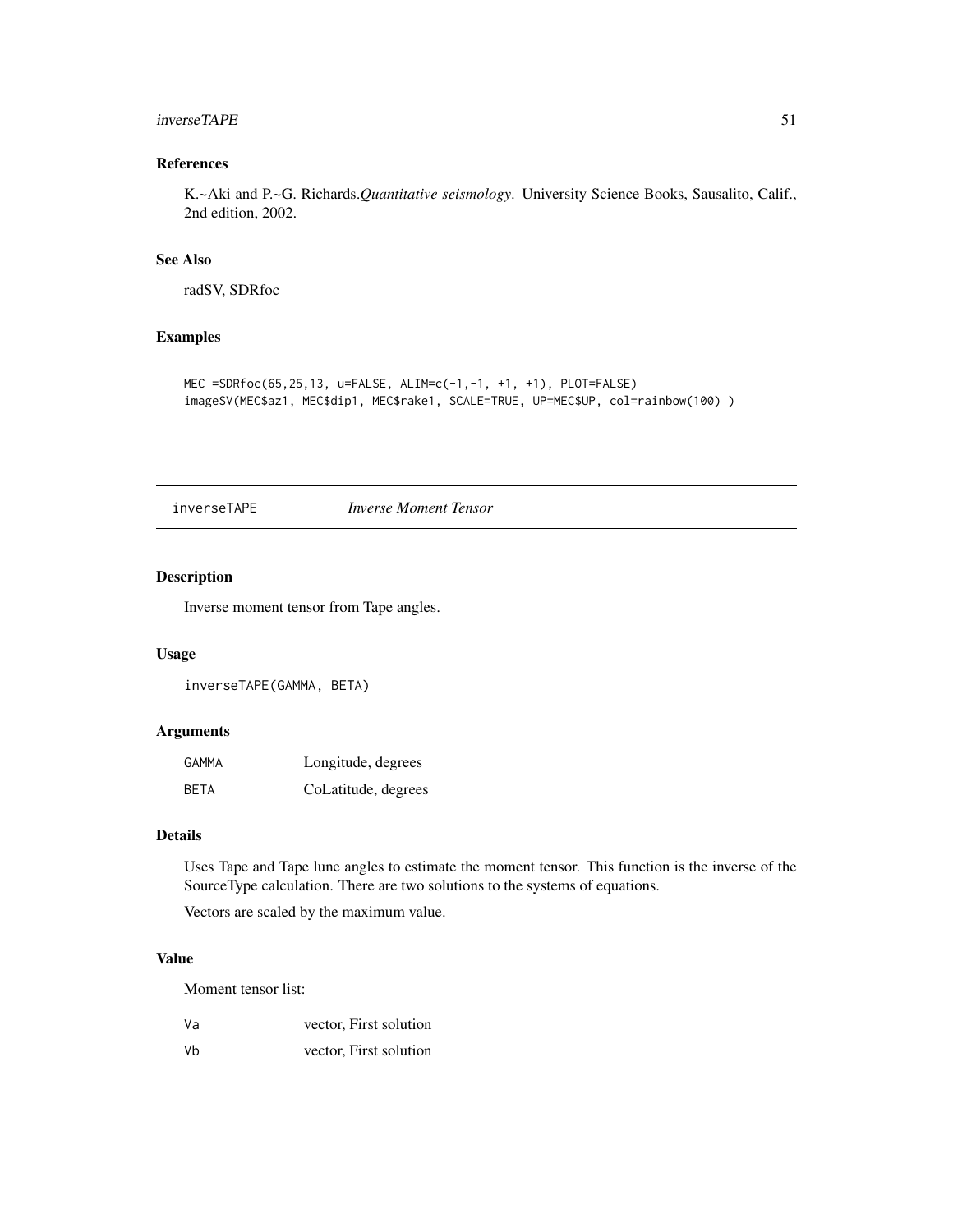# Note

The latitude is the CoLatitude.

Either vector can be used as a solution.

Orientation of moment tensor is not preserved int he lune plots.

### Author(s)

Jonathan M. Lees<jonathan.lees@unc.edu>

#### References

Tape, W.,and C.Tape(2012), A geometric comparison of source-type plots for moment tensors, Geophys. J. Int., 190, 499-510.

#### See Also

SourceType

#### Examples

```
\text{lats} = \text{seq}(\text{from} = -80, \text{to} = 80, \text{by=10})lons = seq(from=-30, to=30, by=10)
i = 3j = 3u = inverseTAPE( lons[i], 90-lats[j] )
```
jimbo *Moment Tensors from the Harvard CMT*

## Description

Moment Tensors from the Harvard CMT

#### Usage

data(jimbo)

#### Format

A list of 9 moment tensors from the Kamchatka region.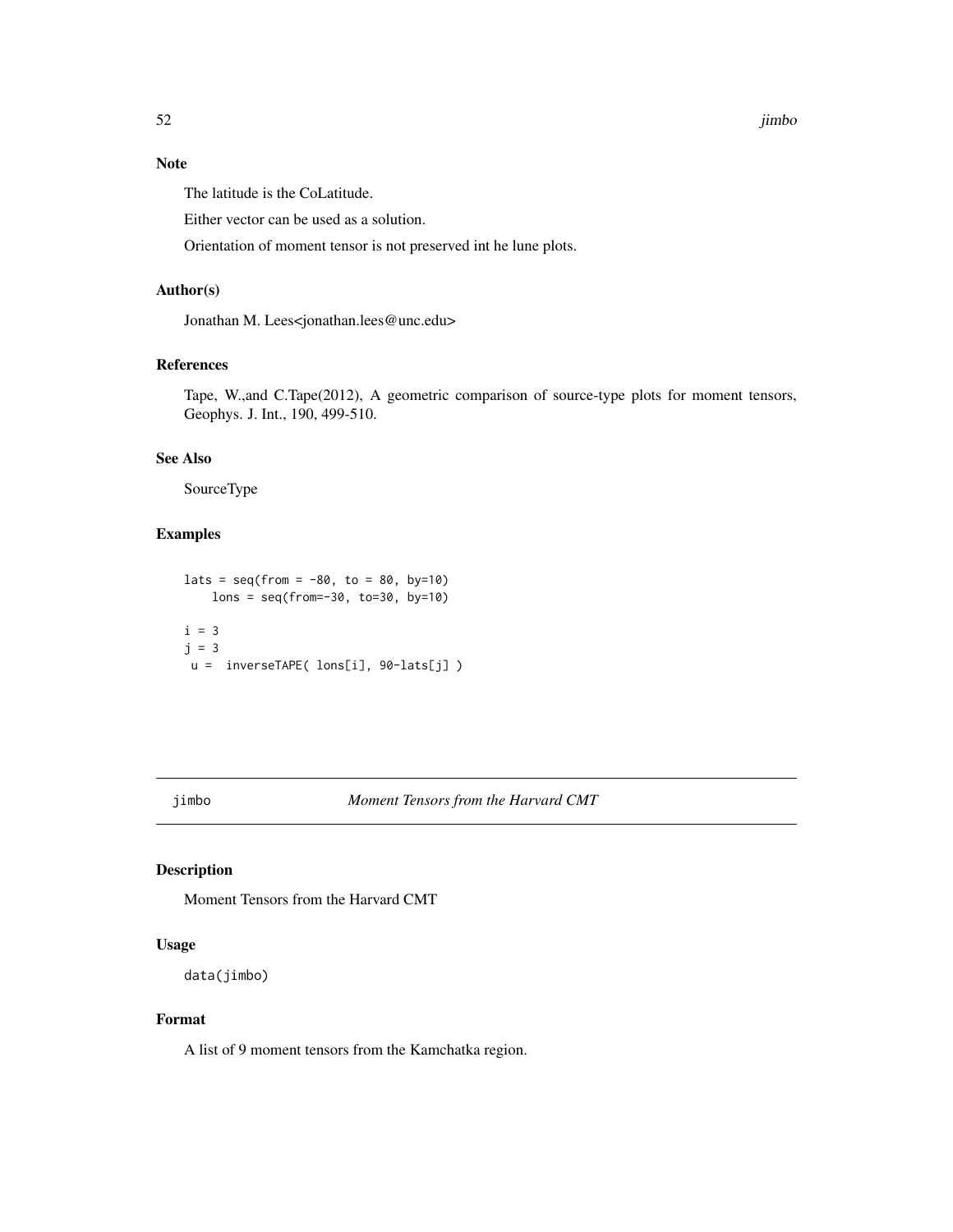#### $JMAT$  53

# Source

http://www.globalcmt.org/CMTsearch.html

#### References

Ekstrom, G.; Nettles, M. & DziewoDski, A. The Global CMT Project 2004-2010: centroid-moment tensors for 13,017 earthquakes Physics of the Earth and Planetary Interiors, 2012.

JMAT *Vertical Rotation matrix*

# Description

Vertical Rotation matrix

#### Usage

JMAT(phi)

# Arguments

phi angle, degrees

# Details

First rotate to plan, then within plane rotate to view angle.

#### Value

3 by 3 matrix

# Author(s)

Jonathan M. Lees<jonathan.lees@unc.edu>

# See Also

ROTX, ROTZ, ROTY

# Examples

phi = 18 MAT = JMAT(phi)  $v1 = c(1,1,0)$  $v2 = MAT$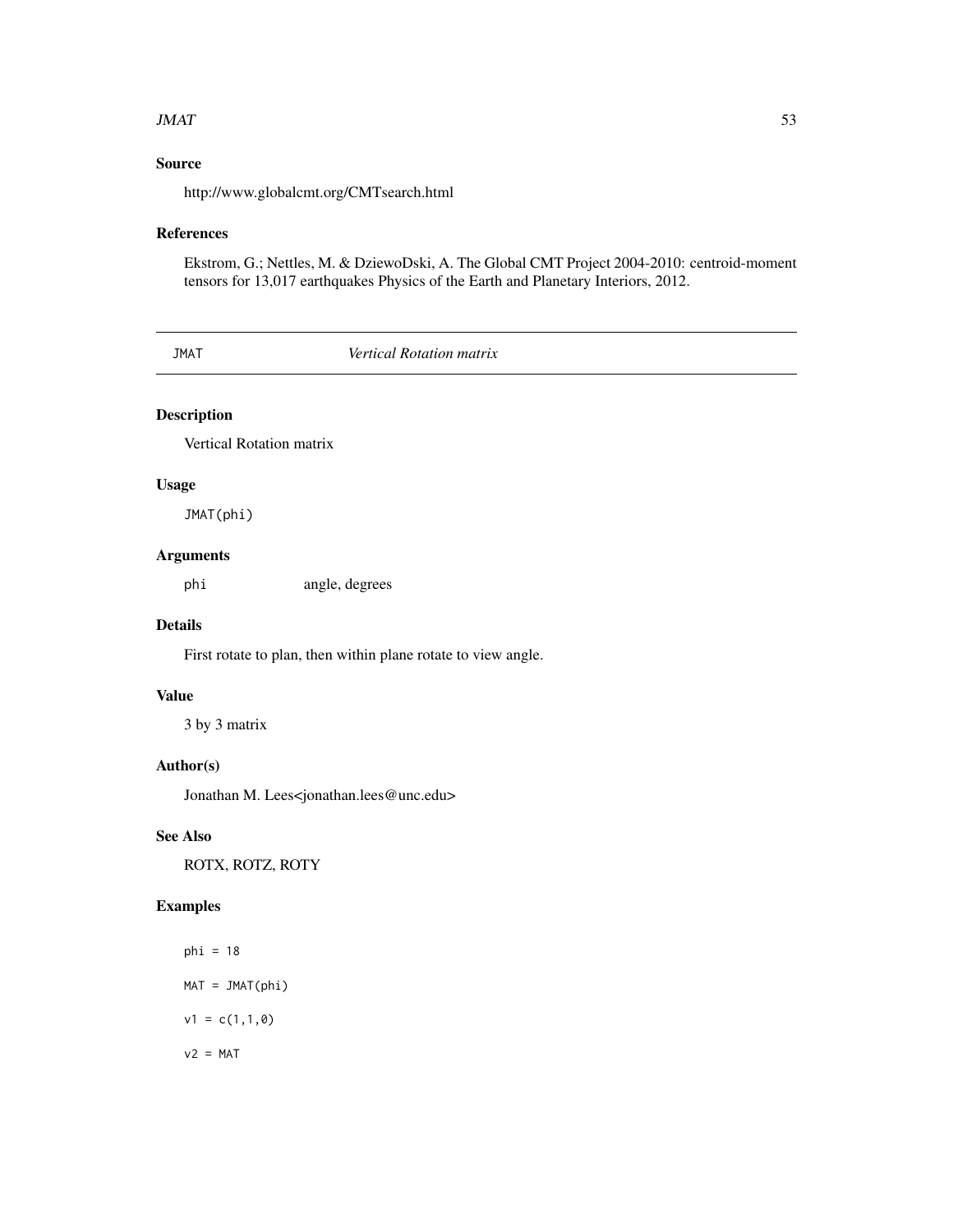# justfocXY *Plot focal mechanism*

# Description

Add simple focal mechanisms to plot

# Usage

```
justfocXY(MEC, x = x, y = y, focsiz=1, fcol = gray(0.9),
         fcolback = "white", xpd = TRUE)
```
# Arguments

| <b>MEC</b>   | <b>MEC</b> structure                                   |
|--------------|--------------------------------------------------------|
| $\mathsf{x}$ | x-coordinate of center                                 |
|              | y-coordinate of center                                 |
| focsiz       | size of focal sphere in inches                         |
| $f$ col      | color of shaded region                                 |
| fcolback     | color of background region                             |
| xpd          | logical, whether to extend the plot beyond, or to clip |
|              |                                                        |

# Details

This routine can be used to add focal mechanisms on geographic map or other plot.

# Value

Used for graphical side effect

# Author(s)

Jonathan M. Lees <jonathan.lees@unc.edu>

## See Also

SDRfoc, foc.color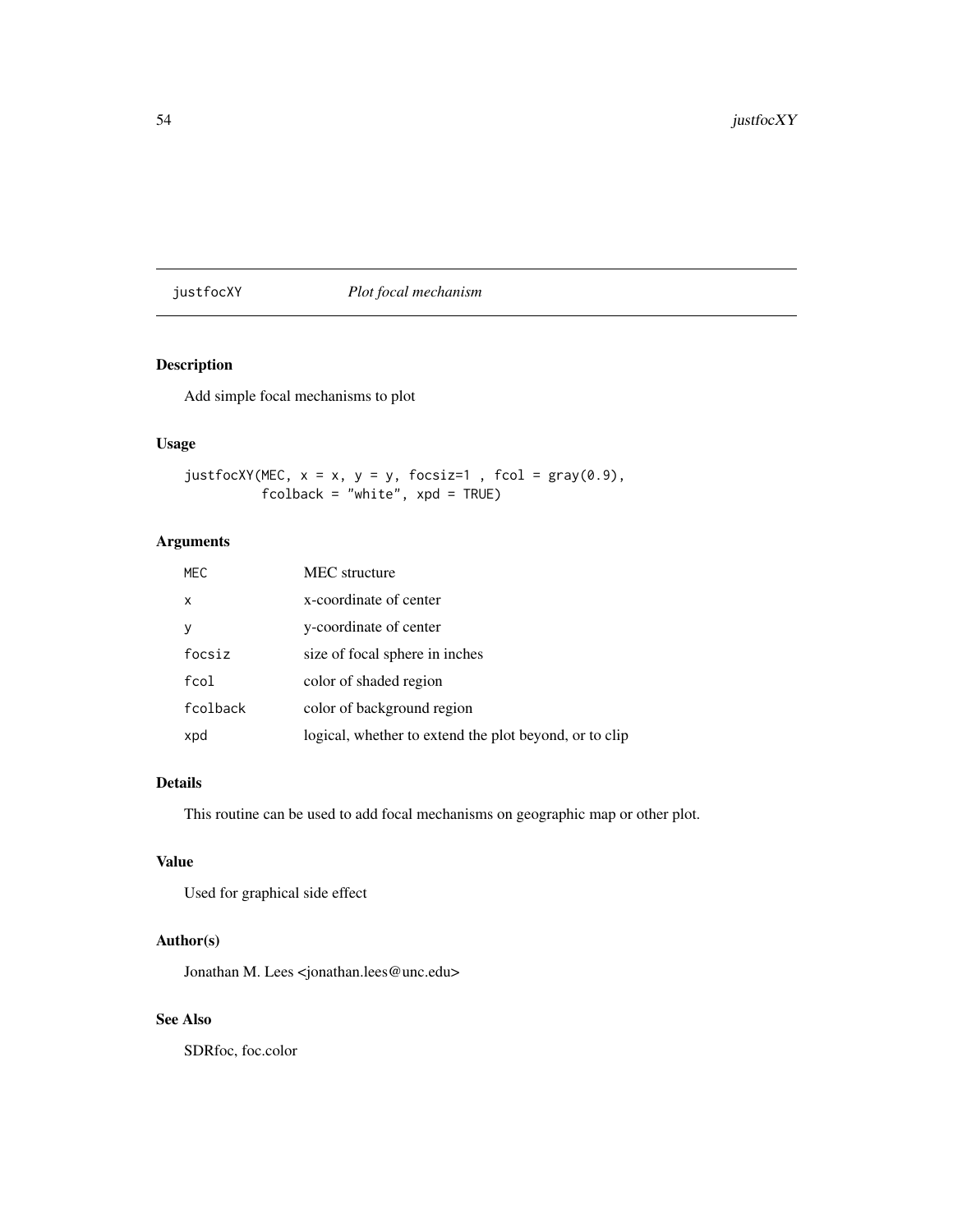#### KAMCORN 55

#### Examples

```
#### read in some data:
Z1 = c(159.33, 51.6, 206, 18, 78,161.89,54.5,257,27,133,
170.03,53.57,-44,13,171,
154.99,50.16,-83,19,-40,
151.09,47.15,123,23,-170,
176.31,51.41,-81,22,122,
153.71,46.63,205,28,59,
178.39,51.21,-77,16,126,
178.27,51.1,-86,15,115,
177.95,51.14,-83,25,126,
178.25,51.18,215,16,27
)
MZ = matrix(Z1, ncol=5, byrow=TRUE)
plot(MZ[,1], MZ[,2], type='n', xlab="LON", ylab="LAT", asp=1)
for(i in 1:length(MZ[,1]))
{
paste(MZ[i,3], MZ[i,4], MZ[i,5])
MEC = SDRfoc(MZ[i,3], MZ[i,4], MZ[i,5], u=FALSE, ALIM=c(-1,-1, +1, +1), PLOT=FALSE)
fcol = foc.color(foc.icolor(MEC$rake1), pal=1)
justfocXY(MEC, x=MZ[i,1], y =MZ[i,2] , focsiz=.5, fcol =fcol , fcolback = "white", xpd = TRUE)
}
```
KAMCORN *SDR data from the Harvard CMT catalog*

## Description

Strike-Dip-Rake and Locations of Harvard CMT catalog for the intersection of the Kamchataka and Aleutian arcs

### Usage

data(KAMCORN)

#### Format

The format is: chr "KAMCORN"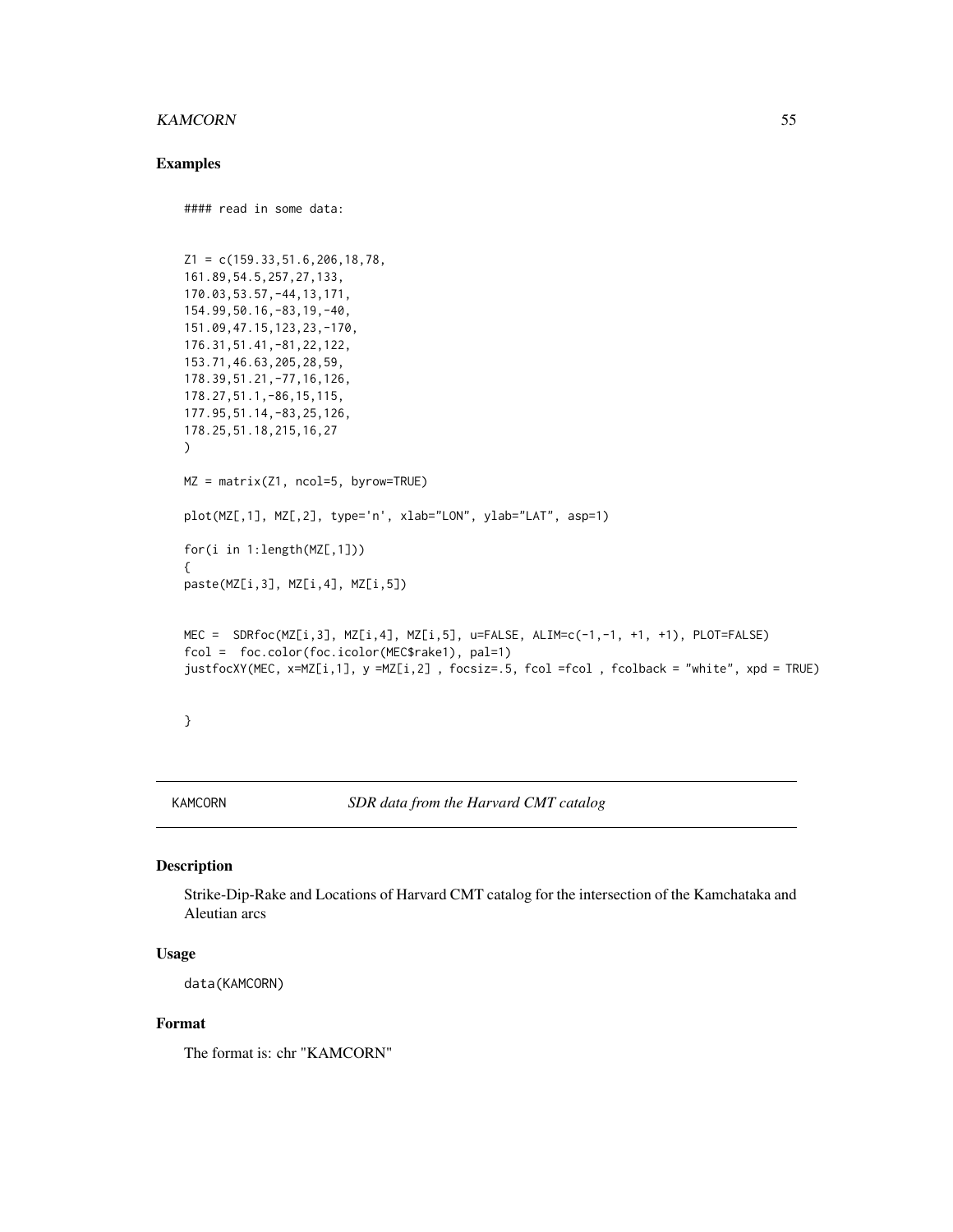### Details

The data is selected fromt eh CMT catalog. Parameters are extracted from the normal distribution. Format of the list of data save in KAMCORN is: list(LAT=0, LON =0, DEPTH=0, STRIKE=0,  $DIP=0$ ,  $RAKE=0$ )

#### Source

http://www.globalcmt.org/CMTsearch.html

#### References

G. Ekstrom. Rapid earthquake analysis utilizes the internet. Computers in Physics, 8:632-638, 1994.

#### Examples

```
data(KAMCORN)
plot(KAMCORN$LON, KAMCORN$LAT, xlab="LON", ylab="LAT"
         main="Kamchatka-Aleutian Inersection", asp=1)
######
Paz =vector()
Pdip =vector()
Taz =vector()
Tdip =vector()
h = vector()v = vector()IFcol = vector()Fcol = vector()for(i in 1:10)
  {
   Msdr = CONVERTSDR(KAMCORN$STRIKE[i],
         KAMCORN$DIP[i], KAMCORN$RAKE[i] )
  MEC = MRake(Msdr$M)
  MEC$UP = FALSE
  IFcol[i] = foc.icolor(MEC$rake1)
   Fcol[i] = foc.color(IFcol[i], 1)
      az1 = Msdr$M$az1
  dip1 = Msdr$M$d1
  az2 = Msdr$M$az2
  dip2 = Msdr$M$d2
  BBB = Bfocvec(az1, dip1, az2, dip2)
  V = ternfoc.point(BBB$Bdip, Msdr$M$pd, Msdr$M$td )
 Paz[i] = Msdr$M$paz
  Pdip[i] = Msdr$M$pd
  Taz[i] = Msdr$M$taz
  Tdip[i] = Msdr$M$td
  h[i] = V$hv[i] = V$v
```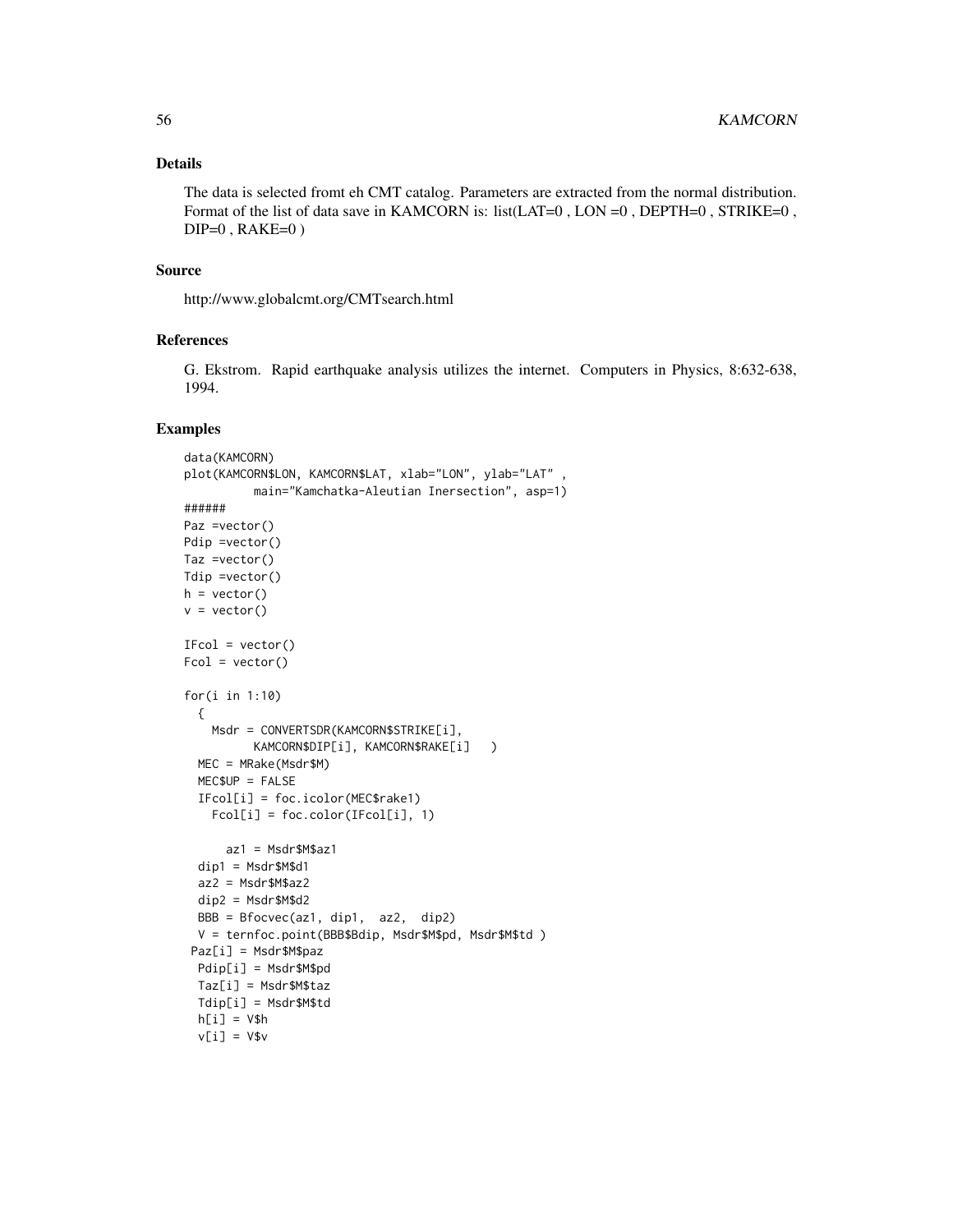#### lowplane 57

```
justfocXY( MEC, fcol = Fcol[i], KAMCORN$LON[i],
       KAMCORN$LAT[i] , focsiz = 0.4 )
}
```
lowplane *Plot one Fault plane on stereonet*

# Description

takes azimuth and dip and projects the greaat circle on the focla sphere

# Usage

```
lowplane(az, dip, col = par("col"), UP = FALSE, PLOT = TRUE)
```
# Arguments

| az          | degrees, azimuth of strike of plane |
|-------------|-------------------------------------|
| dip         | degrees, dip                        |
| col         | color of plane                      |
| UP          | upper/lower hemisphere              |
| <b>PLOT</b> | add to plot                         |

# Details

Here azimuth is measured from North, and represents the actual strike of the fault line.

### Value

list of x,y coordinates of plane

# Author(s)

Jonathan M. Lees <jonathan.lees@unc.edu>

#### See Also

net

# Examples

net() lowplane(65,23)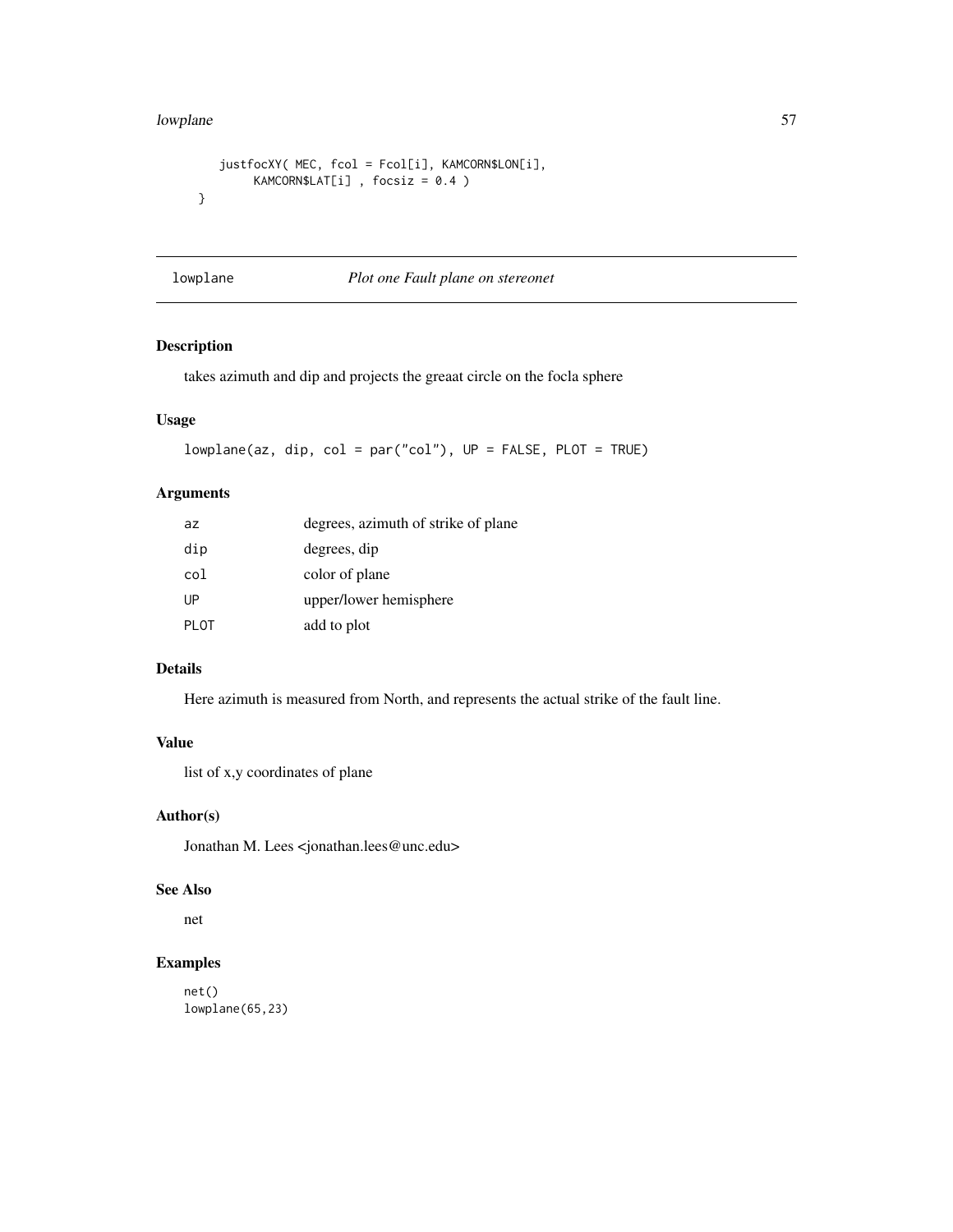Moment tensor to T-k

# Usage

m2tk(m0)

# Arguments

m0 moment tensor eigenvalues, sorted decending

#### Details

Convert 3 eigen values of a moment tensor to T-k coordinates

#### Value

list(t, k)

# Author(s)

Keehoon Kim<keehoon@live.unc.edu> Jonathan M. Lees<jonathan.lees@unc.edu>

## References

Hudson

# See Also

tk2uv, hudson.net, hudson.plot

# Examples

 $v = c(2,-1,-1)$ m2tk(v)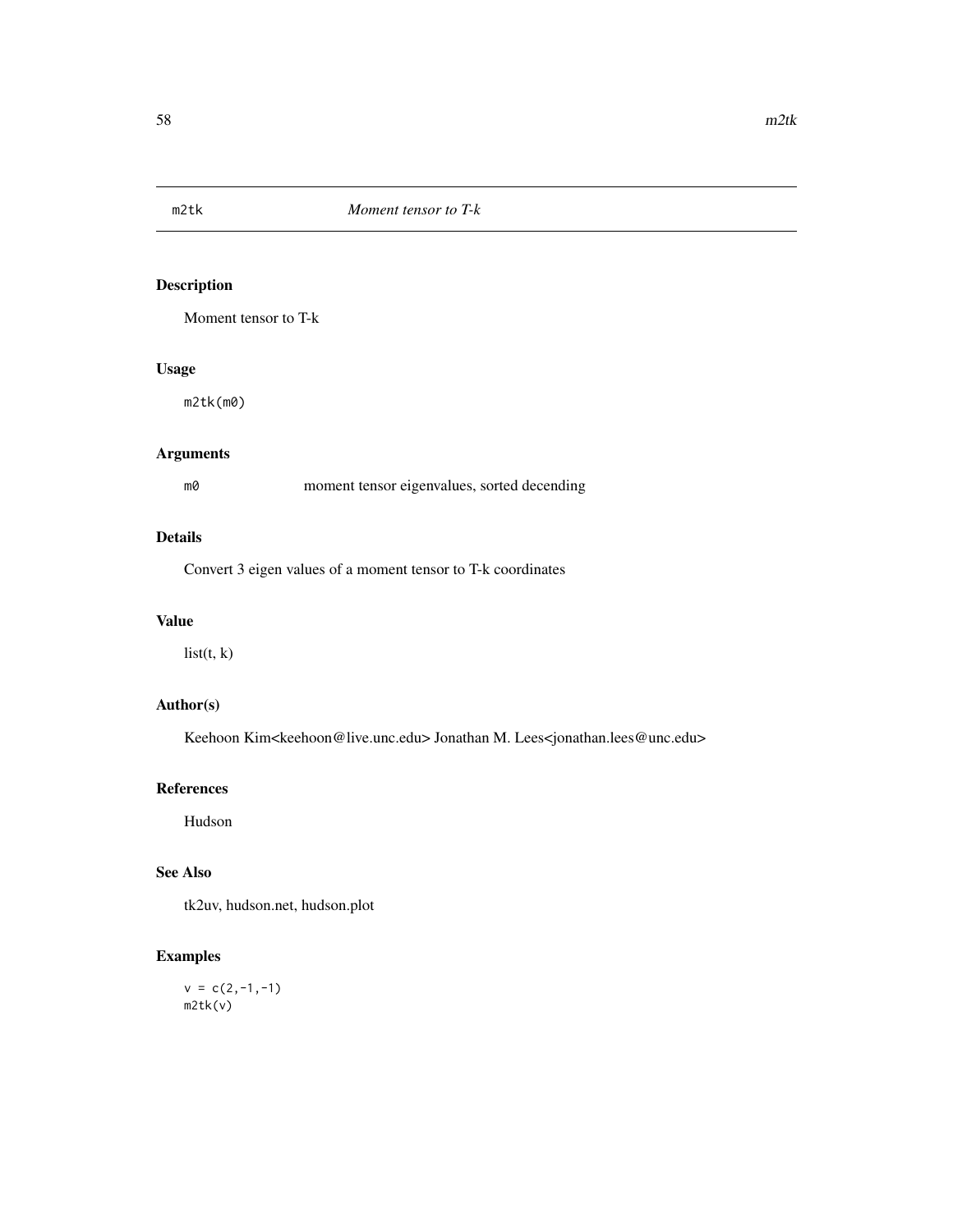Given vertices of a 3D block, create a glyph structure (faces and normals)

#### Usage

makeblock3D(block1)

# Arguments

block1 matrix of vertices

# Value

glyph structure list

| aglyph | list of faces $(x,y,z)$ |
|--------|-------------------------|
| anorm  | Normals to faces        |

# Author(s)

Jonathan M. Lees<jonathan.lees@unc.edu>

# See Also

ROTZ, ROTY, ROTX, BOXarrows3D, Z3Darrow, TRANmat

# Examples

```
block1 = matrix(c(0,0,0,1,0,0,
    1,0.5,0,
   0,0.5,0,
    0, 0, -2,1,0,-2,
    1,0.5,-2,
    0,0.5,-2), byrow=TRUE, ncol=3)
  Bblock1 = makeblock3D(block1)
```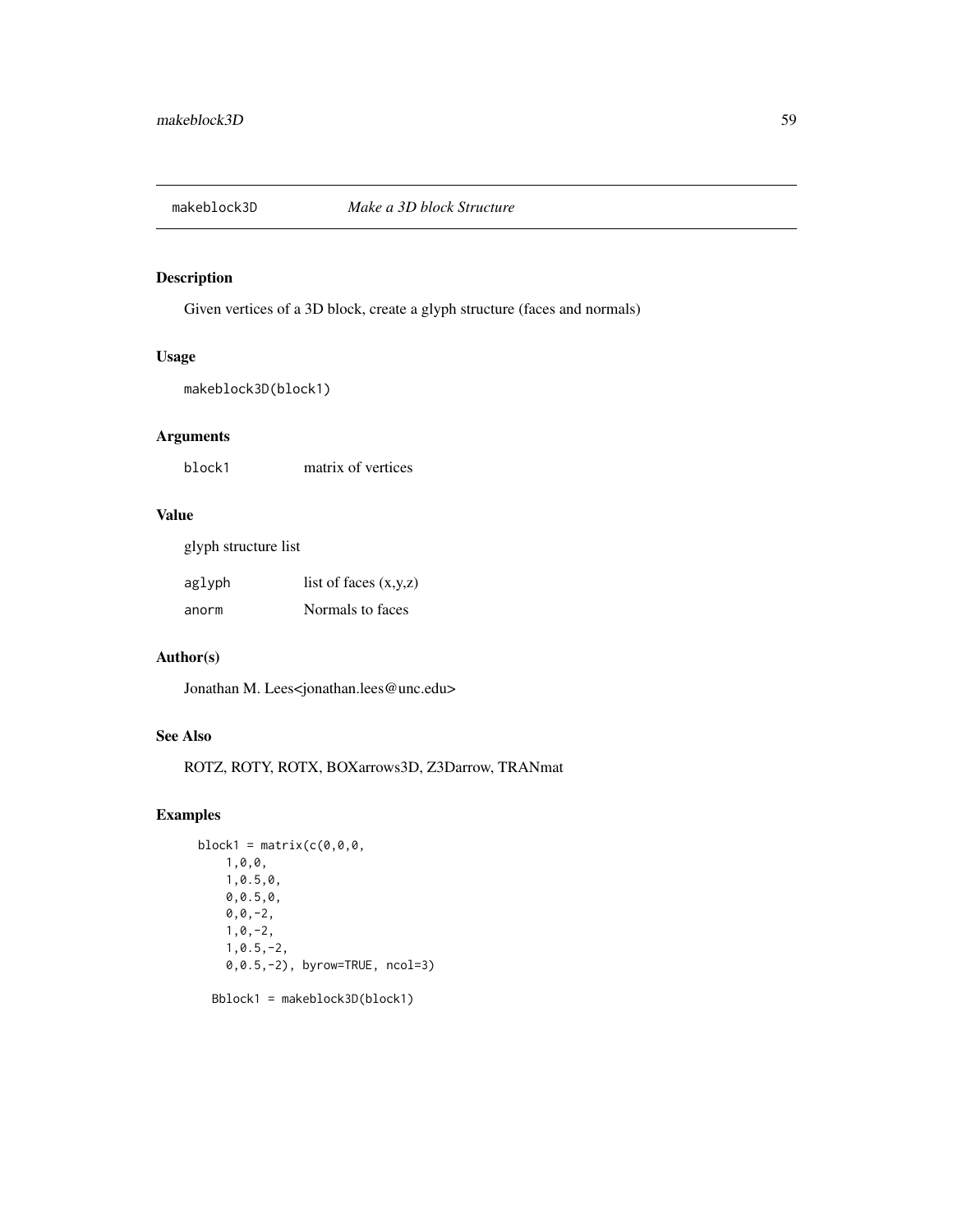Creates but does not plot an Equal-Angle (Schmidt) Stereonet

# Usage

makenet()

## Value

list of x,y, values for drawing lines

| x1             | x-coordinate start of lines |
|----------------|-----------------------------|
| v1             | y-coordinate start of lines |
| x <sub>2</sub> | x-coordinate end of lines   |
| v <sub>2</sub> | y-coordinate end of lines   |

# Author(s)

Jonathan M. Lees <jonathan.lees@unc.edu>

# References

Snyder, John P., 1987, Map Projections-a working manual, USGS-Professional Paper, 383p. pages 185-186

# See Also

net, pnet

# Examples

```
MN = makenet()
```
pnet(MN)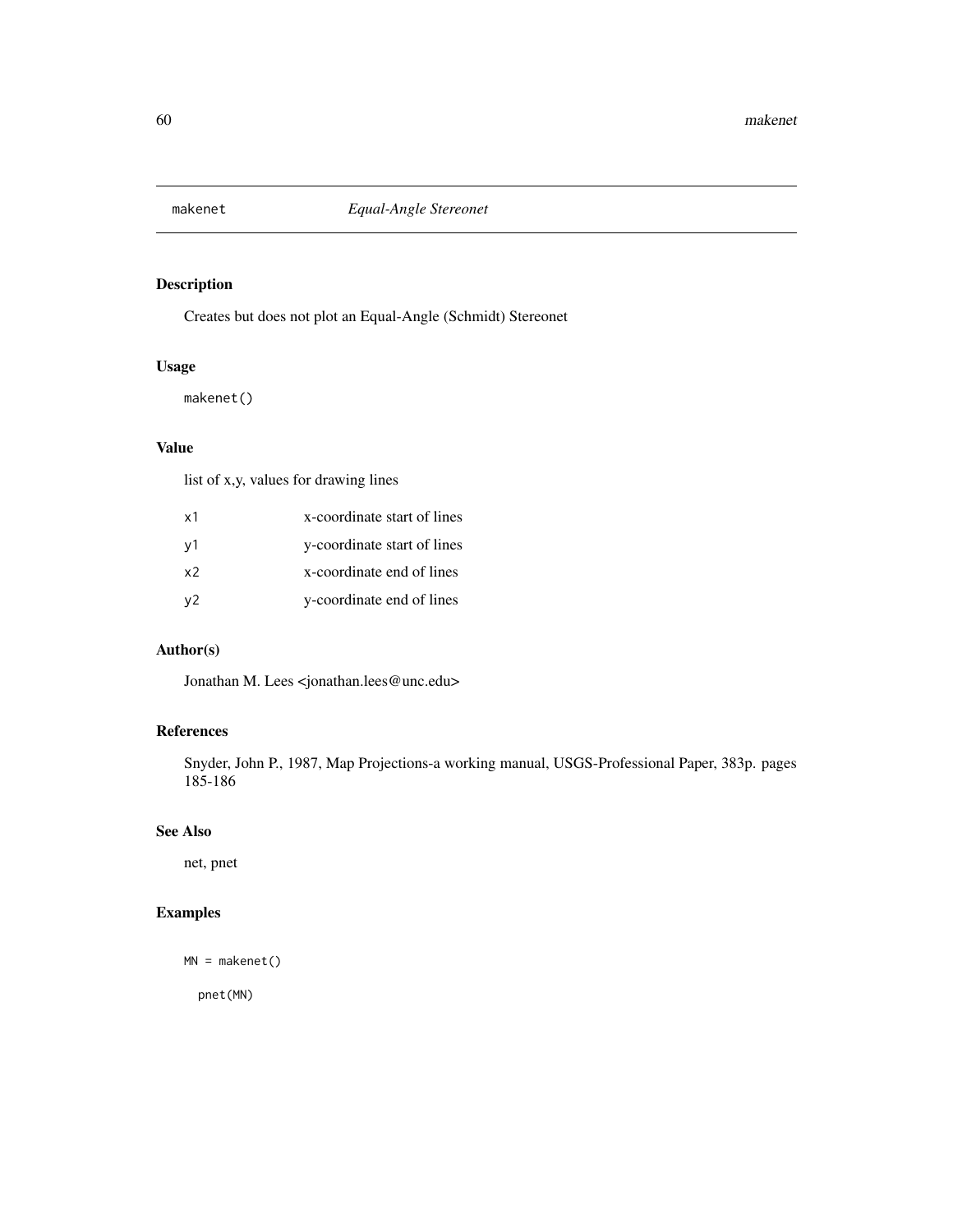Plot moment tensors on map

#### Usage

```
MapNonDouble(Locs, moments, sel = 1, siz = 0.2,
col=rgb(1, .75, .75), PLANES = TRUE, add = FALSE, LEG=FALSE)
```
## Arguments

| Locs          | Locations, x, y                                                                |
|---------------|--------------------------------------------------------------------------------|
| moments       | list of moments: seven elements. See details.                                  |
| sel           | integer, index of which to plot                                                |
| siz           | size to plot, inches                                                           |
| col           | color, either a single color, rgb, or a color palette.                         |
| <b>PLANES</b> | logical, whether to add nodal planes, default=TRUE                             |
| add           | logical, whether to add to plot, default=FALSE                                 |
| LEG           | logical, whether to add focal mech legend based on color coding, default=FALSE |

#### Details

Moment tensors are added to an existing plot. The first element of the list is the integer index of the event. The next six elements are the moments in the following order, c(Mxx, Myy, Mzz, Mzy, Mxz,  $Mxy$ ).

If the data is in spherical coordinates, one must switch the sign of the Mrp and Mtp components, so:

 $Mrr = Mzz$  $Mtt = Mxx$  $Mpp = Myy$  $Mrt = Mxz$  $Mrp = -Myz$  $Mtp = -Mxy$ 

A color palette can be provided for some details of the radiation patterns, e.g. col=rainbow(12). If col is NULL, the colors will be chosen according to focal.color from RFOC, based on rake of first nodal plane.

If col is NULL, then the colors are set by foc.color and it is appropriate to add a legend.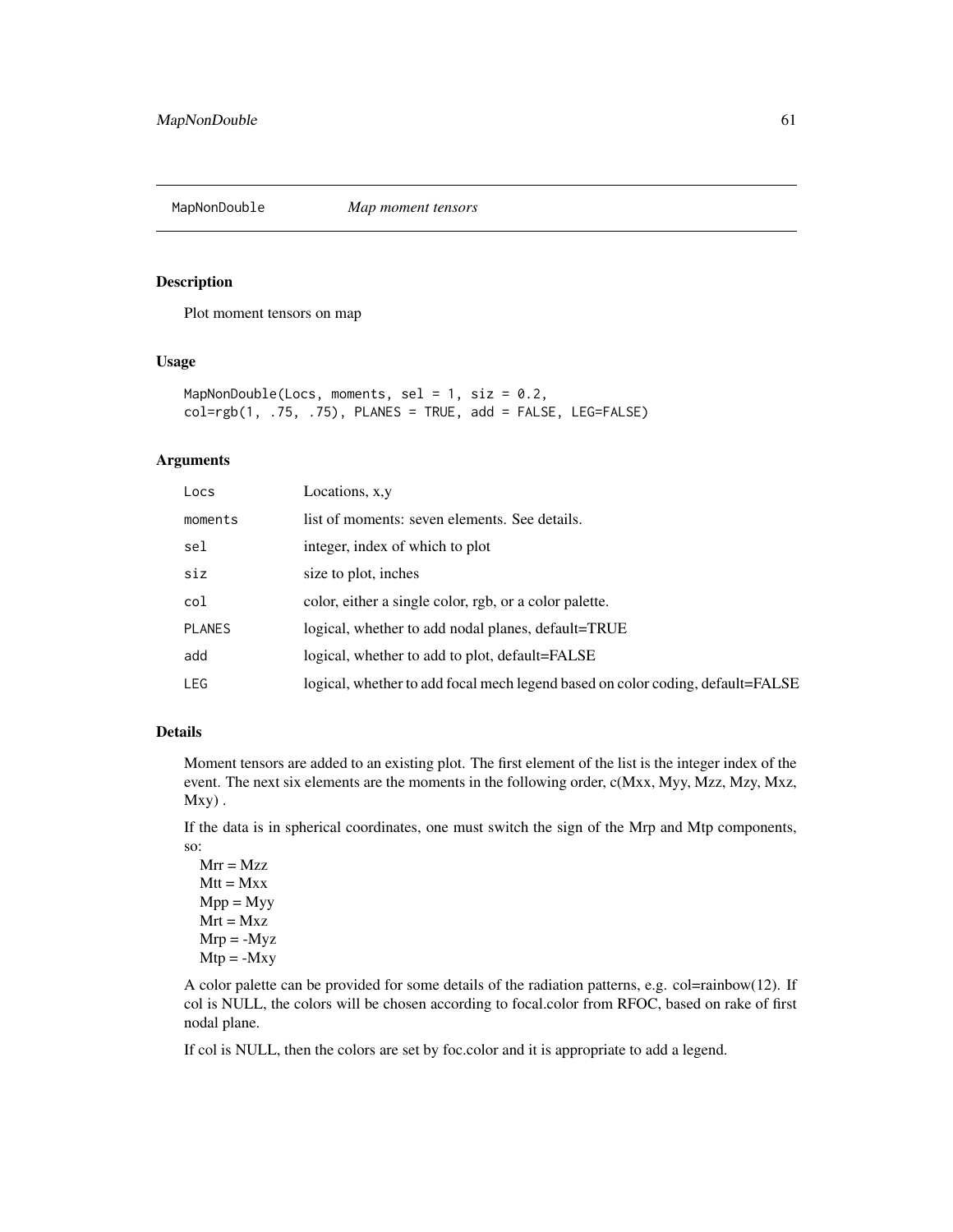### Value

list:

| FOC | matrix, focal mechanism angles (strike, dip rake) |
|-----|---------------------------------------------------|
| LAB | matrix, x-y location for labels                   |

# Note

If events are read in using spherical rather than cartesian coordinates need a conversion:

 $Mrr = Mzz$  $Mtt = Mxx$  $Mpp = Myy$  $Mrt = Mxz$  $Mrp = -Myz$  $Mtp = -Mxy$ 

### Author(s)

Jonathan M. Lees<jonathan.lees@unc.edu>

# References

Ekstrom, G.; Nettles, M. & DziewoDski, A. The Global CMT Project 2004-2010: centroid-moment tensors for 13,017 earthquakes Physics of the Earth and Planetary Interiors, 2012.

### See Also

doNonDouble, ShadowCLVD, angles, nodalLines, PTaxes, focal.color, foc.icolor

# Examples

```
## Not run:
```
library(maps) library(GEOmap)

########## load the data data(widdenMoments)

```
################# to read in the data from a file,
## GG = scan("widdenMoments.txt",sep=" ",
## what=list(ID=0,Event="",Lat=0,Long=0,Depth=0,Mw=0,ML=0,DC=0,
## CLVD=0,ISO=0,VR=0,nsta=0,Mxx=0,Mxy=0,Mxz=0,
## Myy=0,Myz=0,Mzz=0,Mo=0,Ftest=0) )
```
GG = widdenMoments Locs = list(y=GG\$Lat,x=GG\$Long)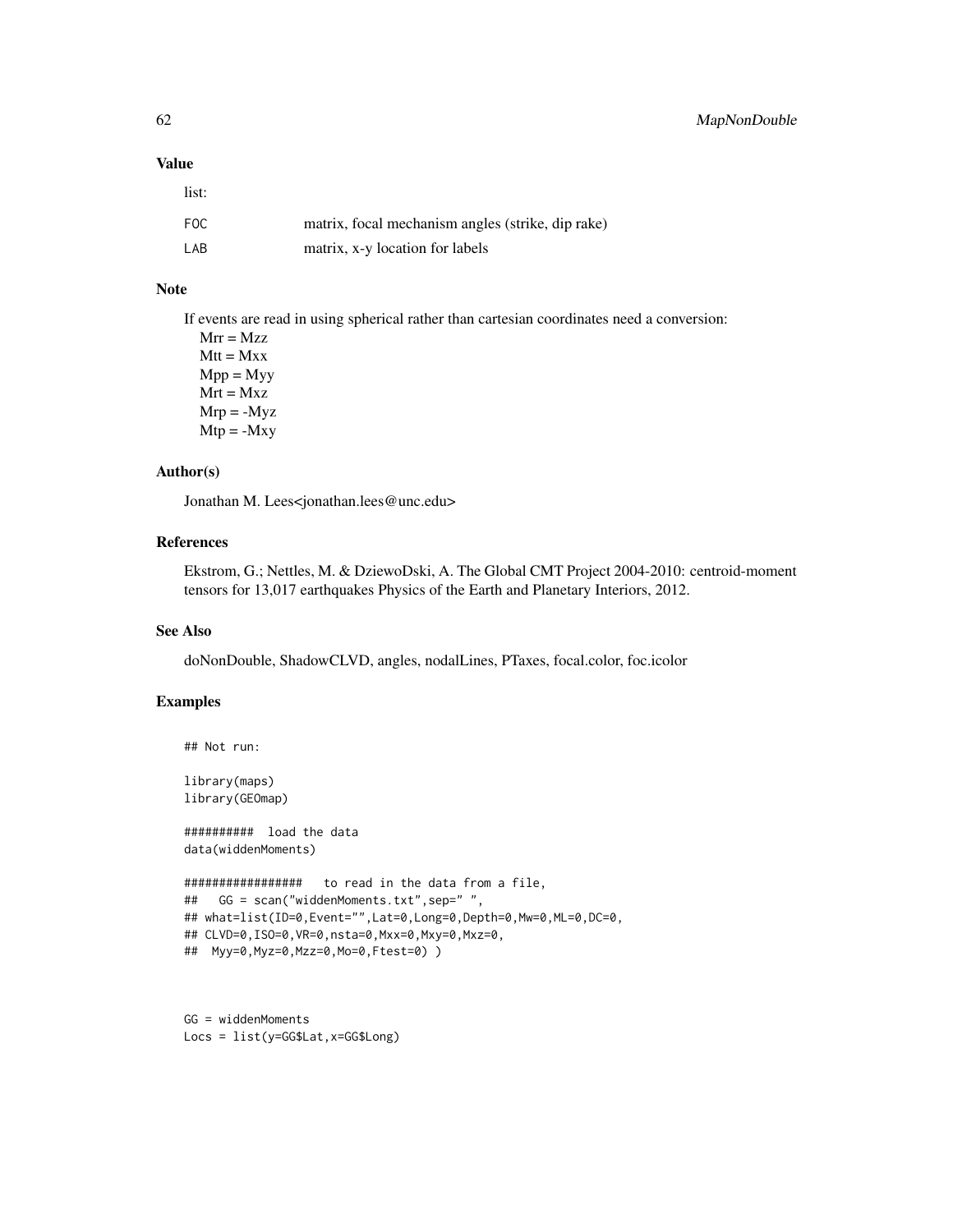```
ef = 1e20
moments = cbind(GG$ID, ef*GG$Mxx, ef*GG$Myy,
ef*GG$Mzz, ef*GG$Myz, ef*GG$Mxz,ef*GG$Mxy)
UTAH = map('state', region = c('utah'), plot=FALSE )
mlon = mean(UTAH$x, na.rm=TRUE)
mlat = mean(UTAH$y, na.rm=TRUE)
Gutah = maps2GEOmap(UTAH)
############ for mercator projection
PROJ = GEOmap::setPROJ(type = 1, LAT0 = mlat , LON0 = mlon)
Glocs = GEOmap::GLOB.XY(Locs$y, Locs$x, PROJ )
############ for UTM projection
PROJ = GEOmap::setPROJ(type = 2, LAT0 = mlat , LON0 = mlon)
Glocs = GEOmap::GLOB.XY(Locs$y, Locs$x, PROJ )
LIMlat = expandbound(Gutah$POINTS$lat)
LIMlon = expandbound(Gutah$POINTS$lon)
PLAT = pretty(LIMlat)
PLON = pretty(LIMlon)
############### plot the map
######## Utah is a little rectangular
dev.new(width=9, height=12)
plotGEOmapXY(Gutah,
LIM = c(min(PLON), min(PLAT), max(PLON), max(PLAT)),
            PROJ=PROJ, axes=FALSE, xlab="", ylab="" )
### add tic marks
kbox = GEOmap::GLOB.XY(PLAT,PLON, PROJ)
      sqrTICXY(kbox , PROJ, side=c(1,2,3,4), LLgrid=TRUE, col=grey(.7) )
######## add focal mechs
\text{size} = 0.2MapNonDouble(Glocs, moments,col=NULL, add=TRUE, LEG=TRUE)
 up = par("usr")
   ui = par("pin")ratx = (up[2] - up[1])/ui[1]
```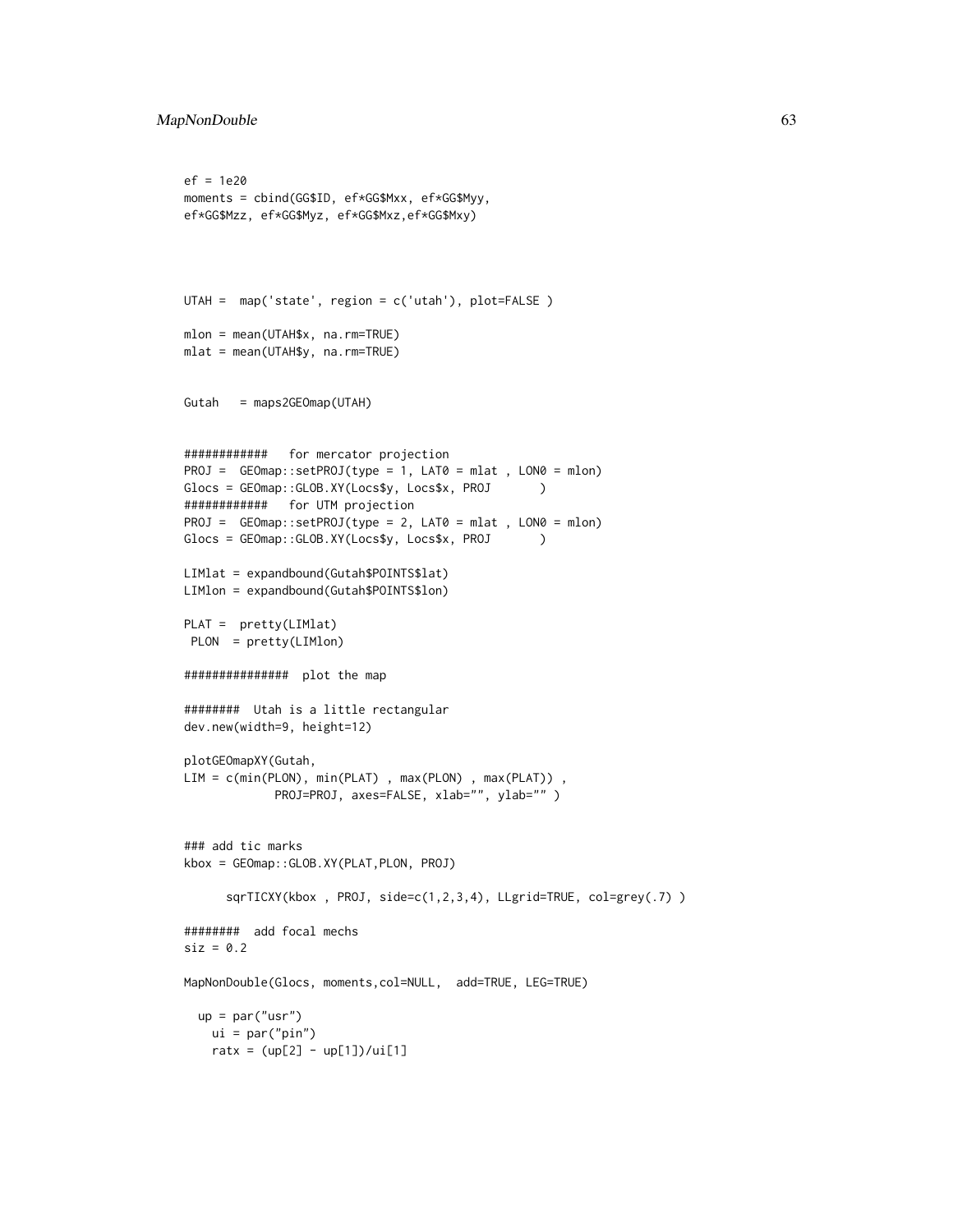#### 64 mc2cart

```
raty = (up[4] - up[3])/ui[2]usizx = siz * ratx
AXY = NoOverlap(Glocs$x,Glocs$y, usizx )
MapNonDouble(AXY, moments,col=NULL, add=TRUE, LEG=TRUE)
#### MapNonDouble(NXY, moments,col=NULL, add=TRUE, LEG=TRUE)
```
## End(Not run)

# mc2cart *Convert azimuth, dip to Cartesian Coordinates*

# Description

takes the pole information from a steroplot and returns the cartesian coordinates

#### Usage

mc2cart(az, dip)

# Arguments

| az  | degrees, orientation angle, from North |  |  |
|-----|----------------------------------------|--|--|
| dip | degrees, dip of pole                   |  |  |

#### Value

list of x,y,z values

## Author(s)

Jonathan M. Lees <jonathan.lees@unc.edu>

## Examples

 $v1 = mc2cart(65, 32)$  $v2 = mc2cart(135, 74)$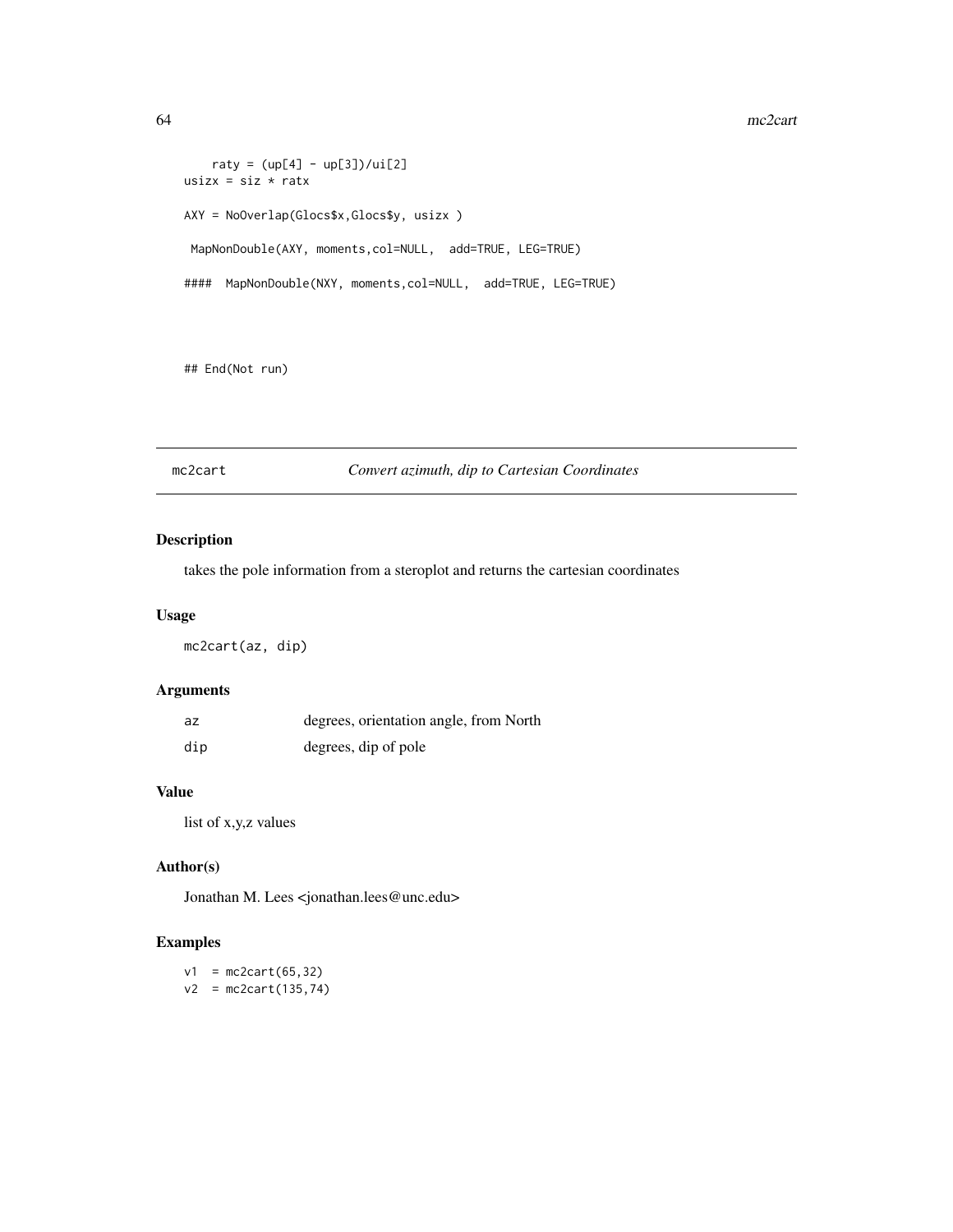Convert a normalized moment tensor from the CMT catalog to Strike-Dip-Rake.

#### Usage

```
mijsdr(mxx, myy, mzz, mxy, mxz, myz)
```
# Arguments

| <b>MXX</b> | moment tensor 1,1 |
|------------|-------------------|
| myy        | moment tensor 2,2 |
| mzz        | moment tensor 3.3 |
| mxy        | moment tensor 1,2 |
| mxz        | moment tensor 1.3 |
| myz        | moment tensor 2,3 |

### Details

the coordinate system is modified to represent a system centered on the source.

#### Value

Focal Mechanism list

# Note

This code will convert the output of the website, http://www.globalcmt.org/CMTsearch.html when dumped in the psmeca (GMT v>3.3) format.

## Author(s)

Jonathan M. Lees<jonathan.lees@unc.edu>

#### References

http://www.globalcmt.org/CMTsearch.html

# See Also

getCMT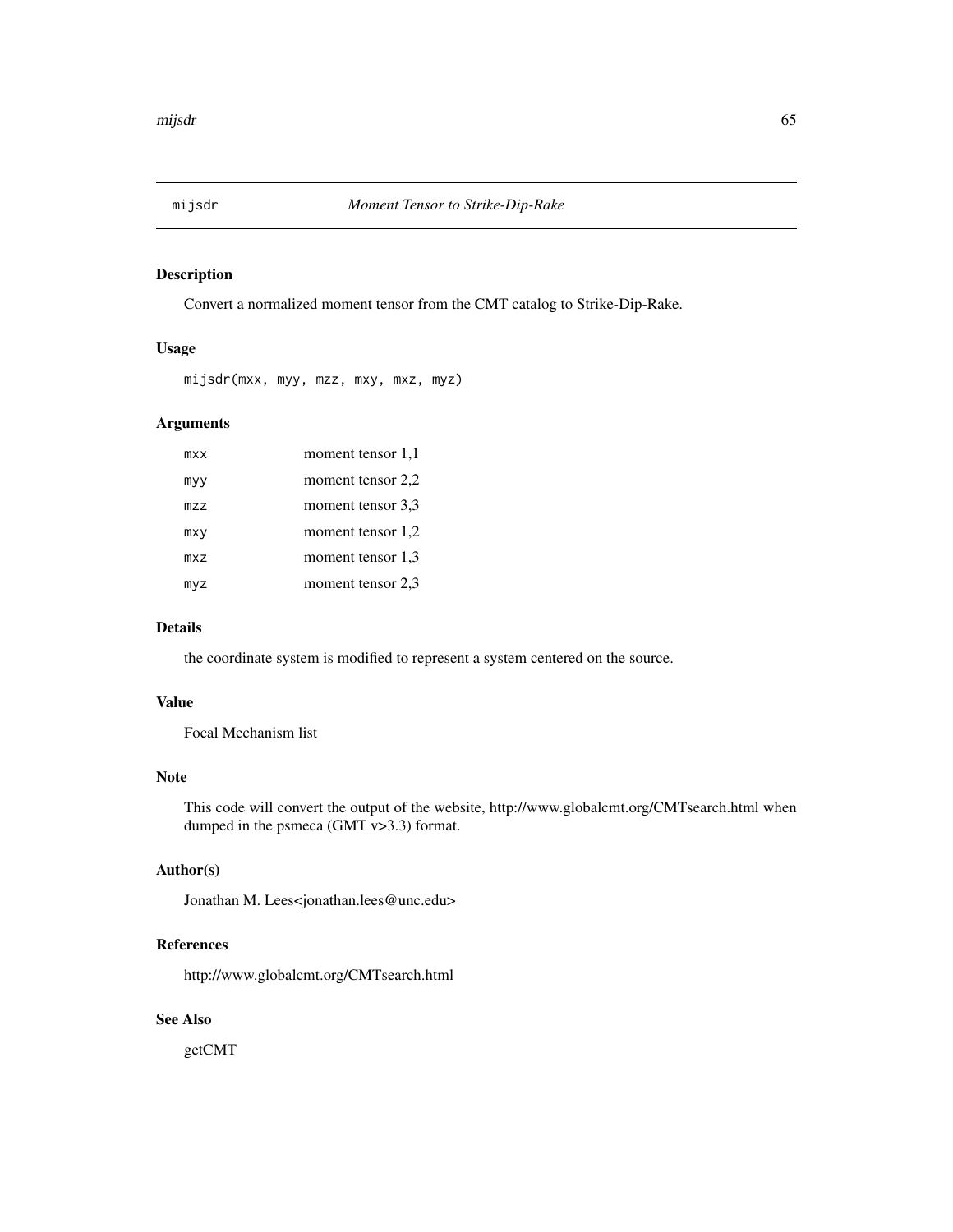# Examples

mijsdr(-1.96, 1.07, 0.89, 0.51, 0.08, -0.68)

# MomentDist *Distance Between Moment Tensors*

# Description

Calculate the distance between moment tensors based on quaternions.

# Usage

MomentDist(E1, E2)

# Arguments

| F <sub>1</sub> | Moment tensor |
|----------------|---------------|
| F <sub>2</sub> | Moment tensor |

## Details

Moment tensors should be right handed.

#### Value

angle in degrees

# Author(s)

Jonathan M. Lees<jonathan.lees@unc.edu>

### References

Tape and Tape, 2012

# See Also

forcerighthand, testrightHAND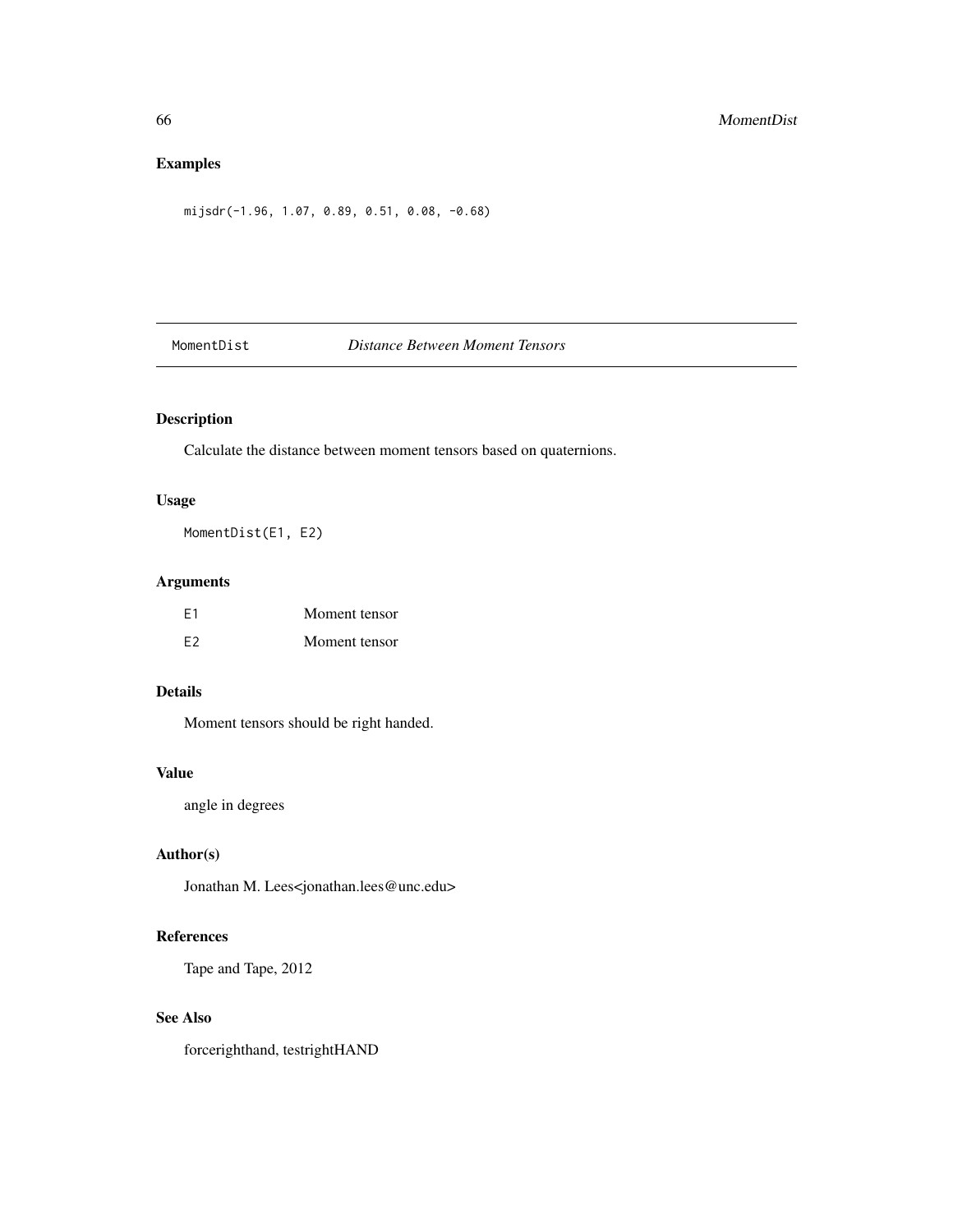#### MRake 67

#### Examples

```
Mtens = c(-0.412, 0.084, 0.328 ,0.398, -1.239, 1.058)
M1 = matrix(c(Mtens[1], Mtens[4], Mtens[5], Mtens[4], Mtens[2],
Mtens[6], Mtens[5],Mtens[6], Mtens[3]), ncol=3, nrow=3, byrow=TRUE)
Mtens = c(5.054, -2.235, -2.819, -0.476, 5.420, 5.594)
M2 = matrix(c(Mtens[1], Mtens[4], Mtens[5], Mtens[4], Mtens[2],
Mtens[6], Mtens[5],Mtens[6], Mtens[3]), ncol=3, nrow=3, byrow=TRUE)
E1 = eigen(M1)### make sure these are a right handed system,
### ie x1 cross x2 = x3
E2 = eigenv(M2)### make sure these are a right handed system,
\# \# \# ie x1 cross x2 = x3
testrightHAND(E1$vectors)
testrightHAND(E2$vectors)
E1$vectors = forcerighthand(E1$vectors)
E2$vectors = forcerighthand(E2$vectors)
testrightHAND(E1$vectors)
testrightHAND(E2$vectors)
MomentDist(E1, E2)
```
MRake *Rake Calculation*

#### Description

Calculate various parameters associated with the Rake or Slip of an earthquake

## Usage

MRake(M)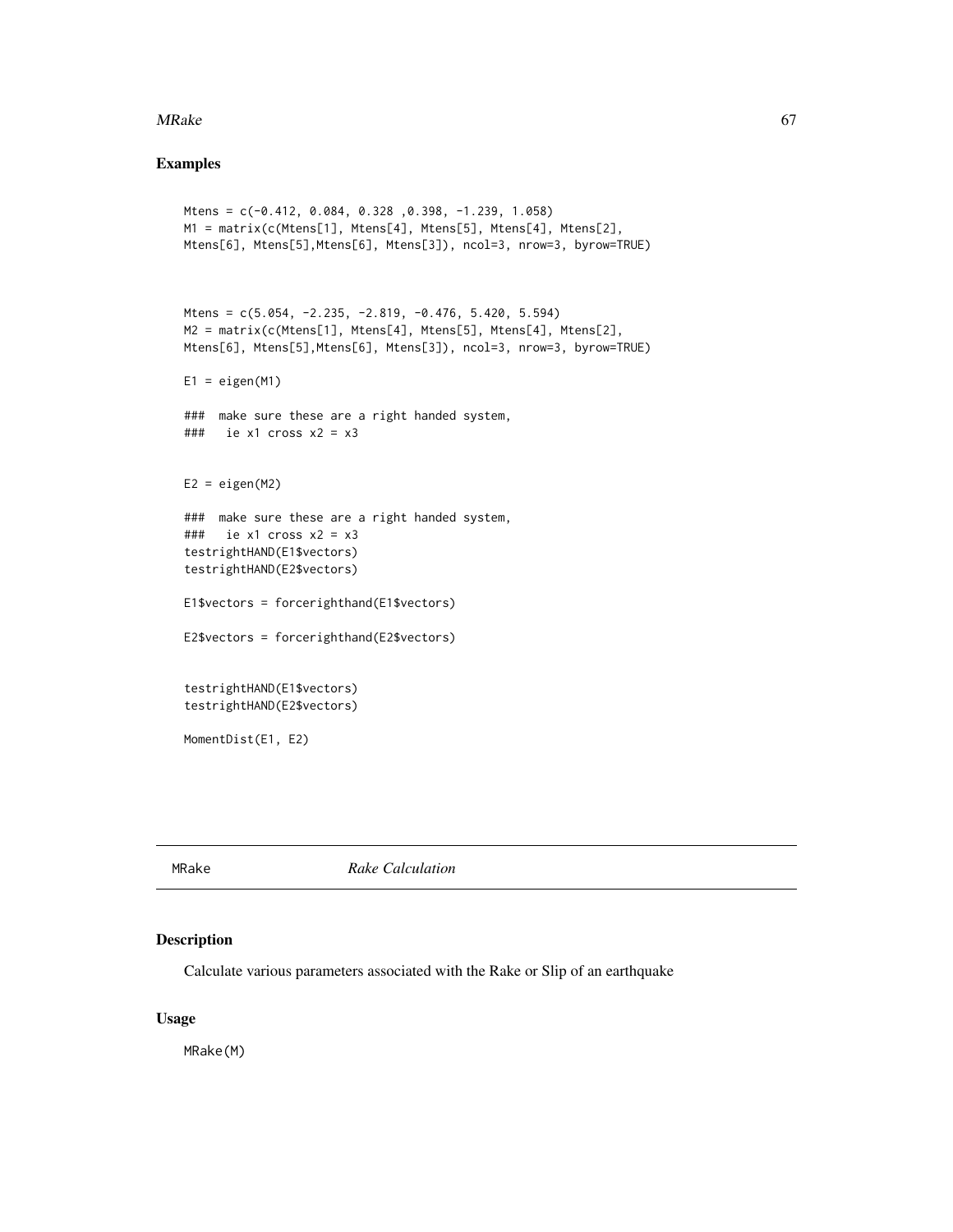#### Arguments

M list(uaz, ud, vaz, vd, paz, pd, taz, td)

## Details

This routine takes the four poles U, V, P, T, and returns a MEC structure. (uaz,  $ud$ ) = U pole azimuth and dip ( $\text{vaz}, \text{vd}$ ) = V pole azimuth and dip ( $\text{paz}, \text{pd}$ ) = P pole azimuth and dip (taz, td) = T pole azimuth and dip

#### Value

returns a MEC structure

#### Author(s)

Jonathan M. Lees <jonathan.lees@unc.edu>

# See Also

CONVERTSDR, GetRakeSense, GetRake

#### Examples

mc = CONVERTSDR(329, 8, 110 ) MEC = MRake(mc\$M)

net *EqualArea Stereonet*

# Description

Plot Equal Area Stereo-Net. Lambert azimuthal Equal-Area (Schmidt) from Snyder p. 185-186

#### Usage

 $net(add = FALSE, col = gray(0.7), border = "black", lw = 1, LIM = c(-1, -1, +1, +1))$ 

### Arguments

| add    | logical, TRUE=add to existing plot |
|--------|------------------------------------|
| col    | color of lines                     |
| border | color of outer rim of stereonet    |
| lwd    | linewidth of lines                 |
| LIM    | bounding area for a new plot       |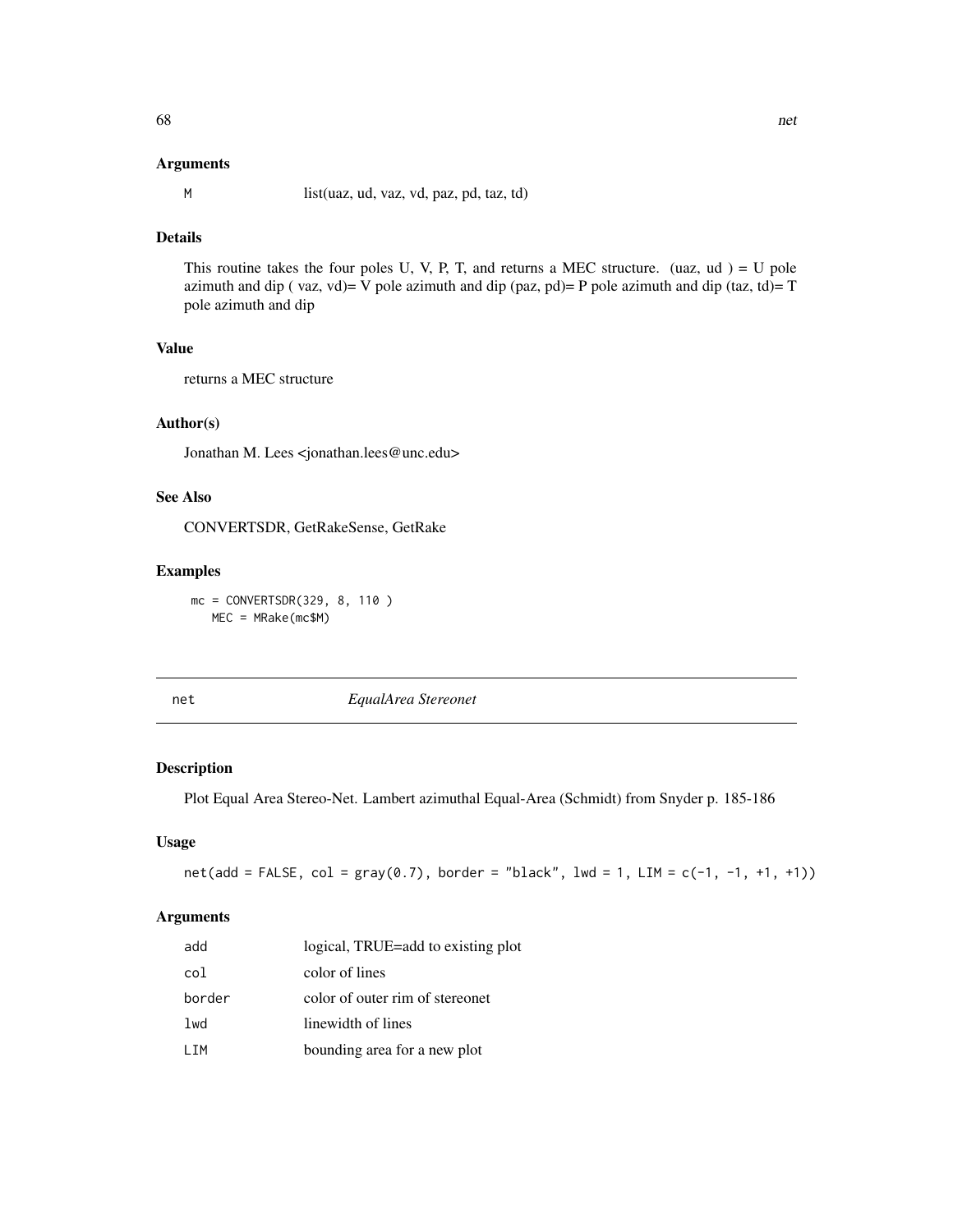#### $\eta$ nipXY 69

# Value

Used for graphical side effects

#### Author(s)

Jonathan M. Lees <jonathan.lees@unc.edu>

# References

Snyder, John P., 1987, Map Projections-a working manual, USGS-Professional Paper, 383p. pages 185-186

## See Also

pcirc

## Examples

net(FALSE, col=rgb(.8,.7,.7) ,border='blue' )

nipXY *Fault-Slip vector plot*

# Description

Plots a fault plane and the slip vector. Used for geographic representation of numerous focal spheres.

# Usage

```
nipXY(MEC, x = x, y = y, focsiz=1, fcol = gray(0.9), nipcol = "black", cex = 0.4)
```
# Arguments

| MEC    | <b>MEC</b> structure               |
|--------|------------------------------------|
| x      | coordinate on plot                 |
| ٧      | coordinate on plot                 |
| focsiz | size in inches                     |
| fcol   | color for plotting                 |
| nipcol | color of slip point                |
| cex    | character expansion for slip point |

# Details

Slip vector is the cross product of the poles to the fault plane and auxilliary planes.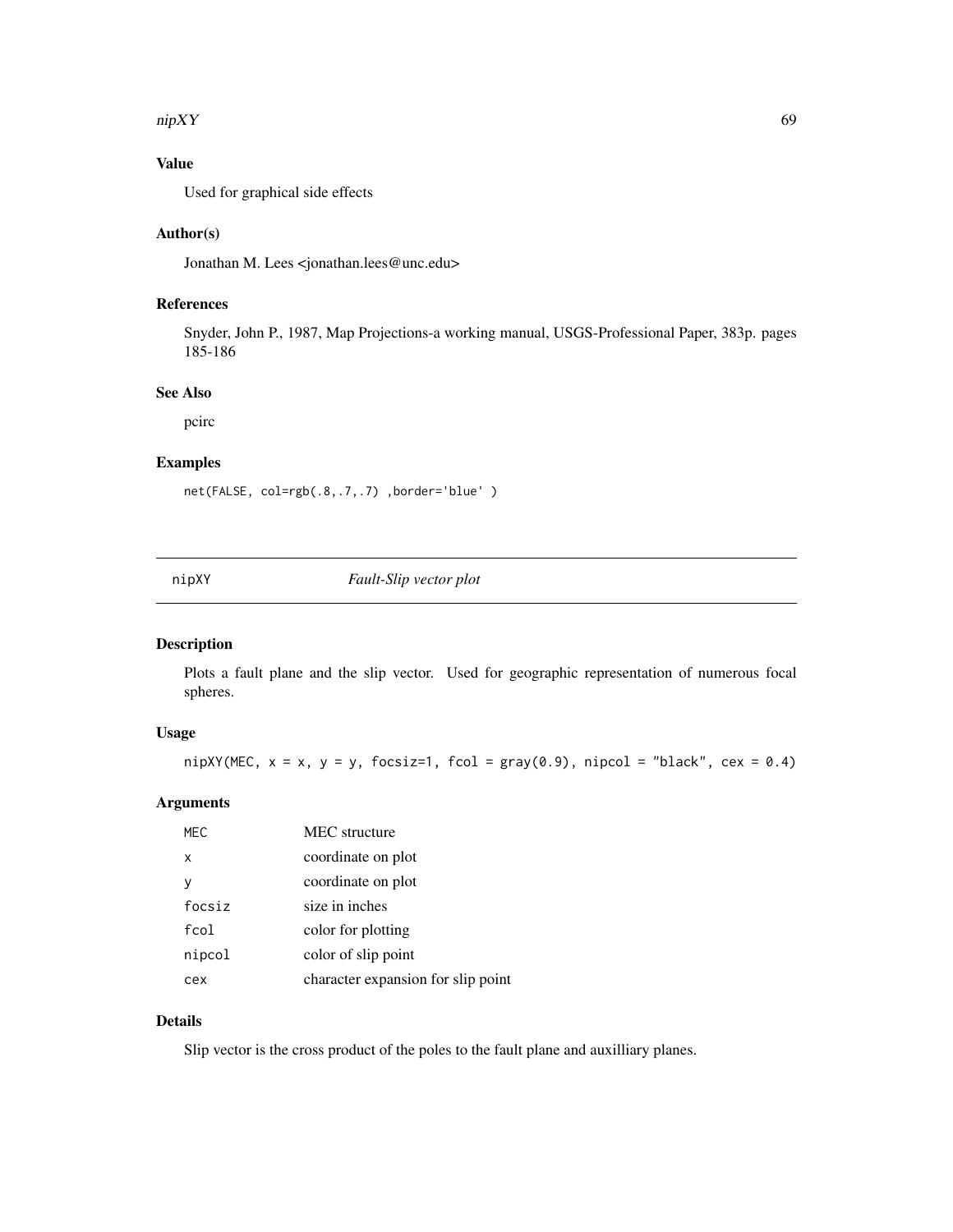## Value

| <b>LIST</b> |                  |
|-------------|------------------|
| O           | output of qpoint |
| N           | slip vector      |

## Author(s)

Jonathan M. Lees<jonathan.lees@unc.edu>

## See Also

qpoint, CROSSL, lowplane, TOCART

#### Examples

```
set.seed(2015)
N = 20lon=runif(20, 268.1563 , 305)
lat=runif(20, 7.593004, 25.926045)
str1=runif(20,50,100)
dip1=runif(20,10, 80)
rake1=runif(20,5, 180)
dep=runif(20,1,15)
name=seq(from=1, to=length(lon), by=1)
Elat=NULL
Elon=NULL
yr = rep(2017, times=N)
jd = runif(N, min=1, max=365)MEKS = list(lon=lon, lat=lat, str1=str1, dip1=dip1,
rake1=rake1, dep=dep, name=name, yr=yr, jd = jd)
PROJ = GEOmap::setPROJ(type=2, LAT0=mean(lat) , LON0=mean(lon) ) ## utm
XY = GEOmap::GLOB.XY(lat, lon, PROJ)
plot(range(XY$x), range(XY$y), type='n', asp=1, xlab='km', ylab='km' )
for(i in 1:length(XY$x))
{
  Msdr = CONVERTSDR(MEKS$str1[i], MEKS$dip1[i],MEKS$rake1[i])
    MEC = MRake(Msdr$M)
      MEC$UP = FALSE
         jcol = foc.color(foc.icolor(MEC$rake1), pal=1)
```

```
nipXY(MEC, x = XY$x[i], y = XY$y[i], focsiz=0.5, fcol = jcol, nipcol = 'black', cex = 1)
}
```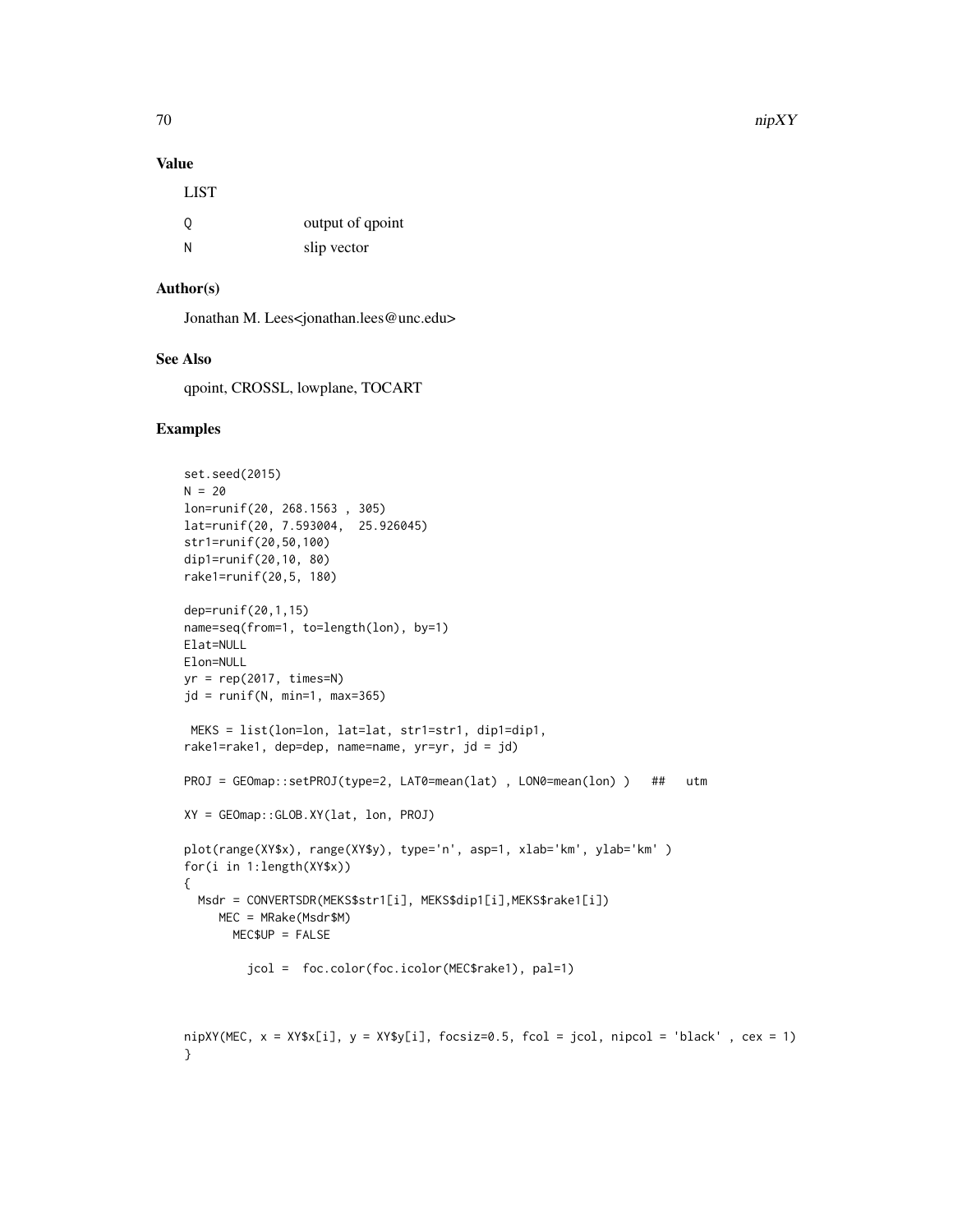#### nodalLines *Nodal Lines*

# Description

Add nodal planes to focal mechanism

# Usage

nodalLines(strike, dip, rake, PLOT=TRUE)

# Arguments

| strike | numeric, strike of fault                 |
|--------|------------------------------------------|
| dip    | numeric, dip of fault                    |
| rake   | numeric, rake of fault                   |
| PLOT   | logical, add lines to plot, default=TRUE |

# Details

Lower Hemisphere focal plane.

#### Value

Side effects

# Note

Lower Hemisphere based on FOCangles.

# Author(s)

Jonathan M. Lees<jonathan.lees@unc.edu>

# See Also

doNonDouble, MapNonDouble, FOCangles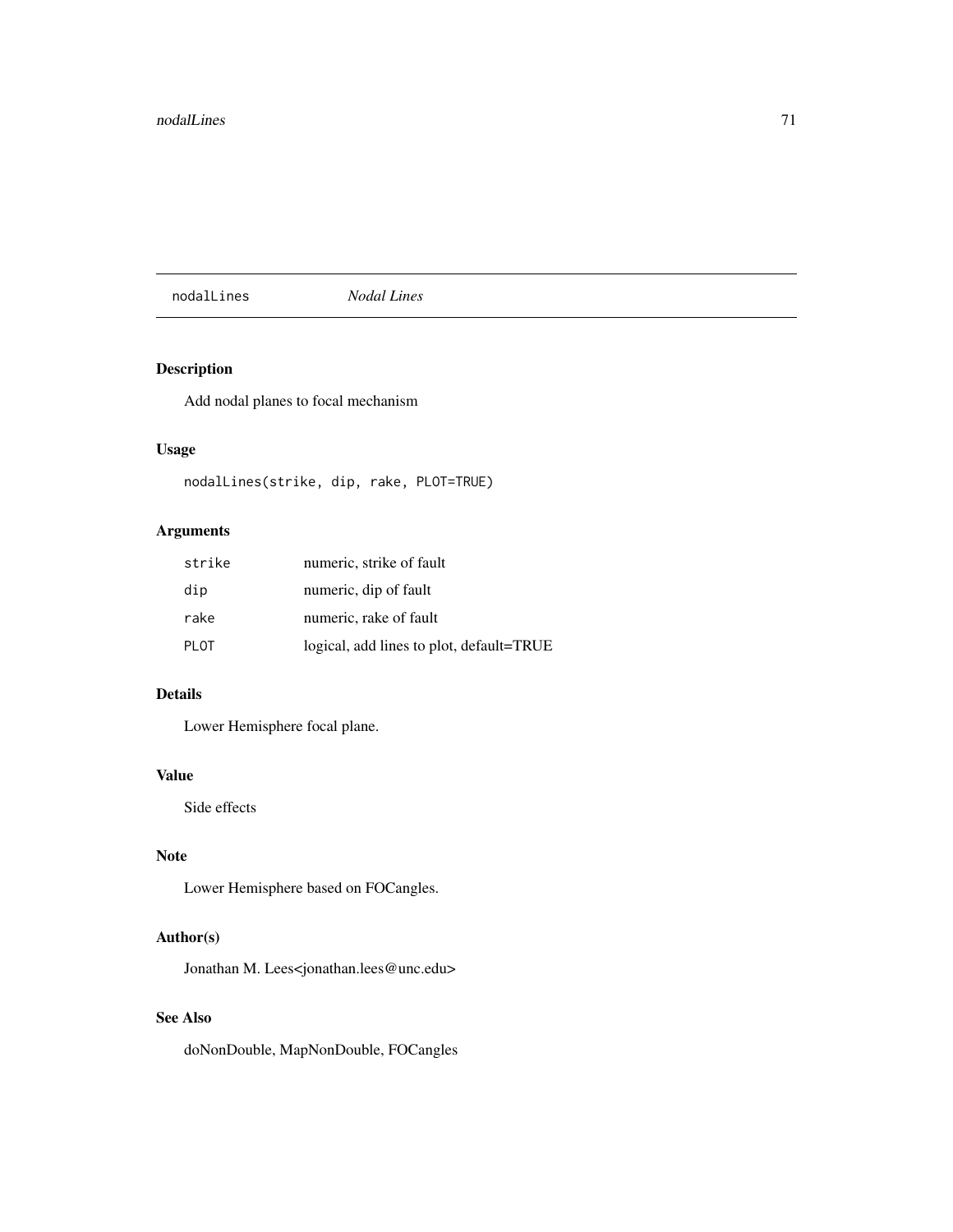# Examples

```
mo <- list(n=1, m1=1.035675e+017,
  m2=-1.985852e+016, m3=-6.198052e+014,
  m4=1.177936e+017, m5=-7.600627e+016, m6=-3.461405e+017)
moments <- cbind(mo$n, mo$m1, mo$m2, mo$m3, mo$m4, mo$m5, mo$m6)
doNonDouble(moments)
```
normal.fault *Normal Fault Cartoon*

# Description

Illustrate a normal fault using animation

### Usage

```
normal.fault(ANG = (45), anim = seq(from = 0, to = 1, by = 0.1),
            KAPPA = 4, Light = c(45, 45))
```
## Arguments

| ANG   | Angle of dip                 |
|-------|------------------------------|
| anim  | animation vector             |
| KAPPA | Phong parameter for lighting |
| Light | lighting point               |

#### Details

Program will animate a normal fault for educational purposes. Animation must be stopped by halting execution.

# Value

Graphical Side effects

#### Author(s)

Jonathan M. Lees<jonathan.lees@unc.edu>

# See Also

strikeslip.fault, thrust.fault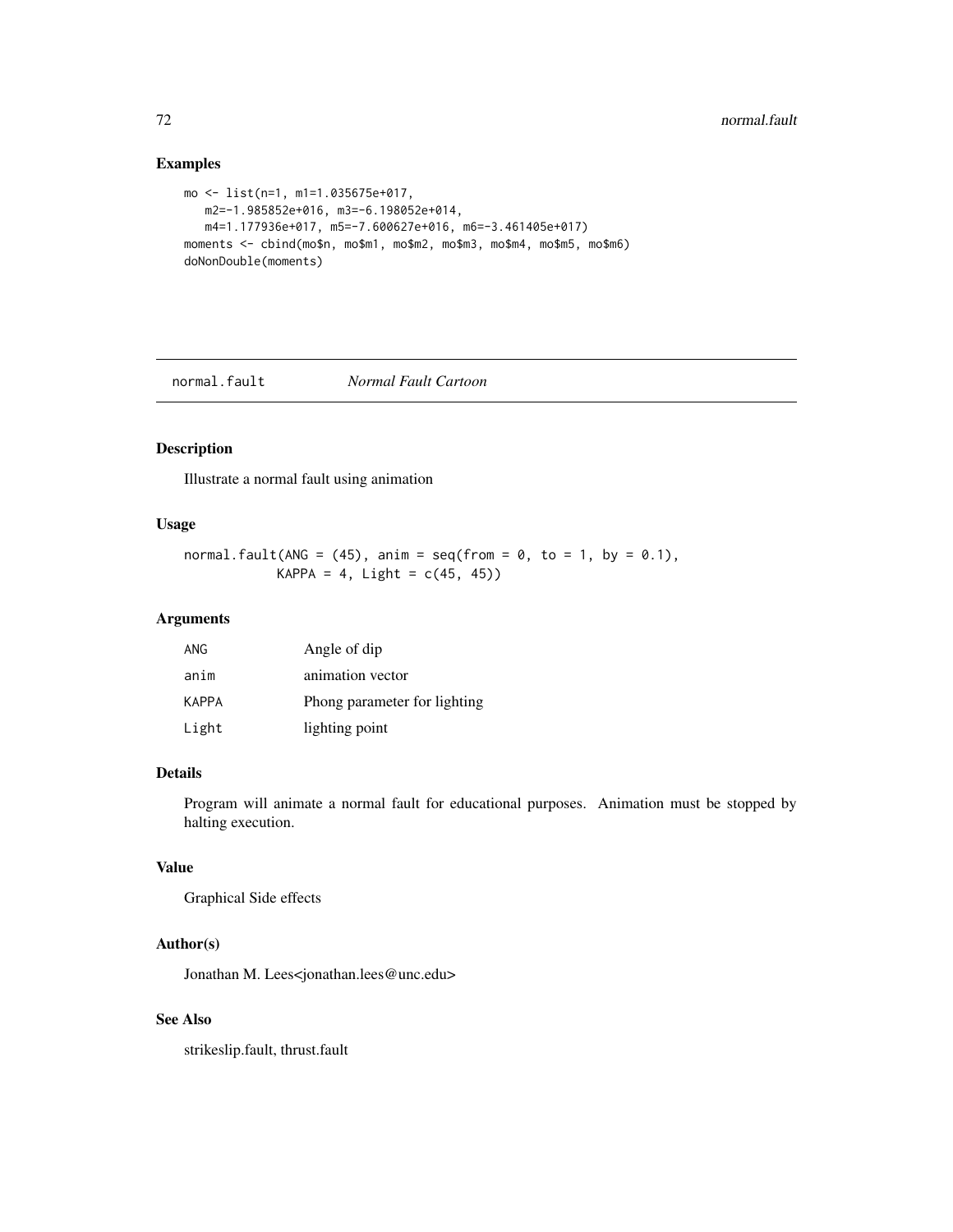#### pcirc that the contract of the contract of the contract of the contract of the contract of the contract of the contract of the contract of the contract of the contract of the contract of the contract of the contract of the

# Examples

```
normal.fault(45, anim=0, KAPPA=4, Light=c(-20, 80))
## Not run:
#### execute a stop command to stop this animation
anim= seq(from=0, to=1, by=.1)
 normal.fault(45, anim=anim, KAPPA=4, Light=c(-20, 80))
## End(Not run)
```
pcirc *Circle Plot*

## Description

Add a circle to a plot, with cross-hairs

## Usage

pcirc(gcol = "black", border = "black", ndiv = 36)

## Arguments

| gcol   | color of crosshairs                |
|--------|------------------------------------|
| border | border color                       |
| ndiv   | number of divisions for the circle |

# Value

no return values, used for side effects

### Author(s)

Jonathan M. Lees <jonathan.lees@unc.edu>

## See Also

net

```
net()
pcirc(gcol = "green", border = "purple", ndiv = 36)
```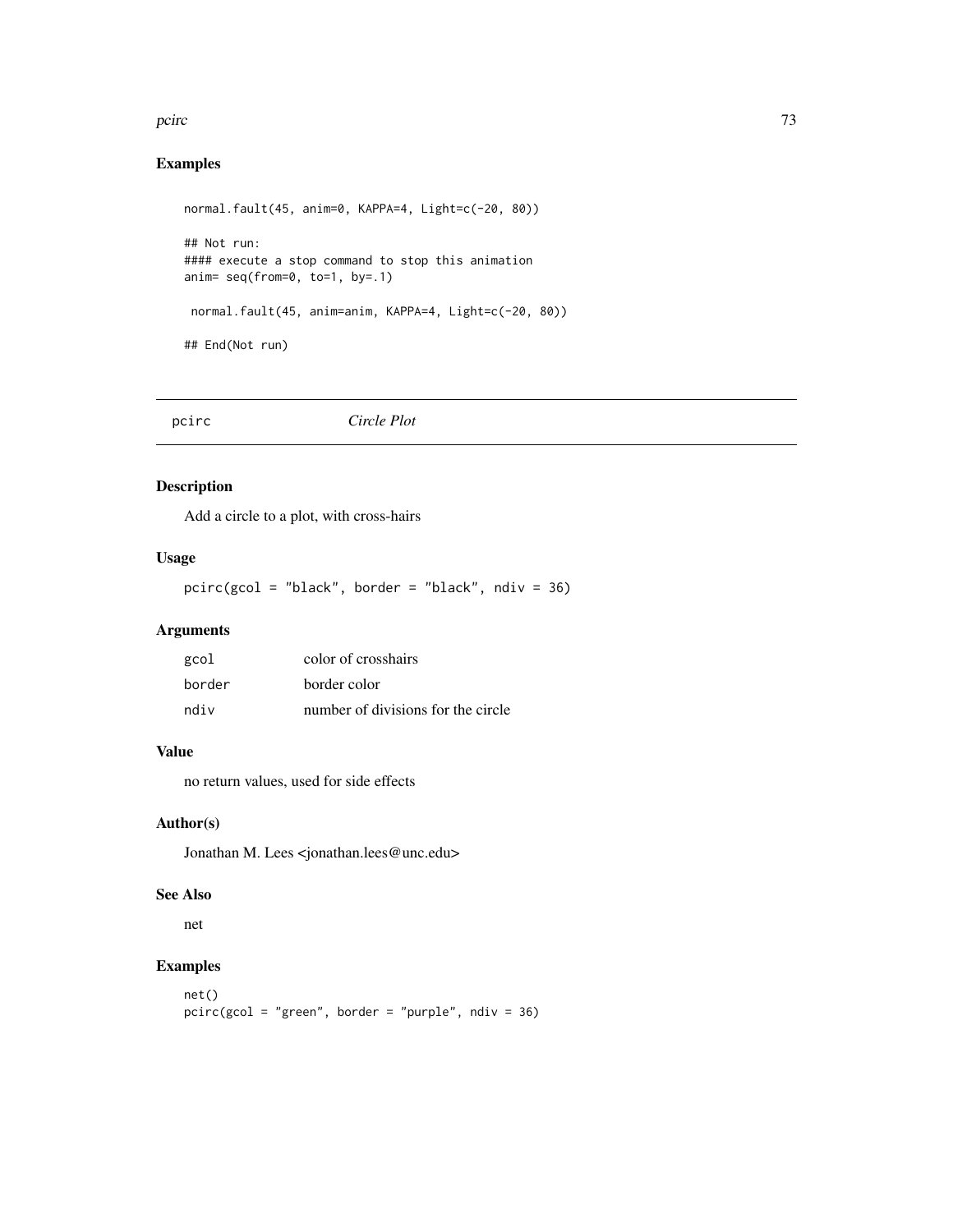#### Description

rotates a body in 3D and plots projection on existing plot

### Usage

```
pglyph3D(aglyph, M = diag(1, nrow = 4), M2 = diag(1, nrow = 4),anorms = list(), zee = c(0, 0, 1), col = "white", border = "black")
```
# Arguments

| aglyph         | glyph structure describing the vertices and normal vectors of a 3D body |
|----------------|-------------------------------------------------------------------------|
| M              | rotation matrix 1                                                       |
| M <sub>2</sub> | rotation matrix 2                                                       |
| anorms         | up vector                                                               |
| zee            | up vector                                                               |
| col            | coor of body                                                            |
| border         | color of border                                                         |

### Details

Hidden sides are removed and phong shading is introduced to create 3D effect.

The input consists of an object defined by a list structure, list(aglyph, anorm) where aglyph is list of 3D polygons (faces) and anorm are outward normals to these faces.

#### Value

Used for side effect on plots

#### Note

For unusual rotations or bizarre bodies, this routine may produce strange looking shapes.

#### Author(s)

Jonathan M. Lees <jonathan.lees@unc.edu>

### References

Rogers and Adams, 1990, Mathematical Elements for Computer Graphics, McGraw-Hill, 611p.

### See Also

Z3Darrow, ROTX, ROTY, ROTZ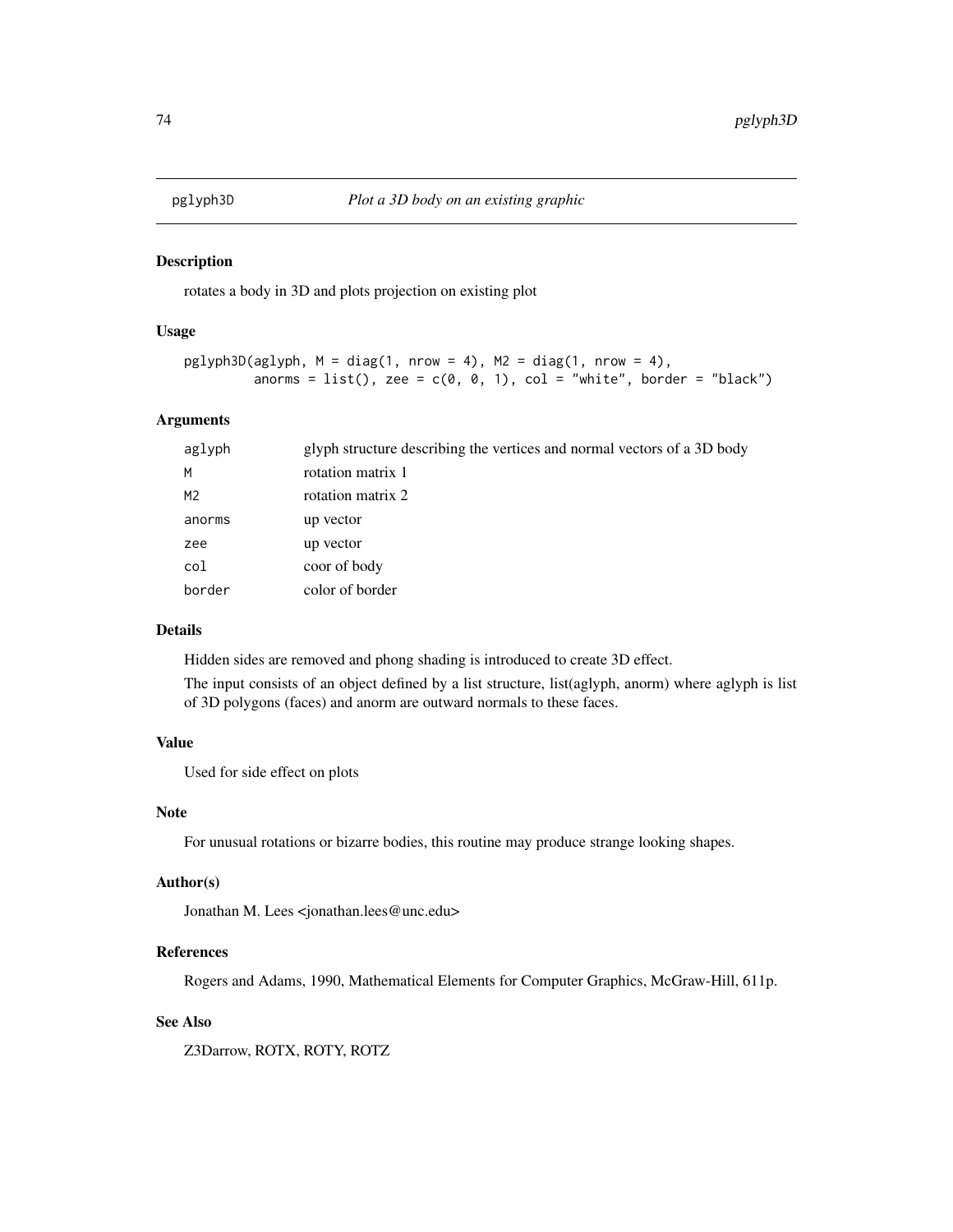#### phong3D 75

# Examples

```
### create the 3D object
len = .7
basethick=.05
headlip=.02
headlen=.3
#### create a 3D glyph structure
aglyph = Z3Darrow(len = len , basethick =basethick , headlen =headlen ,
headlip=headlip )
#### define the up vector
myzee = matrix(c(0, 0, 1, 1), nrow=1, ncol=4)##### set rotation angles:
gamma =12
beta =39
alpha = 62######## set up rotation matrix
R3 = ROTZ(gamma)R2 = ROTY(beta)R1 = ROTZ(alpha)### create rotation matrix
M = R1M2 = R1plot(c(-1,1), c(-1,1))
pglyph3D(aglyph$aglyph, anorms=aglyph$anorm , M=M, M2=M2, zee=myzee ,
col=rgb(.7, 0,0) )
```
phong3D *Phong shading for a 3D body*

## Description

Create phong shading for faces showing on the 3D block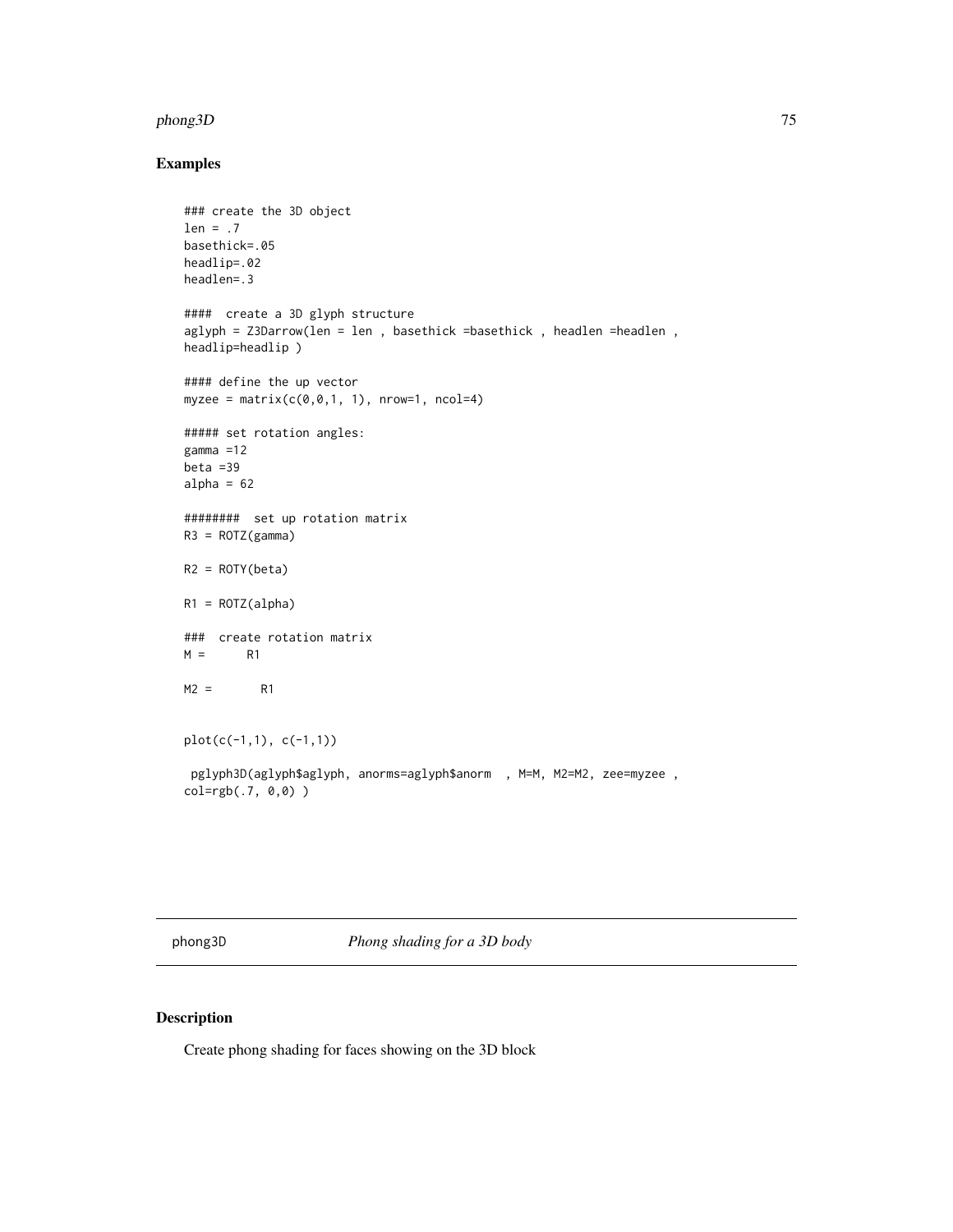### Usage

```
phong3D(aglyph, M = diag(1, nrow = 4), M2 = diag(1, nrow = 4),
          Light = c(45, 45), anorms = list(), zee = c(0, 0, 1),
         col = "white", border = "black")
```
### Arguments

| aglyph          | 3-D body list of faces and normals |
|-----------------|------------------------------------|
| М               | <b>Rotation Matrix</b>             |
| M <sub>2</sub>  | Viewing Matrix                     |
| Light           | light source direction             |
| anorms          | normals to faces                   |
| zee             | Up vector for Body                 |
| co <sub>1</sub> | color for faces                    |
| border          | border color for sides             |

## Details

Uses a standard phong shading model based ont eh dot product of the face normal vector and direction of incoming light.

### Value

Graphical Side effect

#### Author(s)

Jonathan M. Lees<jonathan.lees@unc.edu>

### References

Watt, Alan. Fundamentals of Three-dimensional Computer Graphics, Addison-Wesley, 1989, 430p.

# See Also

makeblock3D, BOXarrows3D, PROJ3D, Z3Darrow, pglyph3D

## Examples

########### create a block and rotation matrix, then color it ANG=(45)  $DEGRAD = pi/180$  $y1 = 1.5$  $y2 = y1 - 1/tan((ANG) * DEGRAD)$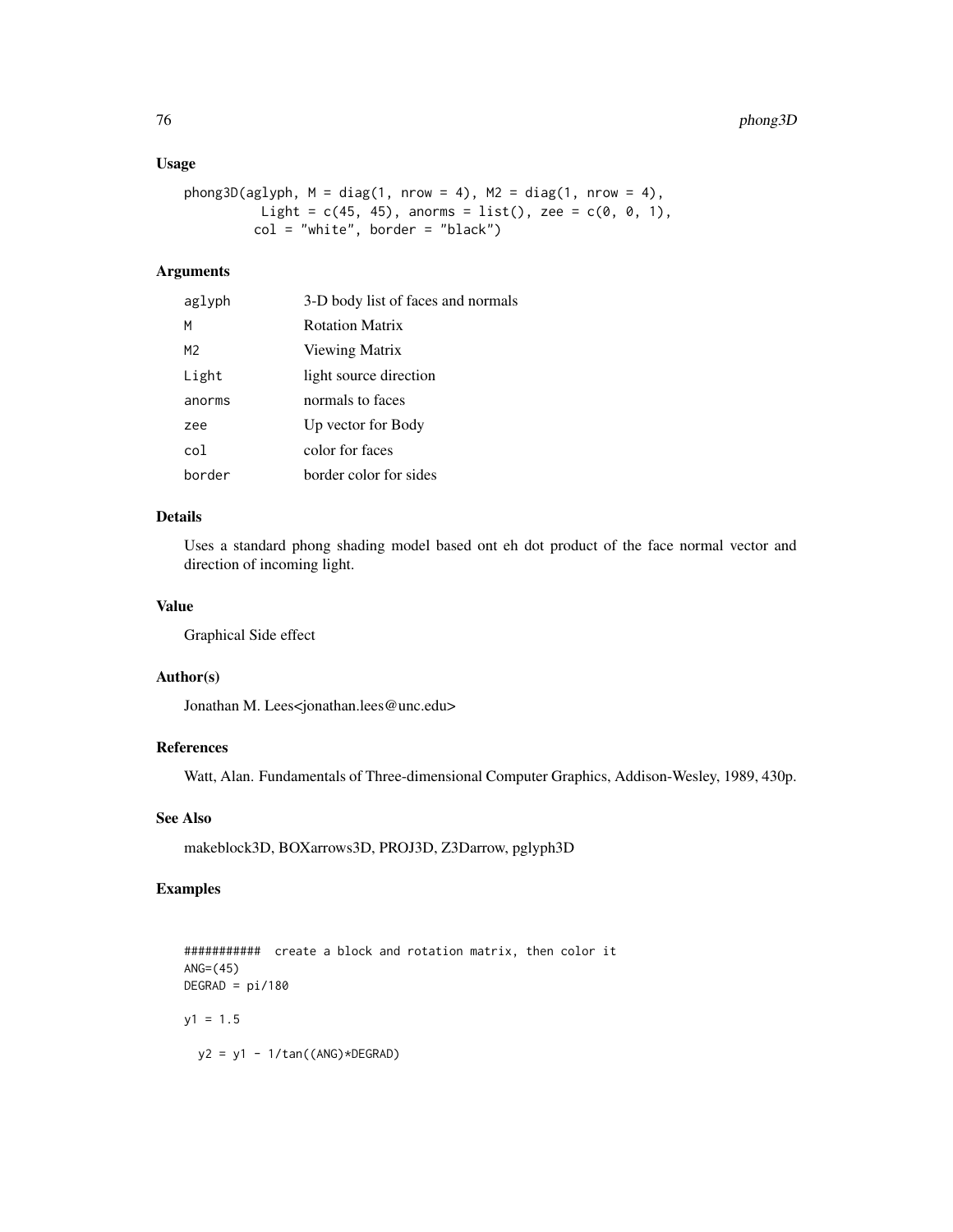$z1 = 1$ 

```
x1 = 1Ablock1 = matrix(c(0, 0, 0, 0, 0))1,0,0,
   1,y1,0,
   0,y1,0,
   0, 0, -1,1,0,-1,
    1,y2,-1,
    0,y2,-1), byrow=TRUE, ncol=3)
Nblock1 = makeblock3D(Ablock1)
Light=c(45,45)
angz = -45angx = -45R1 = ROTZ(angz)R2 = ROTX(angx)M = R1Z2 = PROJ3D(Nblock1$aglyph, M=M, anorms=Nblock1$anorm, zee=c(0,0,1))RangesX = range(attr(Z2, "RangesX"))
  RangesY = range(attr(Z2, "RangesY"))
plot( RangesX, RangesY, type='n', asp=1, ann=FALSE, axes=FALSE)
phong3D(Nblock1$aglyph, M=M, anorms=Nblock1$anorm, Light = Light,
zee=c(0,0,1), col=rgb(.7,.5, .5) , border="black")
```
PKAM *P and T-axes data from the Harvard CMT catalog*

## Description

P and T-axes and Locations of Harvard CMT catalog for the intersection of the Kamchataka and Aleutian arcs

#### Usage

data(PKAM)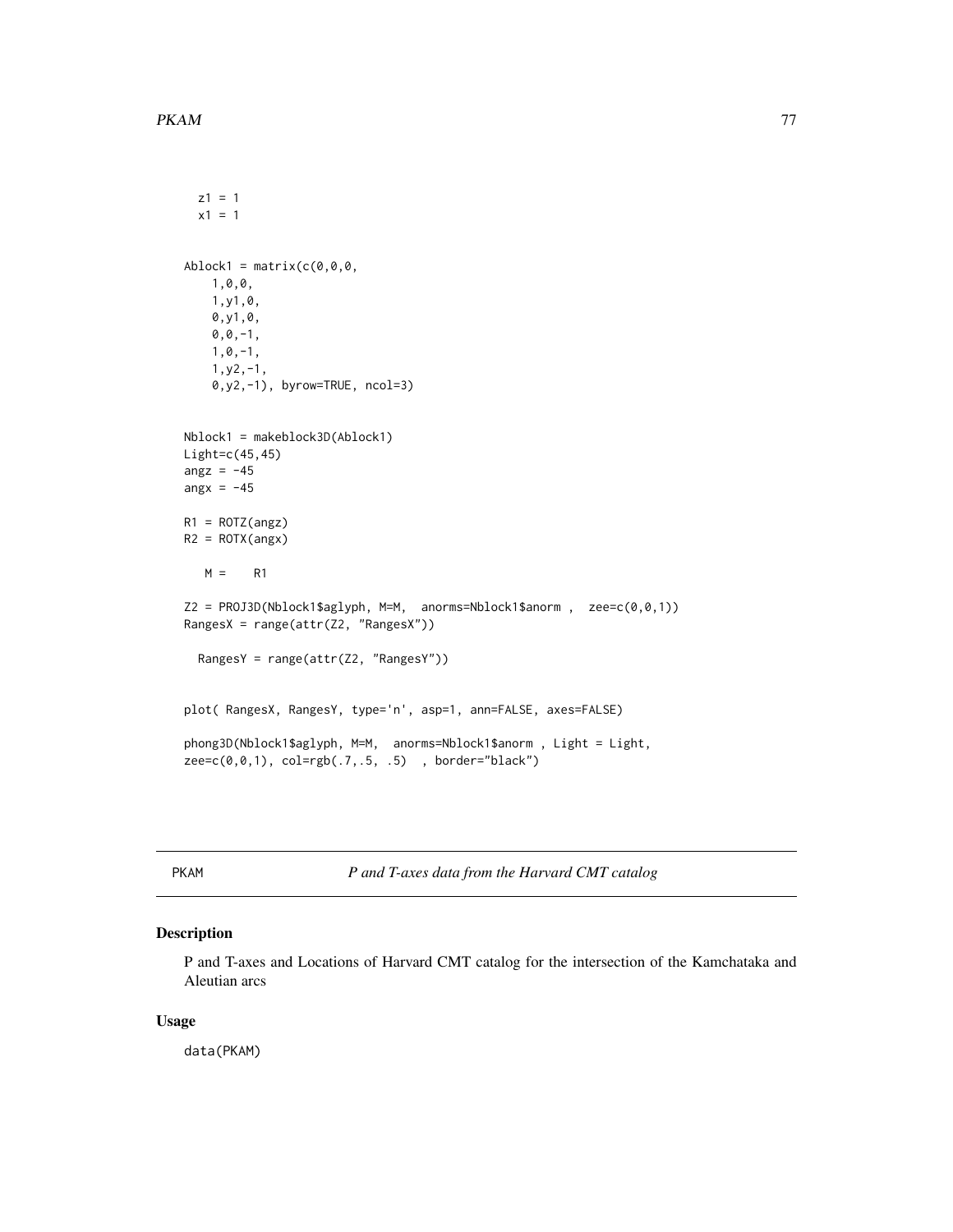## Format

The format is: chr "PKAM"

## Details

The data is selected from the CMT catalog. Parameters are extracted from the standard web distribution. Format of the list of data save in PKAM is:

itemPazP-axis azimuth angle itemPdipP-axis dip angle itemTazT-axis azimuth angle itemTdipTaxis dip angle itemhhorizontal point to plot on ternary plot itemvvertical point to plot on ternary plot itemfcolscolors, not used itemLATSLatitude itemLONSLongitude itemIFcolinteger pointer to internal color itemyryear, not used itemJDHMJulian Day, hour, minute, not used itemJDHMSJulian Day, hour, minute, seconds

#### Source

http://www.globalcmt.org/CMTsearch.html

## References

G. Ekstrom. Rapid earthquake analysis utilizes the internet. Computers in Physics, 8:632-638, 1994.

### Examples

LAB=TRUE)

```
data(PKAM)
##
###### plot the locations:
plot( RPMG::fmod(PKAM$LONS, 360), PKAM$LATS)
######
 PlotTernfoc(PKAM$h,PKAM$v,x=0, y=0, siz=1, fcols='black', add=FALSE,
LAB=TRUE)
###### change the colors for the plot
acols = rainbow(7)
fcols = acols[PKAM$IFcol]
######
PlotTernfoc(PKAM$h,PKAM$v,x=0, y=0, siz=1, fcols=fcols, add=FALSE,
```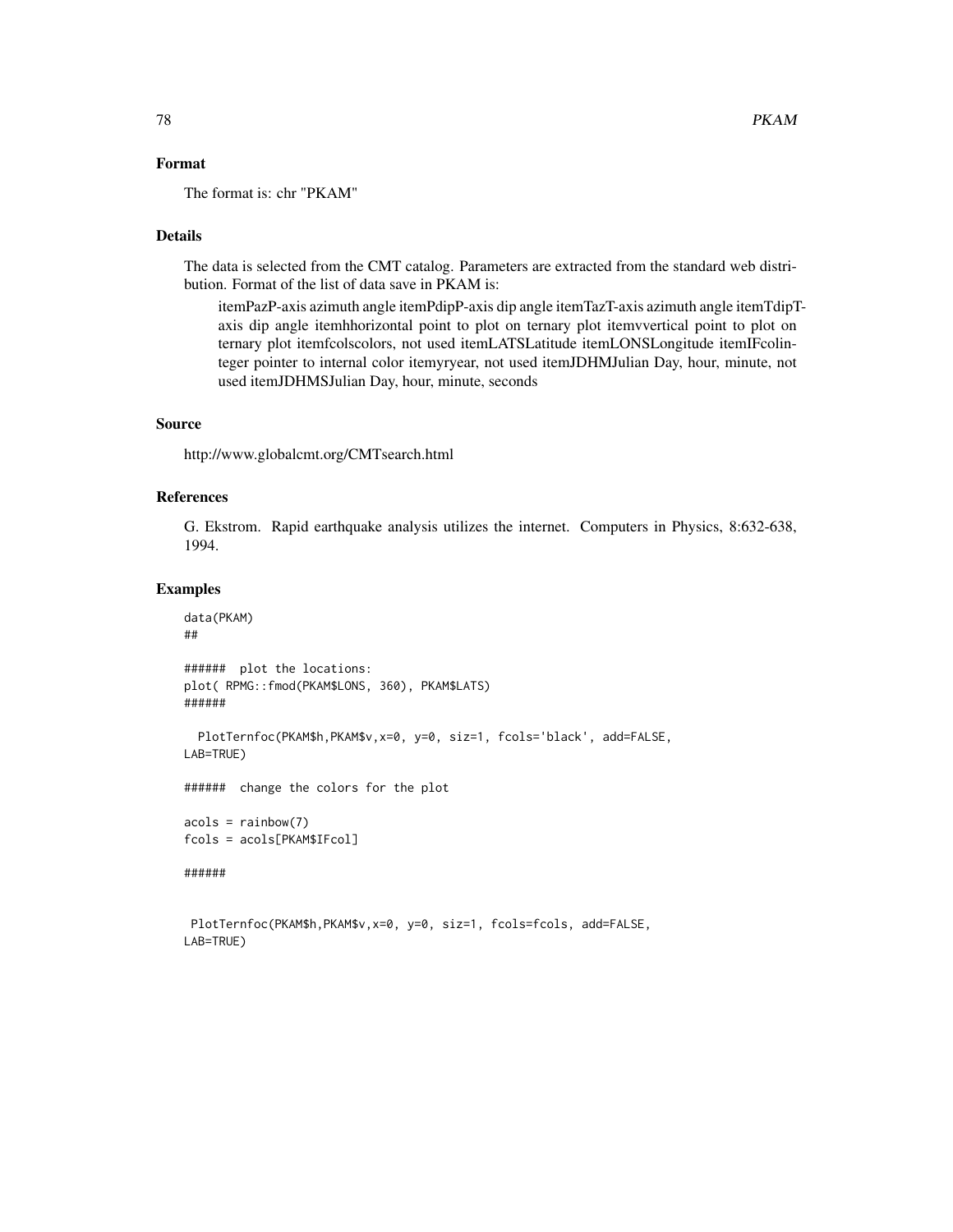# Description

Takes a MEC structure and plots all three radiation patterns.

# Usage

plotfoc(MEC)

# Arguments

MEC MEC list

# Details

Plot makes three figures after calling  $par(mfrow=c(3,1)).$ 

# Value

Graphical Side Effects.

# Note

Basic MEC List Structure

| az 1   | azimuth angle plane 1, degrees                           |
|--------|----------------------------------------------------------|
| dip1   | dip angle plane 1, degrees                               |
| az2    | azimuth angle plane 2, degrees                           |
| dip2   | dip angle plane 2, degrees                               |
| dir    | 0,1 to determine which section of focal sphere is shaded |
| rake1  | rake angle plane 1, degrees                              |
| dipaz1 | dip azimuth angle plane 1, degrees                       |
| rake2  | rake angle plane 2, degrees                              |
| dipaz2 | dip azimuth angle plane 2, degrees                       |
| P      | pole list(az, dip) P-axis                                |
| T      | pole list(az, dip) T-axis                                |
| U      | pole list(az, dip) U-axis                                |
| V      | pole list(az, dip) V-axis                                |
| F      | pole list(az, dip) F-axis                                |
| G      | pole list(az, dip) G-axis                                |
| sense  | 0,1 to determine which section of focal sphere is shaded |
| М      | list of focal parameters used in some calculations       |
| UP     | logical, TRUE=upper hemisphere                           |
| icol   | index to suite of colors for focal mechanism             |
| ileg   | Kind of fault                                            |
| fcol   | color of focal mechanism                                 |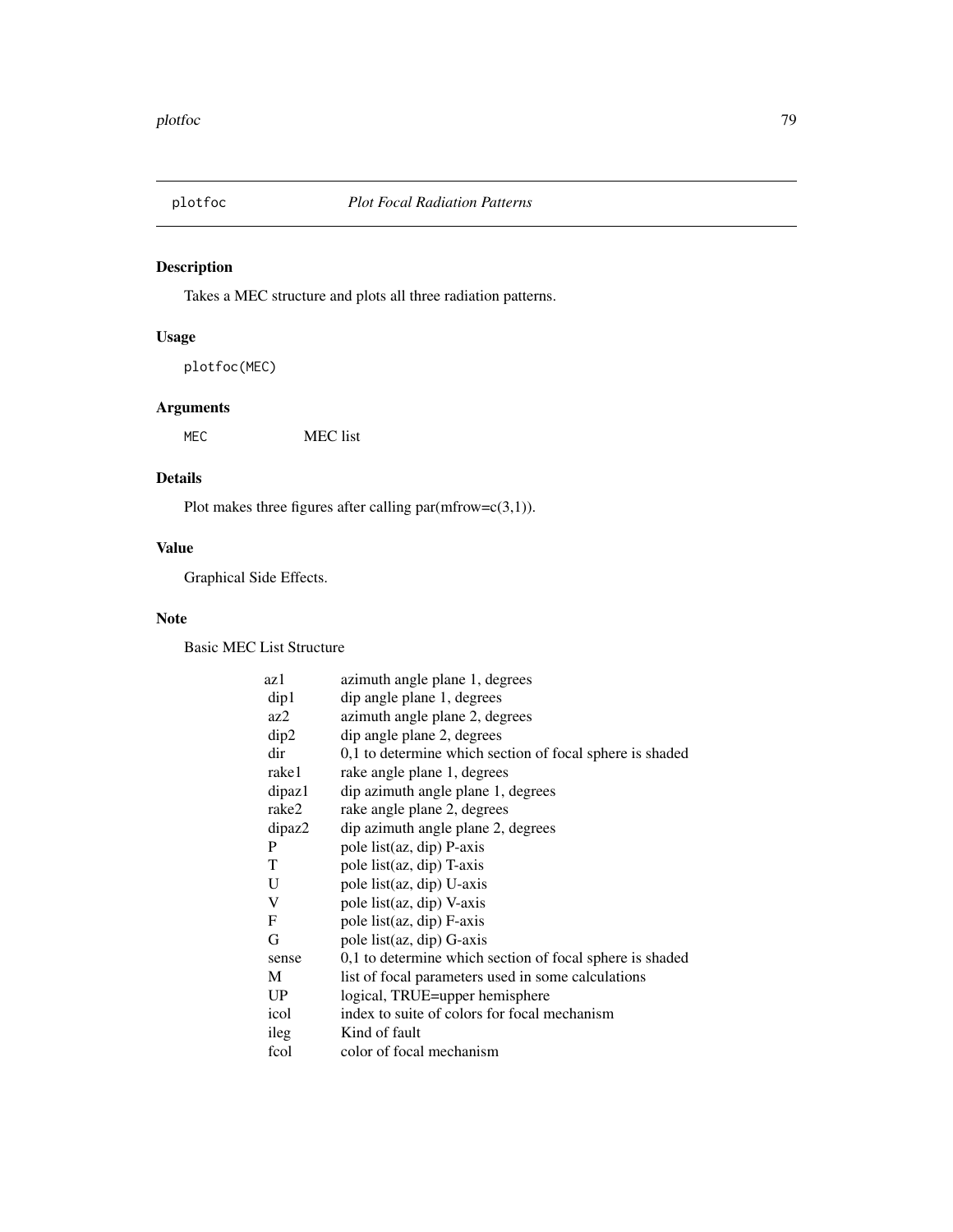## 80 plotmanyfoc

CNVRG Character, note on convergence of solution LIM vector plotting region  $(x1, y1, x2, y2)$ 

## Author(s)

Jonathan M. Lees<jonathan.lees@unc.edu>

## See Also

SDRfoc, Mrake, Pradfoc, radiateSH, radP, radSV, SVradfoc, radiateP, radiateSV, radSH, SHradfoc, imageP, imageSH, imageSV

### Examples

 $M = SDRfoc(-25, 34, 16, u = FALSE, ALIM = c(-1, -1, +1, +1), PLOT=FALSE)$ plotfoc(M)

plotmanyfoc *Plot Many Focals*

# Description

Plot a long list of focal mechanisms

## Usage

```
plotmanyfoc(MEK, PROJ, focsiz = 0.5, foccol = NULL,
UP=TRUE, focstyle=1, PMAT = NULL, LEG = FALSE, DOBAR = FALSE)
```
### Arguments

| <b>MEK</b>   | List of Focal Mechanisms, see details                            |
|--------------|------------------------------------------------------------------|
| PROJ         | Projection                                                       |
| focsiz       | focal size, inches                                               |
| foccol       | focal color                                                      |
| UP           | logical, UP=TRUE means plot upper hemisphere (DEFAULT=TRUE)      |
| focstyle     | integer, 1=beach ball, 2=nipplot, 3=strike-slip, 4=P-T, 5=P, 6=T |
| <b>PMAT</b>  | Projection Matrix from persp.                                    |
| <b>LEG</b>   | logical, TRUE= add focal legend for color codes                  |
| <b>DOBAR</b> | add strike dip bar at epicenter                                  |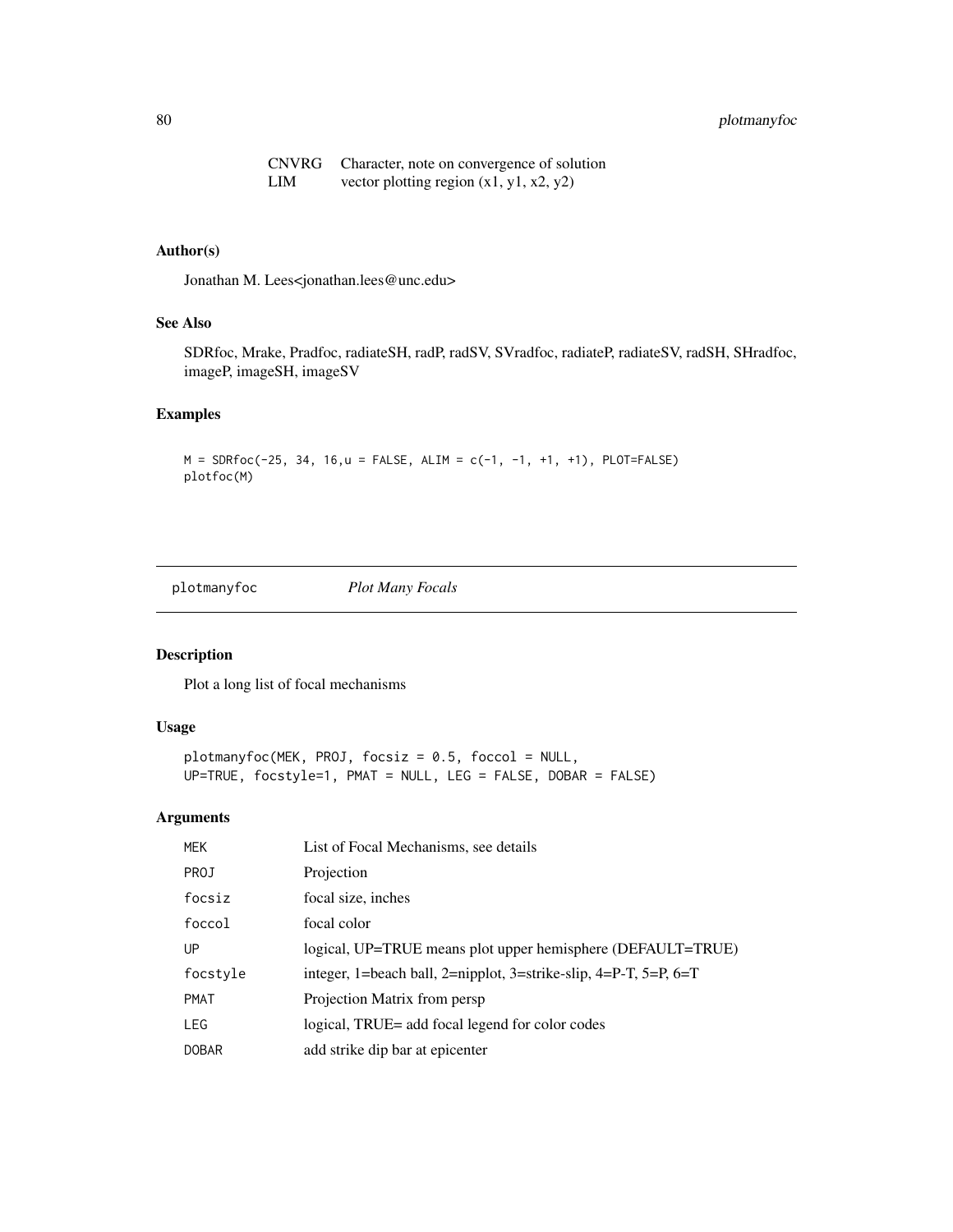## plotmanyfoc 81

## Details

Input MEK list contains

MEKS = list(lon=0, lat=0, str1=0, dip1=0, rake1=0, dep=0, name="", Elat=0, Elon=0)

## Value

Graphical Side Effects

#### Author(s)

Jonathan M. Lees<jonathan.lees@unc.edu>

## References

Lees, J. M., Geotouch: Software for Three and Four Dimensional GIS in the Earth Sciences, Computers & Geosciences, 26, 7, 751-761, 2000.

#### See Also

justfocXY

```
set.seed(2015)
N = 20lon=runif(20, 268.1563 , 305)
lat=runif(20, 7.593004, 25.926045)
str1=runif(20,50,100)
dip1=runif(20,10, 80)
rake1=runif(20,5, 180)
dep=runif(20,1,15)
name=seq(from=1, to=length(lon), by=1)
Elat=NULL
Elon=NULL
yr = rep(2017, times=N)
jd = runif(N, min=1, max=365)MEKS = list(lon=lon, lat=lat, str1=str1, dip1=dip1,
rake1=rake1, dep=dep, name=name, yr=yr, jd = jd)
PROJ = GEOmap::setPROJ(type=2, LAT0=mean(lat) , LON0=mean(lon) ) ## utm
XY = GEOmap::GLOB.XY(lat, lon, PROJ)
plot(range(XY$x), range(XY$y), type='n', asp=1)
plotmanyfoc(MEKS, PROJ, focsiz=0.5)
```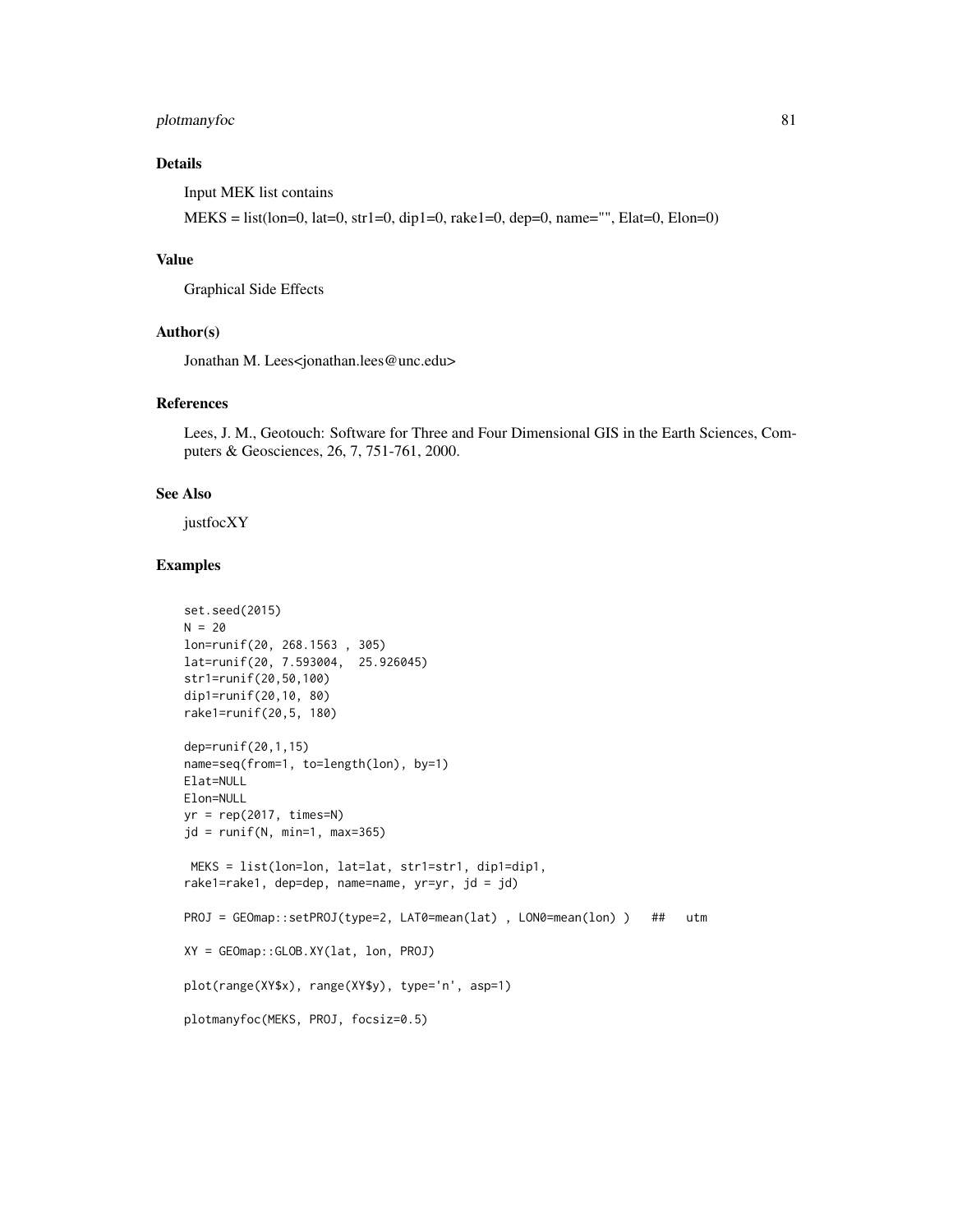# plotMEC *Plot a Focal Mechanism*

# Description

Plot a Focal Mechanism

## Usage

 $plotMEC(x, detail = 0, up = FALSE)$ 

# Arguments

| $\mathsf{x}$ | Mechanism list                     |
|--------------|------------------------------------|
| detail       | level of detail                    |
| up           | logical, Upper or lower hemisphere |

# Value

Side Effects

# Author(s)

Jonathan M. Lees<jonathan.lees@unc.edu>

```
mc = CONVERTSDR(65, 32, -34)plotMEC(mc, detail=2, up=FALSE)
```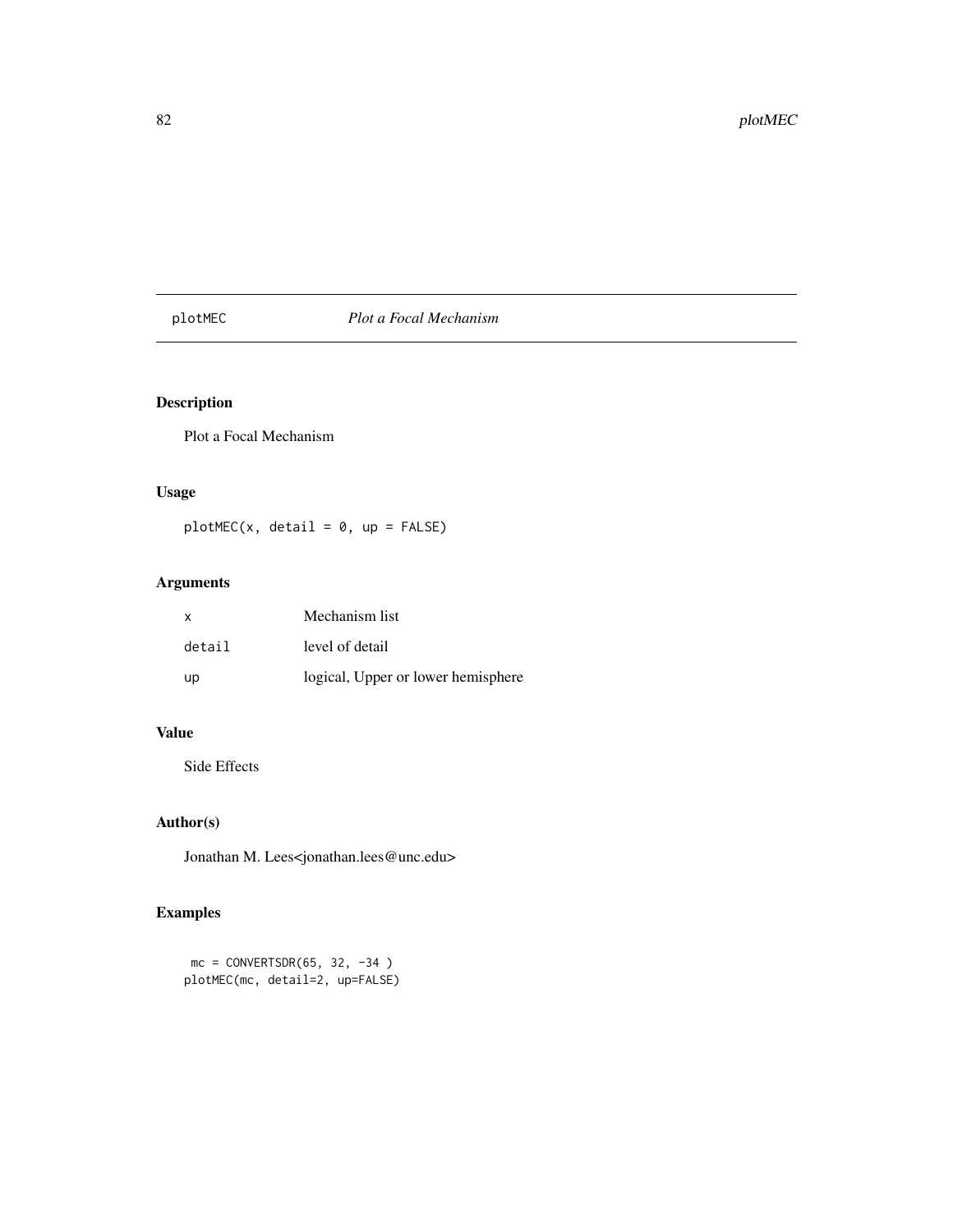## Description

Plot both fault and auxilliary planes

## Usage

PlotPlanes(MEC, col1 = 1, col2 = 3)

### Arguments

| MEC. | MEC structure     |
|------|-------------------|
| col1 | color for plane 1 |
| col2 | color for plane 2 |

# Details

Given MEC structure and focal mechanism plot both planes. This code adds to existing plot, so net() should be called.

# Value

Graphical Side Effects

## Author(s)

Jonathan M. Lees <jonathan.lees@unc.edu>

## See Also

net, lowplane

### Examples

### net()

```
MFOC1 = SDRfoc(65,25,13, u=FALSE, ALIM=c(-1,-1, +1, +1), PLOT=FALSE)
PlotPlanes(MFOC1, 'green', 'red' )
```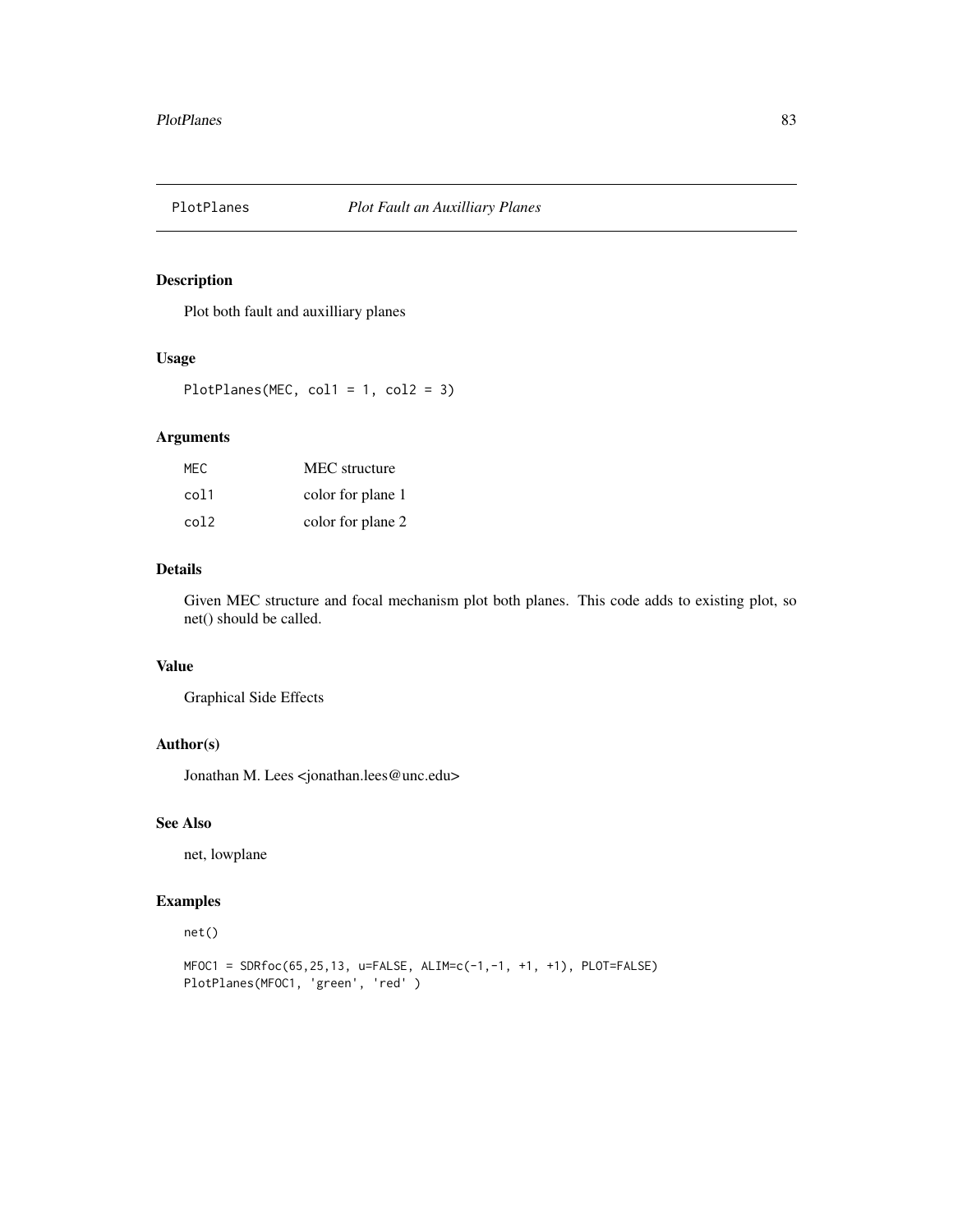### Description

Project PT axes on the sphere and smooth the image. This function requires function kde2d, from the MASS library.

#### Usage

```
PlotPTsmooth(paz, pdip, x = 0, y = 0, siz = 1, bcol = "white", border ="black",
        IMAGE = TRUE, CONT = TRUE, cont.col = "black",
        pal = terrain.colors(100), LABS = FALSE, add = FALSE, NCP=50, NIP=200)
```
## Arguments

| paz                       | vector of Axis azimuths, degrees                                               |
|---------------------------|--------------------------------------------------------------------------------|
| pdip                      | vector of dip angles, degrees                                                  |
| $\boldsymbol{\mathsf{x}}$ | x-location of plot center in user coordinates                                  |
| У                         | y-location of plot center in user coordinates                                  |
| siz                       | siz of plot in user coordinates                                                |
| bcol                      | color                                                                          |
| border                    | border color                                                                   |
| IMAGE                     | logical, TRUE=create an image plot                                             |
| <b>CONT</b>               | logical, TRUE=add contour lines                                                |
| cont.col                  | color of contour lines                                                         |
| pal                       | pallete for image plot                                                         |
| LABS                      | text Label for image                                                           |
| add                       | logical, TRUE=add to plot                                                      |
| <b>NCP</b>                | integer, Number of points to use for calculating smoothed contours, default=50 |
| NIP                       | integer, Number of points to use for calculating smoothed image, default=200   |
|                           |                                                                                |

#### Details

Program requires MASS libary for 2D smoothing routine kde2d.

For calculating contours the kde2d program creates a smoothed 2D image using NCP points per side. For the images, NIP points are used. To reduce the size of plots, or, if the subplots are very small, reduce NIP to a smaller value for faster plotting.

## Value

Graphical Side Effect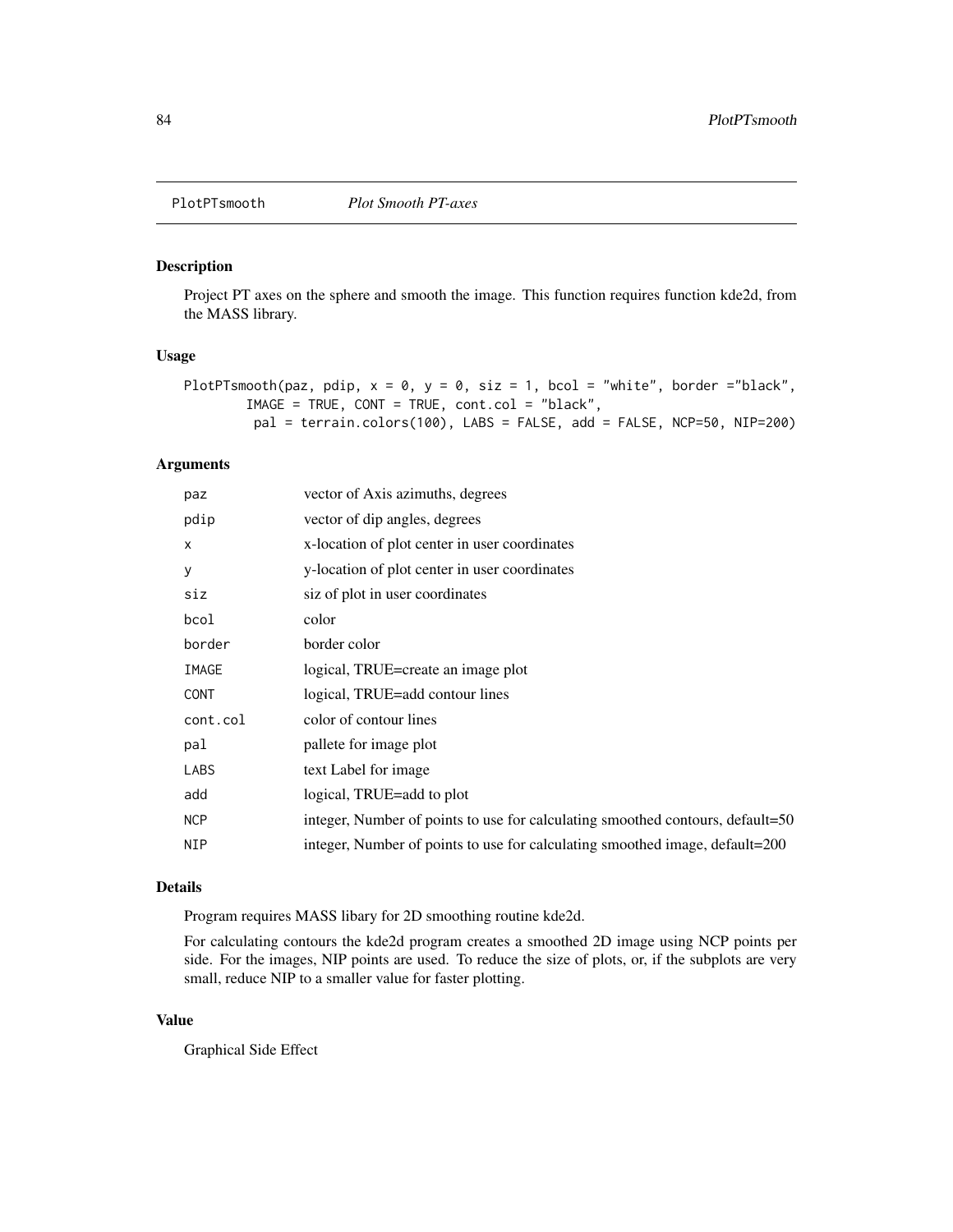#### PlotTernfoc 85

## Note

Points that fall on the opposite hemisphere are reflected through the origin.

### Author(s)

Jonathan M. Lees<jonathan.lees@unc.edu>

### See Also

kde2d

## Examples

```
plot(c(-1,1), c(-1,1), asp=1, type='n')
paz = rnorm(100, mean=297, sd=10)
pdip = rnorm(100, mean=52, sd=8)
PlotPTsmooth(paz, pdip, x=0.5, y=.5, siz=.3, border=NA, bcol='white',
LABS=FALSE, add=FALSE, IMAGE=TRUE, CONT=FALSE)
\text{taz} = \text{rnorm}(100, \text{ mean}=138, \text{ sd}=10)tdip = rnorm(100, mean=12, sd=8)PlotPTsmooth(taz, tdip, x=-.5, y=.4, siz=.3, border=NA, bcol='white',
LABS=FALSE, add=FALSE, IMAGE=TRUE, CONT=TRUE)
########### put them together
plot(c(-1,1), c(-1,1), asp=1, type='n')
PlotPTsmooth(paz, pdip, x=0, y=, siz=1, border=NA, bcol='white' ,
LABS=FALSE, add=FALSE, IMAGE=TRUE, CONT=FALSE)
PlotPTsmooth(taz, tdip, x=0, y=, siz=1, border=NA, bcol='white',
LABS=FALSE, add=TRUE, IMAGE=FALSE, CONT=TRUE)
```

|  |  | PlotTernfoc |  |  |
|--|--|-------------|--|--|
|--|--|-------------|--|--|

**Ternary Distribution of focal mechanisms** 

### Description

Create and plot a ternary diagram using rake angle to distribute focal mechanisms on a ternary diagram.

#### Usage

```
PlotTernfoc(h, v, x = 0, y = 0, siz = 1, fcols = "black", LABS = FALSE, add = FALSE)
```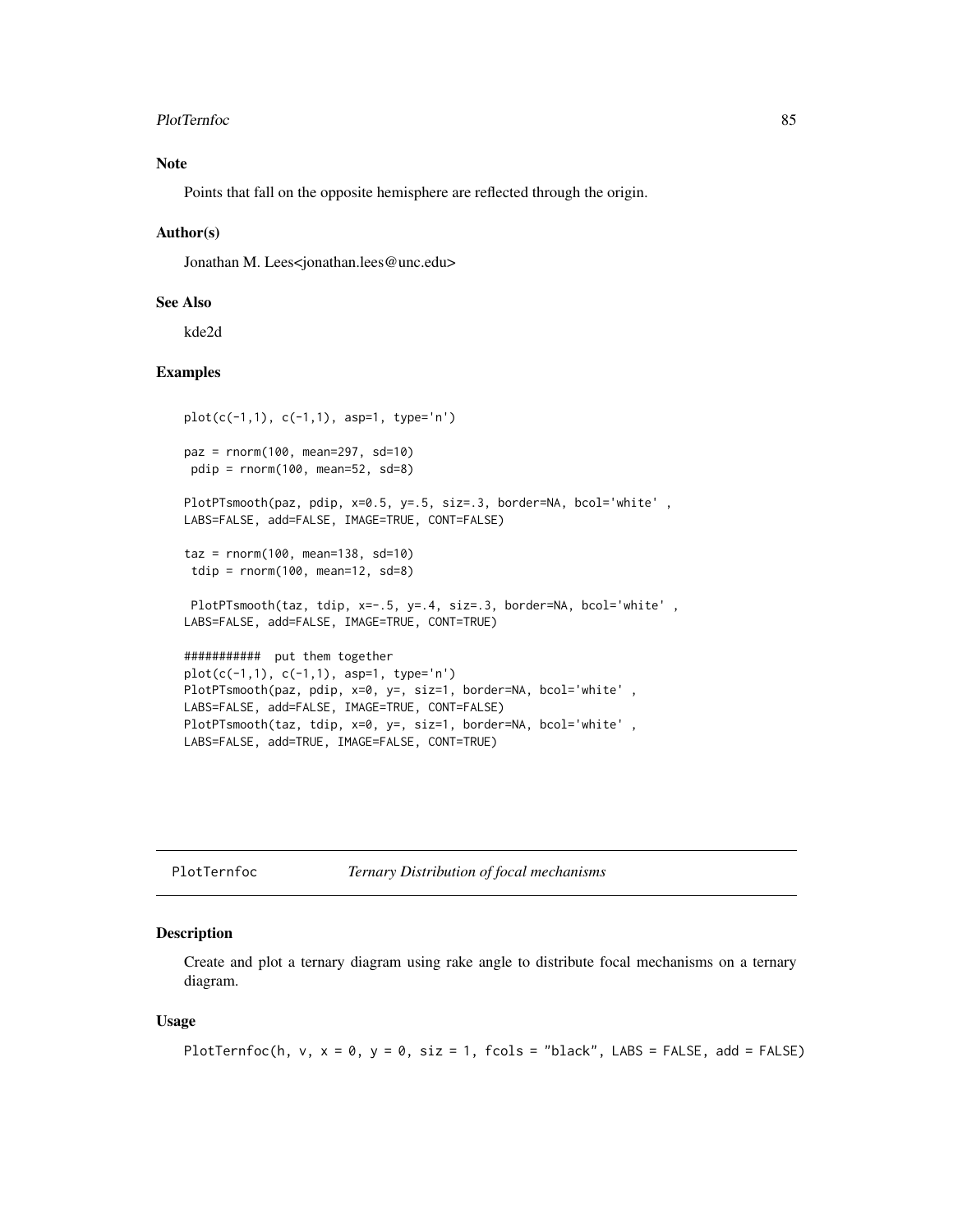## Arguments

| h            | x-coordinate on ternary plot                          |
|--------------|-------------------------------------------------------|
| $\vee$       | y-coordinate of ternary plot                          |
| $\mathsf{x}$ | x Location of center of Ternary plot                  |
| y            | y Location of center of Ternary plot                  |
| siz          | size of plot in user coordinates                      |
| fcols        | vector of colors associated with each focal mechanism |
| LABS         | logical, TRUE=add labels at vertices of Ternary plot  |
| add          | logical, add to plot=TRUE                             |

# Value

Used for graphical side effect.

#### Author(s)

Jonathan M. Lees <jonathan.lees@unc.edu>

## References

J. M. Lees. Geotouch: Software for three and four dimensional gis in the earth sciences. Computers & Geosciences, 26(7):751–761, 2000

### See Also

ternfoc.point, Bfocvec

```
Z1 = c(159.33, 51.6, 206, 18, 78,161.89,54.5,257,27,133,
170.03,53.57,-44,13,171,
154.99,50.16,-83,19,-40,
151.09,47.15,123,23,-170,
176.31,51.41,-81,22,122,
153.71,46.63,205,28,59,
178.39,51.21,-77,16,126,
178.27,51.1,-86,15,115,
177.95,51.14,-83,25,126,
178.25,51.18,215,16,27
)
MZ = matrix(Z1, ncol=5, byrow=TRUE)
h = vector()v = vector()Fcol = vector()for(i in 1:length(MZ[,3]))
```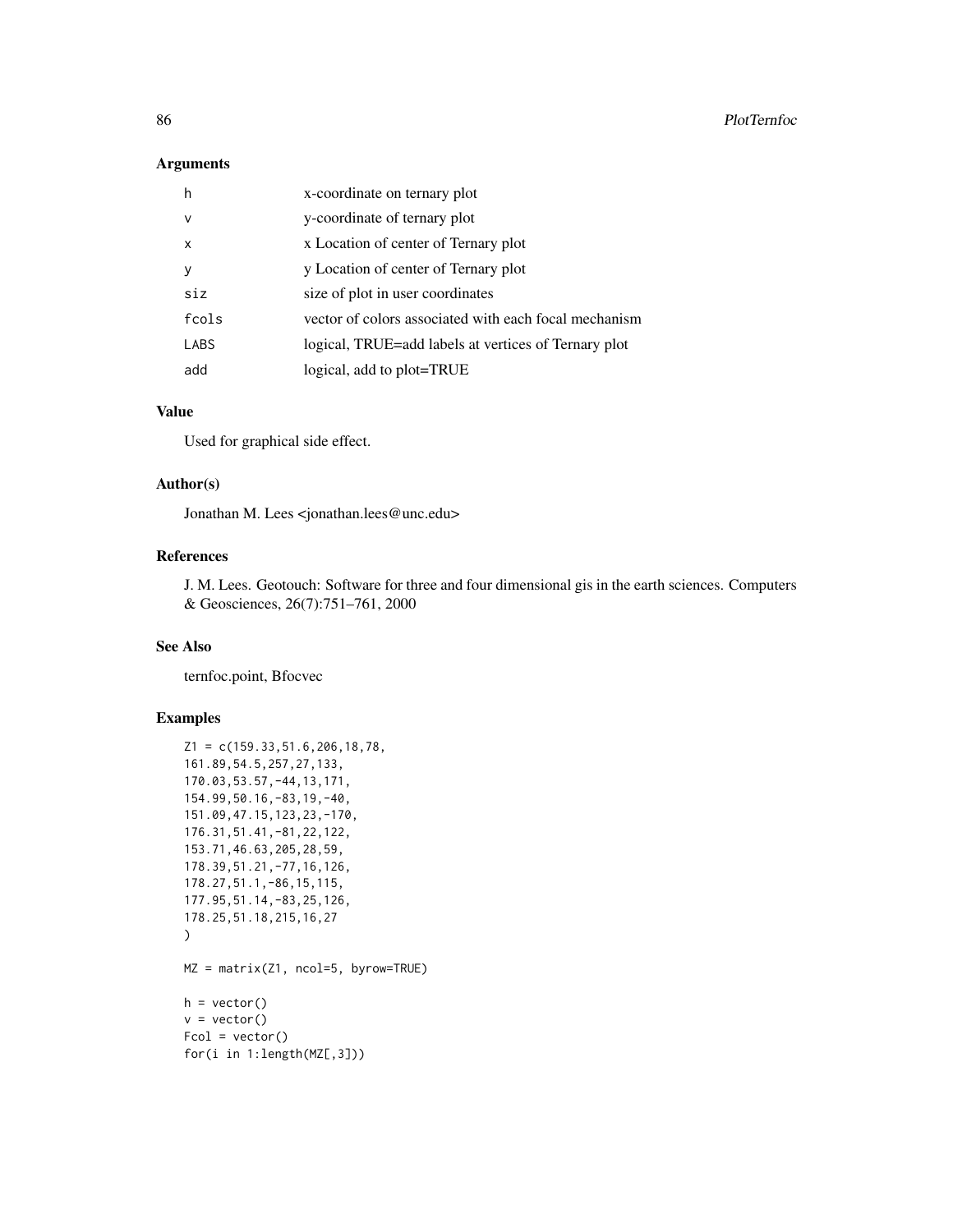```
PLTcirc 87
```

```
{
   Msdr = CONVERTSDR(MZ[i,3], MZ[i,4], MZ[i,5])
MEC = MRake(Msdr$M)
 MEC$UP = FALSE
 az1 = Msdr$M$az1
 dip1 = Msdr$M$d1
 az2 = Msdr$M$az2
 dip2 = Msdr$M$d2
 BBB = Bfocvec(az1, dip1, az2, dip2)
  V = ternfoc.point(BBB$Bdip, Msdr$M$pd, Msdr$M$td )
 h[i] = V$hv[i] = V$v
Fcol[i] = foc.color(foc.icolor(MEC$rake1), pal=1)
}
PlotTernfoc(h,v,x=0, y=0, siz=1, fcols=Fcol, add=FALSE, LAB=TRUE)
MFOC1 = SDRfoc(65, 90, 1, u=FALSE, ALIM=c(-1, -1, +1, +1), PLOT=FALSE)Fcol1 = foc.color(foc.icolor(MFOC1$rake1), pal=1)
 MFOC2 = SDRfoc(135,45,-90, u=FALSE, ALIM=c(-1,-1, +1, +1), PLOT=FALSE)
   Fcol2 = foc.color(foc.icolor(MFOC2$rake1), pal=1)
 MFOC3 = SDRfoc(135,45,90, u=FALSE, ALIM=c(-1,-1, +1, +1), PLOT=FALSE)
   Fcol3 = foc.color(foc.icolor(MFOC3$rake1), pal=1)
justfocXY( MFOC3, fcol = Fcol3, 1.2, -0.9, focsiz = 0.4 )
justfocXY( MFOC2, fcol = Fcol2, -1.2, -0.9, focsiz = 0.4 )
justfocXY( MFOC1, fcol = Fcol1, 0, 1.414443+.2, focsiz = 0.4 )
```
PLTcirc *Circle Plot with Cross Hairs*

#### Description

Plot an arc of a circle with cross-hairs.

#### Usage

PLTcirc(gcol = "black", border = "black", ndiv =  $36$ , angs =  $c(-pi, pi)$ , PLOT = TRUE, add = FALSE)

## Arguments

| gcol   | cross hairs color |
|--------|-------------------|
| border | border color      |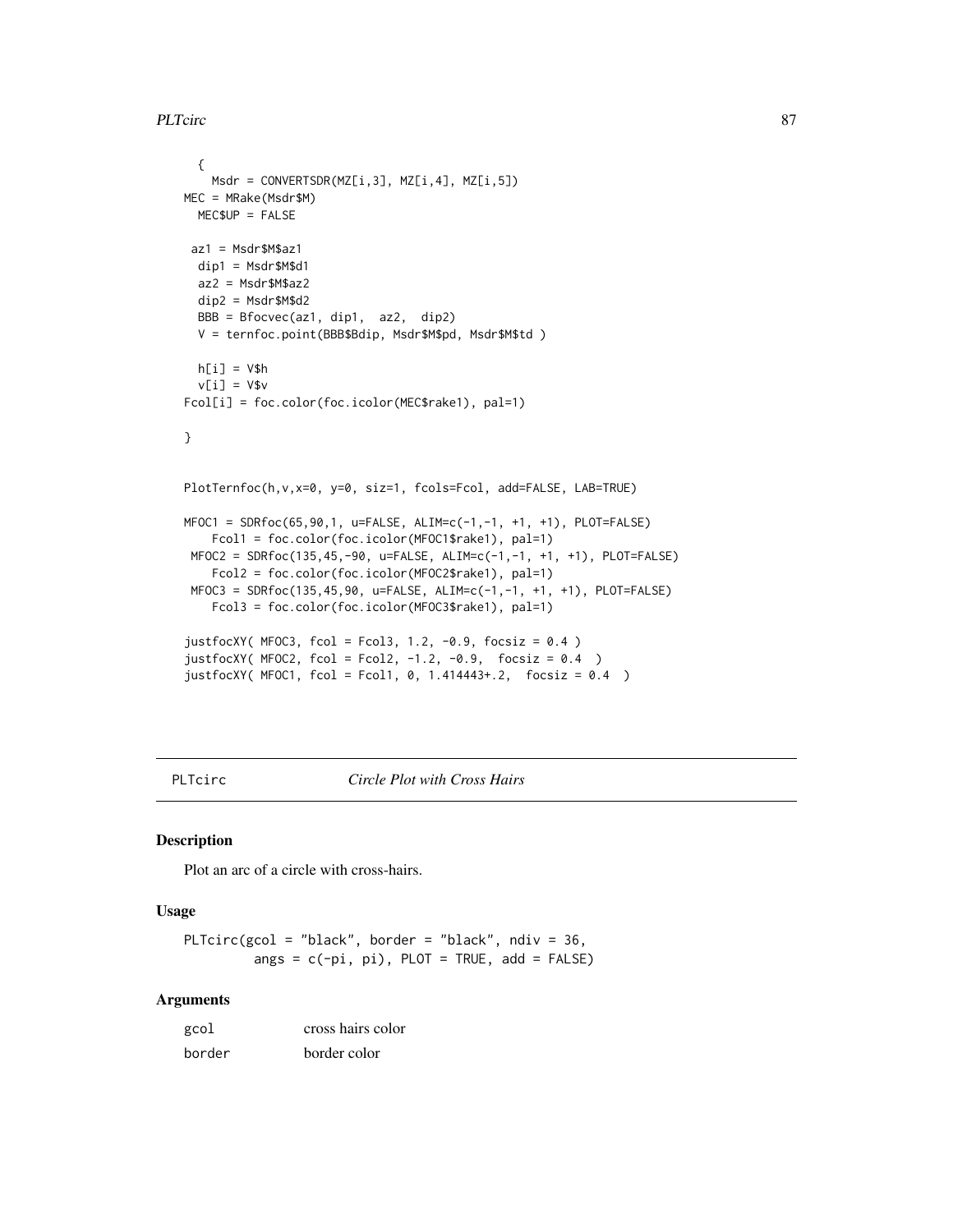| ndiv | number of divisions                       |
|------|-------------------------------------------|
| angs | vector from angs[1] to angs[2] in radians |
| PLOT | logical, if TRUE plot                     |
| add  | logical, if TRUE add to existing plot     |

## Value

list used for plotting:

| x   | x coordinates   |
|-----|-----------------|
| - V | y coordinates   |
| phi | angles, radians |

# Author(s)

Jonathan M. Lees <jonathan.lees@unc.edu>

# Examples

PLTcirc(gcol = "purple", border = "black", ndiv = 36, angs = c(-pi, pi), PLOT = TRUE, add = FALSE) PLTcirc(gcol = NULL, border = "green", ndiv = 36, angs =  $c(-pi/4, pi/4)$ , PLOT = TRUE, add = TRUE)

pnet *plot stereonet*

# Description

Plots stereonet created by makenet

## Usage

```
pnet(MN, add = FALSE, col = gray(0.7), border = "black", lwd = 1)
```
## Arguments

| ΜN     | Net strucutre created by makenet |
|--------|----------------------------------|
| add    | TRUE= add to existing plot       |
| col    | color of lines                   |
| border | color for outside border         |
| lwd    | line width                       |

88 **pnet** and the contract of the contract of the contract of the contract of the contract of the contract of the contract of the contract of the contract of the contract of the contract of the contract of the contract of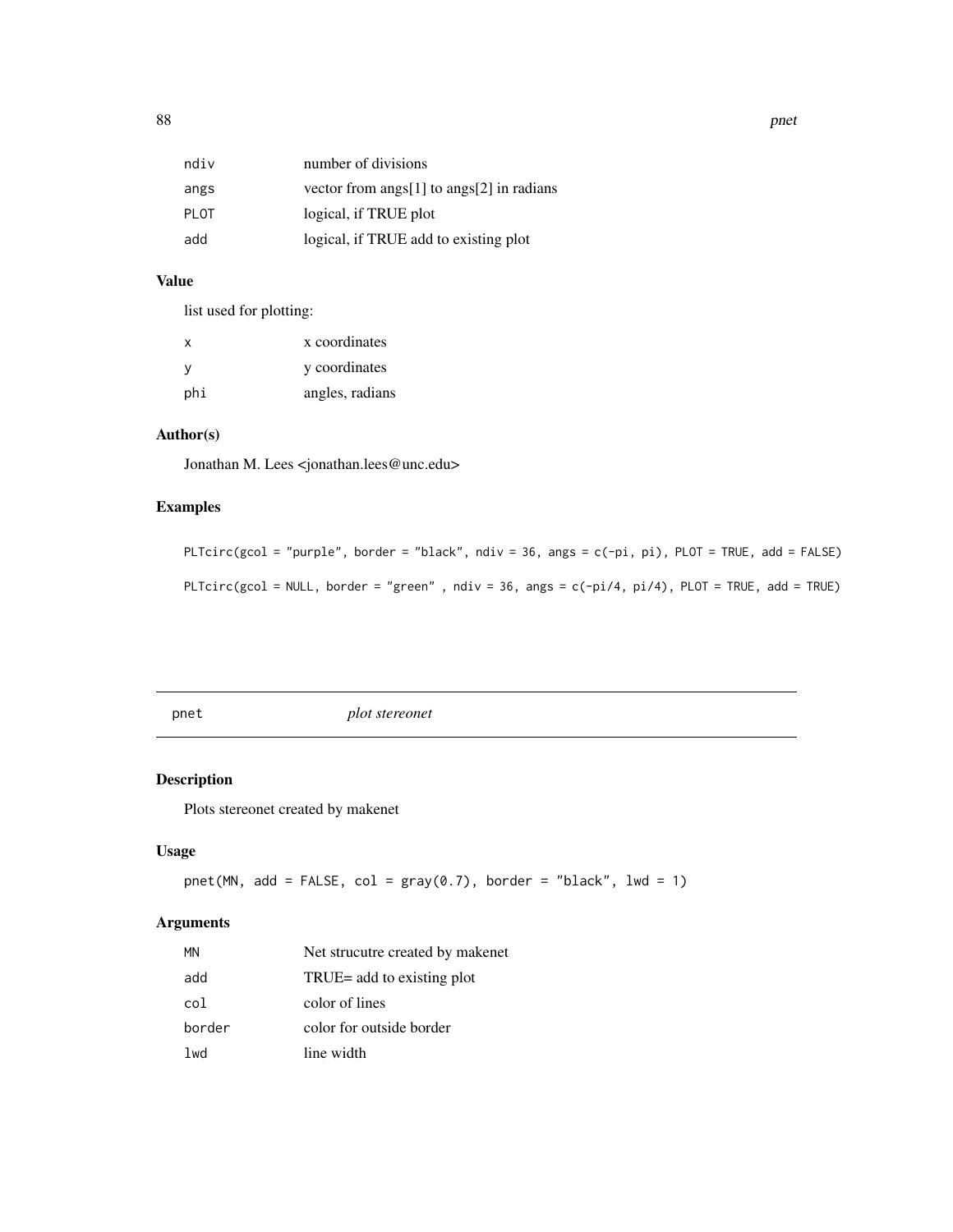#### polyfoc $\qquad \qquad \qquad 89$

# Value

Used Graphical Side Effects.

# Author(s)

Jonathan M. Lees <jonathan.lees@unc.edu>

## References

Snyder, John P., 1987, Map Projections-a working manual, USGS-Professional Paper, 383p. pages 185-186

## See Also

net, pnet

# Examples

MN = makenet()

pnet(MN)

# polyfoc *Polt the focal mechanism polygon*

# Description

Calculate the projection of the focal mechanism polygon

## Usage

```
polyfoc(strike1, dip1, strike2, dip2, PLOT = FALSE, UP = TRUE)
```
## Arguments

| strike1     | strike of plane 1, degrees    |
|-------------|-------------------------------|
| dip1        | dip of plane 1, degrees       |
| strike2     | strike of plane 1, degrees    |
| dip2        | dip of plane 2, degrees       |
| <b>PLOT</b> | logical, $TRUE = add$ to plot |
| UP          | upper/lower hemisphere        |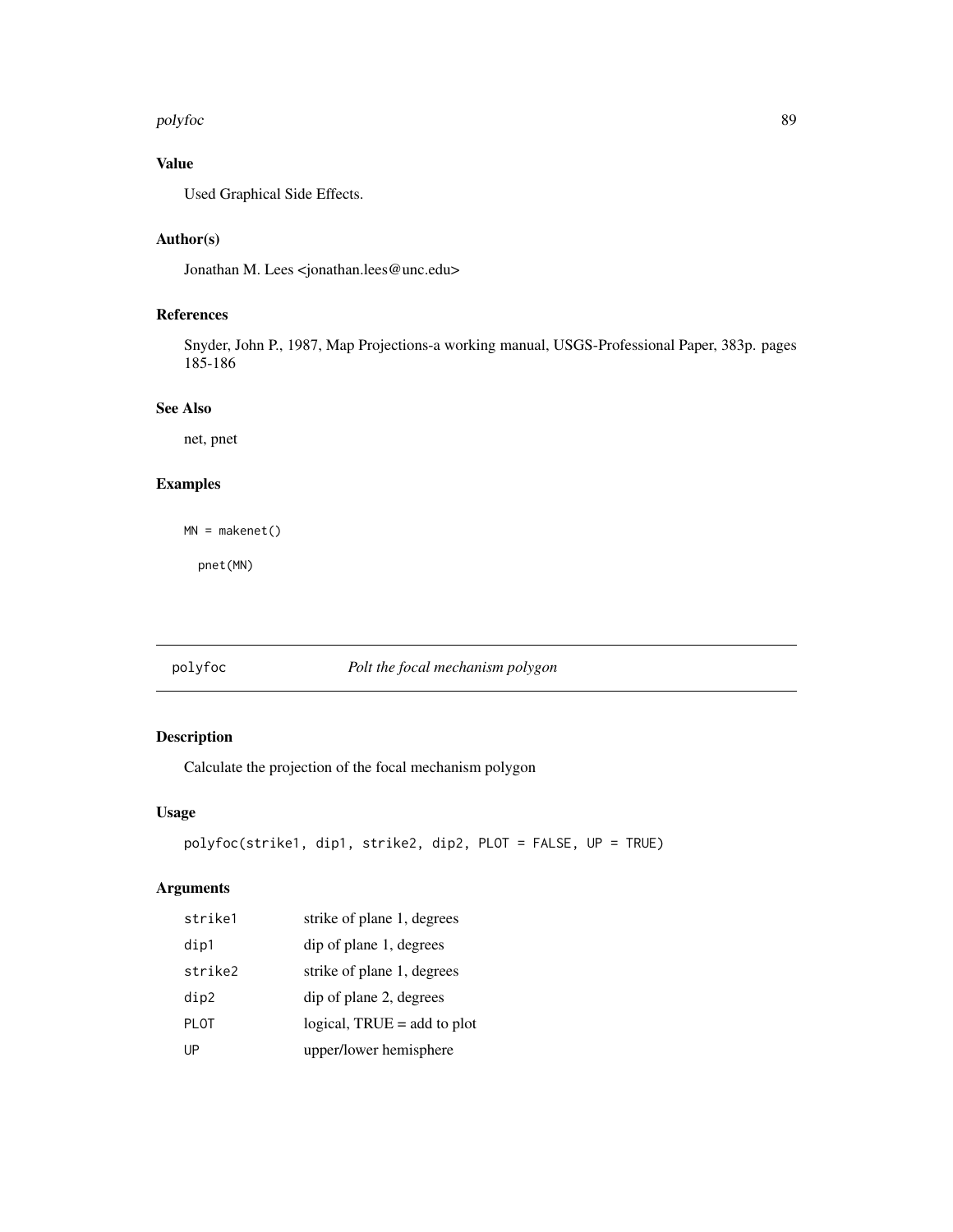90 Pradfoc

# Value

List of coordinates of polygon

| Px | x-coordinates of polygon |
|----|--------------------------|
| Py | y-coordinates of polygon |

# Author(s)

Jonathan M. Lees <jonathan.lees@unc.edu>

# See Also

faultplane

## Examples

```
MEC = SDRfoc(13,59,125, PLOT=FALSE)
net()
ply = polyfoc(MEC$az1, MEC$dip1, MEC$az2, MEC$dip2, PLOT = TRUE, UP = TRUE)
```
Pradfoc *Plot P-wave radiation*

## Description

Plot P-wave radiation with information from the pickfile and waveform data

## Usage

Pradfoc(A, MEC, GU, pscale, col)

# Arguments

|        | Pickfile structure              |
|--------|---------------------------------|
| MFC.   | MEC structure                   |
| GU     | <b>Waveform Event Structure</b> |
| pscale | logical (not used)              |
| co l   | color palette                   |

# Details

Image plot of the P radiation pattern

# Value

Graphical Side effects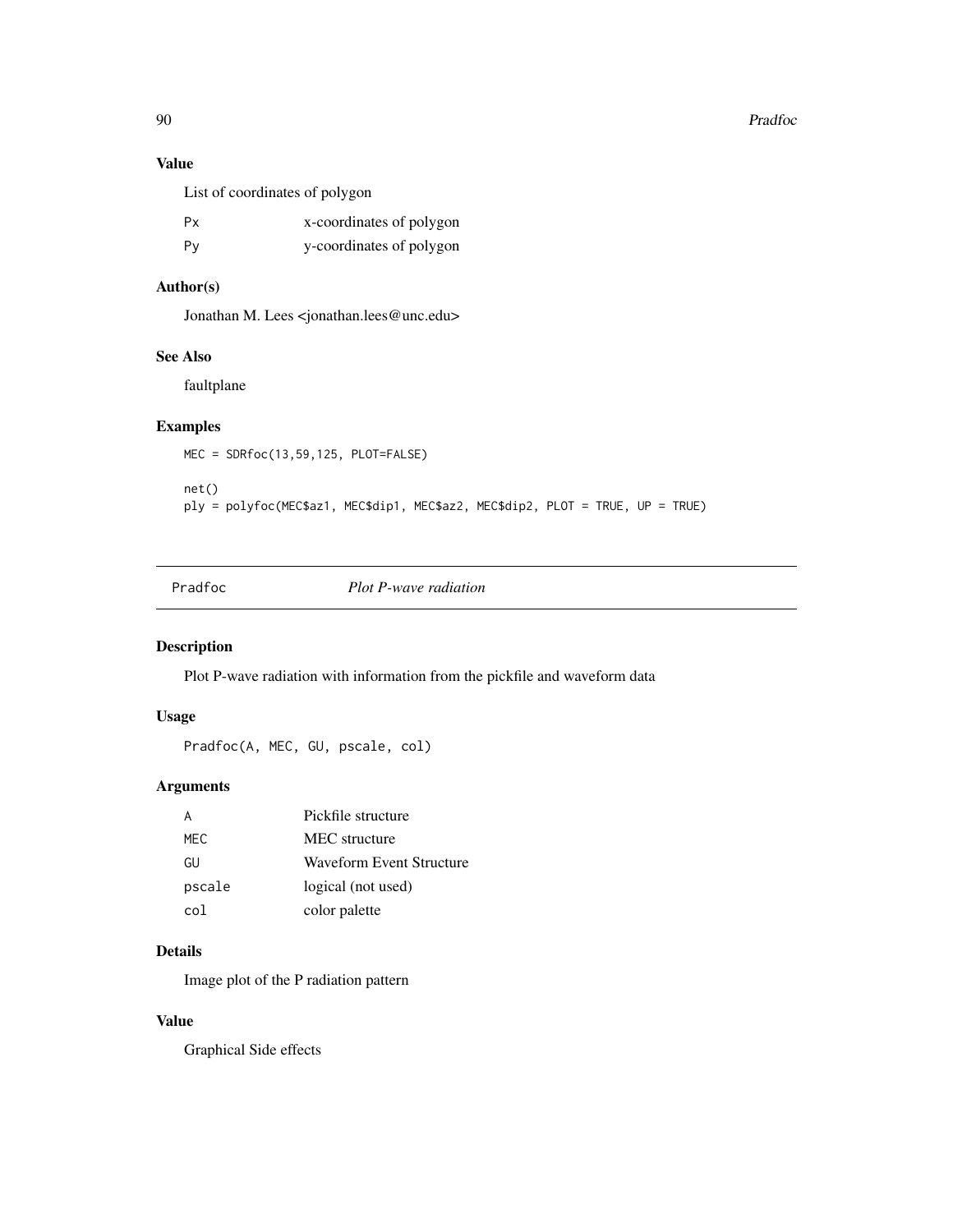#### Preflect 91

# Author(s)

Jonathan M. Lees<jonathan.lees@unc.edu>

### See Also

imageP

# Examples

MEC = SDRfoc(65, 32, -34, u=TRUE, ALIM=c(-1,-1, +1, +1), PLOT=FALSE) Pradfoc(NULL, MEC , NULL, TRUE, rainbow(100) )

Preflect *Reflect a pole through to the lower hemisphere*

## Description

Takes a vector to a pole and reflects it to the lower hemisphere

### Usage

Preflect(az, dip)

## Arguments

| az. | azimuth angle, degrees |
|-----|------------------------|
| dip | dip in degrees         |

# Value

| list |                        |
|------|------------------------|
| az   | azimuth angle, degrees |
| dip  | dip in degrees         |
|      |                        |

#### Author(s)

Jonathan M. Lees <jonathan.lees@unc.edu>

# See Also

**REFLECT**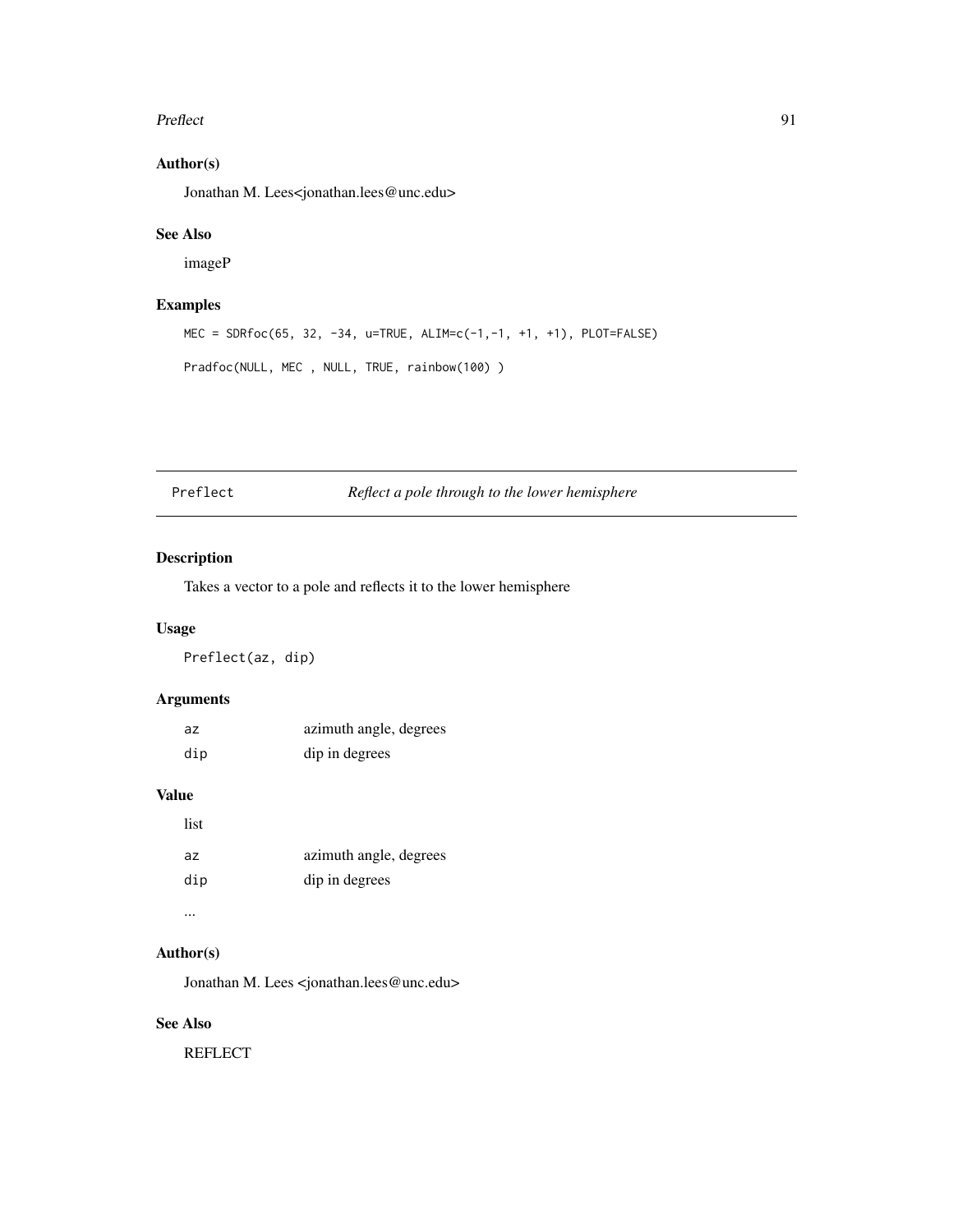# Examples

```
z = Preflect(65, -23)z = Preflect(265, -23)
```
prepFOCS *Prepare Focals*

## Description

Prepare Focals for plotting. Program cycles through data and prepares a relevant data for further plotting and analysis.

## Usage

prepFOCS(CMTSOL)

# Arguments

CMTSOL see getCMT for the format for the input here.

# Details

Used internally in spherefocgeo and ternfocgeo.

# Value

| List:        |                                     |
|--------------|-------------------------------------|
| Paz          | P-axis azimuth                      |
| Pdip         | P-axis dip                          |
| Taz          | T-axis azimuth                      |
| Tdip         | T-axis dip                          |
| h            | horizontal distance on ternary plot |
| v            | vertical distance on ternary plot   |
| fcols        | focal color                         |
| LATS         | latitudes                           |
| LONS         | longitudes                          |
| IFcol        | index of color                      |
| yr           | year                                |
| <b>JDHM</b>  | character identification            |
| <b>JDHMS</b> | character identification            |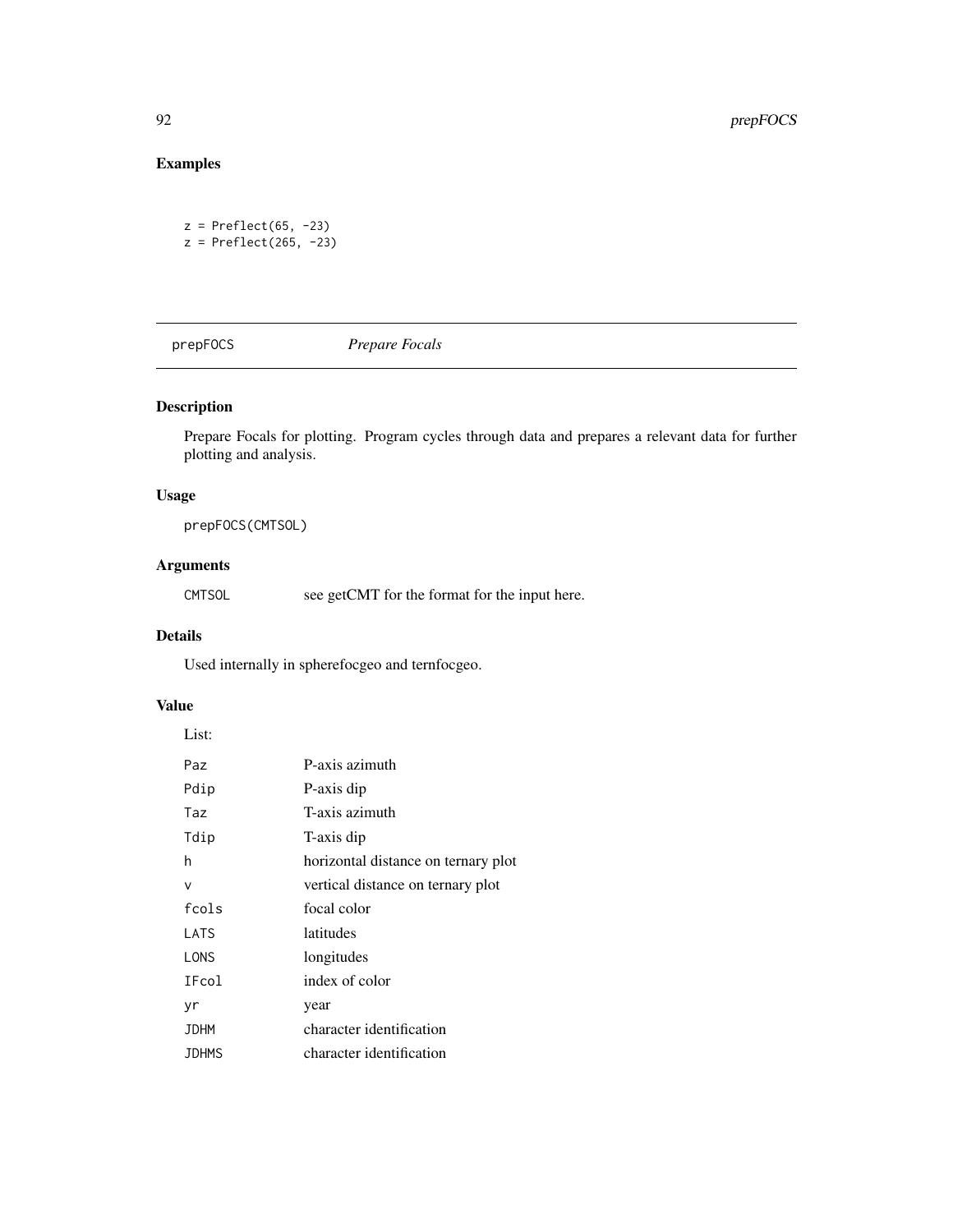# printMEC 93

# Author(s)

Jonathan M. Lees<jonathan.lees@unc.edu>

# See Also

getCMT, spherefocgeo, ternfocgeo

printMEC *Print focal mechanism*

# Description

Print focal mechanism

# Usage

 $printMEC(x, digits = max(3, getOption("digits") - 3), ...)$ 

# Arguments

| x      | Mechanism list                 |
|--------|--------------------------------|
| digits | digits for numeric information |
| .      | standard printing parameters   |

# Value

Side Effects

# Author(s)

Jonathan M. Lees<jonathan.lees@unc.edu>

# Examples

 $mc = CONVERTSDR(65, 32, -34)$ 

printMEC(mc)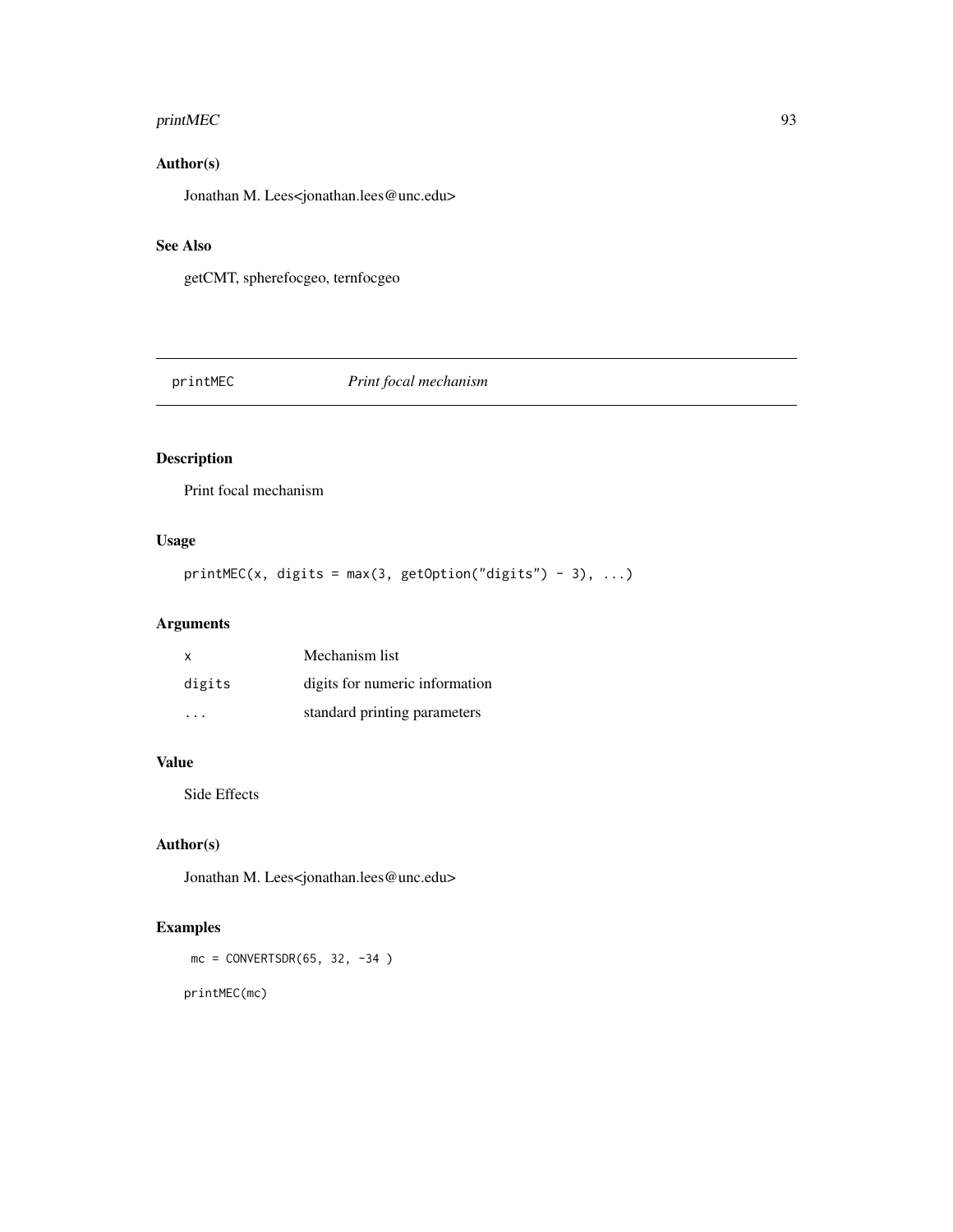# Description

Project a 3D body after rotation and translation

## Usage

```
PROJ3D(aglyph, M = diag(1, nrow = 4), M2 = diag(1, nrow = 4),
               anorms = list(), zee = c(\emptyset, \emptyset, 1))
```
# Arguments

| aglyph | glyph structure      |
|--------|----------------------|
| м      | rotation matrix      |
| M2     | rotation matrix      |
| anorms | normals to structure |
| zee    | Up direction of body |

#### Details

This function takes a 3D body, rotates it and projects it for plotting. An example glyph is found in Z3Darrow.

# Value

Glyph structure

| x, y, z | coordinates of rotated body faces |
|---------|-----------------------------------|
| xp      | rotated normal vectors            |
| zd      | depth mean value of each face     |

## Author(s)

Jonathan M. Lees<jonathan.lees@unc.edu>

# See Also

makeblock3D, ROTZ, ROTY, ROTX, BOXarrows3D, Z3Darrow, TRANmat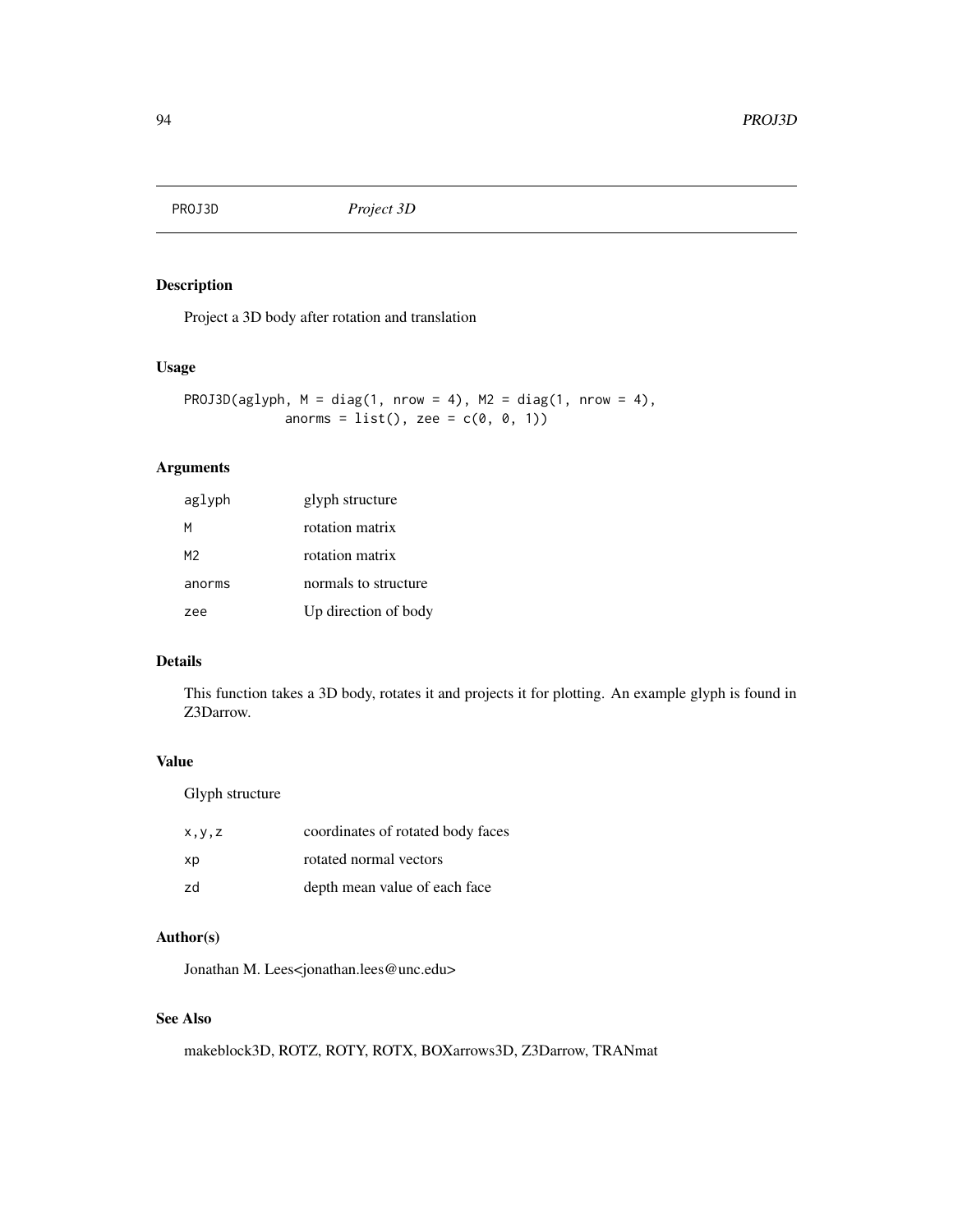#### PTaxes 95

# Examples

```
block1 = matrix(c(0,0,0,1,0,0,
   1,0.5,0,
   0,0.5,0,
   0,0,-2,
   1,0,-2,
   1,0.5,-2,
   0,0.5,-2), byrow=TRUE, ncol=3)
 Bblock1 = makeblock3D(block1)
 R3 = ROTX(-40)R2 = ROTY(0)R1 = ROTZ(20)T = TRANmat(.1, 0, 0)M = R1 %*% R2 %*% R3 %*% T
 T2 = TRANmat(1, 0.5, 0)MT = T2 %*% R1 %*% R2 %*% R3 %*% T
 Z1 = PROJ3D(Bblock1$aglyph, M=MT, anorms=Bblock1$anorm , zee=c(0,0,1))
```
### PTaxes *Plot P-T axis on CLVD*

## Description

Plot P-T axis on CLVD

## Usage

PTaxes(strike, dip, rake)

## Arguments

| strike | strike |
|--------|--------|
| dip    | dip    |
| rake   | rake   |

# Details

Lower Hemisphere. Add PT axes on a moment tensor plot

# Value

Side effects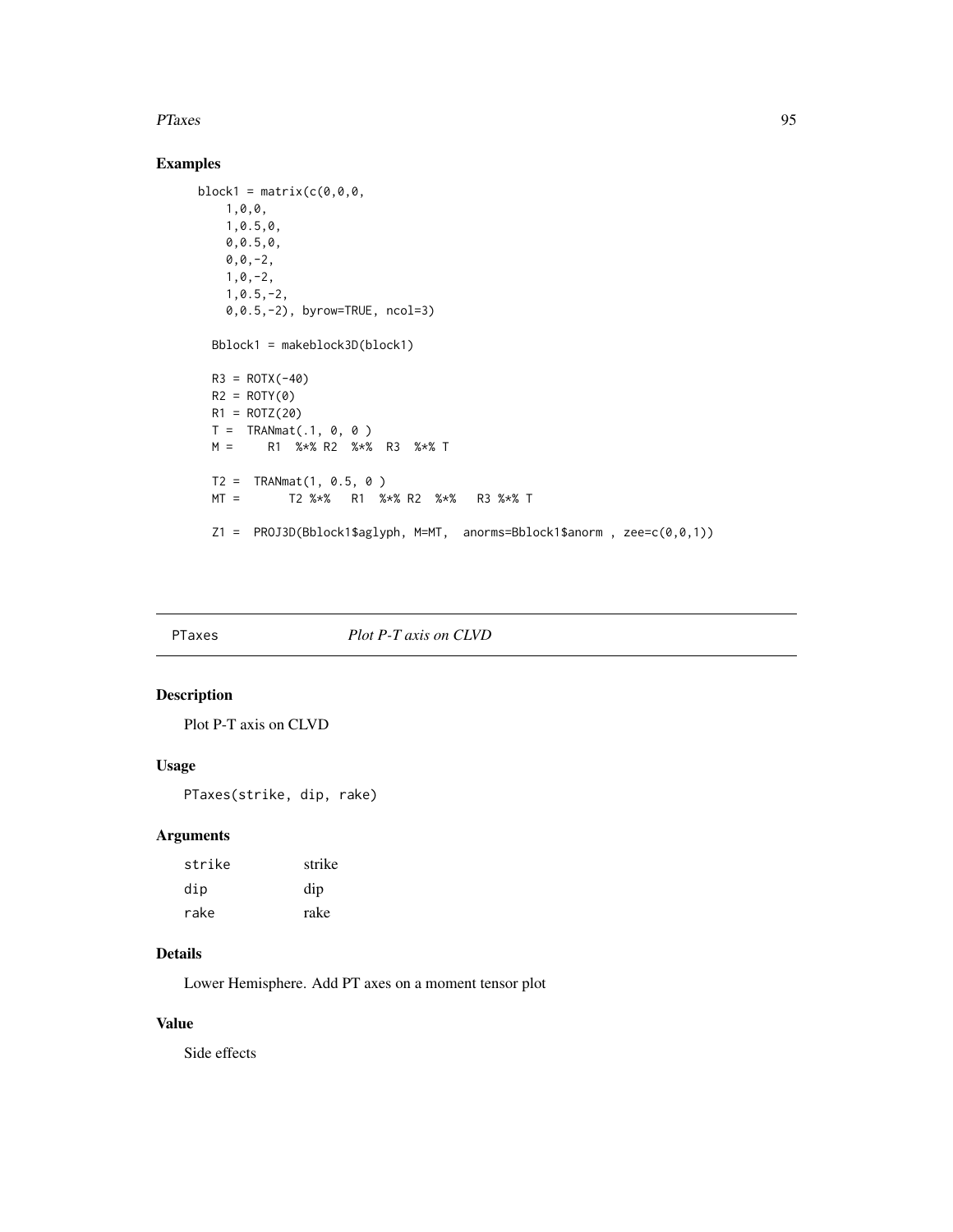## Author(s)

Jonathan M. Lees<jonathan.lees@unc.edu>

### See Also

doNonDouble, MapNonDouble

# Examples

```
mo = list(n=1, m1=1.035675e+017, m2=-1.985852e+016,
m3=-6.198052e+014, m4=1.177936e+017, m5=-7.600627e+016, m6=-3.461405e+017)
moments = cbind(mo$n, mo$m1, mo$m2, mo$m3, mo$m4, mo$m5, mo$m6)
doNonDouble(moments)
```
PTXY2 *Plot P-T Axes*

## Description

given a focal mechanism, add P-T lines to a plot

# Usage

PTXY2( $x = x$ ,  $y = y$ , MEC, focsiz,  $pt = 0$ , ...)

### Arguments

| x      | x-location on plot                                            |
|--------|---------------------------------------------------------------|
| У      | y-location on plot                                            |
| MEC    | Focal Mechanism list from SDRFOC                              |
| focsiz | size of mechanism, inches                                     |
| pt     | $pt = 0$ (plot both), 1=only P axes, 2=only T axes, default=0 |
|        | graphical parameters                                          |

# Details

This is a summary plot to be used instead of Beach Balls.

## Value

Graphical Side Effects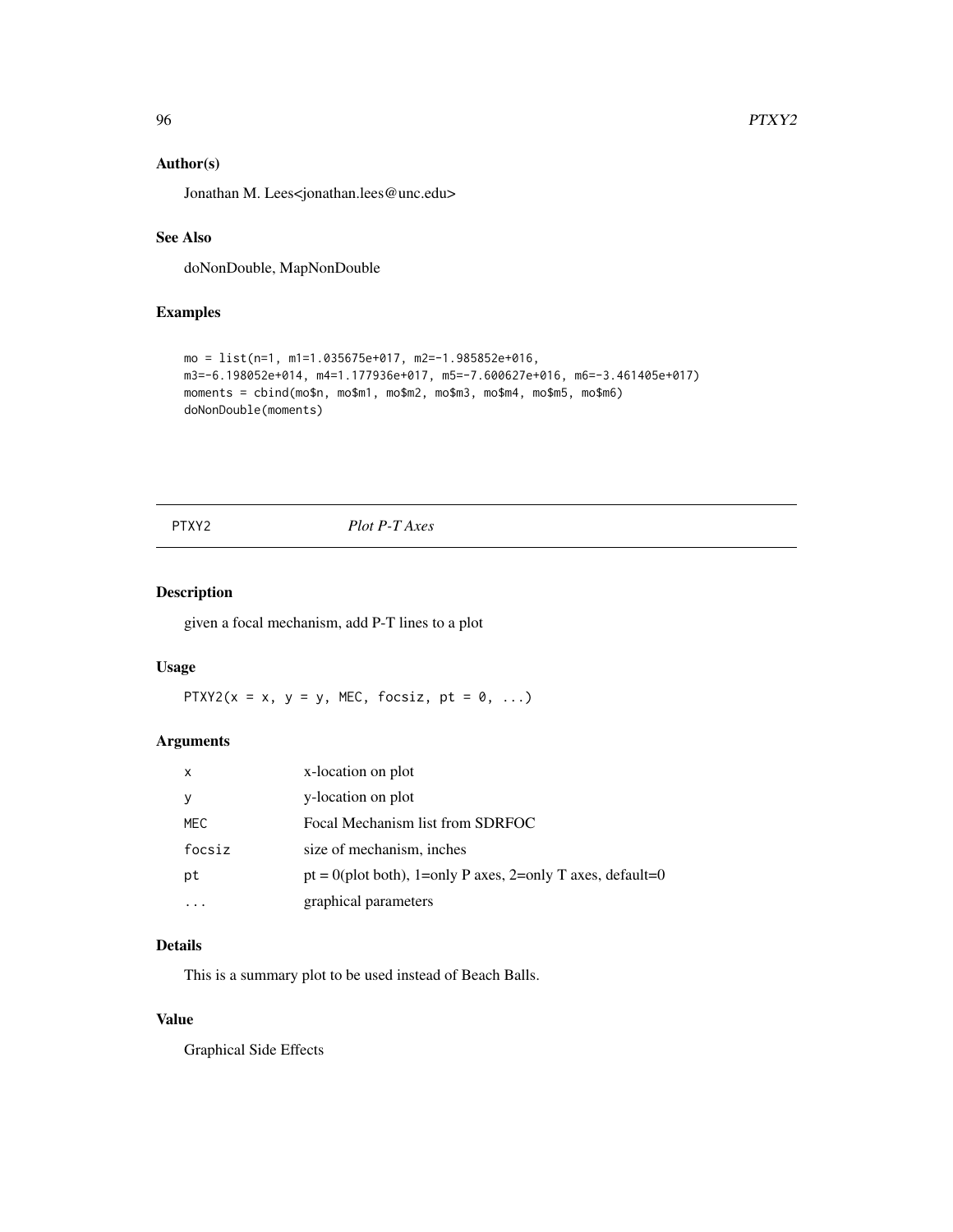#### $PTXY2$  97

### Author(s)

Jonathan M. Lees<jonathan.lees@unc.edu>

#### References

Lees, J. M., Geotouch: Software for Three and Four Dimensional GIS in the Earth Sciences, Computers & Geosciences, 26, 7, 751-761, 2000.

#### See Also

nipXY, justfocXY

```
### HAiti Earthquake Jan, 2010
MEC <- SDRfoc(71, 64, 25 , u=FALSE, ALIM=c(-1,-1, +1, +1), PLOT=FALSE)
plot(c(0, 1), c(0, 1), type='n', asp=1)u \leftarrow par("usr")justfocXY(MEC, x=.5, y= .5, focsiz=0.5,
fcol ='brown' , fcolback = "white", xpd = TRUE)
 PTXY2(1.0, .5 , MEC ,0.5, col="purple", lwd=3 )
nipXY(MEC, x = 0.25, y = .5, focsiz=0.5,fcol ='purple', nipcol = "black", cex = 0.4)
##### or
set.seed(2015)
N = 20lon=runif(20, 268.1563 , 305)
lat=runif(20, 7.593004, 25.926045)
str1=runif(20,50,100)
dip1=runif(20,10, 80)
rake1=runif(20,5, 180)
dep=runif(20,1,15)
name=seq(from=1, to=length(lon), by=1)
Elat=NULL
Elon=NULL
yr = rep(2017, times=N)jd = runif(N, min=1, max=365)MEKS = list(lon=lon, lat=lat, str1=str1, dip1=dip1,
rake1=rake1, dep=dep, name=name, yr=yr, jd = jd)
PROJ = GEOmap::setPROJ(type=2, LAT0=mean(lat) , LON0=mean(lon) ) ## utm
XY = GEOmap::GLOB.XY(lat, lon, PROJ)
plot(range(XY$x), range(XY$y), type='n', asp=1)
```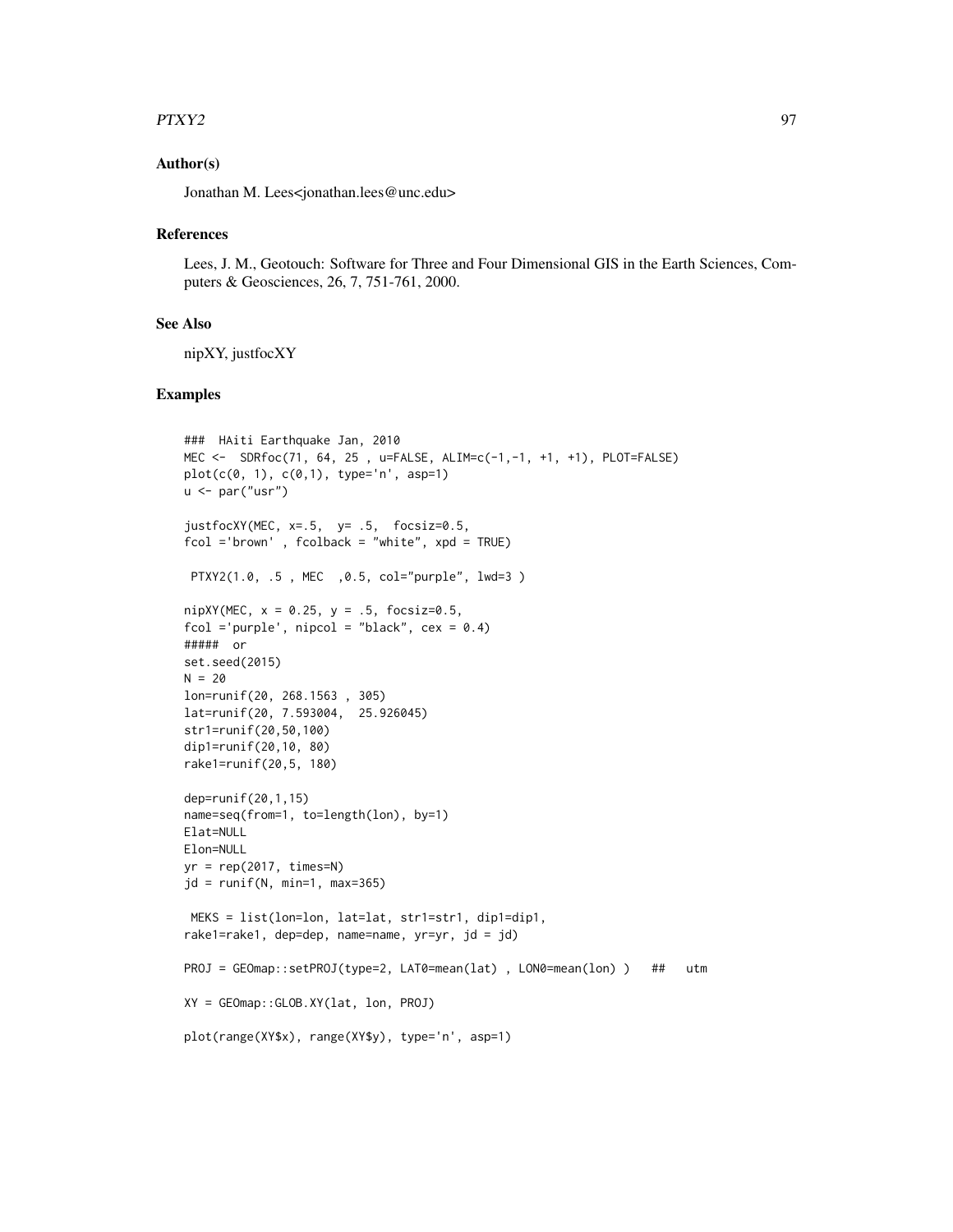#### 98 and 2008 and 2009 and 2009 and 2009 and 2009 and 2009 and 2009 and 2009 and 2009 and 2009 and 2009 and 2009

```
for(i in 1:length(XY$x))
{
 Msdr = CONVERTSDR(MEKS$str1[i], MEKS$dip1[i],MEKS$rake1[i])
    MEC = MRake(Msdr$M)
      MEC$UP = FALSE
        jcol = foc.color(foc.icolor(MEC$rake1), pal=1)
PTXY2(XY$x[i], XY$y[i] , MEC ,focsiz=0.5, col=jcol, lwd=3)
}
```
qpoint *Point on Stereonet*

## Description

Plot a set of (azimuths, takeoff) angles on a stereonet.

## Usage

qpoint(az, iang, col = 2, pch = 5, lab = "", POS = 4,  $UP = FALSE$ , PLOT = FALSE, cex = 1)

## Arguments

| az          | vector of azimuths, degrees        |
|-------------|------------------------------------|
| iang        | vector of incident angles, degrees |
| col         | color                              |
| pch         | plotting character                 |
| lab         | text labels                        |
| <b>POS</b>  | position for labels                |
| UP          | logical, TRUE=upper                |
| <b>PLOT</b> | logical, add to existing plot      |
| cex         | character expansion of labels      |

# Details

The iang argument represents the takeoff angle, and is measured from the nadir (z-axis pointing down).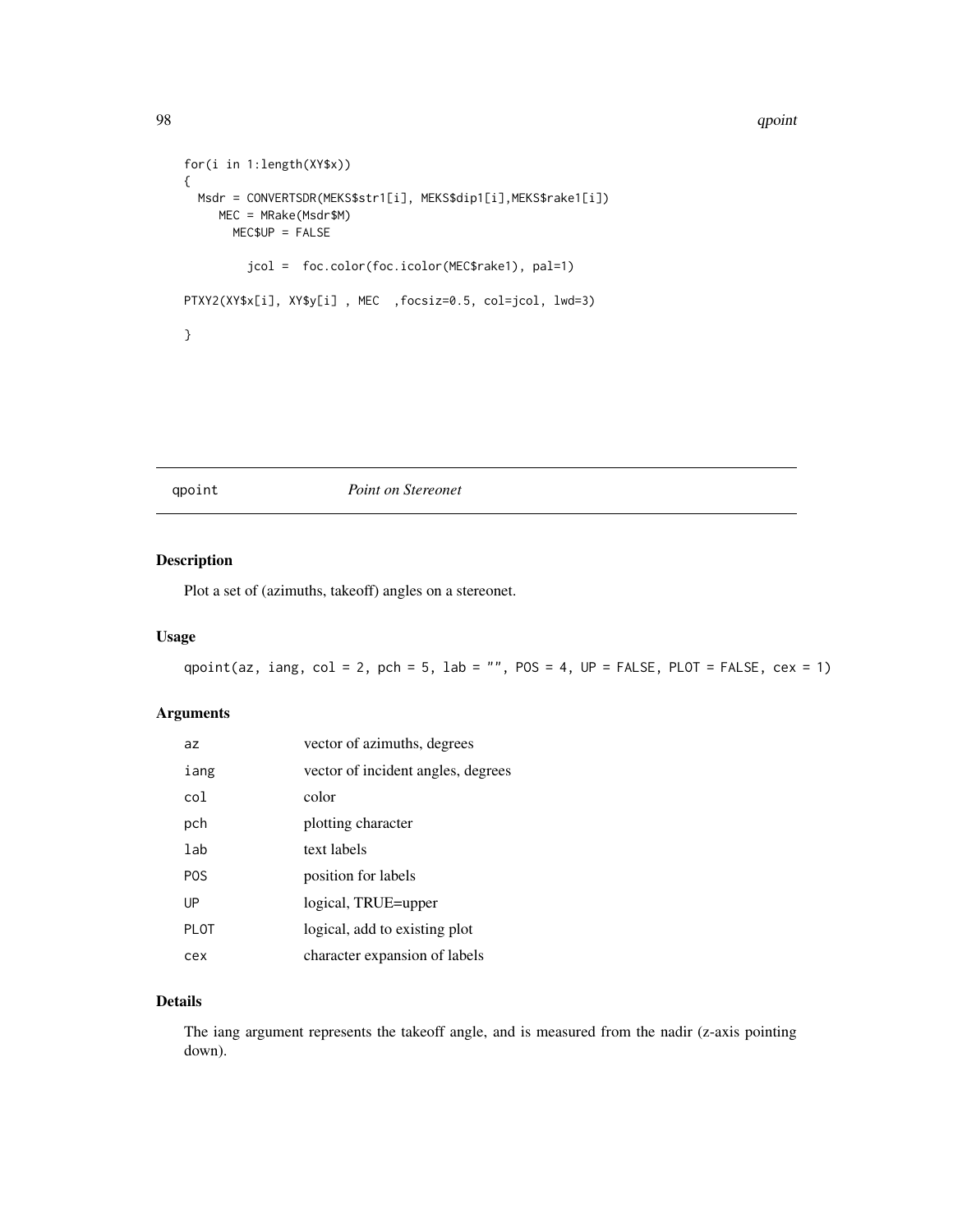#### radiateP 99

# Value

| List |                    |
|------|--------------------|
| x    | coordinate on plot |
| v    | coordinate on plot |

# Author(s)

Jonathan M. Lees<jonathan.lees@unc.edu>

## See Also

FixDip, focpoint

## Examples

```
d = runif(10, 0, 90)
a = runif(10, 0,360)
net()
qpoint(a, d)
```
## radiateP *Plot radiation pattern for P-waves*

## Description

Plots focal mechanism and makes radiation plot with mark up

## Usage

radiateP(MEC, SCALE = FALSE, col = col, TIT = FALSE)

## Arguments

| MEC.         | focal mechanism structure |
|--------------|---------------------------|
| <b>SCALE</b> | logical, TRUE=add scale   |
| col          | color palette             |
| <b>TTT</b>   | title for plot            |

# Value

Used for side graphical effect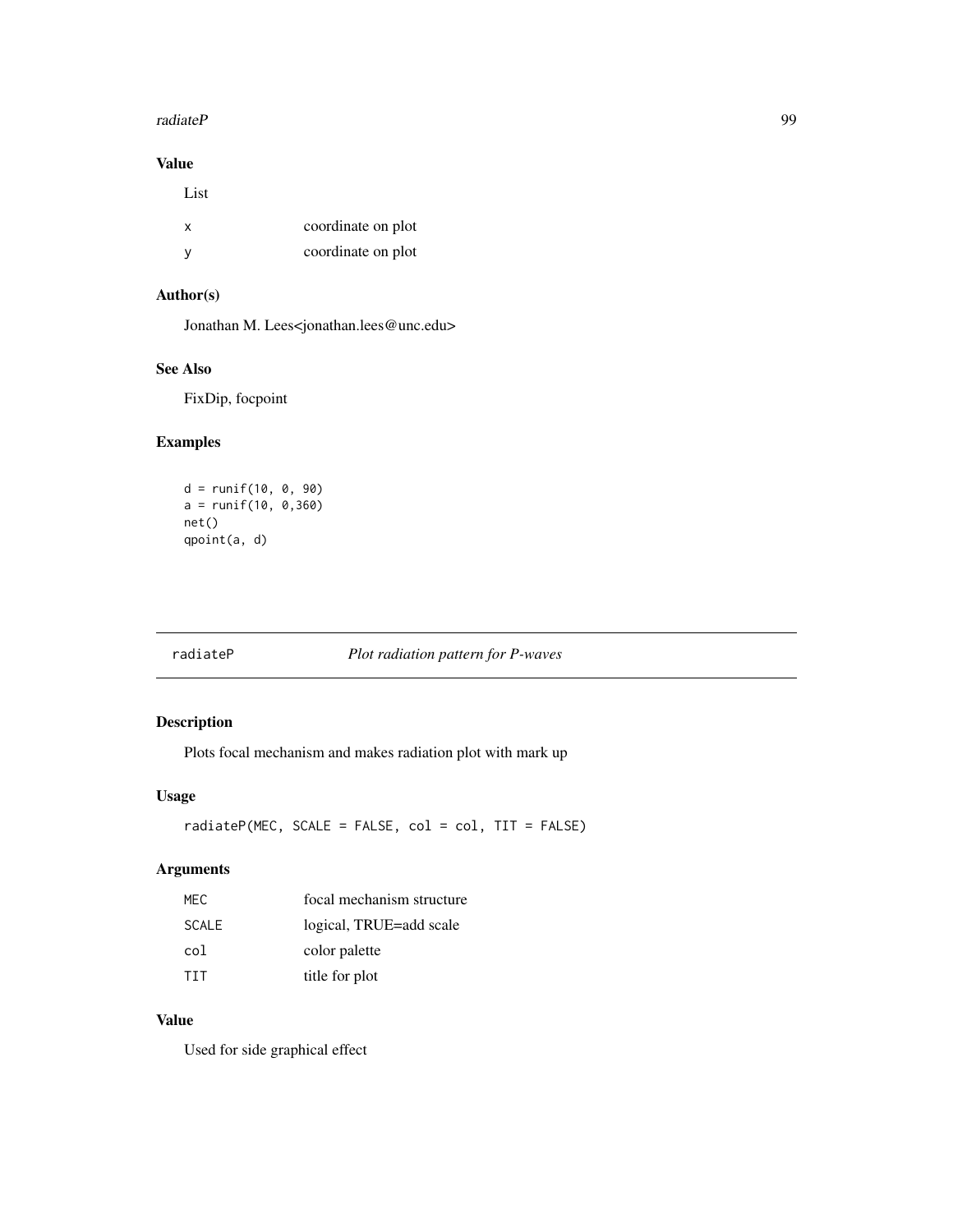### Author(s)

Jonathan M. Lees <jonathan.lees@unc.edu>

#### See Also

radP, SDRfoc

### Examples

```
MEC =SDRfoc(65,25,13, u=FALSE, ALIM=c(-1,-1, +1, +1), PLOT=FALSE)
radiateP(MEC, SCALE = FALSE, col = rainbow(100) , TIT = FALSE)
```
radiateSH *Plot radiation pattern for SH-waves*

#### Description

Plots focal mechanism and makes radiation plot with mark up

### Usage

radiateSH(MEC, SCALE = FALSE, col = col, TIT = FALSE)

# Arguments

| MFC.       | focal mechanism structure |
|------------|---------------------------|
| SCALE      | logical, TRUE=add scale   |
| col        | color palette             |
| <b>TTT</b> | title for plot            |

# Value

Used for side graphical effect

## Author(s)

Jonathan M. Lees <jonathan.lees@unc.edu>

# See Also

radSH, SDRfoc

```
MEC =SDRfoc(65,25,13, u=FALSE, ALIM=c(-1,-1, +1, +1), PLOT=FALSE)
radiateSH(MEC, SCALE = FALSE, col = rainbow(100) , TIT = FALSE)
```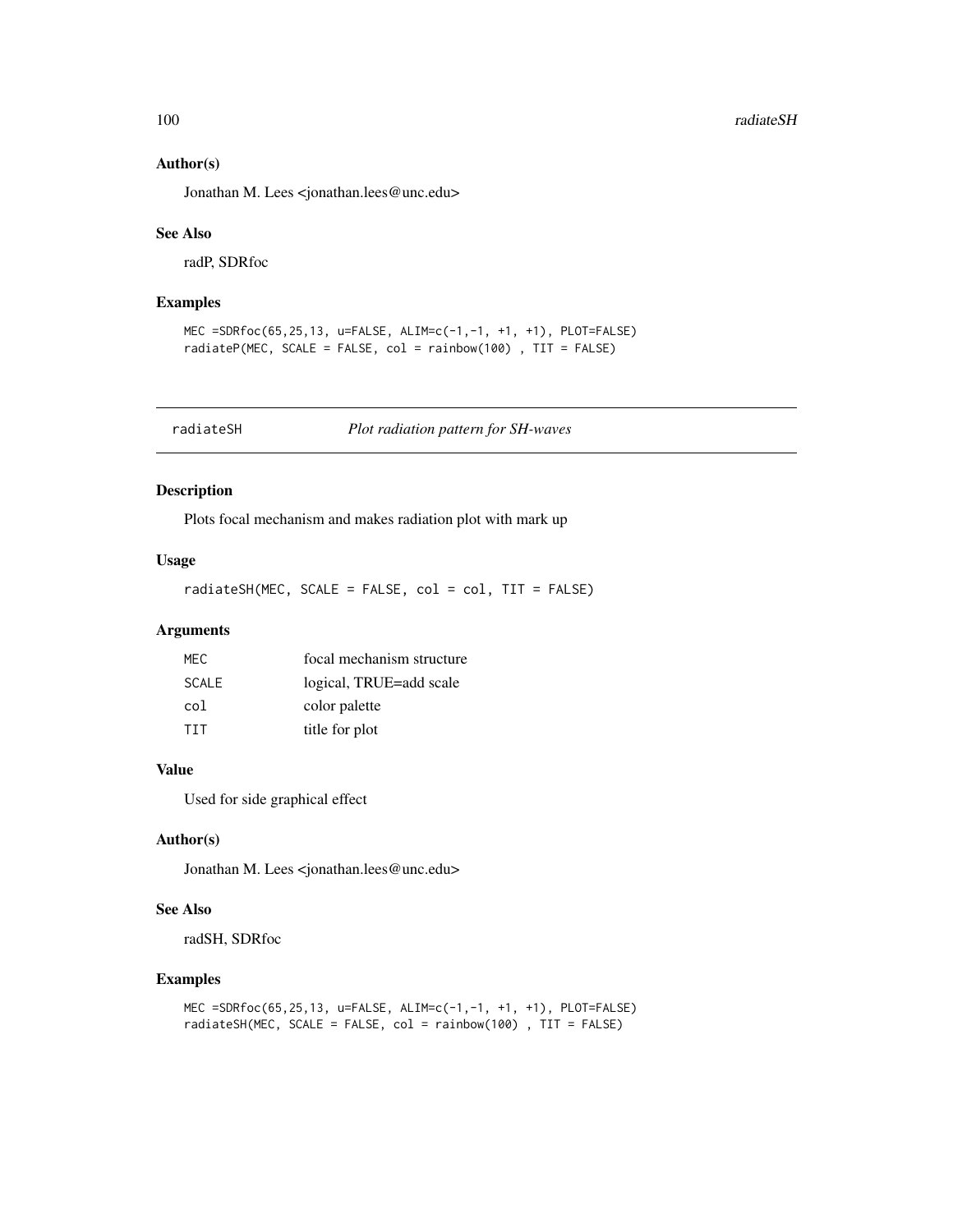## Description

Plots focal mechanism and makes radiation plot with mark up

### Usage

 $radiatesV(MEC, SCALE = FALSE, col = col, TIT = FALSE)$ 

## Arguments

| MFC.         | focal mechanism structure |
|--------------|---------------------------|
| <b>SCALE</b> | logical, TRUE=add scale   |
| col          | color palette             |
| <b>TIT</b>   | title for plot            |

# Value

Used for side graphical effect

## Author(s)

Jonathan M. Lees <jonathan.lees@unc.edu>

# See Also

radSV, SDRfoc

```
MEC =SDRfoc(65,25,13, u=FALSE, ALIM=c(-1,-1, +1, +1), PLOT=FALSE)
radiateSV(MEC, SCALE = FALSE, col = rainbow(100) , TIT = FALSE)
```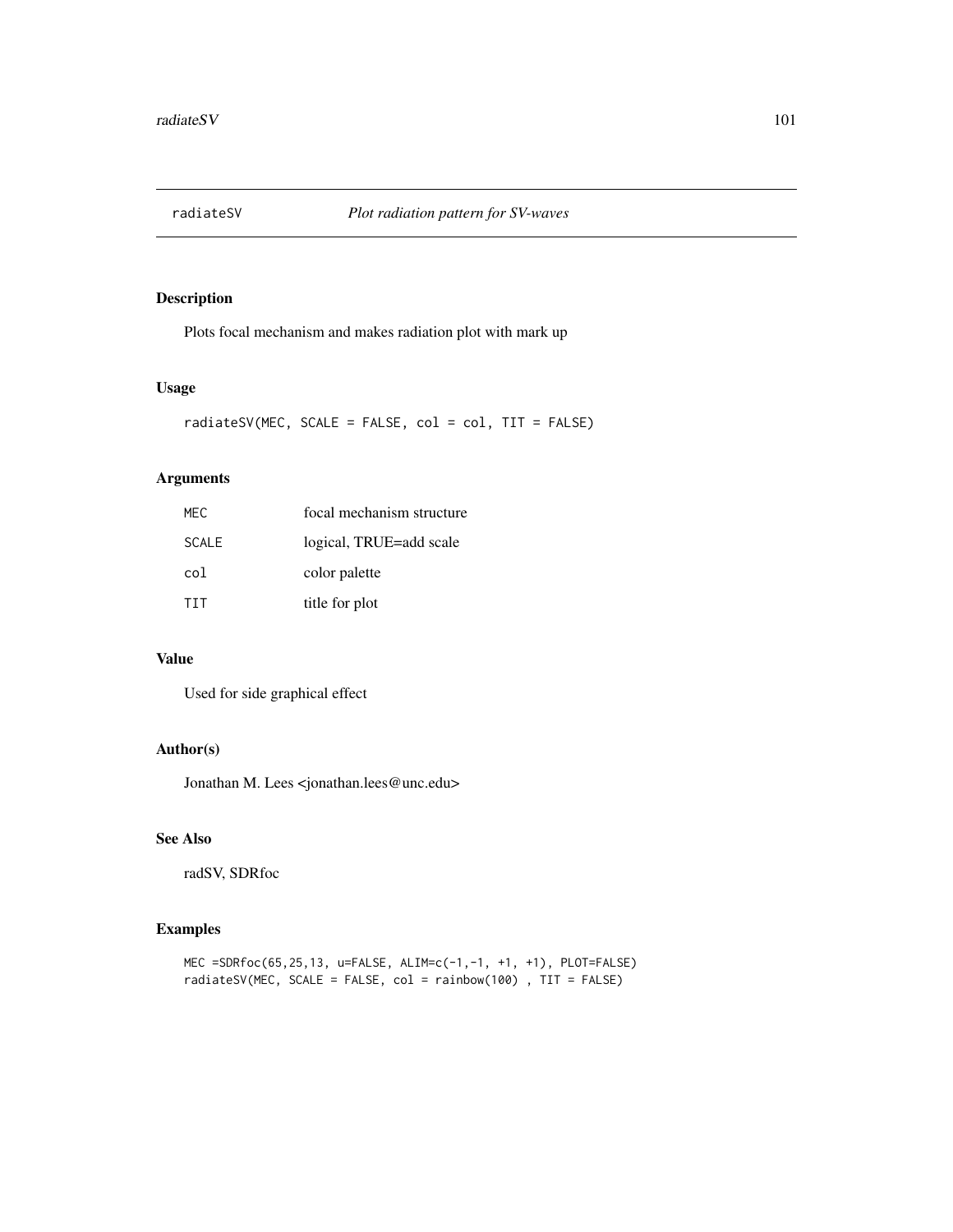## Description

calculate the radiation patterns for P waves

### Usage

radP(del, phiS, lam, ichi, phi)

# Arguments

| del  | degrees, angle            |
|------|---------------------------|
| phiS | degrees, angle            |
| lam  | degrees, angle            |
| ichi | degrees, take off angle   |
| phi  | degrees, take off azimuth |

## Details

Given a focal mechanism strike-dip-rake and a given incident angle (take-off angle) and azimuth, return the P amplitude

# Value

Amplitude of the P wave

### Author(s)

Jonathan M. Lees <jonathan.lees@unc.edu>

### References

K.~Aki and P.~G. Richards.*Quantitative seismology*. University Science Books, Sausalito, Calif., 2nd edition, 2002.

## See Also

radP, radSV, imageP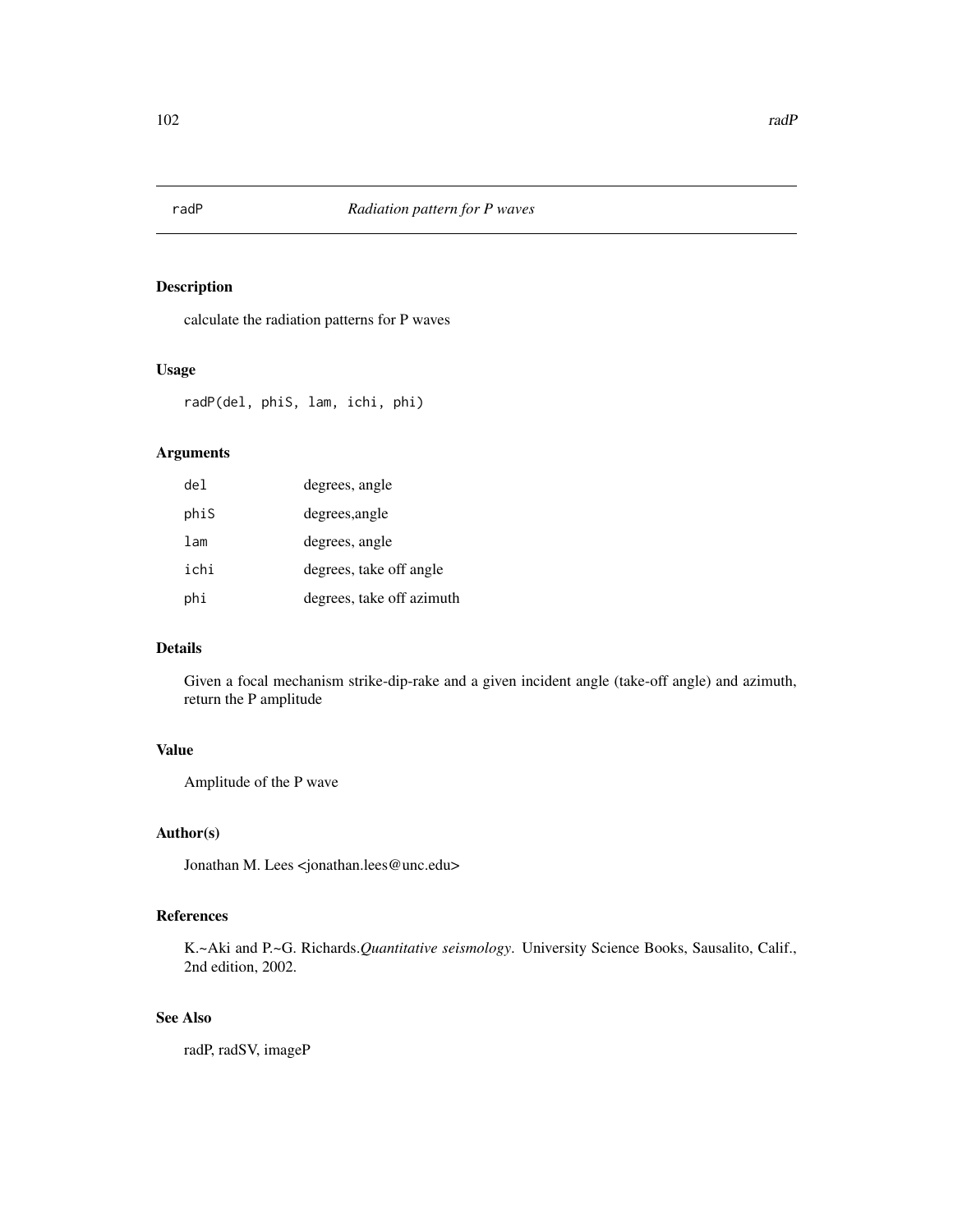#### radSH 103

## Examples

```
phiS=65
del=25
lam=13
x = seq(-1, 1, 0.01)y = xX = matrix(rep(x, length(y)), nrow= length(x))Y = t(X)RAD2DEG = 180/pip = RAD2DEG*(pi/2 -atan2(Y, X))
p[p<0] = p[p<0] + 360R = sqrt(X^2+Y^2)R[R>1] = NaN
dip =RAD2DEG*2*asin(R/sqrt(2))
### Calculate the radiation pattern
G = radP(del, phiS, lam, dip, p)
### plot values
image(x,y,G, asp=1)
```
## radSH *Radiation pattern for SH waves*

### Description

calculate the radiation patterns for SH waves

# Usage

```
radSH(del, phiS, lam, ichi, phi)
```
## Arguments

| del  | degrees, angle            |
|------|---------------------------|
| phiS | degrees, angle            |
| lam  | degrees, angle            |
| ichi | degrees, take off angle   |
| phi  | degrees, take off azimuth |

## Details

Given a focal mechanism strike-dip-rake and a given incident angle (take-off angle) and azimuth, return the SH amplitude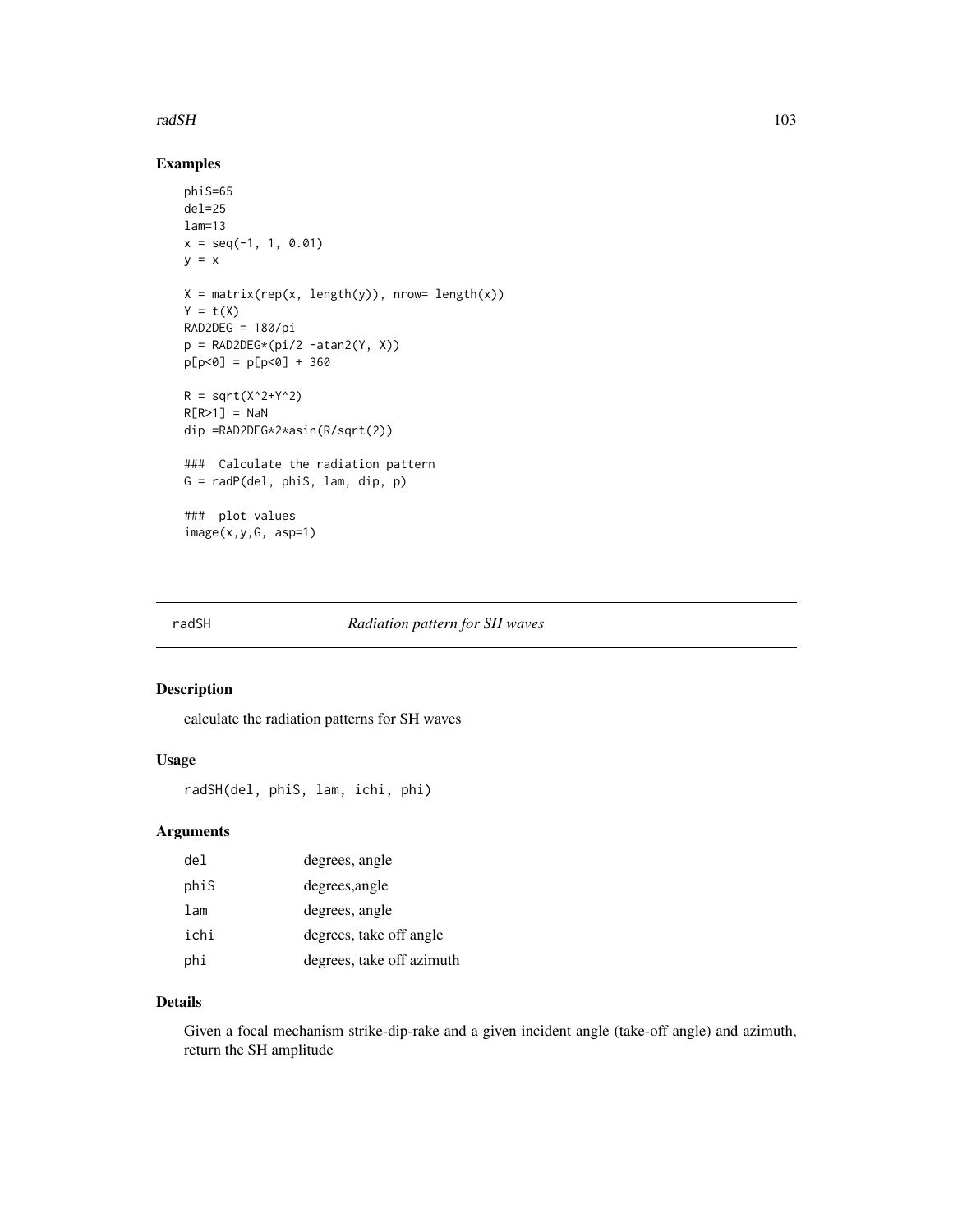## Value

Amplitude of the SH wave

### Author(s)

Jonathan M. Lees <jonathan.lees@unc.edu>

## References

K.~Aki and P.~G. Richards.*Quantitative seismology*. University Science Books, Sausalito, Calif., 2nd edition, 2002.

# See Also

radP, radSV, imageSH

## Examples

```
phiS=65
de1=25lam=13
x = seq(-1, 1, 0.01)y = xX = matrix(rep(x, length(y)), nrow= length(x))Y = t(X)RAD2DEG = 180/pip = RAD2DEG*(pi/2 -atan2(Y, X))p[p<0] = p[p<0] + 360R = sqrt(X^2+Y^2)R[R>1] = NaN
dip =RAD2DEG*2*asin(R/sqrt(2))
### Calculate the radiation pattern
G = radSH(del, phiS, lam, dip, p)
### plot values
image(x,y,G, asp=1)
```
radSV *Radiation pattern for SV waves*

## Description

calculate the radiation patterns for SV waves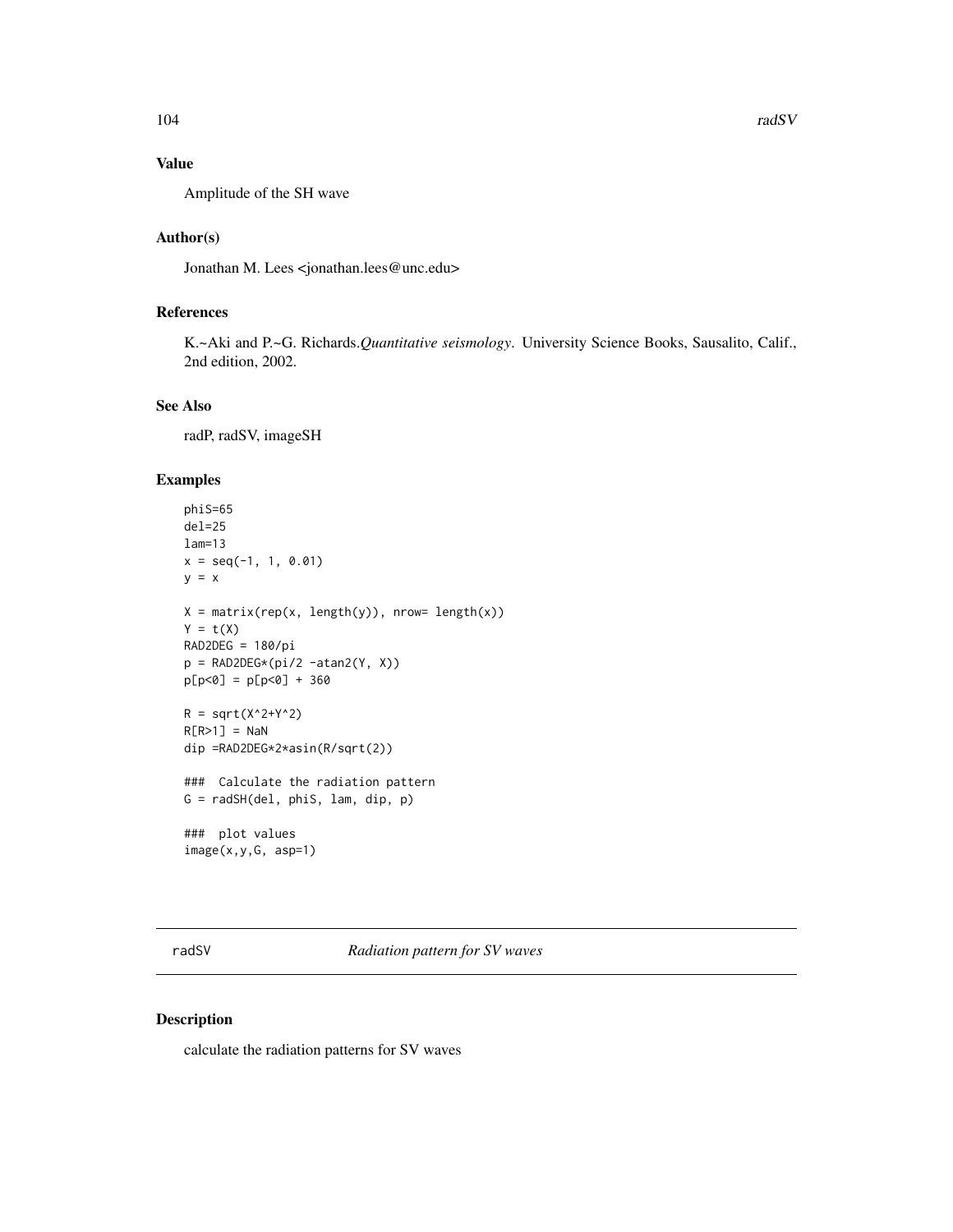#### radSV and the set of the set of the set of the set of the set of the set of the set of the set of the set of the set of the set of the set of the set of the set of the set of the set of the set of the set of the set of the

# Usage

radSV(del, phiS, lam, ichi, phi)

## Arguments

| del  | degrees, angle            |
|------|---------------------------|
| phiS | degrees, angle            |
| lam  | degrees, angle            |
| ichi | degrees, take off angle   |
| phi  | degrees, take off azimuth |

## Details

Given a focal mechanism strike-dip-rake and a given incident angle (take-off angle) and azimuth, return the SV amplitude

## Value

Amplitude of the SV wave

### Author(s)

Jonathan M. Lees <jonathan.lees@unc.edu>

## References

K.~Aki and P.~G. Richards.*Quantitative seismology*. University Science Books, Sausalito, Calif., 2nd edition, 2002.

## See Also

radP, radSH, imageSV

```
phiS=65
del=25
lam=13
x = seq(-1, 1, 0.01)y = xX = matrix(rep(x, length(y)), nrow= length(x))Y = t(X)RAD2DEG = 180/pip = RAD2DEG*(pi/2 -atan2(Y, X))p[p<0] = p[p<0] + 360R = sqrt(X^2+Y^2)R[R>1] = NaN
```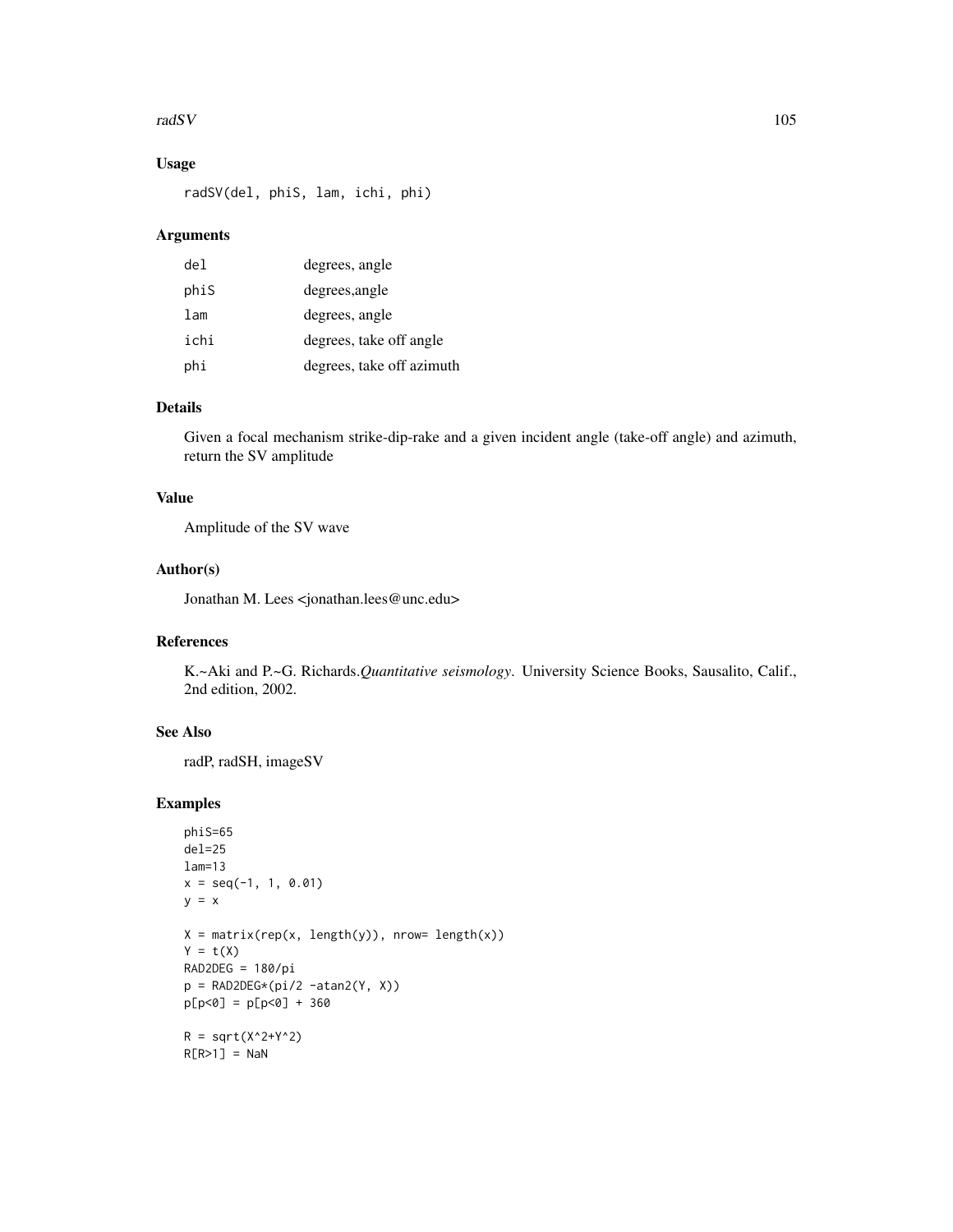## 106 rakelegend

```
dip =RAD2DEG*2*asin(R/sqrt(2))
### Calculate the radiation pattern
G = \text{radSV}(del, phiS, lam, dip, p)### plot values
image(x,y,G, asp=1)
```
rakelegend *Focal Legend based on rake*

# Description

Focal Legend based on rake

## Usage

```
rakelegend(corn="topright", pal=1)
```
## Arguments

| corn | position of legend, default="topright" |
|------|----------------------------------------|
| pal  | palette number, default=1              |

## Details

Colors are based on earlier publication of Geotouch program. For pal = 1, colors are , DarkSeaGreen, cyan1, SkyBlue1, RoyalBlue, GreenYellow, orange, red.

### Value

Graphical Side Effects

### Author(s)

Jonathan M. Lees<jonathan.lees@unc.edu>

# References

Lees, J. M., (1999) Geotouch: Software for Three and Four-Dimensional GIS in the Earth Sciences, Computers and Geosciences, 26(7) 751-761.

# See Also

foc.color,focleg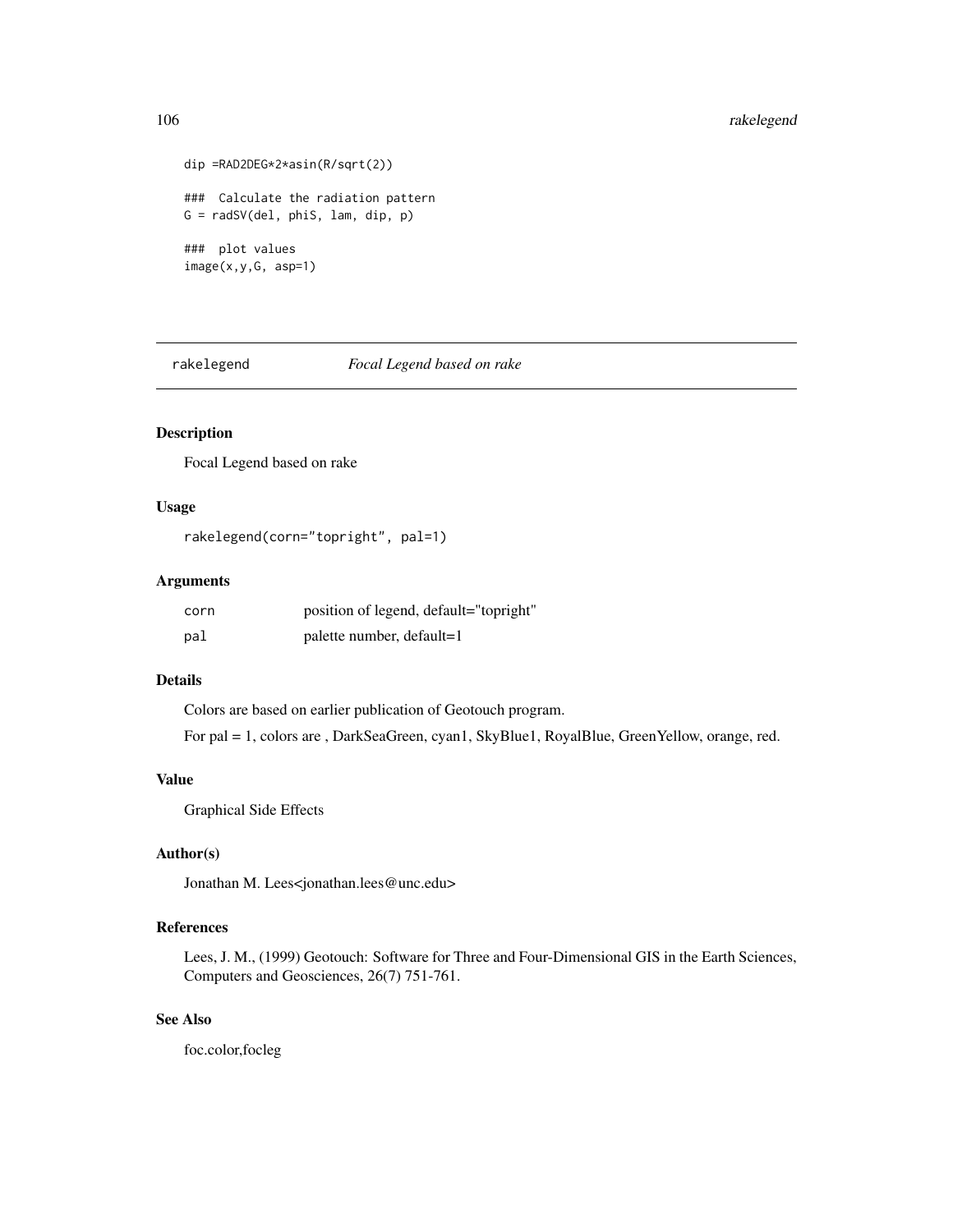#### readCMT and the state of the state of the state of the state of the state of the state of the state of the state of the state of the state of the state of the state of the state of the state of the state of the state of th

### Examples

```
plot(c(0,1), c(0,1), type='n')
```

```
rakelegend(corn="topleft", pal=1)
```
## readCMT *Read Harvard CMT moment*

## Description

Read and plot a CMT solution copied from the Harvard CMT website.

## Usage

readCMT(filename, PLOT=TRUE)

# Arguments

| filename    | character, file name                       |
|-------------|--------------------------------------------|
| <b>PLOT</b> | Logical, TRUE=plot mechanisms sequentially |

## Details

Uses the standard output format.

### Value

List of mechanisms and graphical Side effects. Each element in the list consists of a list including: FIRST,yr,mo,dom,hr,mi,sec,name,tshift,half,lat,lon,z,Mrr,Mtt,Mpp,Mrt,Mrp,Mtp. The FIRST element is simply a duplicate of the PDE solution card.

### Note

Other formats are available.

# Author(s)

Jonathan M. Lees<jonathan.lees@unc.edu>

### References

Ekstrom, G.; Nettles, M. and DziewoDski, A. The Global CMT Project 2004-2010: centroidmoment tensors for 13,017 earthquakes Physics of the Earth and Planetary Interiors, 2012.

# See Also

doNonDouble, MapNonDouble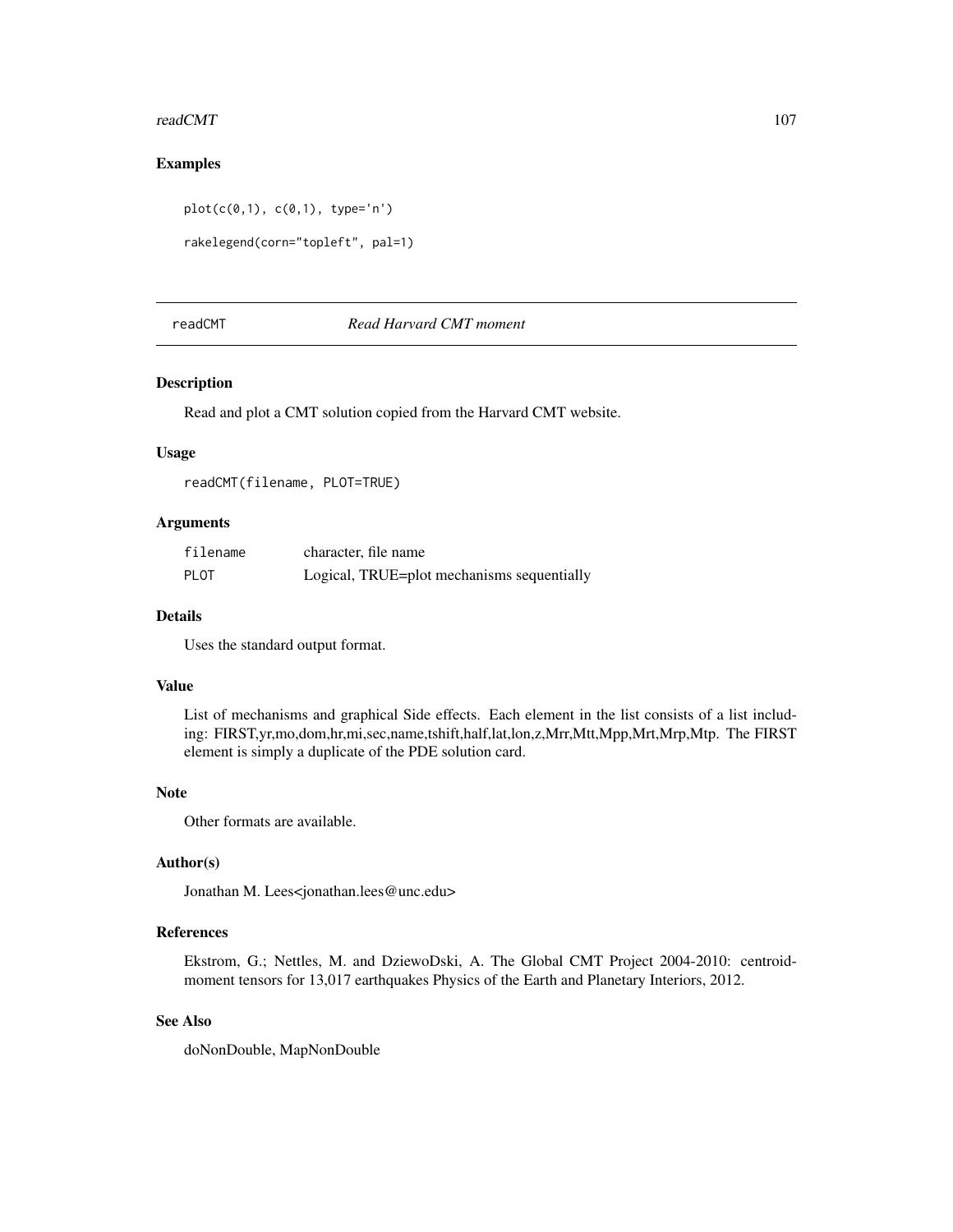```
## Not run:
Hcmt = readCMT("CMT_FULL_FORMAT.txt")
######## or,
Hcmt = readCMT("CMT_FULL_FORMAT.txt", PLOT=FALSE)
moments = matrix(ncol=7, nrow=length(Hcmt))
Locs = list(y=vector(length=length(Hcmt)) ,x=vector(length=length(Hcmt)))
for(i in 1:length(Hcmt))
{
P1 = Hermif[1]######### Note the change of sign for cartesian coordinates
moments[i, ] = child(i, P1$Mtt, P1$Mpp, P1$Mrr,-P1$Mrp, P1$Mrt ,-P1$Mtp)
Loss$y[i] = P1$latLossx[i] = P1$lon
}
mlon = mean(Locs$x, na.rm=TRUE)
mlat = mean(Locs$y, na.rm=TRUE)
PROJ = GEOmap::setPROJ(type = 1, LAT0 = mlat , LON0 = mlon)
Glocs = GEOmap::GLOB.XY(Locs$y, Locs$x, PROJ )
LIMlat = expandbound(LocsLIMlon = expandbound(Locs$x)
PLAT = pretty(LIMlat)
PLON = pretty(LIMlon)
data(worldmap)
par(xpd=FALSE)
plotGEOmapXY(worldmap, LIM = c(LIMlon[1],LIMlat[1] ,LIMlon[2],LIMlat[2]) ,
            PROJ=PROJ, axes=FALSE, xlab="", ylab="" )
### add tic marks
kbox = GEOmap::GLOB.XY(PLAT,PLON, PROJ)
     sqrTICXY(kbox , PROJ, side=c(1,2,3,4), LLgrid=TRUE, col=grey(.7) )
######## add focal mechs
```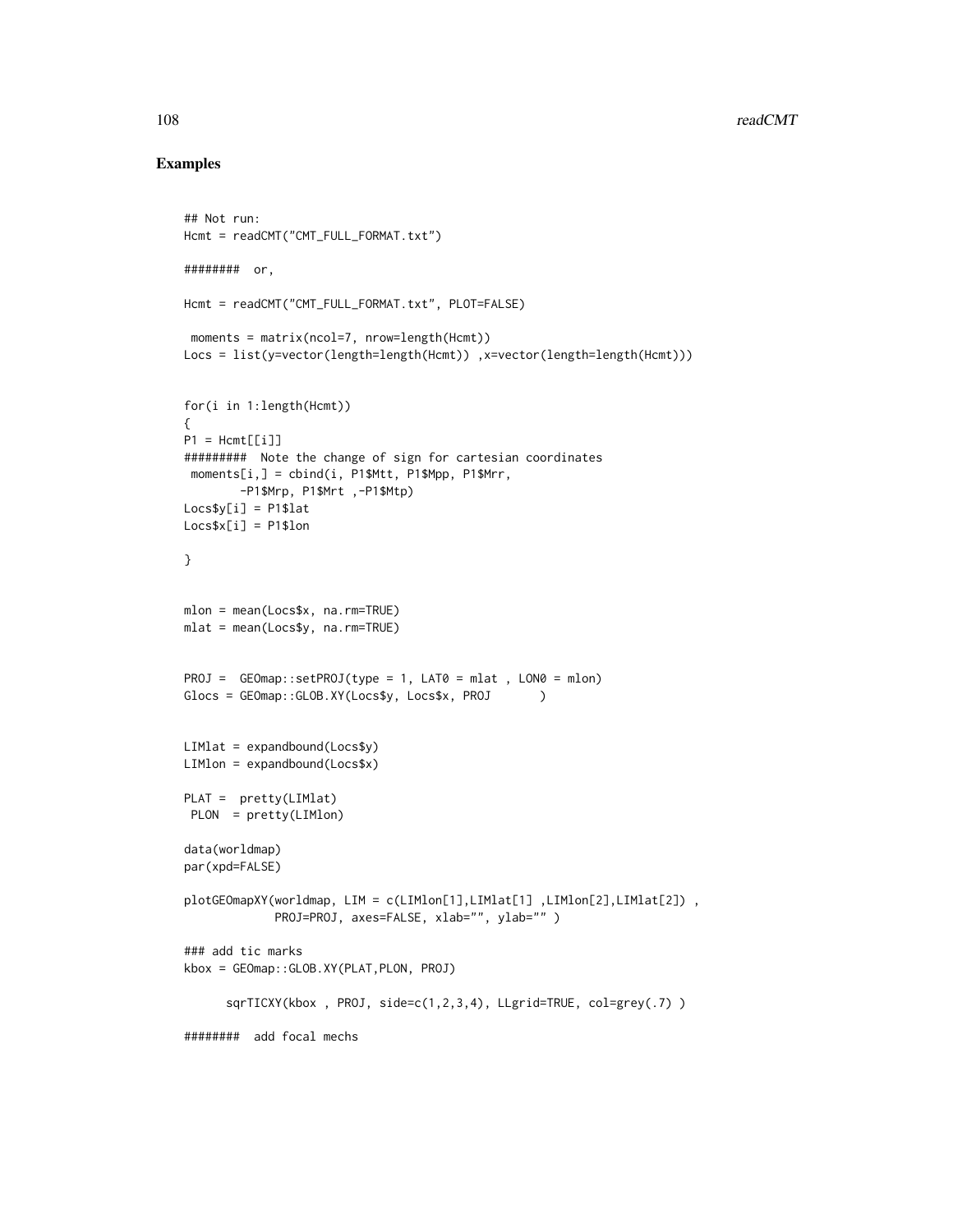#### RectDense 109

MapNonDouble(Glocs, moments, col=NULL, add=TRUE)

## End(Not run)

RectDense *Divide a region into rectangles based on density*

## Description

Given a set of  $(x,y)$  points, partition the field into rectangles each containing a minimum number of points

#### Usage

RectDense(INx, INy, icut = 1,  $u = par("usr")$ , ndivs = 10)

#### Arguments

| INx   | x-coordinates                       |
|-------|-------------------------------------|
| INy   | y-coordinates                       |
| icut  | cut off for number of points        |
| u     | user coordinates                    |
| ndivs | number of divisions in x-coordinate |

#### Details

Based on the user coordinates as returned from par('usr'). Each rectangular region is tested for the number of points that fall within icut or greater.

#### Value

| ۹<br>×<br>۰.<br>٠ |
|-------------------|
|-------------------|

| icorns  | matrix of corners that passed test            |
|---------|-----------------------------------------------|
| ilens   | vector, number of points in each icorns box   |
| ipass   | vector, index of the corners that passed icut |
| corners | matrix of all corners                         |
| lens    | vector, number of points for each box         |

### Author(s)

Jonathan M. Lees<jonathan.lees@unc.edu>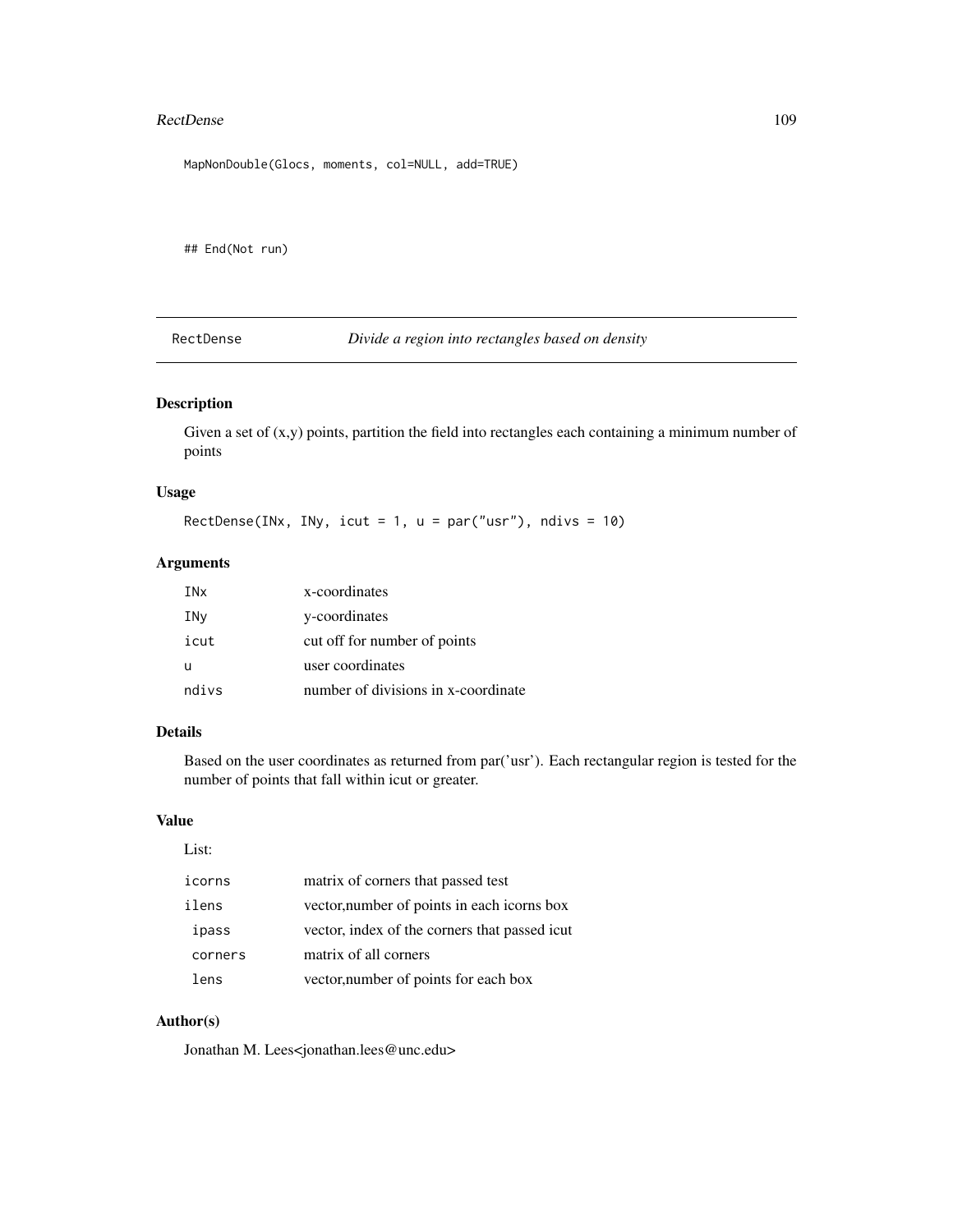## Examples

```
x = rnorm(100)y = rnorm(100)
plot(x,y)
u = par('usr')RI = RectDense(x, y, icut=3, u=u, ndivs=10)
 rect(RI$icorns[,1],RI$icorns[,2],RI$icorns[,3],RI$icorns[,4], col=NA, border='blue')
```
REFLECT *reflect pole*

## Description

Reflect pole to lower hemisphere

## Usage

REFLECT(A)

## Arguments

A structure of azimuth and Dips in degrees

## Value

list of:cartesian coordinates of reflected pole

| x              | x-coordinate     |
|----------------|------------------|
| v              | y-coordinate     |
| $\overline{z}$ | z-coordinate     |
| az             | azimuth, degrees |
| dip            | dip, degrees     |

## Author(s)

Jonathan M. Lees <jonathan.lees@unc.edu>

## See Also

Preflect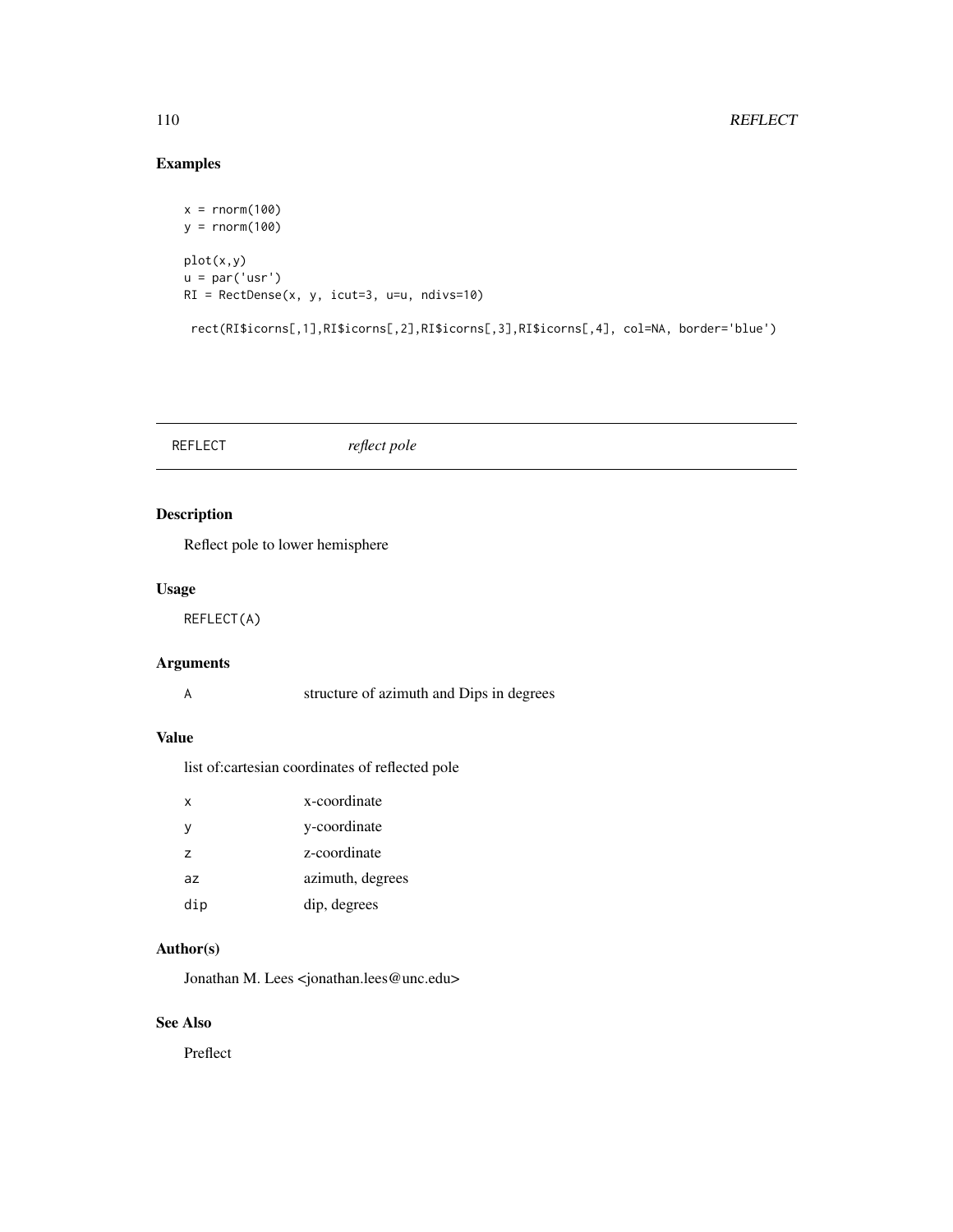#### rotateFoc 111

## Examples

```
A = list(az=231, dip = -65)REFLECT(A)
```
## rotateFoc *Rotate Focal Mechanism*

#### Description

Rotate mechanism to vertical plan at specified angle

## Usage

rotateFoc(MEX, phi)

## Arguments

| MEX | Focal Mechanism list |
|-----|----------------------|
| phi | angle in degrees     |

## Details

Assumed vertical plane, outer hemisphere

#### Value

Focal Mechanism

## Author(s)

Jonathan M. Lees<jonathan.lees@unc.edu>

## See Also

plotfoc, SDRfoc,Beachfoc, TEACHFOC, plotmanyfoc, getUWfocs

## Examples

 $a1 = SDRfoc(90, 90, 90, u = TRUE, PLOT = TRUE)$ 

par(mfrow=c(2,2))

```
SDRfoc(a1$az1, a1$dip1, a1$rake1, u = TRUE, PLOT = TRUE)
```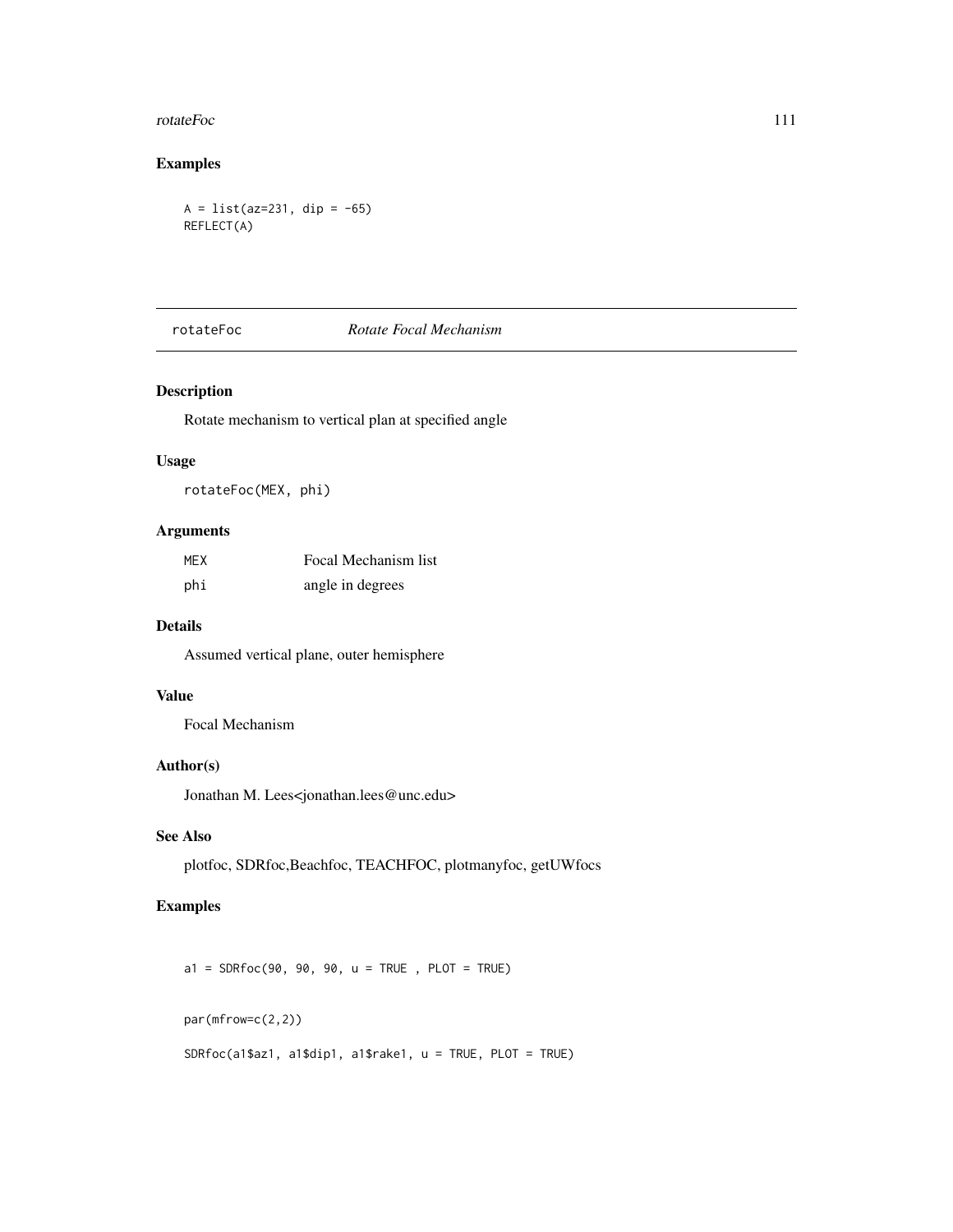#### 112 Rotfocphi

```
ral = rotateFoc(a1, -90)SDRfoc(ra1$az1, ra1$dip1, ra1$rake1, u = TRUE , PLOT = TRUE)
ral = rotateFoc(a1, 0)SDRfoc(a1$az1, a1$dip1, a1$rake1, u = TRUE, PLOT = TRUE)
SDRfoc(ra1$az1, ra1$dip1, ra1$rake1, u = TRUE , PLOT = TRUE)
```
Rotfocphi *Rotate Focal Mechanism*

## Description

Rotate Focal Mechanism into the vertical plane by a certain number of degrees

### Usage

Rotfocphi(phi, urot, udip, vrot, vdip, az1, d1, az2, d2, prot, pdip, trot, tdip)

## Arguments

| phi            | degrees in plane to rotate |
|----------------|----------------------------|
| urot           | U-vector azimuth           |
| udip           | U-vector dip               |
| vrot           | V-vector azimuth           |
| vdip           | V-vector dip               |
| az1            | First plane - azimuth      |
| d1             | First plane - dip          |
| a <sub>7</sub> | Second plane - azimuth     |
| d2             | Second plane - dip         |
| prot           | P-axis azimuth             |
| pdip           | P-axis dip                 |
| trot           | T-axis azimuth             |
| tdip           | T-axis dip                 |

## Details

Rotate the focal mech by phi degrees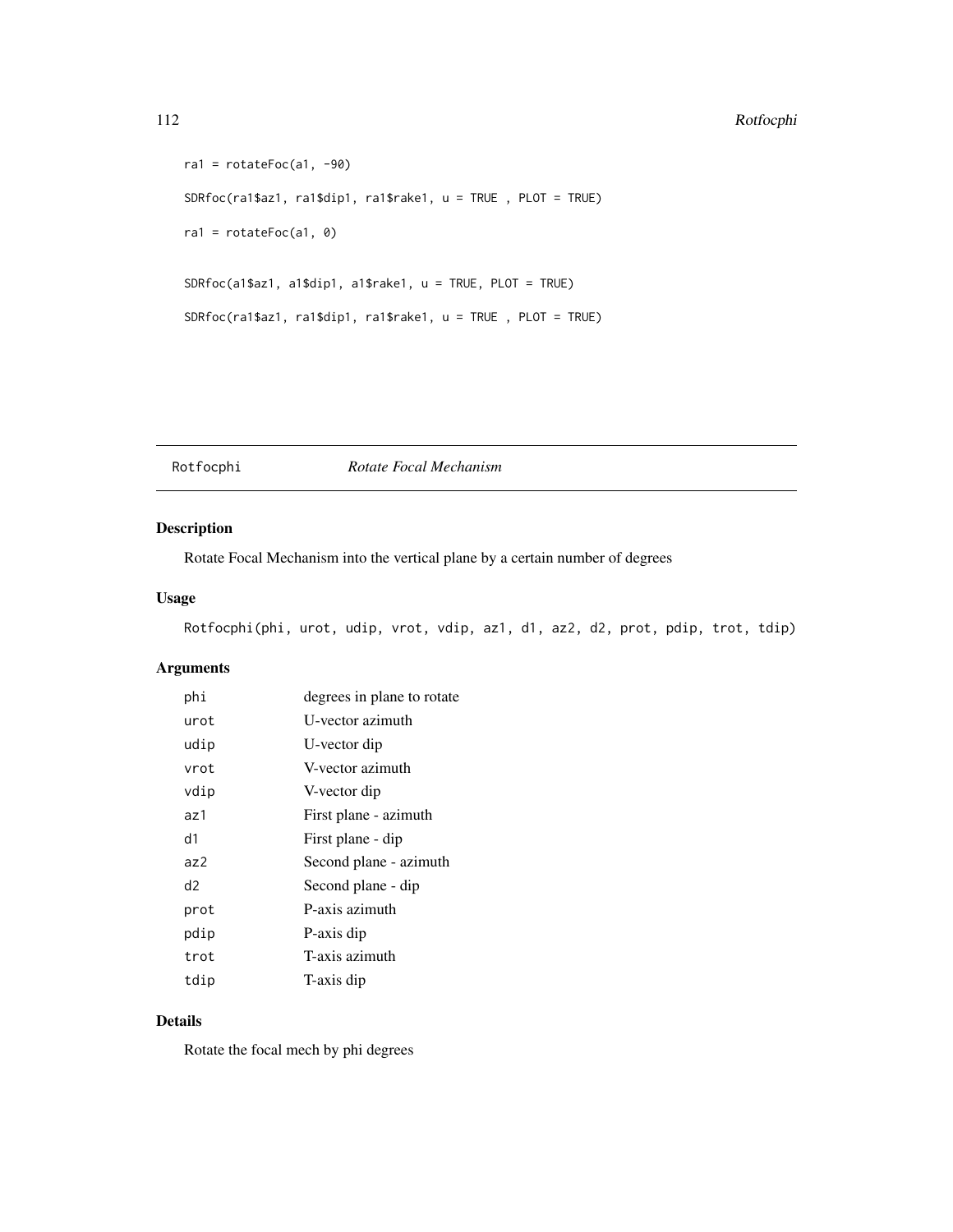#### $RotTP$  113

## Value

list:

## Author(s)

Jonathan M. Lees<jonathan.lees@unc.edu>

## See Also

xsecmanyfoc, rotateFoc

RotTP *Rotate T-P axes*

## Description

Rotate T-P axes

## Usage

RotTP(rotmat, strk1, dip1)

## Arguments

| rotmat | rotation matrix, 3 by 3 |
|--------|-------------------------|
| strk1  | strike angle            |
| dip1   | dip angle               |

## Details

These are used as functions auxiallry to rotateFoc.

#### Value

| list: |              |
|-------|--------------|
| strk  | strike angle |
| dip   | dip angle    |

## Author(s)

Jonathan M. Lees<jonathan.lees@unc.edu>

## See Also

Rotfocphi, TP2XYZ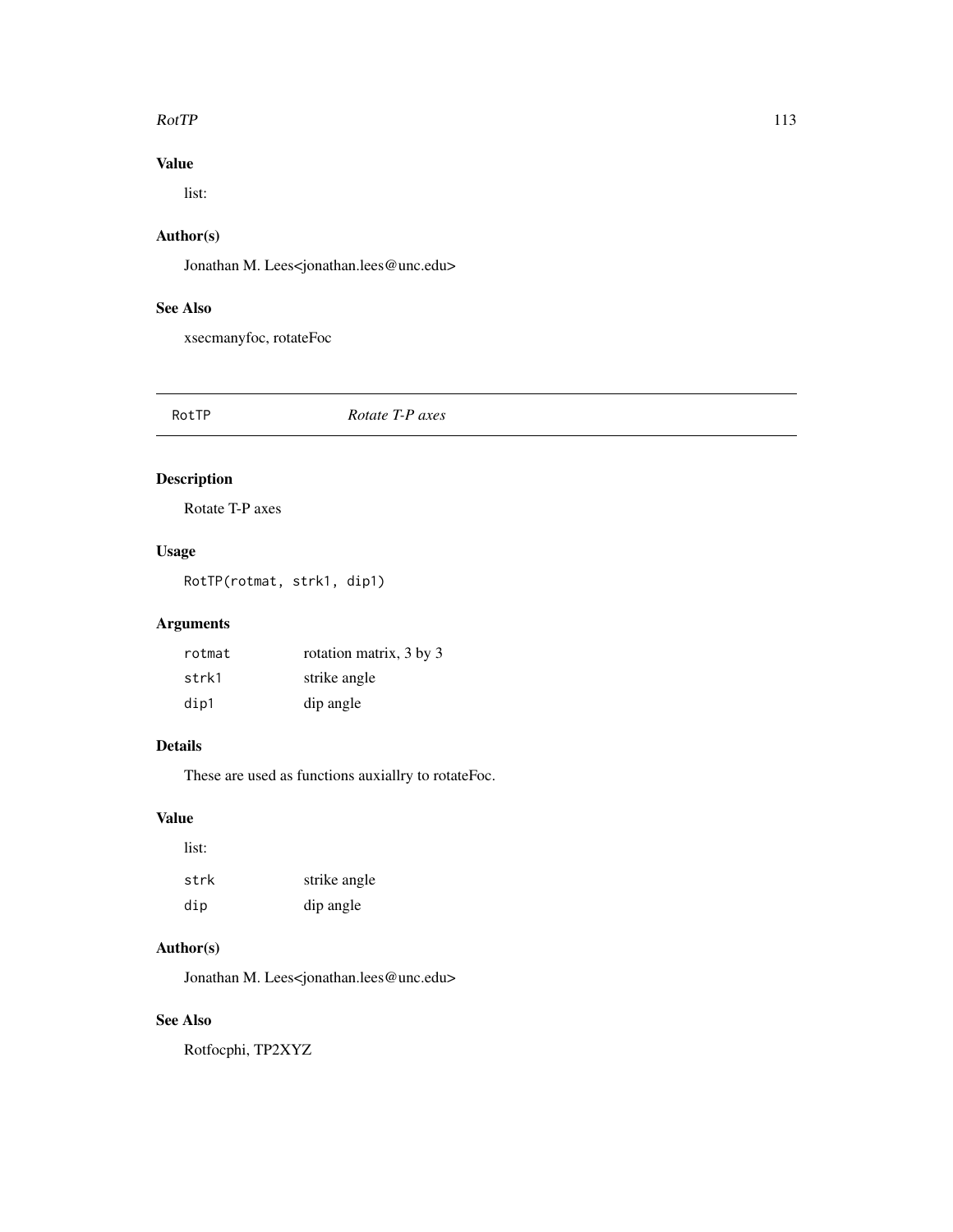## Examples

 $phi = 18$  $MAT = JMAT(phi)$ RotTP(MAT, 30, 40)

#### ROTX *X-axis Rotation Matrix*

## Description

Matrix rotation about the X-axis

## Usage

ROTX(deg)

## Arguments

deg Angle in degrees

## Value

A 4 by 4 matrix for rotation and translation for 3-D transformation

## Author(s)

Jonathan M. Lees <jonathan.lees@unc.edu>

## References

Rogers and Adams, 1990, Mathematical Elements for Computer Graphics, McGraw-Hill, 611p.

#### See Also

ROTY, ROTZ

## Examples

 $v = c(1, 4, 5)$  $A = ROTX(23)$  $vp = c(v, 1)$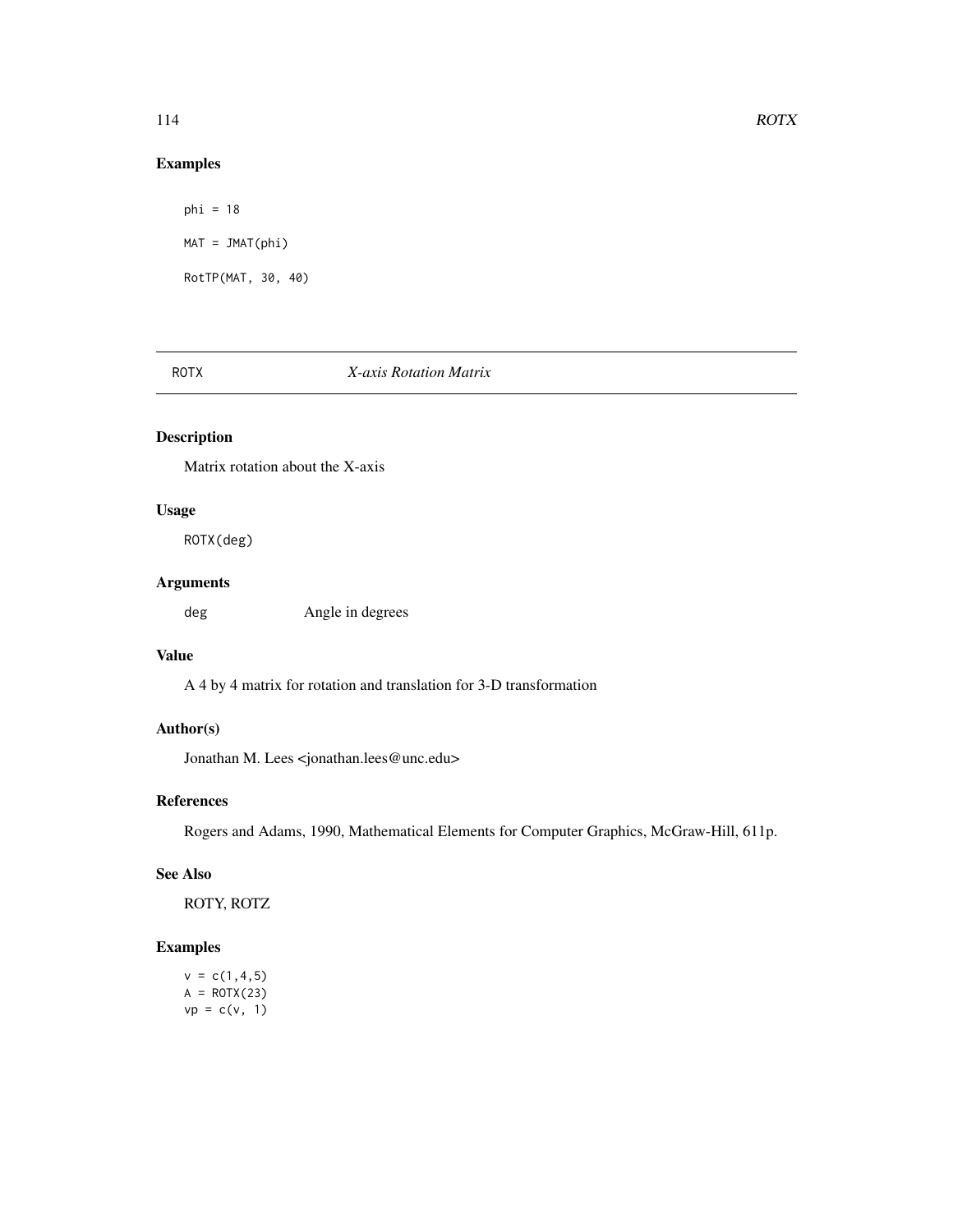3x3 Rotation about the x axis

## Usage

rotx3(deg)

## Arguments

deg angle, degrees

## Details

returns a 3 by 3 rotation matrix

## Value

matrix, 3 by 3

## Author(s)

Jonathan M. Lees <jonathan.lees@unc.edu>

## See Also

roty3, rotz3, ROTX, ROTZ, ROTY

## Examples

 $a = 45$ rotx3(a)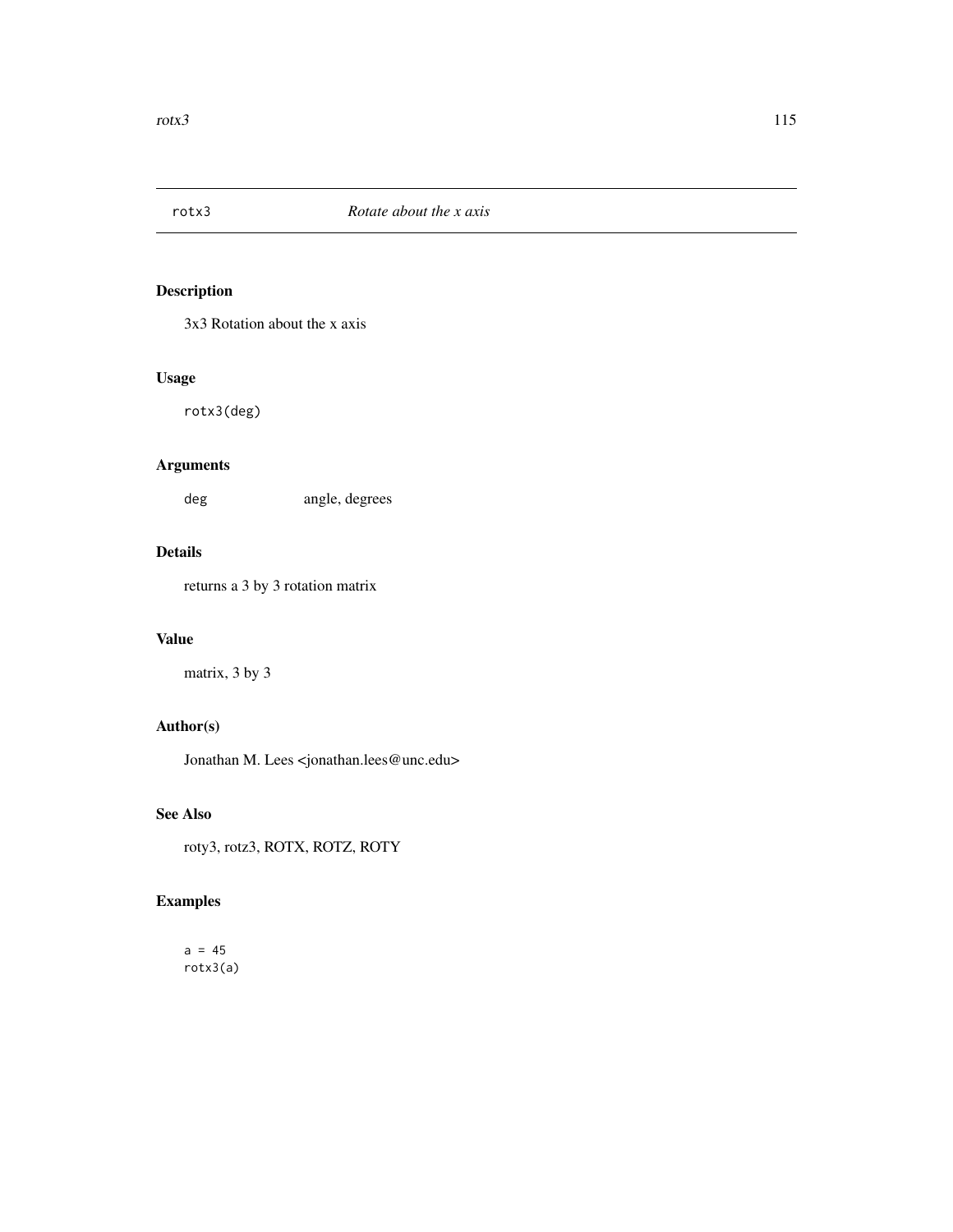Matrix rotation about the Y-axis

#### Usage

ROTY(deg)

## Arguments

deg Angle in degrees

### Value

A 4 by 4 matrix for rotation and translation for 3-D transformation

#### Author(s)

Jonathan M. Lees <jonathan.lees@unc.edu>

## References

Rogers and Adams, 1990, Mathematical Elements for Computer Graphics, McGraw-Hill, 611p.

#### See Also

ROTX, ROTZ

```
v = c(1, 4, 5)A = ROTY(23)vp = c(v, 1)
```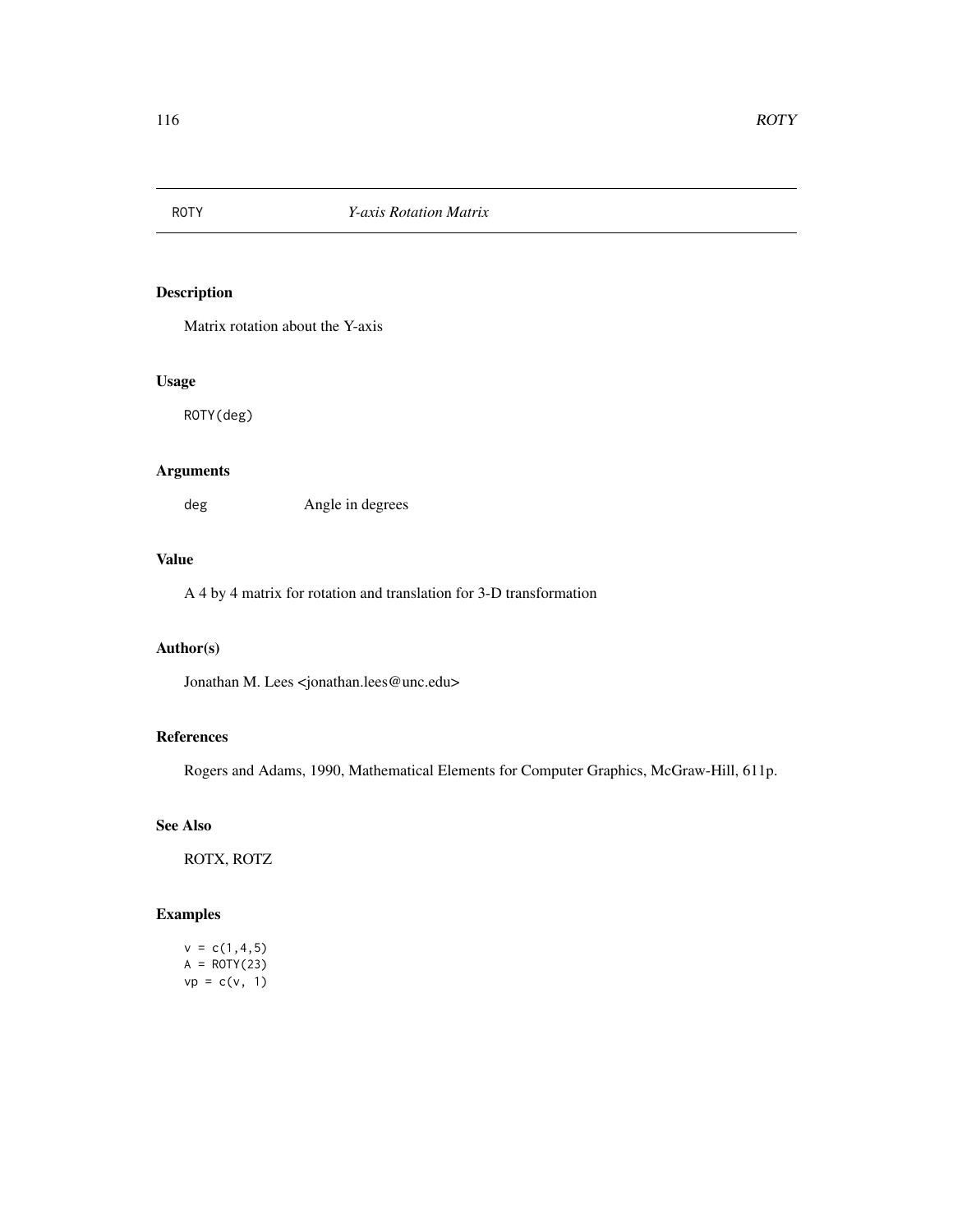3x3 Rotation about the y axis

## Usage

roty3(deg)

## Arguments

deg angle, degrees

## Details

returns a 3 by 3 rotation matrix

## Value

matrix, 3 by 3

## Author(s)

Jonathan M. Lees <jonathan.lees@unc.edu>

## See Also

rotz3, rotx3, ROTX, ROTZ, ROTY

## Examples

 $a = 45$ roty3(a)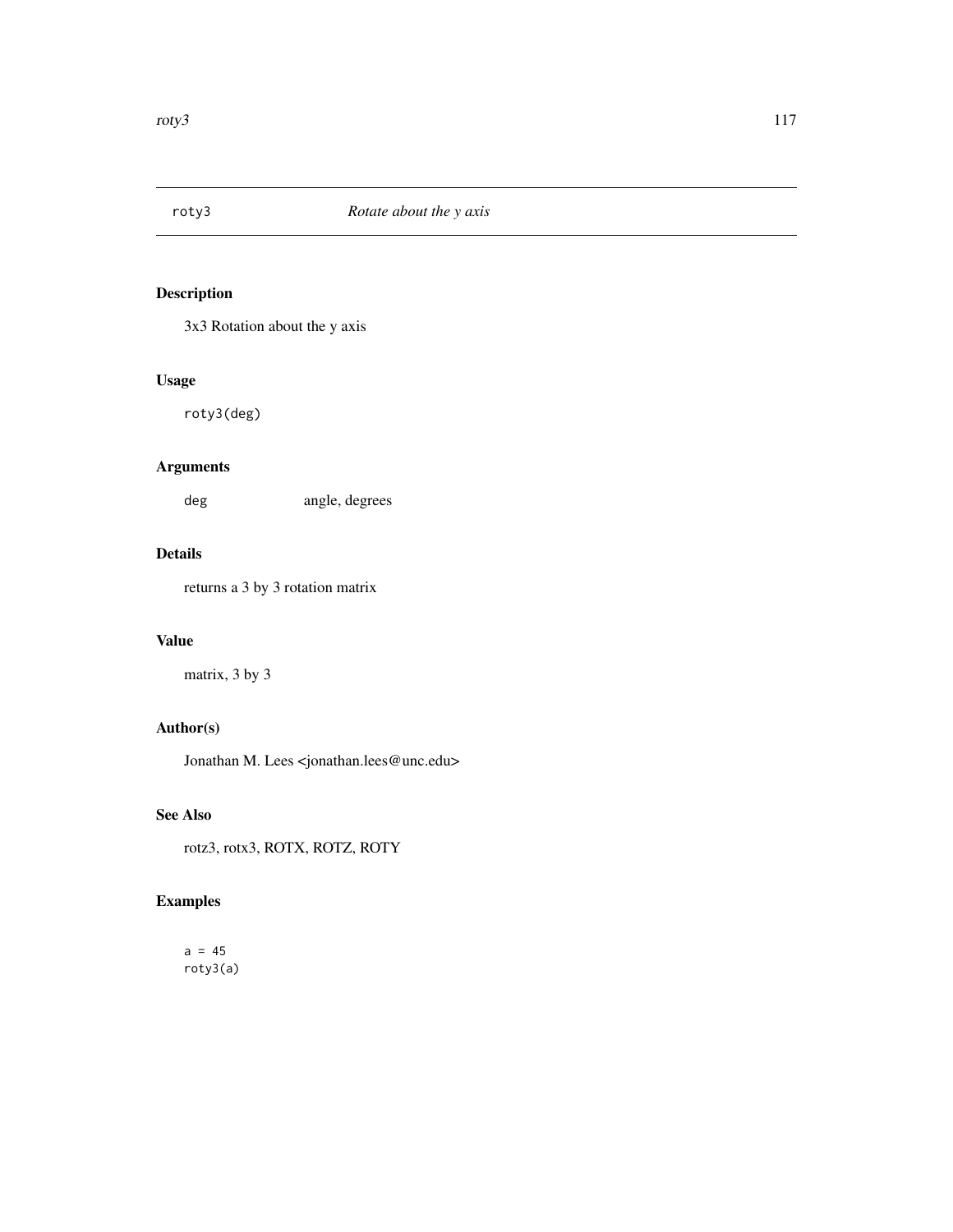Matrix rotation about the Z-axis

## Usage

ROTZ(deg)

## Arguments

deg Angle in degrees

## Value

A 4 by 4 matrix for rotation and translation for 3-D transformation

## Author(s)

Jonathan M. Lees <jonathan.lees@unc.edu>

## References

Rogers and Adams, 1990, Mathematical Elements for Computer Graphics, McGraw-Hill, 611p.

## See Also

ROTX, ROTY

```
v = c(1, 4, 5)A = ROTZ(23)vp = c(v, 1)
```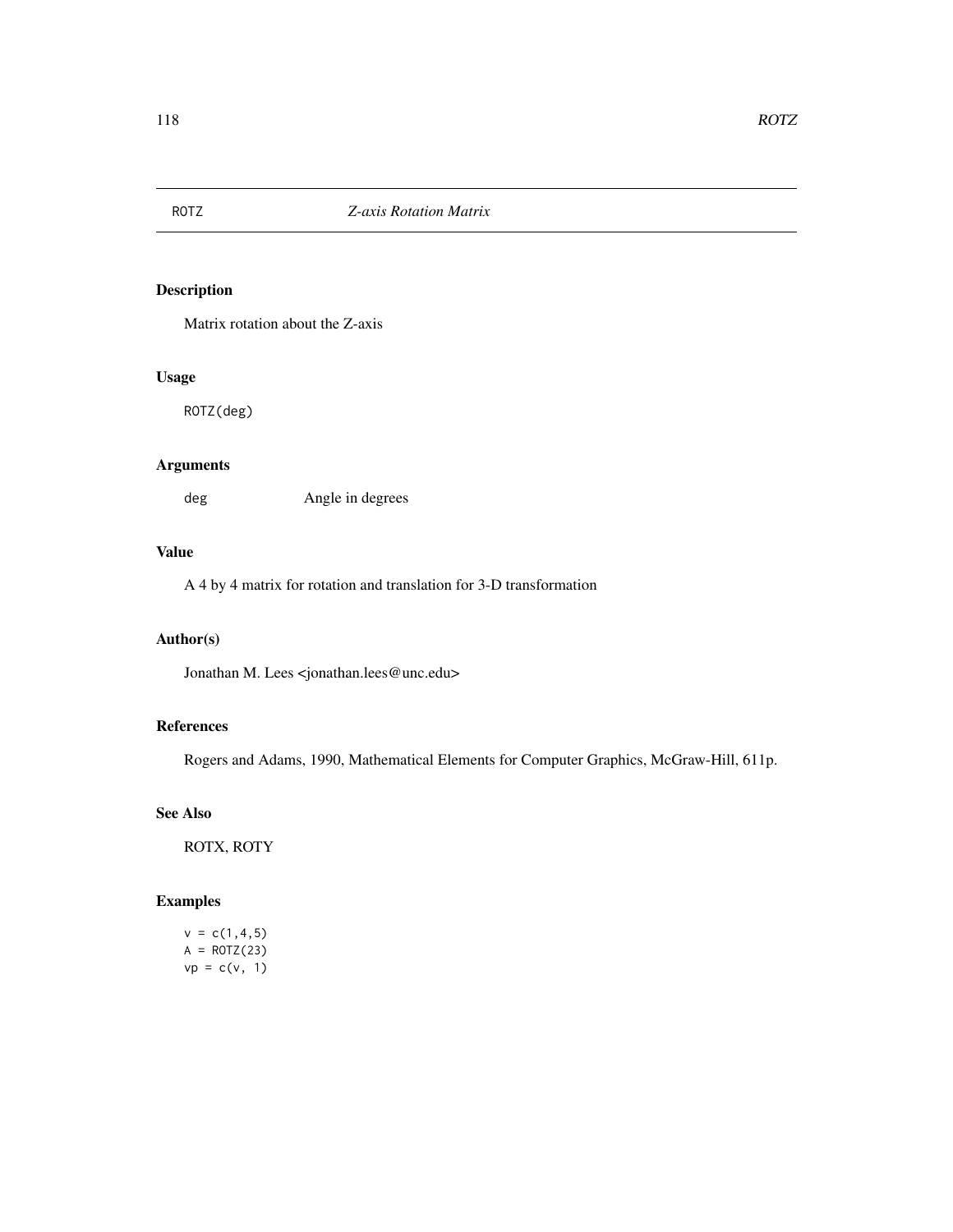3x3 Rotation about the z axis

## Usage

rotz3(deg)

## Arguments

deg angle, degrees

## Details

returns a 3 by 3 rotation matrix

#### Value

matrix, 3 by 3

## Author(s)

Jonathan M. Lees <jonathan.lees@unc.edu>

## See Also

roty3, rotx3, ROTX, ROTZ, ROTY

## Examples

 $a = 45$ rotz3(a)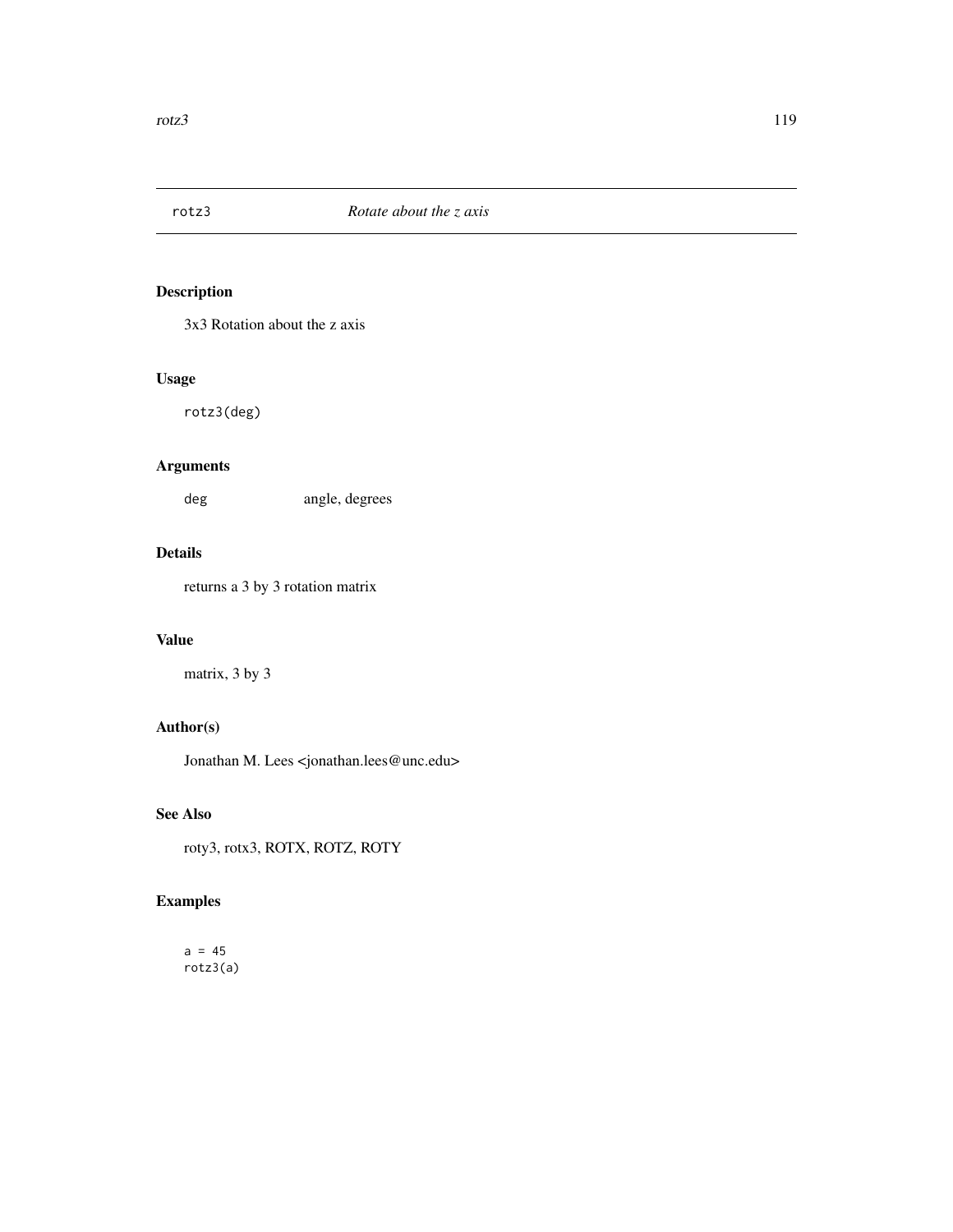Given Strike-Dip-Rake plot a focal mechanism

## Usage

SDRfoc(s, d, r,  $u =$  FALSE, ALIM = c(-1, -1, +1, +1), PLOT = TRUE)

## Arguments

| S     | strike, degrees                |
|-------|--------------------------------|
| d     | dip, degrees                   |
|       | rake, degrees                  |
| u     | logical, TRUE=upper hemisphere |
| ALIM  | bounding box on plot           |
| PI OT | logical, TRUE=add to plot      |

## Details

The ALIM vector allows one to zoom into portions of the focal mechanism for details when points are tightly clustered.

#### Value

MEC structure

## Note

Basic MEC List Structure

| azimuth angle plane 1, degrees                           |
|----------------------------------------------------------|
| dip angle plane 1, degrees                               |
| azimuth angle plane 2, degrees                           |
| dip angle plane 2, degrees                               |
| 0,1 to determine which section of focal sphere is shaded |
| rake angle plane 1, degrees                              |
| dip azimuth angle plane 1, degrees                       |
| rake angle plane 2, degrees                              |
| dip azimuth angle plane 2, degrees                       |
| pole list(az, dip) P-axis                                |
| pole list(az, dip) T-axis                                |
| pole list(az, dip) U-axis                                |
| pole list(az, dip) V-axis                                |
|                                                          |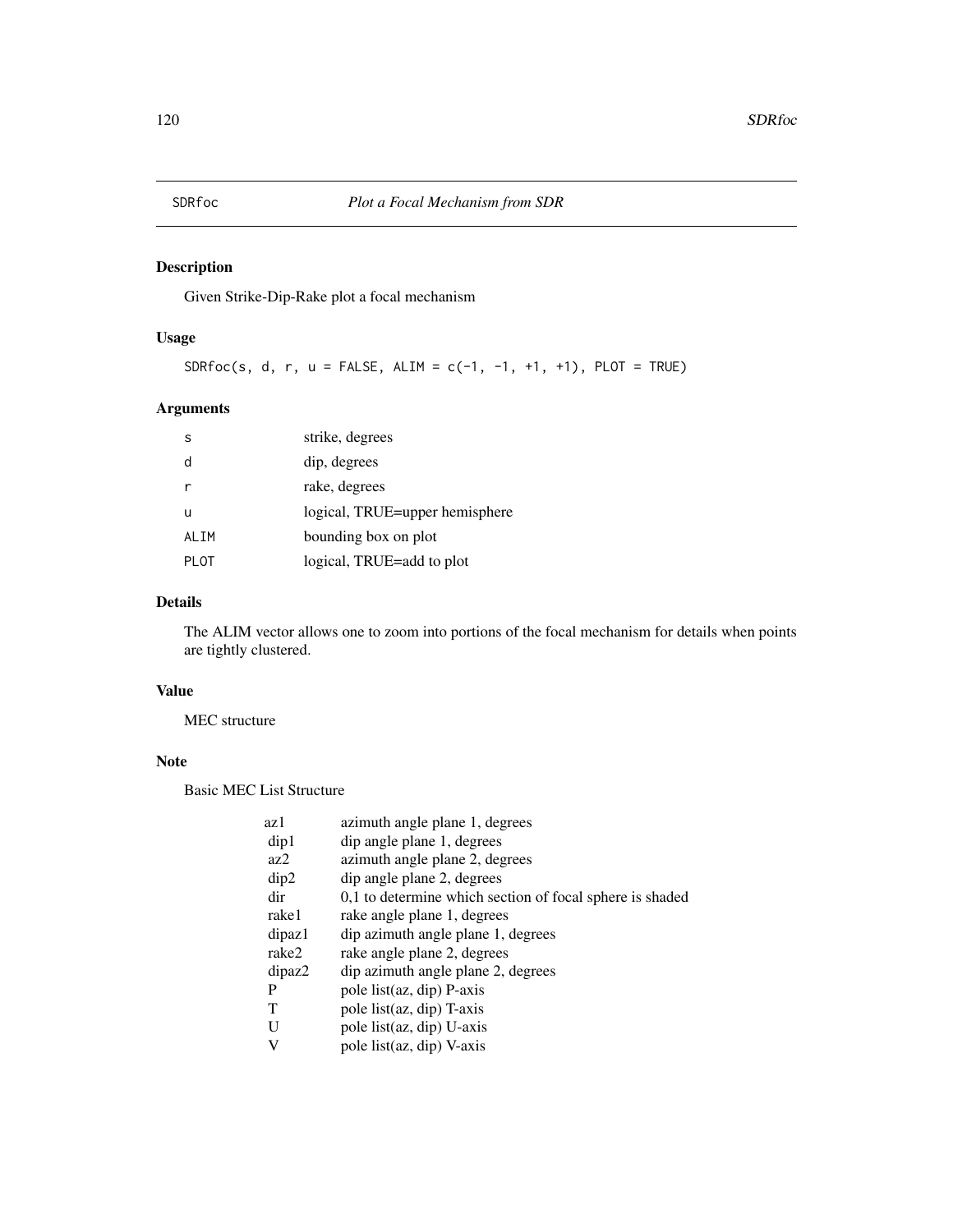| F            | pole list(az, dip) F-axis                                |
|--------------|----------------------------------------------------------|
| G            | pole list(az, dip) G-axis                                |
| sense        | 0,1 to determine which section of focal sphere is shaded |
| M            | list of focal parameters used in some calculations       |
| UP           | logical, TRUE=upper hemisphere                           |
| icol         | index to suite of colors for focal mechanism             |
| ileg         | Kind of fault                                            |
| fcol         | color of focal mechanism                                 |
| <b>CNVRG</b> | Character, note on convergence of solution               |
| <b>LIM</b>   | vector plotting region $(x1, y1, x2, y2)$                |
|              |                                                          |

#### Author(s)

Jonathan M. Lees <jonathan.lees@unc.edu>

#### See Also

**CONVERTSDR** 

## Examples

 $M = SDRfoc(-25, 34, 16, u = FALSE, ALIM = c(-1, -1, +1, +1), PLOT=True)$ 

| ShadowCLVD | Plot CLVD focal mechanism |
|------------|---------------------------|
|------------|---------------------------|

## Description

Plot non-double couple part of the focal mechanism provided in the moment tensor.

#### Usage

```
ShadowCLVD(m, PLOT = TRUE, col=rgb(1, .75, .75))
```
## Arguments

| m           | moment tensor                                         |
|-------------|-------------------------------------------------------|
| <b>PLOT</b> | logical, TRUE means plot                              |
| col         | color, either a single color, rgb, or a color palette |

## Details

This code is meant to be used with doNonDouble or MapNonDouble functions for plotting the nondouble couple components of the moment tensor. A color palette can be provided for some details of the radiation patterns, e.g. col=rainbow(12).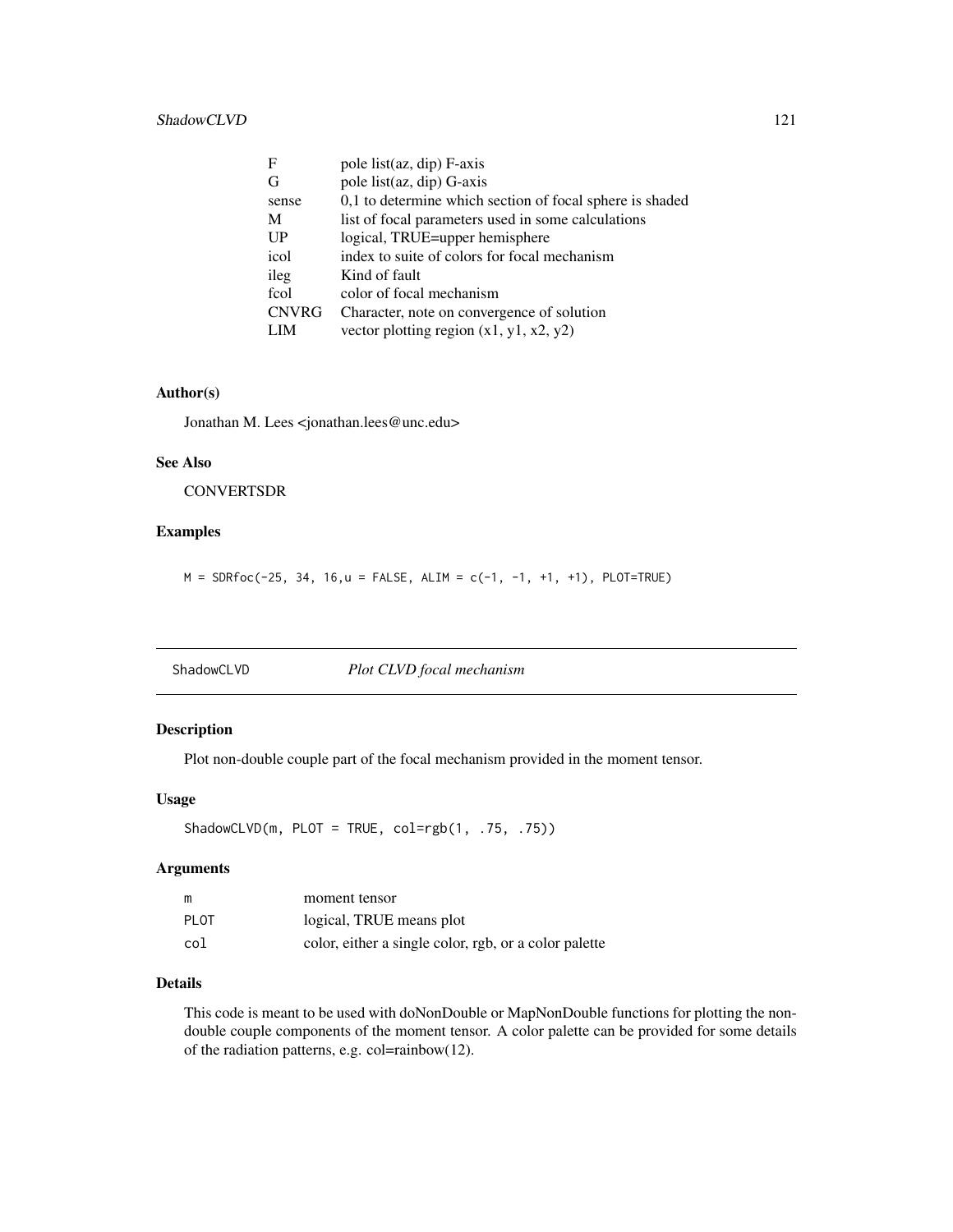## Value

Side effects and image list

## Note

Lower Hemisphere.

## Author(s)

Jonathan M. Lees<jonathan.lees@unc.edu>

## See Also

doNonDouble, MapNonDouble

```
############ moment tensor from Harvard CMT catalog
sponent = 26
ef = 1*10^(sponent)Mrr = 2.375*efMtt = -2.777*efMpp = 0.403*efMrt = 2.800*efMrp = 1.190*efMtp = -0.539*ef############ convert to cartesian coordinates
Mzz=Mrr
Mxx= Mtt
Myy= Mpp
Mxz= Mrt
Myz= -Mrp
Mxy= -Mtp
m=matrix( c(Mxx,Mxy,Mxz,
     Mxy,Myy,Myz,
      Mxz,Myz,Mzz), ncol=3, byrow=TRUE)
Fi=seq(from=0, by=0.1, to=361)
  ### dev.new()
   plot(cos(Fi*pi/180.0),sin(Fi*pi/180.0),type='l', asp=1 , ann=FALSE, axes=FALSE)
  ShadowCLVD(m, col='red')
```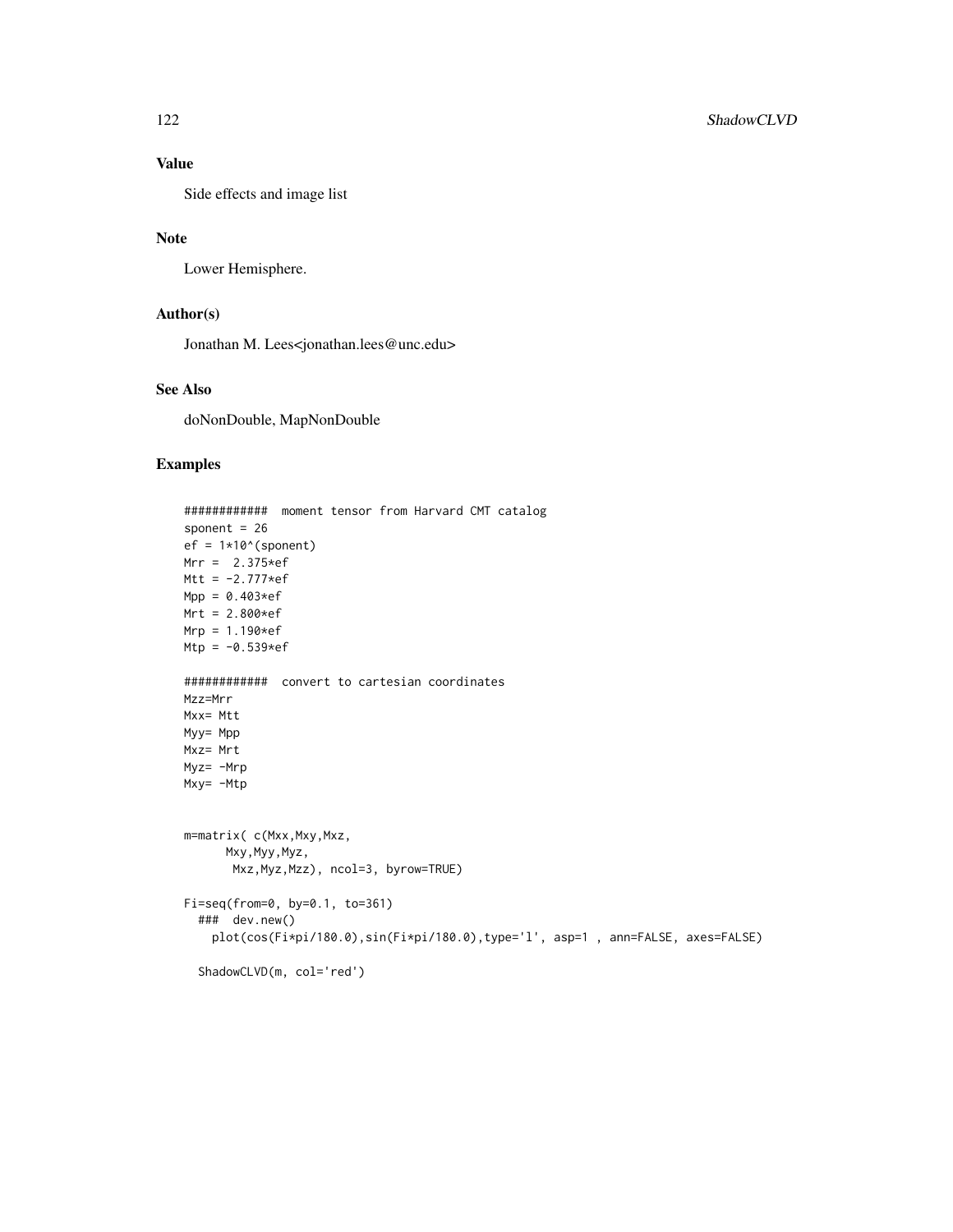Plot SH-wave radiation with information from the pickfile and waveform data

#### Usage

SHradfoc(A, MEC, GU, pscale, col)

## Arguments

|        | Pickfile structure       |
|--------|--------------------------|
| MFC.   | MEC structure            |
| GU     | Waveform Event Structure |
| pscale | logical (not used)       |
| co l   | color palette            |

#### Details

Image plot of the SH radiation pattern

#### Value

Graphical Side effects

## Author(s)

Jonathan M. Lees<jonathan.lees@unc.edu>

## See Also

imageSH

## Examples

MEC = SDRfoc(65, 32, -34, u=TRUE, ALIM=c(-1,-1, +1, +1), PLOT=FALSE) SHradfoc(NULL, MEC , NULL, TRUE, rainbow(100) )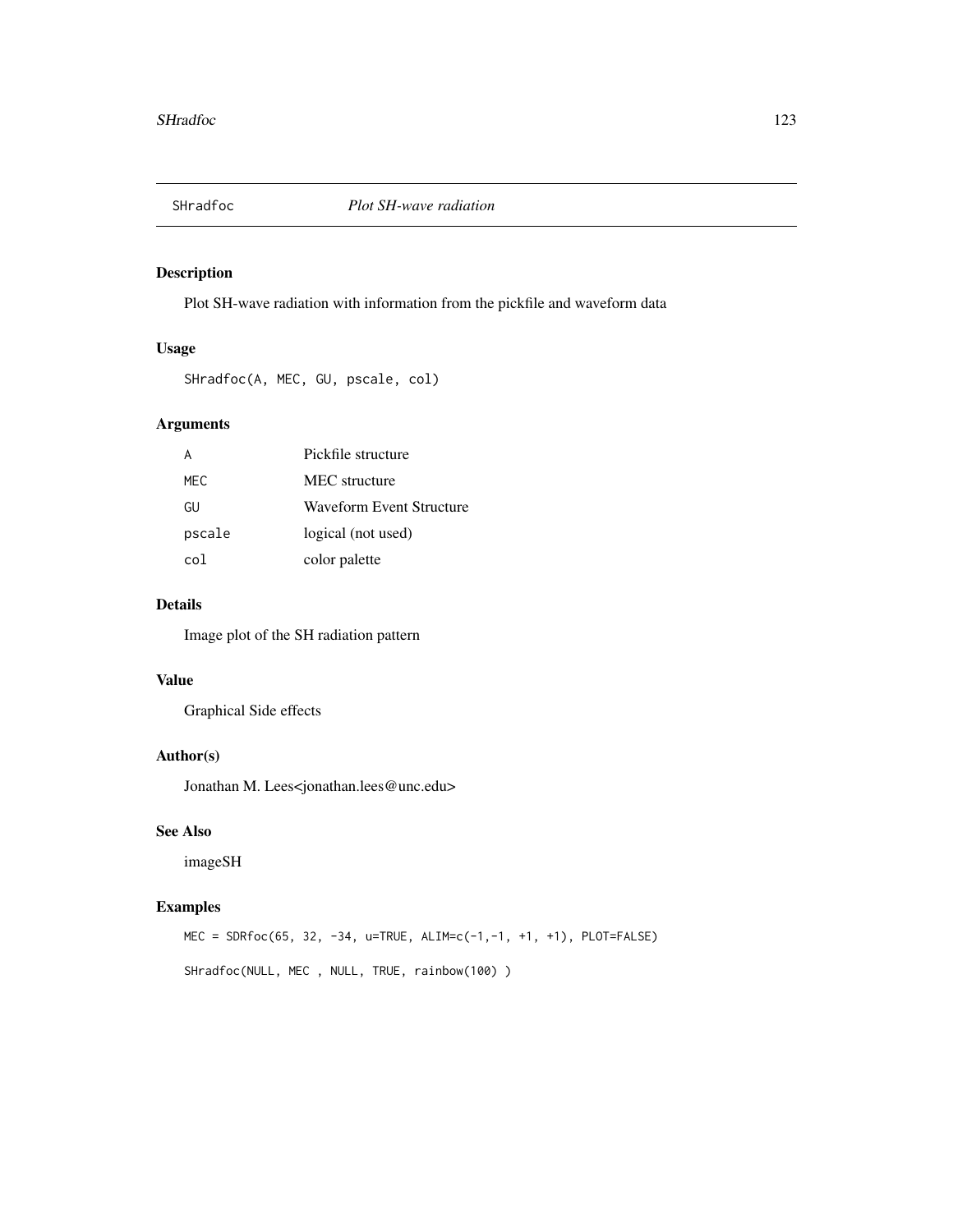Given a vector of EigenValues, extract the source type.

#### Usage

SourceType(v)

#### Arguments

v vector of decreasing eigenvalues

## Details

plotting for -30 to 30 degree quadrant.

#### Value

| list: |                            |
|-------|----------------------------|
| phi   | latitude angle in degrees  |
| lam   | longitude angle in degrees |

## Author(s)

Jonathan M. Lees<jonathan.lees@unc.edu>

#### References

Tape, W.,and C.Tape(2012), A geometric comparison of source-type plots for moment tensors, Geophys. J. Int., 190, 499-510.

## See Also

HAMMERprojXY, TapeBase, TapePlot

```
SourceType(c(1,-1,1))
T1 = TapeBase()
m1 = list(Mxx=1.543, Mxy=0.786, Myy=0.336, Mxz=-2.441, Myz=0.353, Mzz=0.961)
i = 1M1=matrix( c(m1$Mxx[i],m1$Mxy[i],m1$Mxz[i],
```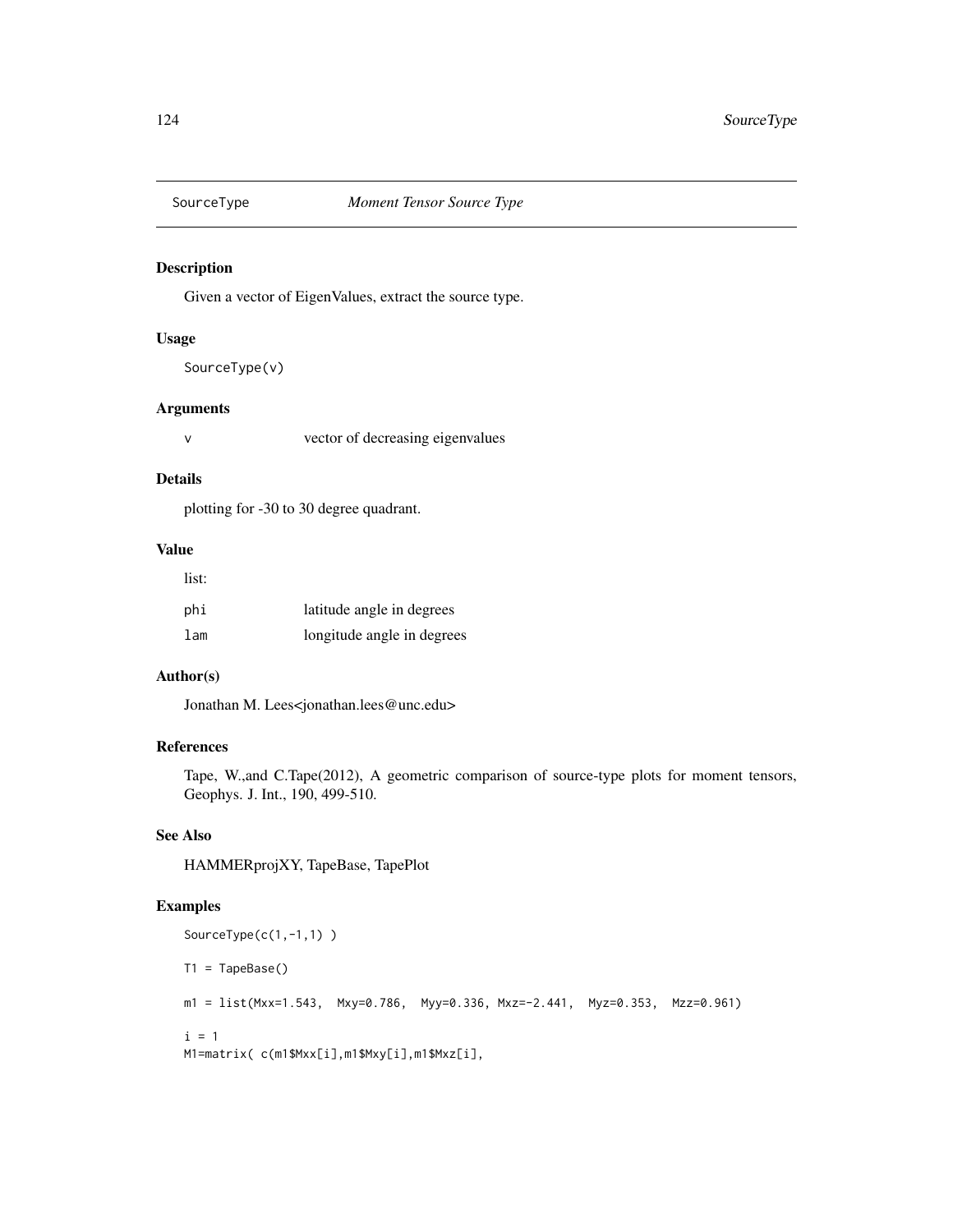## spherefocgeo 125

```
m1$Mxy[i],m1$Myy[i],m1$Myz[i],
     m1$Mxz[i],m1$Myz[i],m1$Mzz[i]), ncol=3, byrow=TRUE)
E1 = eigenv(M1)h = SourceType( sort(E1$values, decreasing=TRUE) )
         h$dip = 90-h$phi
         ## cat(paste(h$dip, h$lam, sep=" "), sep="\n")
         h1 = HAMMERprojXY(h$dip*pi/180, h$lam*pi/180)
```

```
TapePlot(T1)
          points(h1$x, h1$y, pch=21, bg="red" )
```
spherefocgeo *SphereFocGeo*

#### Description

Spherical Projections of PT axes distributed geographically.

#### Usage

spherefocgeo(CMTSOL, PROJ = NULL, icut = 5, ndivs =  $10$ , bbox=c(0,1, 0, 1), PLOT = TRUE, add = FALSE, RECT = FALSE, pal = terrain.colors(100))

#### Arguments

| CMTSOL | see output of getCMT for list input                                                                          |
|--------|--------------------------------------------------------------------------------------------------------------|
| PROJ   | Map projection                                                                                               |
| icut   | cut off for number of points in box, default=5                                                               |
| ndivs  | divisions of map area, default=10                                                                            |
| bbox   | bounding box for dividing the area, given as minX, maxX, minY, maxY; de-<br>fault=usr coordinates from par() |
| PLOT   | logical, default=TRUE                                                                                        |
| add    | logical, add to existing plot                                                                                |
| RECT   | logical, TRUE=plot rectangles                                                                                |
| pal    | palette fo rimages in each box                                                                               |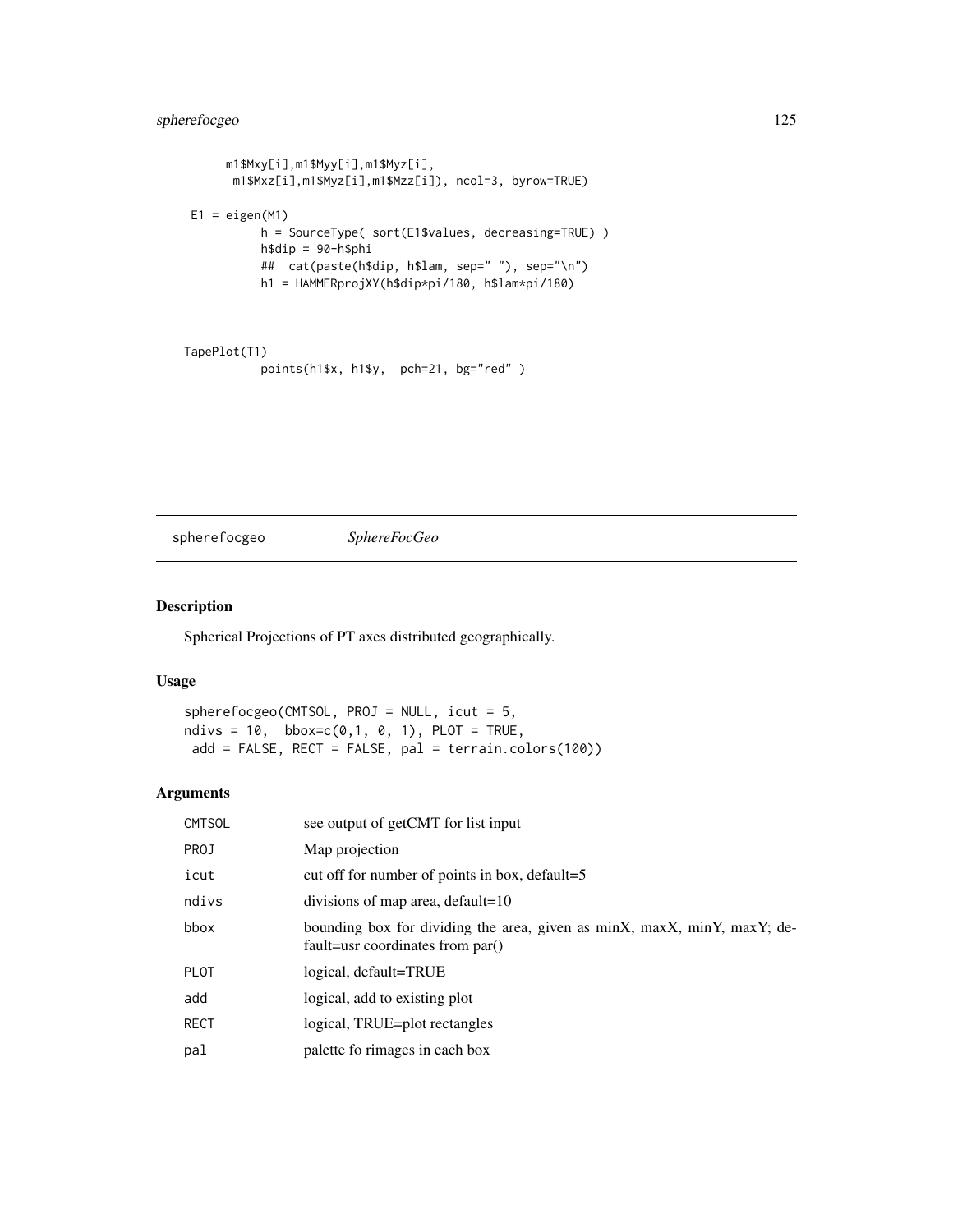### Details

Program divides the area into blocks, tests each one for minimum number per block and projects the P and T axes onto an equal area stereonet.

#### Value

Graphical Side Effects

#### Author(s)

Jonathan M. Lees<jonathan.lees@unc.edu>

## See Also

PlotPTsmooth, ternfocgeo, prepFOCS, RectDense

```
N = 100LATS = c(7.593004, 25.926045)
LONS = c(268.1563, 305)lon=rnorm(N, mean=mean(LONS), sd=diff(LONS)/2 )
lat=rnorm(N, mean=mean(LATS), sd=diff(LATS)/2)
str1=runif(N,50,100)
dip1=runif(N,10, 80)
rake1=runif(N,5, 180)
dep=runif(N,1,15)
name=seq(from=1, to=length(lon), by=1)
Elat=NULL
Elon=NULL
yr = rep(2017, times=N)jd = runif(N, min=1, max=365)MEKS = list(lon=lon, lat=lat, str1=str1, dip1=dip1,
 rake1=rake1, dep=dep, name=name, yr=yr, jd = jd)
PROJ = GEOmap::setPROJ(type=2, LAT0=mean(lat) , LON0=mean(lon) ) ## utm
XY = GEOmap::GLOB.XY(lat, lon, PROJ)
plot(range(XY$x), range(XY$y), type='n', asp=1)
  points(XY$x, XY$y)
spherefocgeo(MEKS, PROJ, PLOT=TRUE, icut = 3, ndivs = 4,
 add=TRUE, pal=terrain.colors(100), RECT=TRUE )
```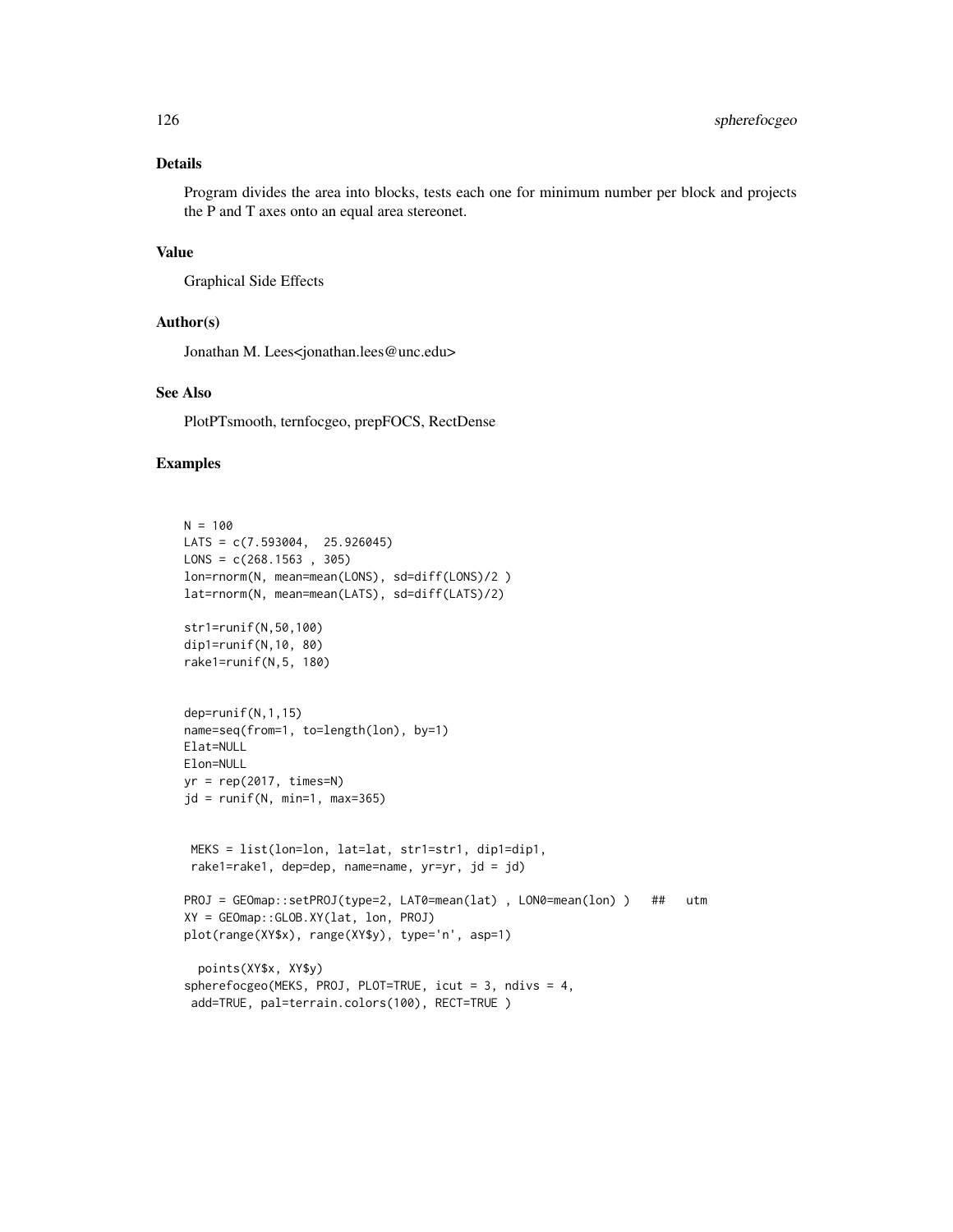```
## Not run:
plot(x=range(IZ$x), y=range(IZ$y), type='n', asp=1, axes=FALSE, ann=FALSE)
image(x=IZ$x, y=IZ$y, z=(UZ), col=blues, add=TRUE)
image(x=IZ$x, y=IZ$y, z=(AZ), col=terrain.colors(100) , add=TRUE)
plotGEOmapXY(haiti.map,
             LIM = c(Lon.range[1],Lat.range[1],
Lon.range[2] ,Lat.range[2]),
             PROJ =PROJ, MAPstyle = 2,
MAPcol = 'black' , add=TRUE )
H = rectPERIM(JMAT$xo, JMAT$yo)
antipolygon(H$x ,H$y, col=grey(.85) , corner=1, pct=.4)
sqrTICXY(H , PROJ, side=c(1,2,3,4), LLgrid=TRUE, col=grey(.7) )
spherefocgeo(OLDCMT, PROJ, PLOT=TRUE, add=TRUE, pal=topo.colors(100) )
```
## End(Not run)

spline.arrow *Spline Arrow*

#### Description

Given a set of points, draw a spline and affix an arrow at the end.

## Usage

```
spline.arrow(x, y = 0, kdiv = 20, arrow = 1,
length = 0.2, col = "black", thick = 0.01,
headlength = 0.2, headthick = 0.1, code = 2, ...)
```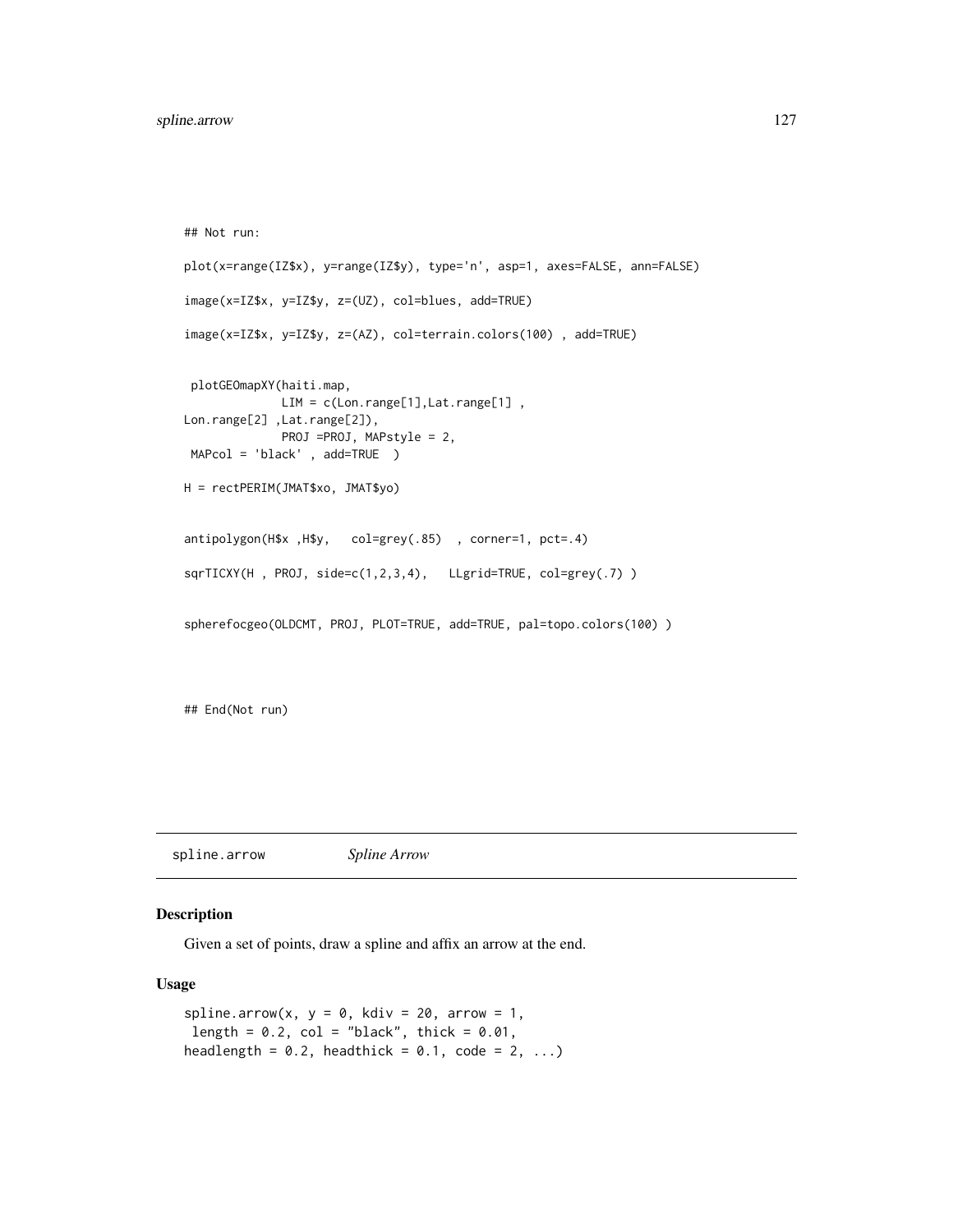128 spline.arrow spline.arrow

## Arguments

| x          | vector, x-coordinates                                 |
|------------|-------------------------------------------------------|
| у          | vector, y-coordinates                                 |
| kdiv       | Number of divisions                                   |
| arrow      | style of arrow, $1$ =simple arrow, $2$ =fancy arrow   |
| length     | length of head                                        |
| col        | color of arrow                                        |
| thick      | thickness of arrow stem                               |
| headlength | length of arrow head                                  |
| headthick  | thickness of arrow head                               |
| code       | code, 1=arrow on end of spline, 3=arrow on beginning. |
|            | graphical parameters for the line                     |

## Details

Can use either simple arrows or fancy arrows.

## Value

list of x,y coordinates of the spline and Graphical Side effects

## Author(s)

Jonathan M. Lees<jonathan.lees@unc.edu>

## See Also

fancyarrows

## Examples

plot(c(0,1), c(0,1), type='n')

G=list()

```
G$x=c(0.1644,0.1227,0.0659,0.0893,0.2346,
0.3514,0.5518,0.7104,0.6887,0.6903,0.8422)
G$y=c(0.8816,0.8305,0.7209,0.6086,0.5372,
0.6061,0.6545,0.6367,0.4352,0.3025,0.0475)
```
spline.arrow(G\$x, G\$y)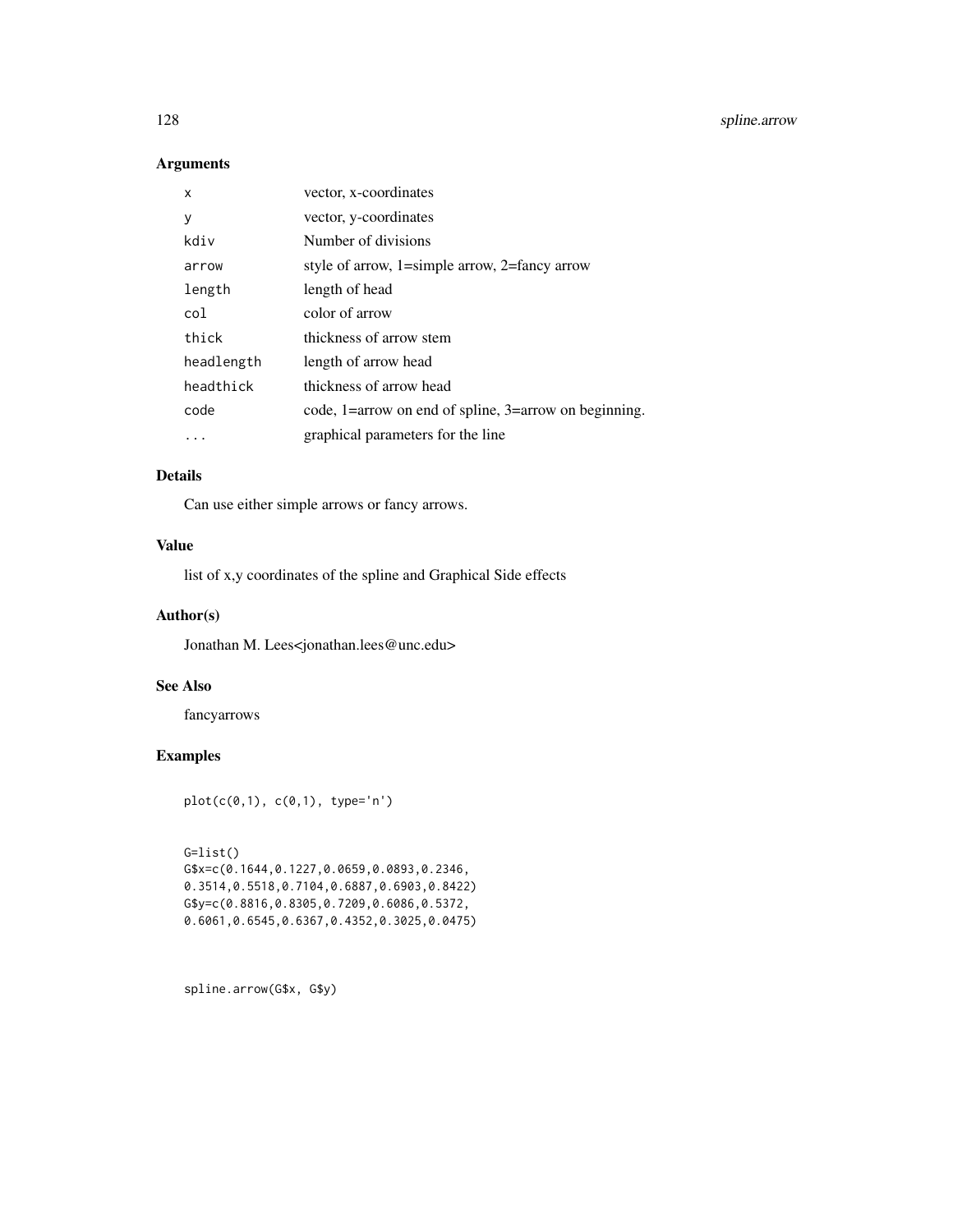Given a focal mechanism, add Strike Dip lines to a plot.

## Usage

StrikeDip( $x = x$ ,  $y = y$ , MEC, focsiz, addDIP = TRUE, ...)

## Arguments

| x      | x-location on plot                                     |
|--------|--------------------------------------------------------|
| У      | y-location on plot                                     |
| MEC    | Focal Mechanism list from SDRFOC                       |
| focsiz | size of mechanism, inches                              |
| addDIP | Logical, $TRUE = add dip$ line perpendicular to strike |
|        | graphical parameters                                   |

## Details

This is a summary plot to be used instead of Beach Balls.

## Value

Graphical Side Effects

## Author(s)

Jonathan M. Lees<jonathan.lees@unc.edu>

## References

Lees, J. M., Geotouch: Software for Three and Four Dimensional GIS in the Earth Sciences, Computers & Geosciences, 26, 7, 751-761, 2000.

#### See Also

nipXY, justfocXY, plotmanyfoc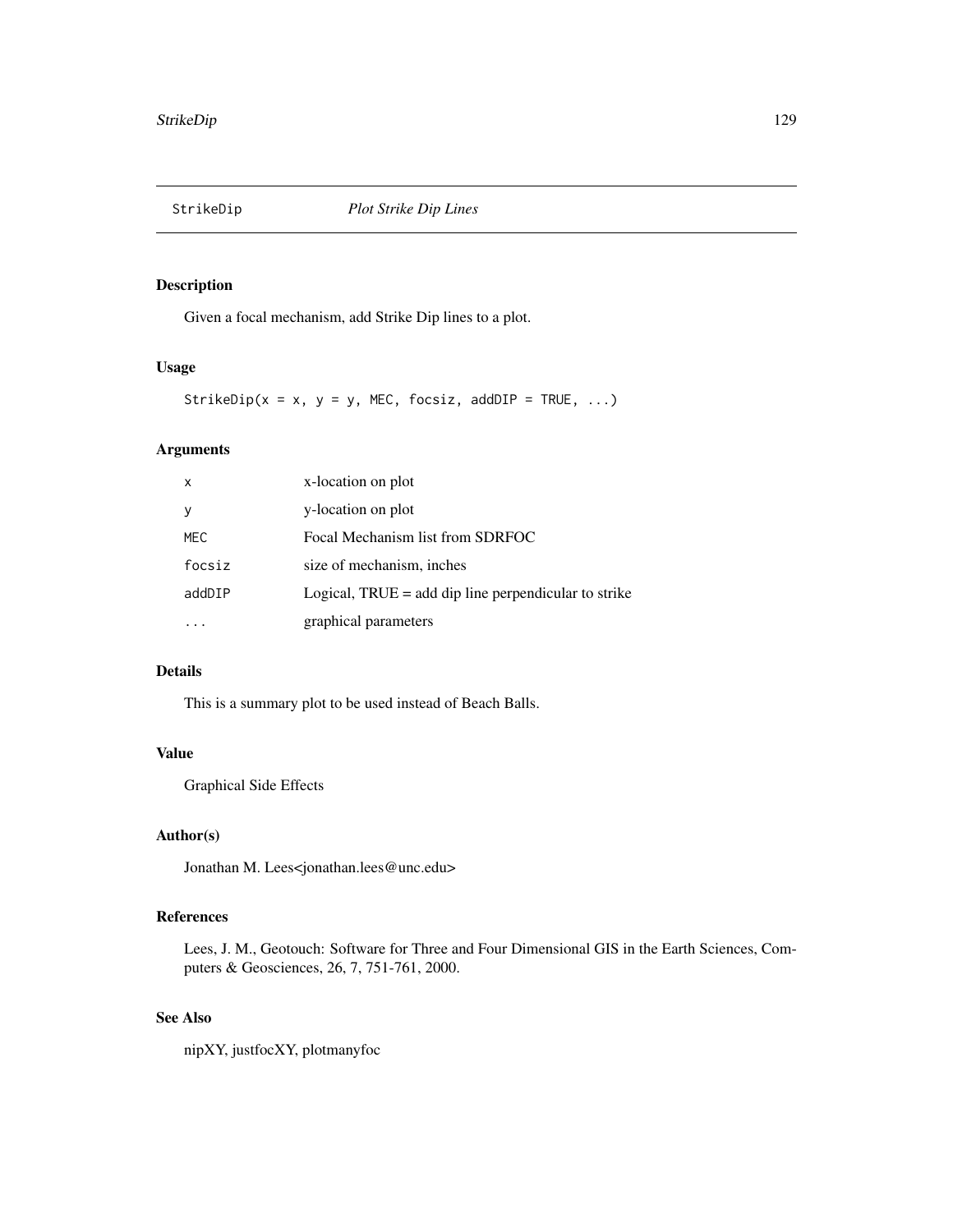```
### HAiti Earthquake Jan, 2010
MEC <- SDRfoc(71, 64, 25 , u=FALSE, ALIM=c(-1,-1, +1, +1), PLOT=FALSE)
plot(c(0, 1), c(0, 1), type='n', asp=1)u \leq par("usr")
focsiz <-0.5justfocXY(MEC, x=.5, y= .5, focsiz=0.5,
fcol ='brown' , fcolback = "white", xpd = TRUE)
StrikeDip(1.0, .5 , MEC ,focsiz, col="purple", lwd=3 )
nipXY(MEC, x = 0.25, y = .5, focsiz=0.5,fcol ='purple', nipcol = "black", cex = 1)
##### or
set.seed(2015)
N = 20lon=runif(20, 268.1563 , 305)
lat=runif(20, 7.593004, 25.926045)
str1=runif(20,50,100)
dip1=runif(20,10, 80)
rake1=runif(20,5, 180)
dep=runif(20,1,15)
name=seq(from=1, to=length(lon), by=1)
Elat=NULL
Elon=NULL
yr = rep(2017, times=N)jd = runif(N, min=1, max=365)MEKS = list(lon=lon, lat=lat, str1=str1, dip1=dip1,
rake1=rake1, dep=dep, name=name, yr=yr, jd = jd)
PROJ = GEOmap::setPROJ(type=2, LAT0=mean(lat) , LON0=mean(lon) ) ## utm
XY = GEOmap::GLOB.XY(lat, lon, PROJ)
plot(range(XY$x), range(XY$y), type='n', asp=1)
for(i in 1:length(XY$x))
{
  Msdr = CONVERTSDR(MEKS$str1[i], MEKS$dip1[i],MEKS$rake1[i])
     MEC = MRake(Msdr$M)
       MEC$UP = FALSE
         jcol = foc.color(foc.icolor(MEC$rake1), pal=1)
StrikeDip(XY$x[i], XY$y[i] , MEC ,focsiz, col=jcol, lwd=3 )
}
```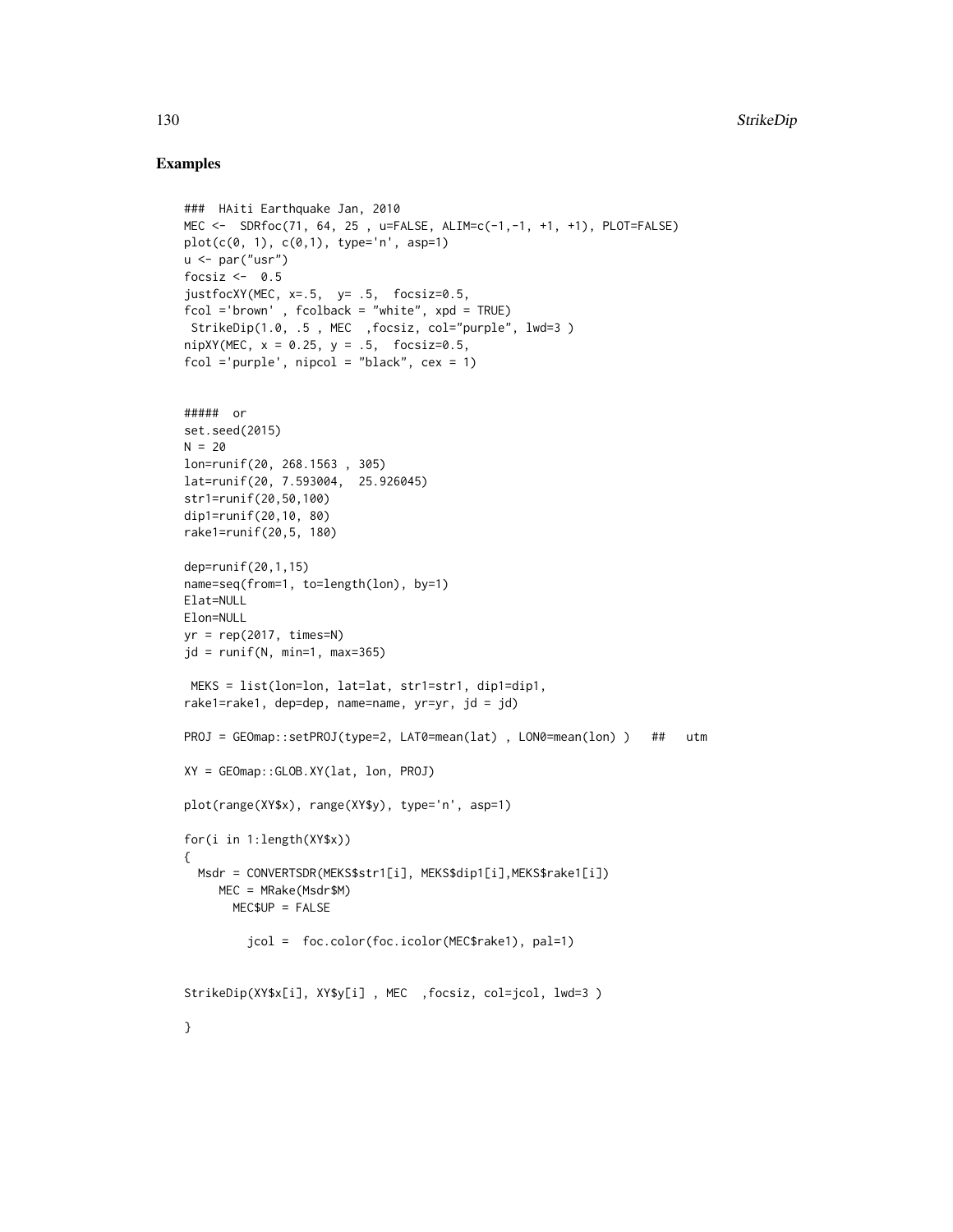Illustrate a strikeslip fault using animation

## Usage

```
strikeslip.fault(anim = seq(from = 0, to = 1, by = 0.1), KAPPA = 2,
                Light = c(45, 45))
```
## Arguments

| anim  | animation vector             |
|-------|------------------------------|
| KAPPA | Phong parameter for lighting |
| Light | lighting point               |

#### Details

Program will animate a strikeslip fault for educational purposes. Animation must be stopped by halting execution.

#### Value

Graphical Side effects

## Author(s)

Jonathan M. Lees<jonathan.lees@unc.edu>

### See Also

normal.fault, thrust.fault

#### Examples

```
strikeslip.fault(anim=0, Light=c(45,90) )
```

```
## Not run:
#### execute a stop command to stop this animation
anim= seq(from=0, to=1, by=.1)
strikeslip.fault(anim=anim, Light=c(45,90) )
```
## End(Not run)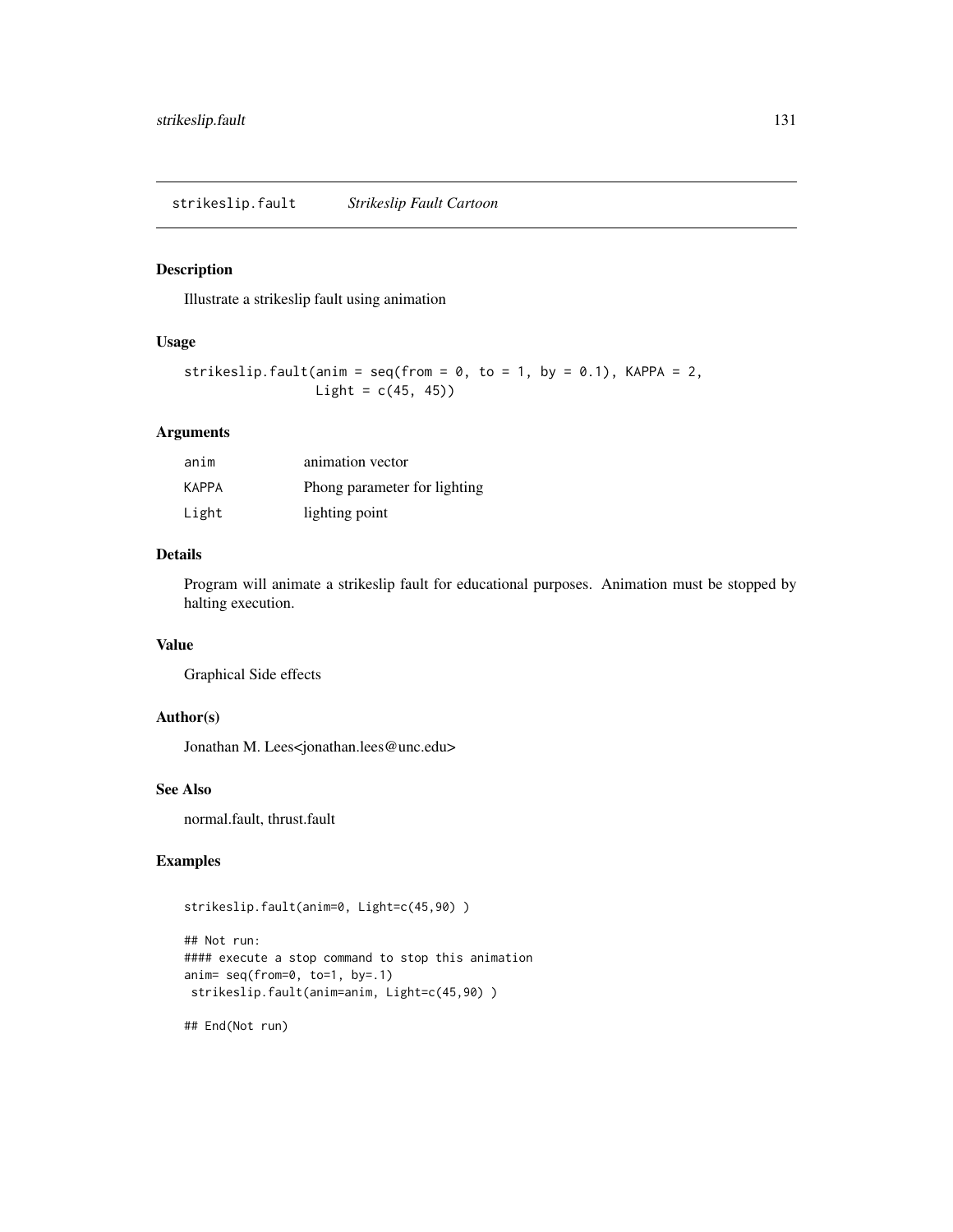Plot SV-wave radiation with information from the pickfile and waveform data

#### Usage

```
SVradfoc(A, MEC, GU, pscale, col)
```
## Arguments

|        | Pickfile structure       |
|--------|--------------------------|
| MFC.   | MEC structure            |
| GU     | Waveform Event Structure |
| pscale | logical (not used)       |
| co1.   | color palette            |

#### Details

Image plot of the SV radiation pattern

#### Value

Graphical Side effects

## Author(s)

Jonathan M. Lees<jonathan.lees@unc.edu>

## See Also

imageSV

## Examples

MEC = SDRfoc(65, 32, -34, u=TRUE, ALIM=c(-1,-1, +1, +1), PLOT=FALSE) SVradfoc(NULL, MEC , NULL, TRUE, rainbow(100) )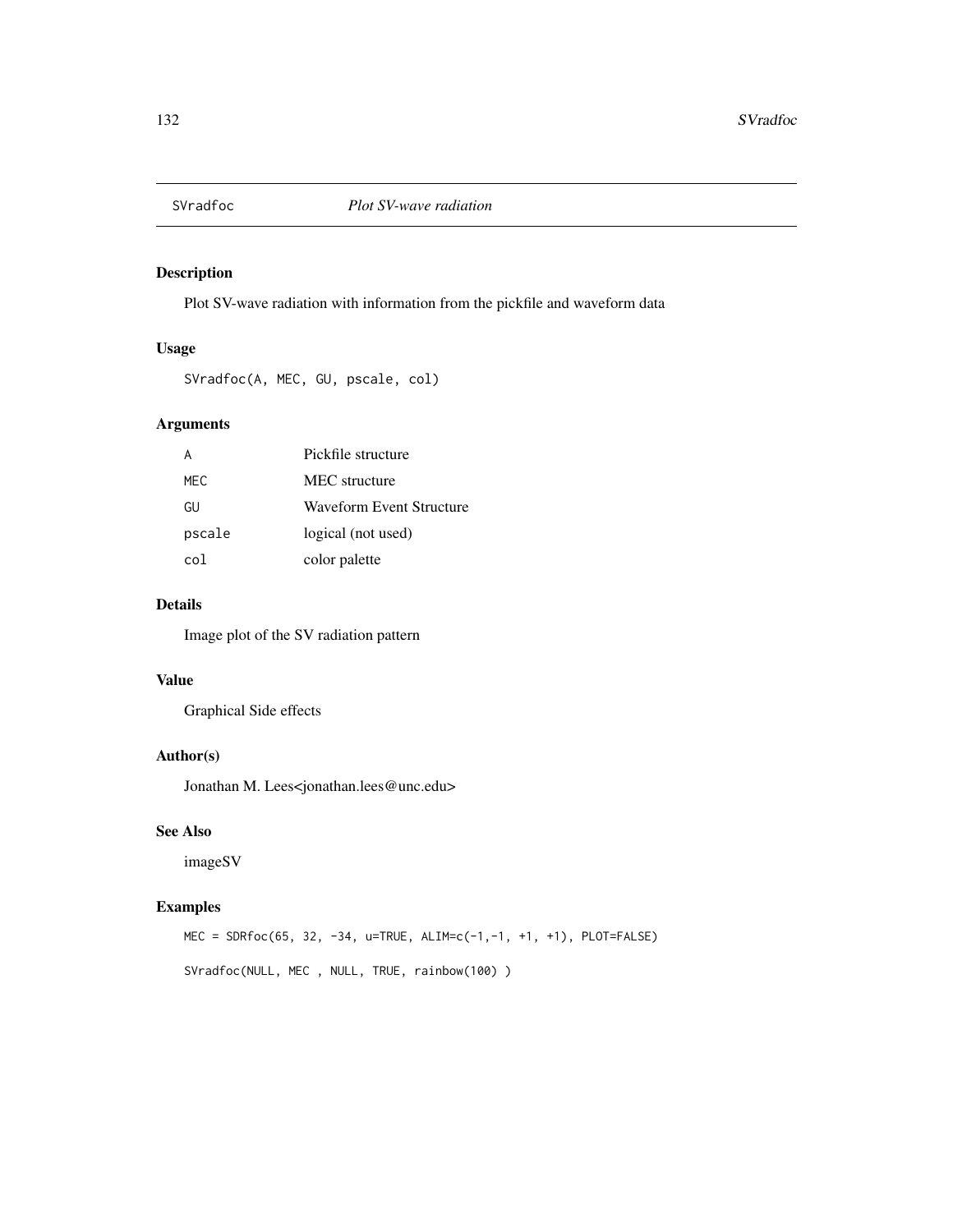TapeBase *Tape Base Lines*

## Description

Create a structure of Tape Base lines

## Usage

TapeBase()

## Details

Program returns the lines and points for plotting a Tape plot. Based on the Hammer projection.

## Value

List

## Note

The list includes points and other information

## Author(s)

Jonathan M. Lees<jonathan.lees@unc.edu>

## References

Tape, W., and C. Tape (2012), A geometric comparison of source-type plots for moment tensors, Geophys. J. Int., 190, 499-510.

## See Also

TapePlot, HAMMERprojXY

## Examples

T1 =TapeBase() TapePlot(T1)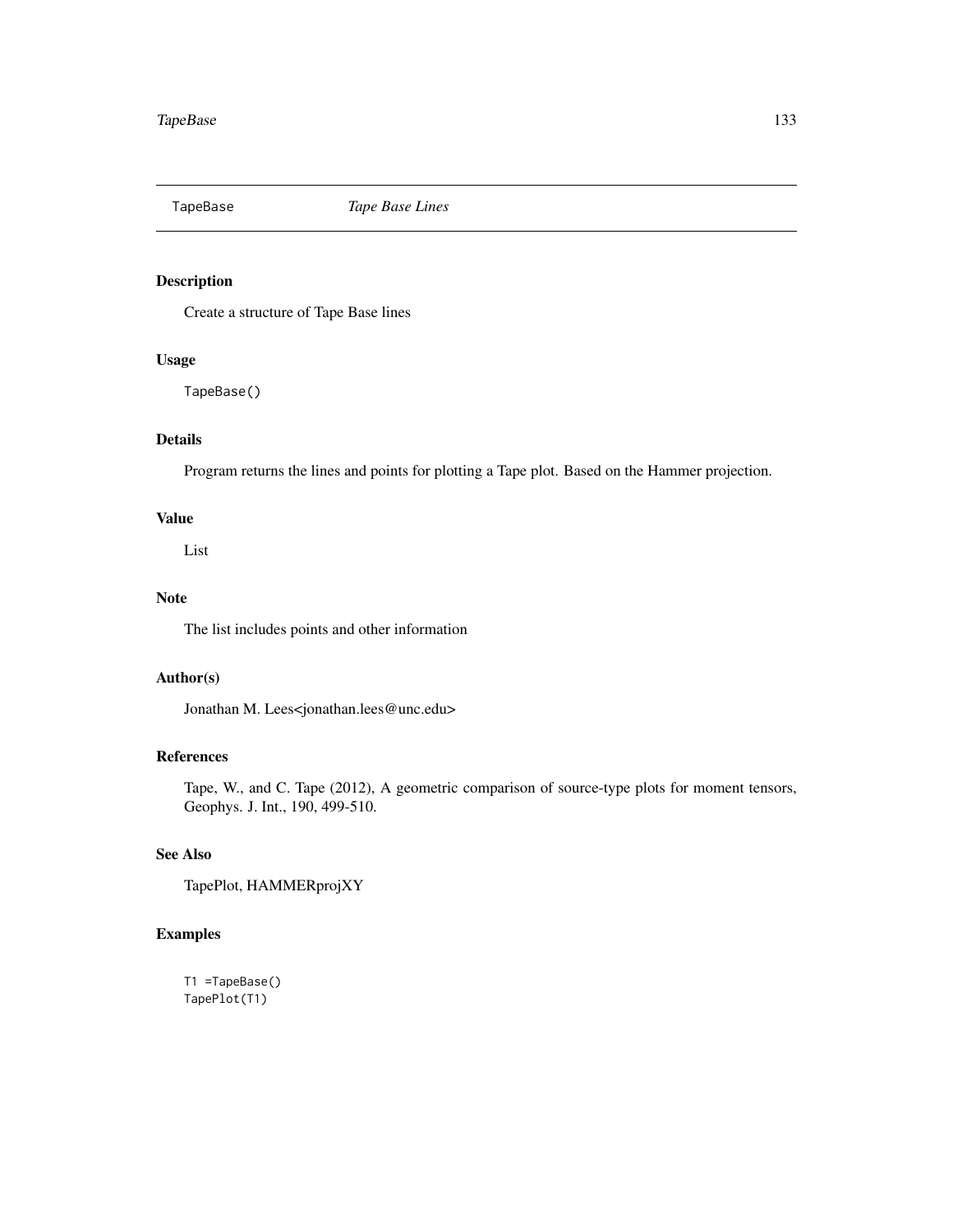Tape style Lune Plot using Hammer projection

## Usage

```
TapePlot(TapeList = list(), add = FALSE, ann = TRUE,
pcol = c(grey(0), grey(0.85), grey(0.95)))
```
## Arguments

| TapeList | List of strokes from TapeBase                                 |
|----------|---------------------------------------------------------------|
| add      | logical, TRUE=add to existing plot                            |
| ann      | logical, TRUE=annotape                                        |
| pcol     | 3-vector of colors: inner lines, upper polygon, lower polygon |

## Details

Plot an Tape net from the TapeBase function.

## Value

Side effects

## Author(s)

Jonathan M. Lees<jonathan.lees@unc.edu>

## References

Tape, W., and C. Tape (2012), A geometric comparison of source-type plots for moment tensors, Geophys. J. Int., 190, 499-510. https://doi.org/10.1111/j.1365-246X.2012.05490.x

## See Also

TapeBase, HAMMERprojXY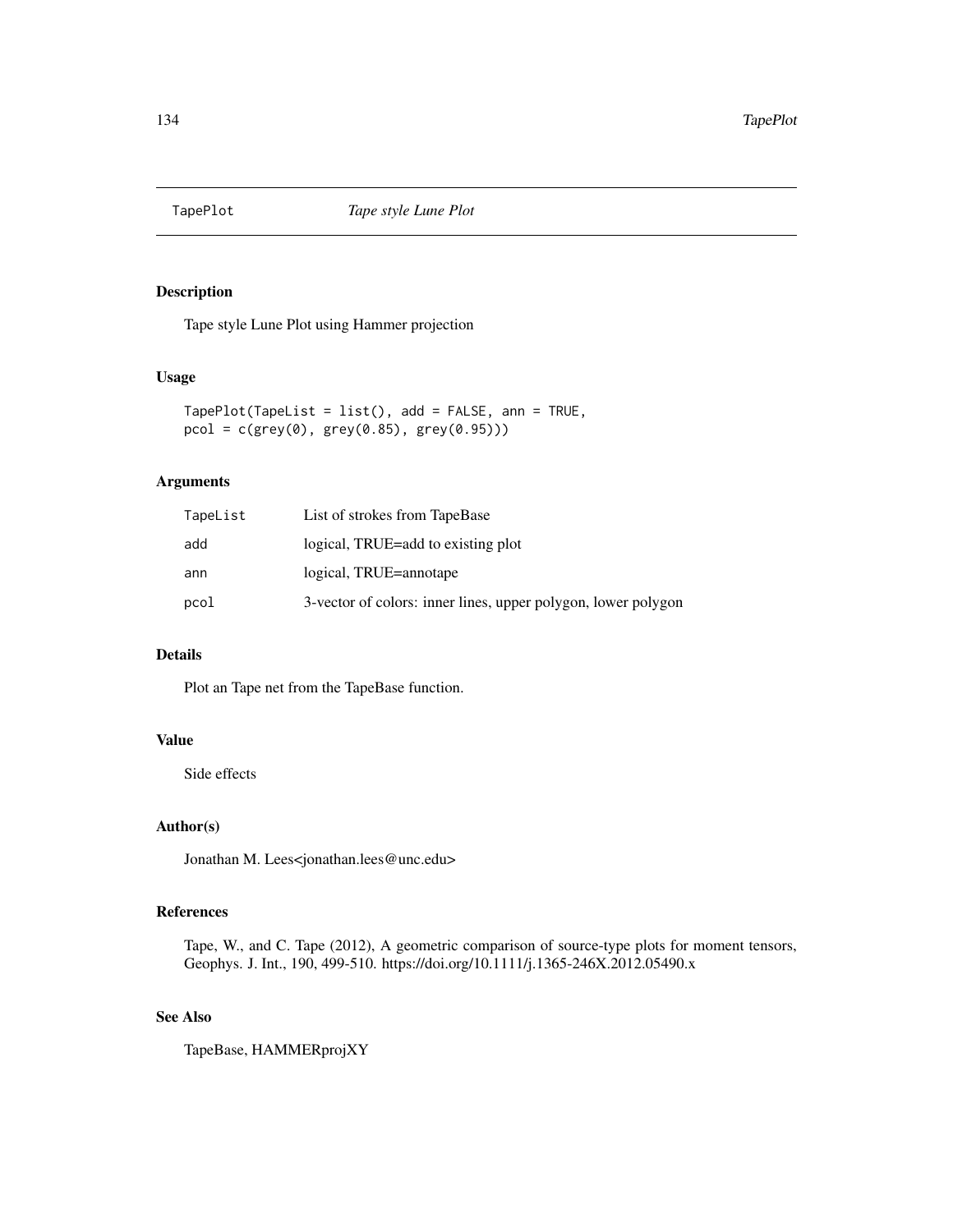## TEACHFOC 135

## Examples

```
T1 = TapeBase()TapePlot(T1)
data(widdenMoments)
WM = widdenMoments
        par(mfrow=c(1,1), mai=c(0,0,0,0))T1 = TapeBase()
        TapePlot(T1)
        for(i in 1:length(WM$Mxx))
         {
          M1=matrix( c(WM$Mxx[i],WM$Mxy[i],WM$Mxz[i],
     WM$Mxy[i],WM$Myy[i],WM$Myz[i],
      WM$Mxz[i],WM$Myz[i],WM$Mzz[i]), ncol=3, byrow=TRUE)
          E1 = eigenv(M1)h = SourceType( sort(E1$values, decreasing=TRUE) )
          h$dip = 90-h$phi
          ## cat(paste(h$dip, h$lam, sep=" "), sep="\n")
          h1 = HAMMERprojXY(h$dip*pi/180, h$lam*pi/180)
          points(h1$x, h1$y, pch=21, bg="orange" )
        }
```
#### TEACHFOC *Graphical Plot of Focal Mechanism*

#### Description

Plots Beachball figure with numerous vectors and points added and labeled. Useful for teaching about focal mechanisms.

## Usage

TEACHFOC(s, d, r, up = FALSE)

#### Arguments

| -S | strike |
|----|--------|
| d  | dip    |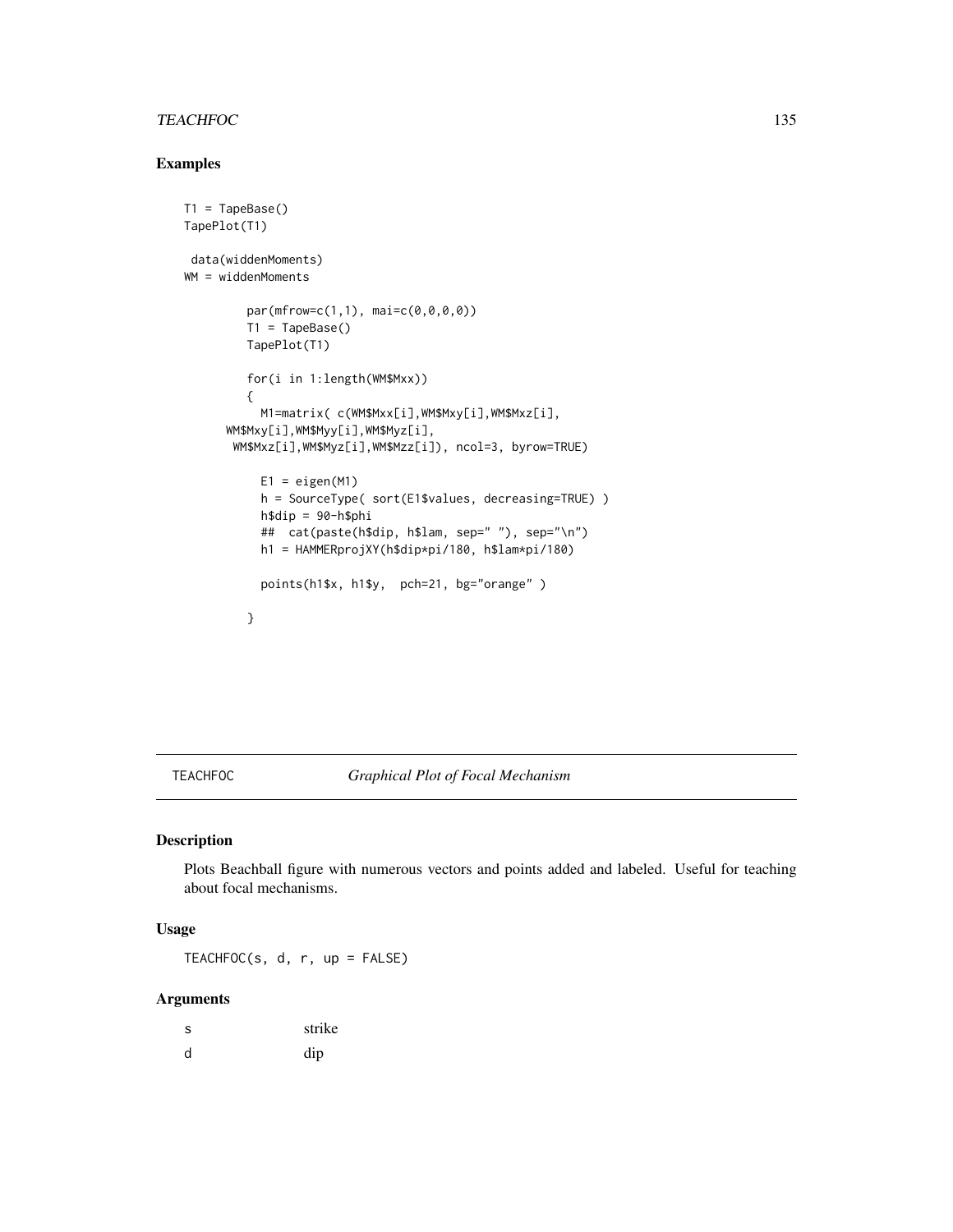## 136 ternfoc.point

r rake up logical, TRUE = upper

## Value

Graphical side effects

## Author(s)

Jonathan M. Lees<jonathan.lees@unc.edu>

## See Also

CONVERTSDR, MRake,foc.icolor,focleg, foc.color, focpoint, PlotPlanes, nipXY , fancyarrows

## Examples

TEACHFOC(65, 32, -34, up=TRUE)

ternfoc.point *Plot Ternary Point*

## Description

Add a point to a ternary plot

## Usage

ternfoc.point(deltaB, deltaP, deltaT)

## Arguments

| deltaB | angle, degrees |
|--------|----------------|
| deltaP | angle, degrees |
| deltaT | angle, degrees |

## Details

Plot point on a Ternary diagram using Froelich's algorithm.

#### Value

| List |                         |
|------|-------------------------|
| h    | vector of x coordinates |
| v    | vector of y coordinates |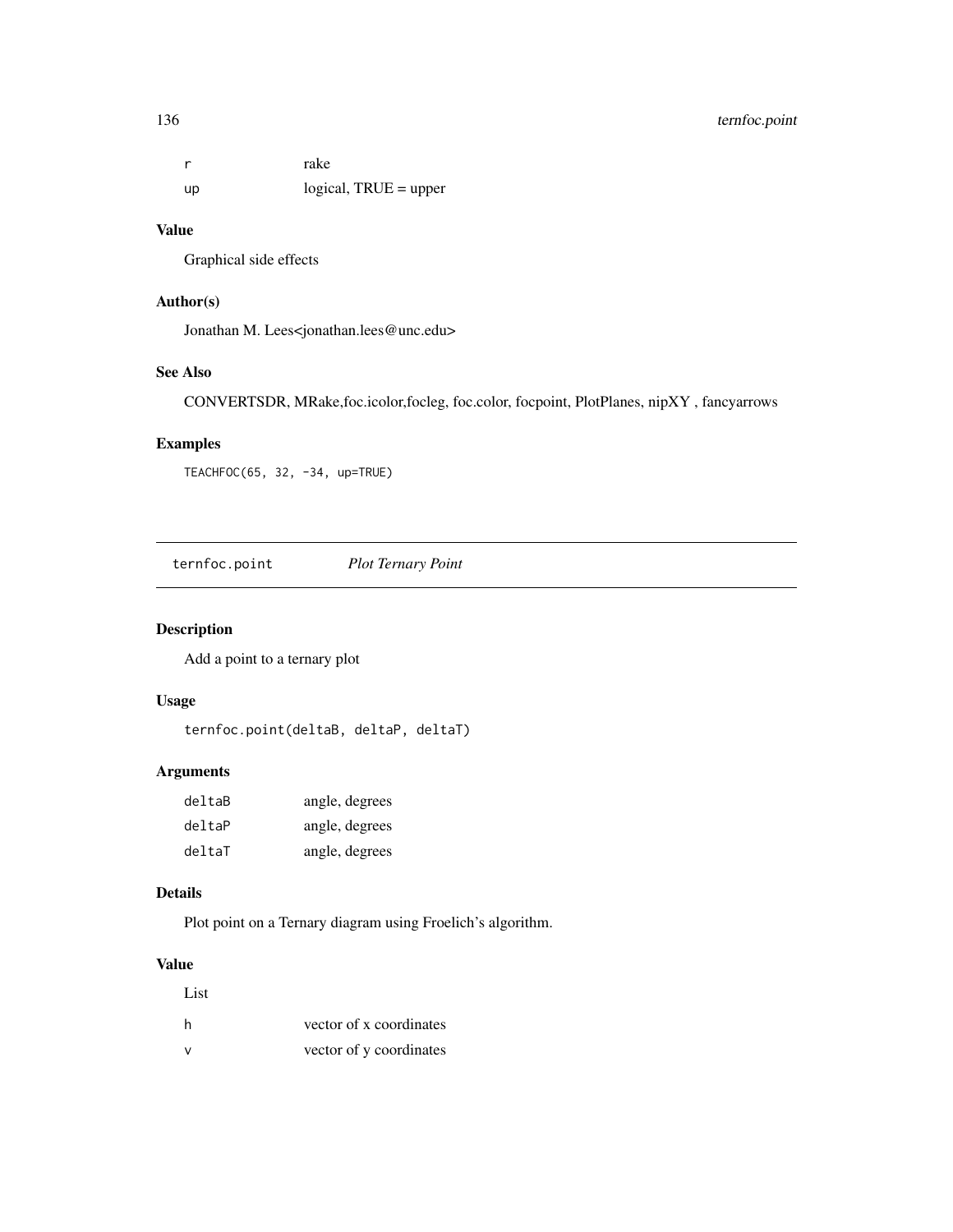## ternfocgeo 137

## Note

Use Bfocvec(az1, dip1, az2, dip2) to get the deltaB angle.

## Author(s)

Jonathan M. Lees <jonathan.lees@unc.edu>

#### References

C. Frohlich. Triangle diagrams: ternary graphs to display similarity and diversity of earthquake focal mechanisms. Physics of the Earth and Planetary Interiors, 75:193-198, 1992.

## See Also

Bfocvec

## Examples

```
Msdr = CONVERTSDR(55.01, 165.65, 29.2 )
MEC = MRake(Msdr$M)
 MEC$UP = FALSE
  az1 = Msdr$M$az1
 dip1 = Msdr$M$d1
 az2 = Msdr$M$az2
 dip2 = Msdr$M$d2
 BBB = Bfocvec(az1, dip1, az2, dip2)
 V = ternfoc.point(BBB$Bdip, Msdr$M$pd, Msdr$M$td )
```
ternfocgeo *Ternary Focals*

## Description

Ternary plots of rake categories (strike-slip, normal, thrust) distributed geographically.

#### Usage

```
ternfocgeo(CMTSOL, PROJ = NULL, icut = 5, ndivs = 10,
bbox=c(0,1, 0, 1), PLOT = TRUE, add = FALSE, RECT = FALSE)
```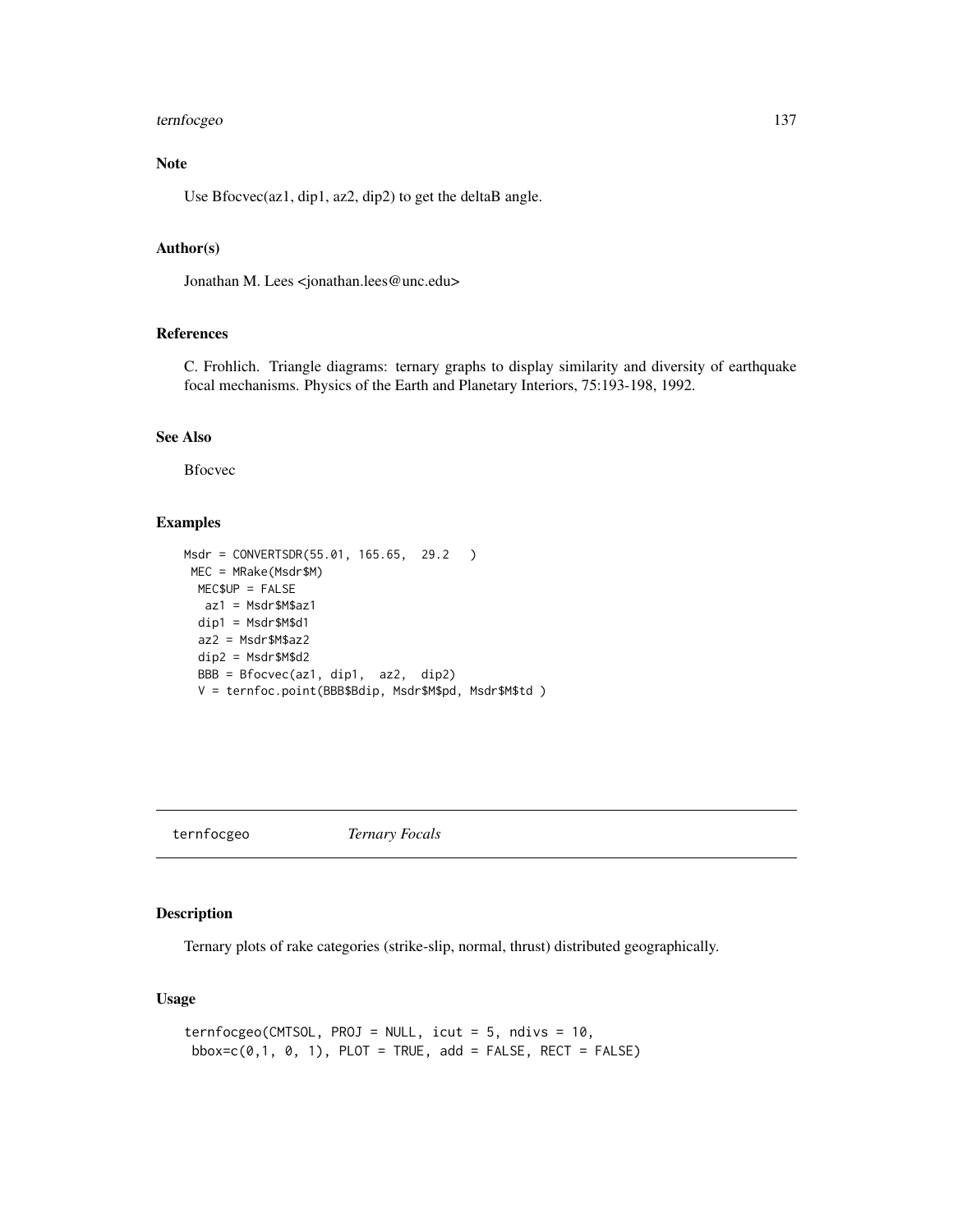### Arguments

| <b>CMTSOL</b> | see output of getCMT for list input                                                                          |
|---------------|--------------------------------------------------------------------------------------------------------------|
| PROJ          | Map projection                                                                                               |
| icut          | cut off for number of points in box, default=5                                                               |
| ndivs         | divisions of map area, default=10                                                                            |
| bbox          | bounding box for dividing the area, given as minX, maxX, minY, maxY; de-<br>fault=usr coordinates from par() |
| <b>PLOT</b>   | logical, default=TRUE                                                                                        |
| add           | logical, add to existing plot                                                                                |
| <b>RECT</b>   | logical, TRUE=plot rectangles                                                                                |

## Details

Program divides the area into blocks, tests each one for minimum number per block and plots a ternary plot for each block.

## Value

Graphical Side Effects

## Author(s)

Jonathan M. Lees<jonathan.lees@unc.edu>

## See Also

PlotTernfoc, spherefocgeo, prepFOCS, RectDense

```
N = 100LATS = c(7.593004, 25.926045)
LONS = c(268.1563, 305)lon=rnorm(N, mean=mean(LONS), sd=diff(LONS)/2 )
lat=rnorm(N, mean=mean(LATS), sd=diff(LATS)/2)
str1=runif(N,50,100)
dip1=runif(N,10, 80)
rake1=runif(N,5, 180)
dep=runif(N,1,15)
name=seq(from=1, to=length(lon), by=1)
Elat=NULL
Elon=NULL
yr = rep(2017, times=N)jd = runif(N, min=1, max=365)
```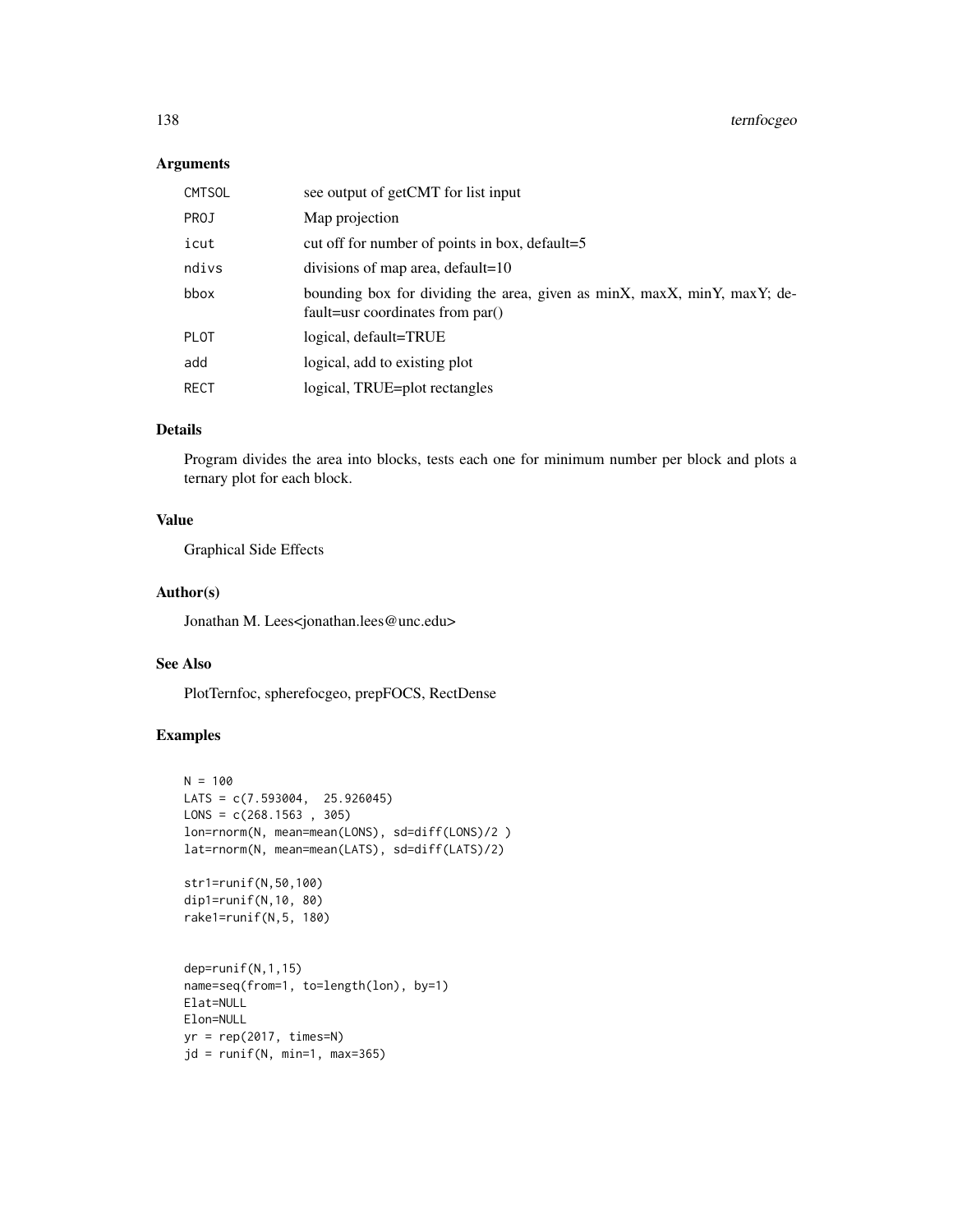#### ternfocgeo 139

```
MEKS = list(lon=lon, lat=lat, str1=str1, dip1=dip1,
rake1=rake1, dep=dep, name=name, yr=yr, jd = jd)
PROJ = GEOmap::setPROJ(type=2, LAT0=mean(lat) , LON0=mean(lon) ) ## utm
XY = GEOmap::GLOB.XY(lat, lon, PROJ)
plot(range(XY$x), range(XY$y), type='n', asp=1)
## points(XY$x, XY$y)
ternfocgeo(MEKS , PROJ, PLOT=TRUE, icut = 3,
ndivs = 4, add=TRUE, RECT=TRUE)
points(XY$x, XY$y, pch=8, col="purple" )
################# next restrict the boxes to a specific region
plot(range(XY$x), range(XY$y), type='n', asp=1)
points(XY$x, XY$y)
ternfocgeo(MEKS , PROJ, PLOT=TRUE, icut = 3, ndivs = 5,
bbox=c(-2000,2000,-2000,2000) , add=TRUE, RECT=TRUE)
## Not run:
##### this example shows a real application with a map
plot(x=range(IZ$x), y=range(IZ$y), type='n', asp=1, axes=FALSE, ann=FALSE)
image(x=IZ$x, y=IZ$y, z=(UZ), col=blues, add=TRUE)
image(x=IZ$x, y=IZ$y, z=(AZ), col=terrain.colors(100) , add=TRUE)
 plotGEOmapXY(haiti.map,
             LIM = c(Lon.range[1], Lat.range[1],
Lon.range[2] ,Lat.range[2]),
             PROJ =PROJ, MAPstyle = 2,
MAPcol = 'black' , add=TRUE )
H = rectPERIM(JMAT$xo, JMAT$yo)
antipolygon(H$x ,H$y, col=grey(.85) , corner=1, pct=.4)
sqrTICXY(H, PROJ, side=c(1,2,3,4), LLgrid=TRUE, col=grey(.7))
ternfocgeo(OLDCMT, PROJ, PLOT=TRUE, add=TRUE)
```
## End(Not run)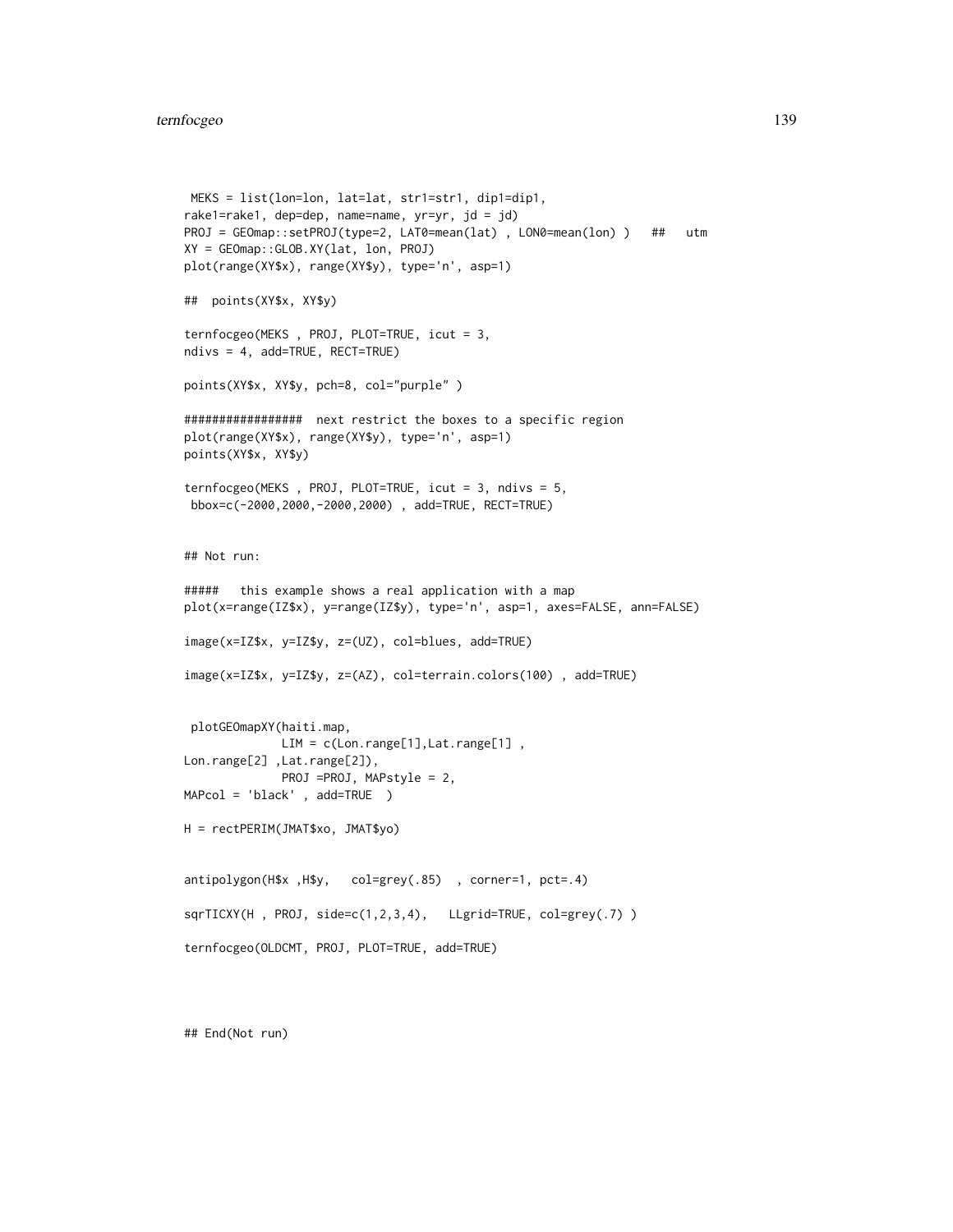testrightHAND *Test Right Hand of tensor*

#### Description

Test Right Hand of tensor

#### Usage

testrightHAND(U)

#### Arguments

U  $3$  by  $3$  matrix

## Details

The fuction eigen does not always produce a right-handed eigenvector matrix. The code tests each cross product to see if it creates a right-hand system.

## Value

logical vector

#### Author(s)

Jonathan M. Lees<jonathan.lees@unc.edu>

## See Also

forcerighthand

```
Mtens <- c(-0.412, 0.084, 0.328 ,0.398, -1.239, 1.058)
```

```
M1 <- matrix(c(Mtens[1], Mtens[4], Mtens[5], Mtens[4],
Mtens[2], Mtens[6], Mtens[5],Mtens[6],
Mtens[3]), ncol=3, nrow=3, byrow=TRUE)
```

```
E1 \leftarrow eigen(M1)testrightHAND(E1$vectors)
```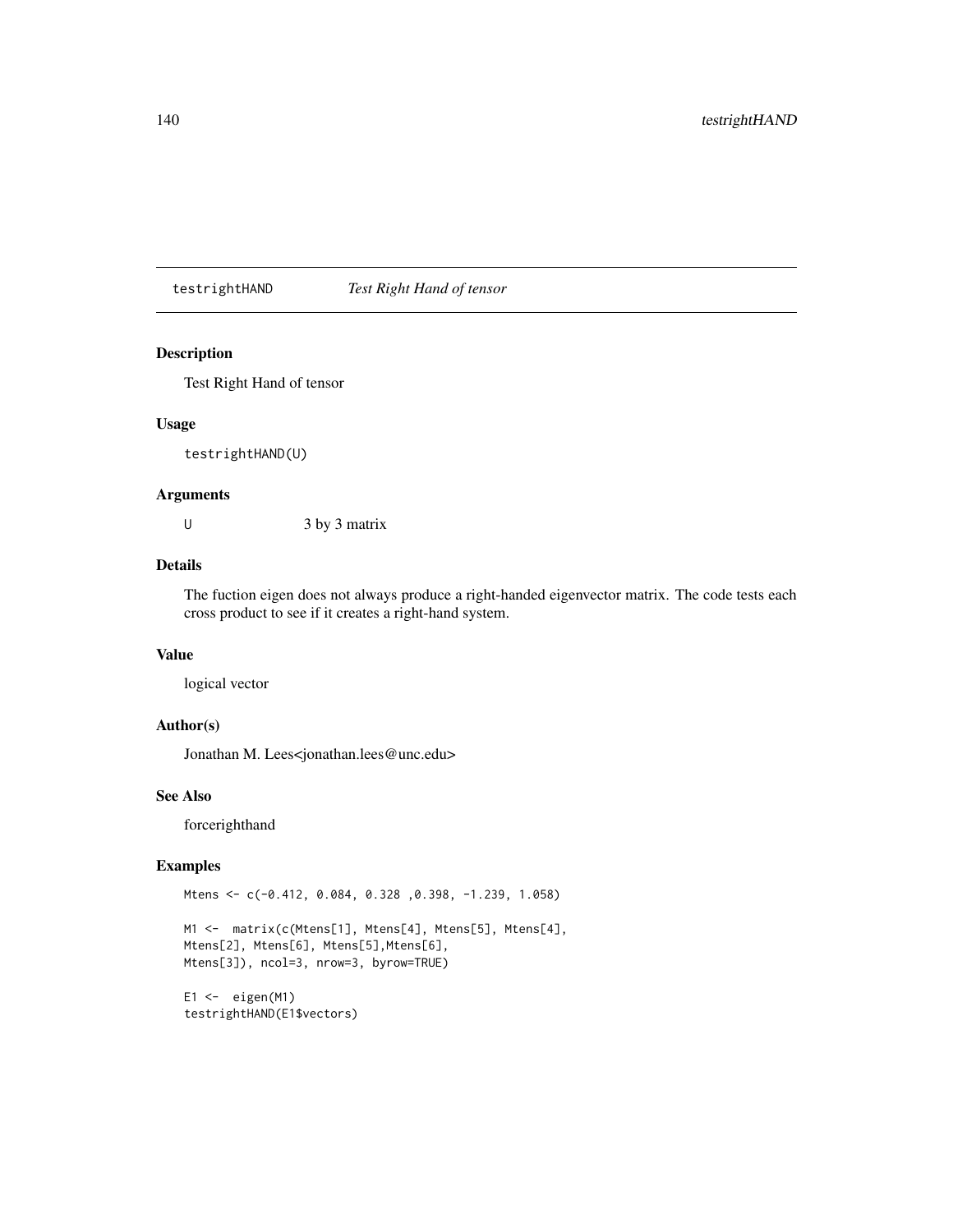Illustrate a thrust fault using animation

## Usage

```
thrust.fault(anim = seq(from = 0, to = 1, by = 0.1), KAPPA = 2,
            Light = c(45, 45))
```
#### Arguments

| anim  | animation vector             |
|-------|------------------------------|
| KAPPA | Phong parameter for lighting |
| Light | lighting point               |

## Details

Program will animate a thrust fault for educational purposes. Animation must be stopped by halting execution.

#### Value

Graphical Side effects

## Author(s)

Jonathan M. Lees<jonathan.lees@unc.edu>

## See Also

strikeslip.fault, thrust.fault

## Examples

```
thrust.fault(anim=0, KAPPA=4, Light=c(-20, 80))
```

```
## Not run:
#### execute a stop command to stop this animation
anim= seq(from=0, to=1, by=.1)
thrust.fault(anim=anim, KAPPA=4, Light=c(-20, 80))
```
## End(Not run)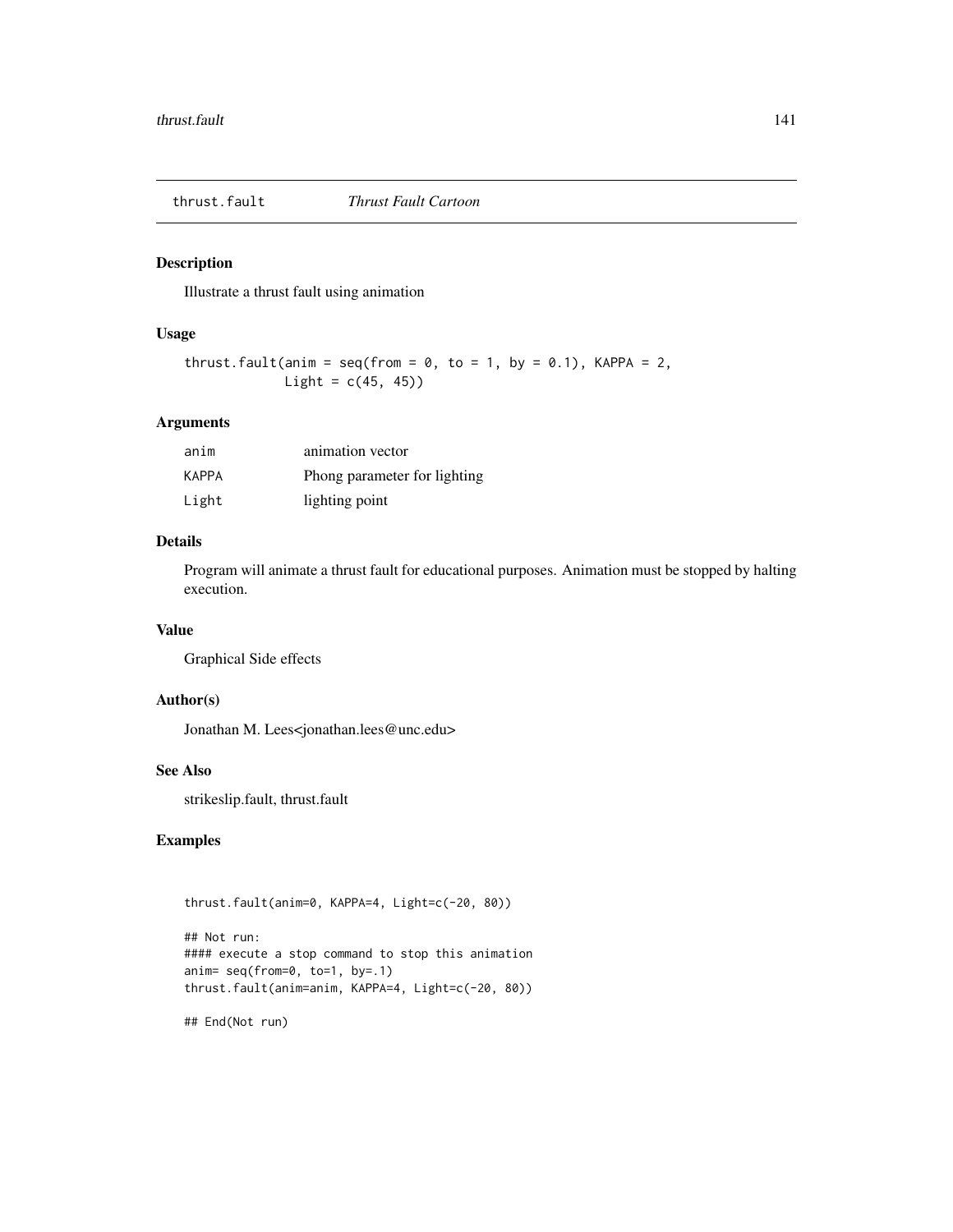tk2uv *Tk2uv*

## Description

Tk plot to u-v coordinate transformation

#### Usage

tk2uv(T, k)

## Arguments

| $\top$ | T-value |
|--------|---------|
| k      | k-value |

## Details

T and k come from moment tensor analysis.

#### Value

List: u and v

## Author(s)

Keehoon Kim<keehoon@live.unc.edu> Jonathan M. Lees<jonathan.lees@unc.edu>

## References

Hudson

## See Also

m2tk, hudson.net, hudson.plot

## Examples

 $v = c(2,-1,-1)$  $m = m2tk(v)$ tk2uv(m\$T, m\$k)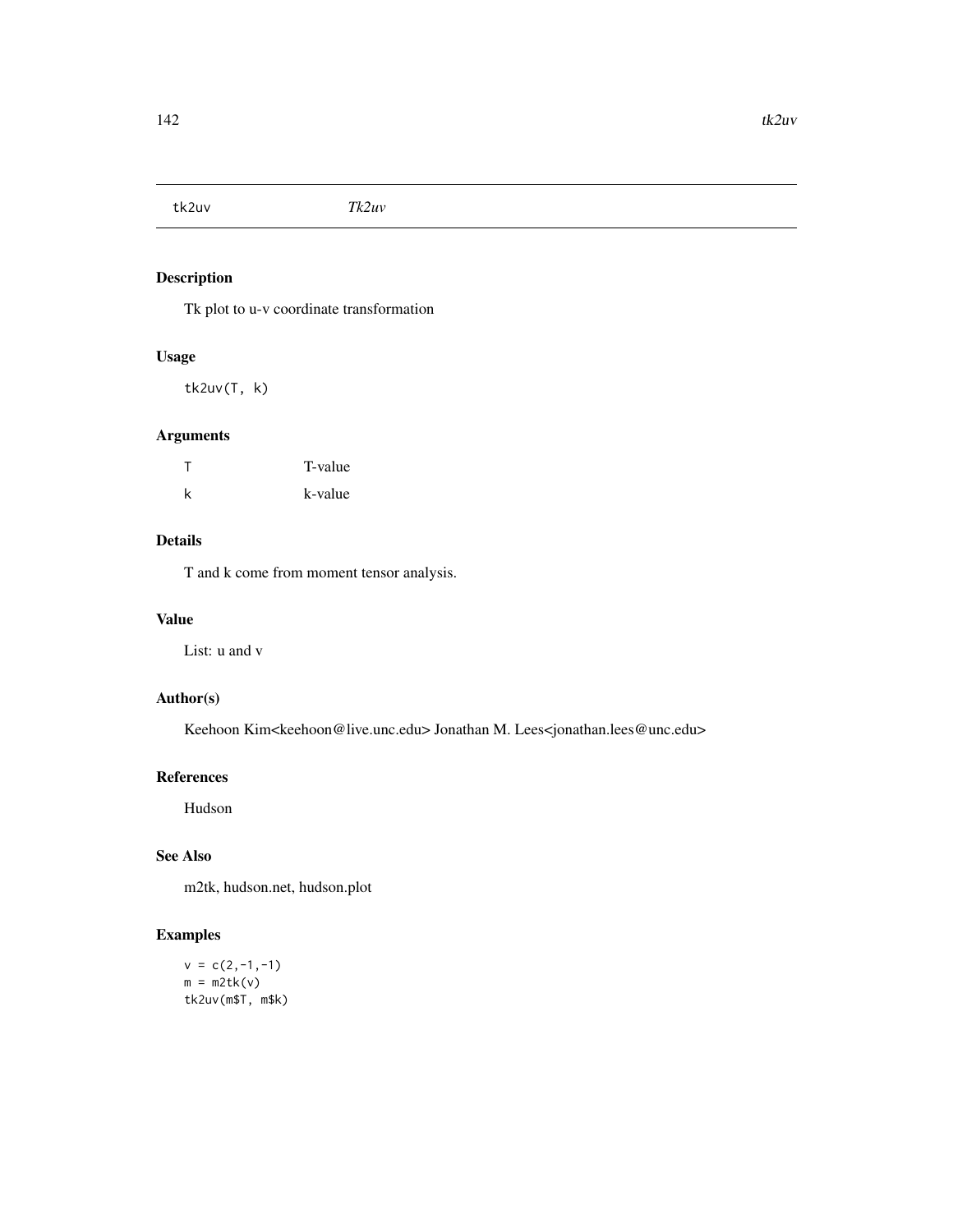Convert cartesian coordinates to strike and dip

## Usage

to.spherical(x, y, z)

## Arguments

| x              | x-coordinate |
|----------------|--------------|
| v              | y-coordinate |
| $\overline{ }$ | z-coordinate |

## Value

LIST

| az  | angle, degrees |
|-----|----------------|
| dip | angle, degrees |
| x   | x-coordinate   |
| v   | y-coordinate   |
| 7   | z-coordinate   |

## Author(s)

Jonathan M. Lees <jonathan.lees@unc.edu>

#### See Also

SDRfoc

## Examples

to.spherical(3, 4, 5)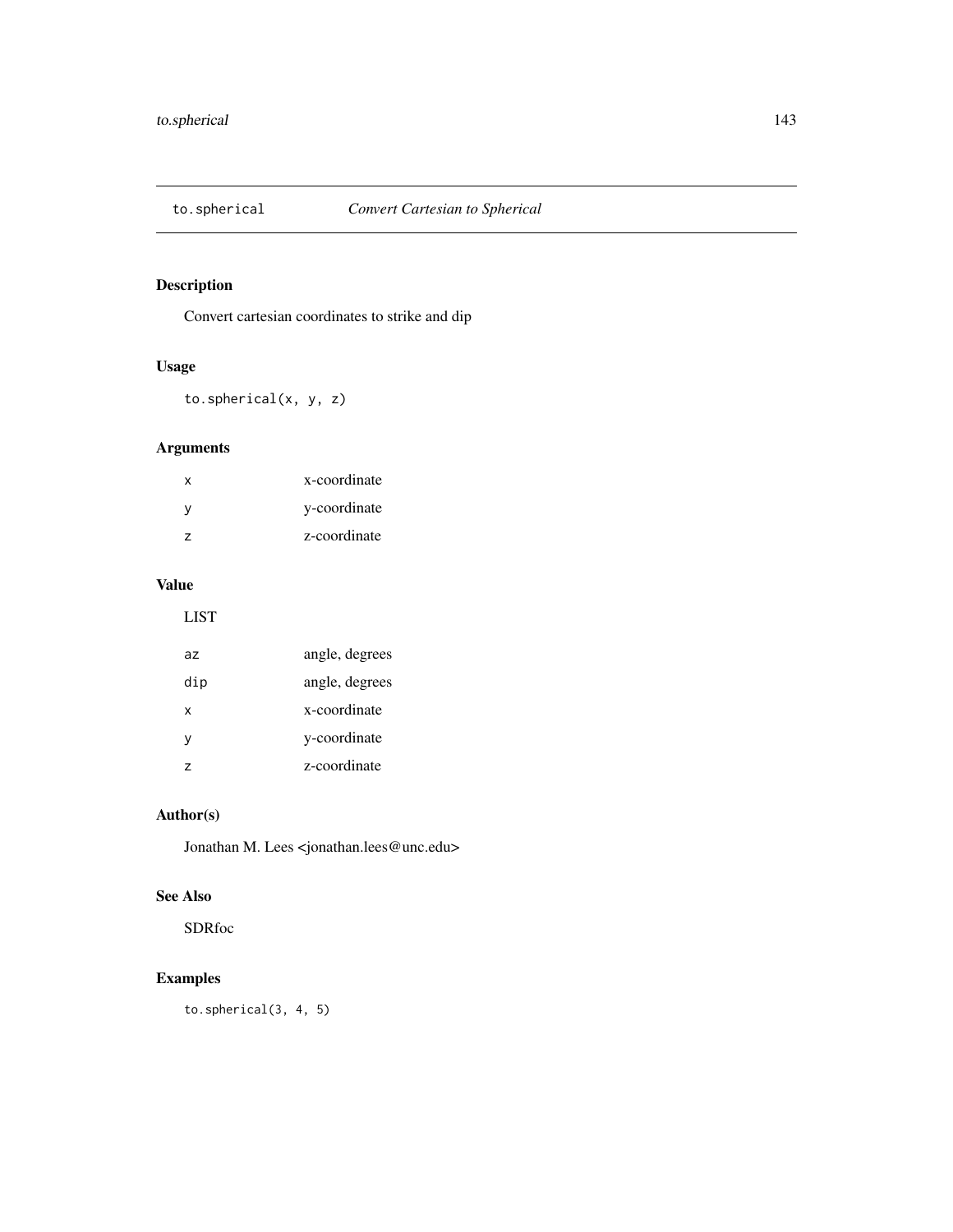Convert azimuth and dip to cartesian coordinates

## Usage

TOCART.DIP(az, dip)

## Arguments

| az  | azimuth, degrees |
|-----|------------------|
| dip | dip, degrees     |

## Value

LIST

| х              | x-coordinate     |
|----------------|------------------|
| y              | y-coordinate     |
| $\overline{z}$ | z-coordinate     |
| az             | azimuth, degrees |
| dip            | dip, degrees     |

## Author(s)

Jonathan M. Lees <jonathan.lees@unc.edu>

## See Also

to.spherical

## Examples

TOCART.DIP(134, 32)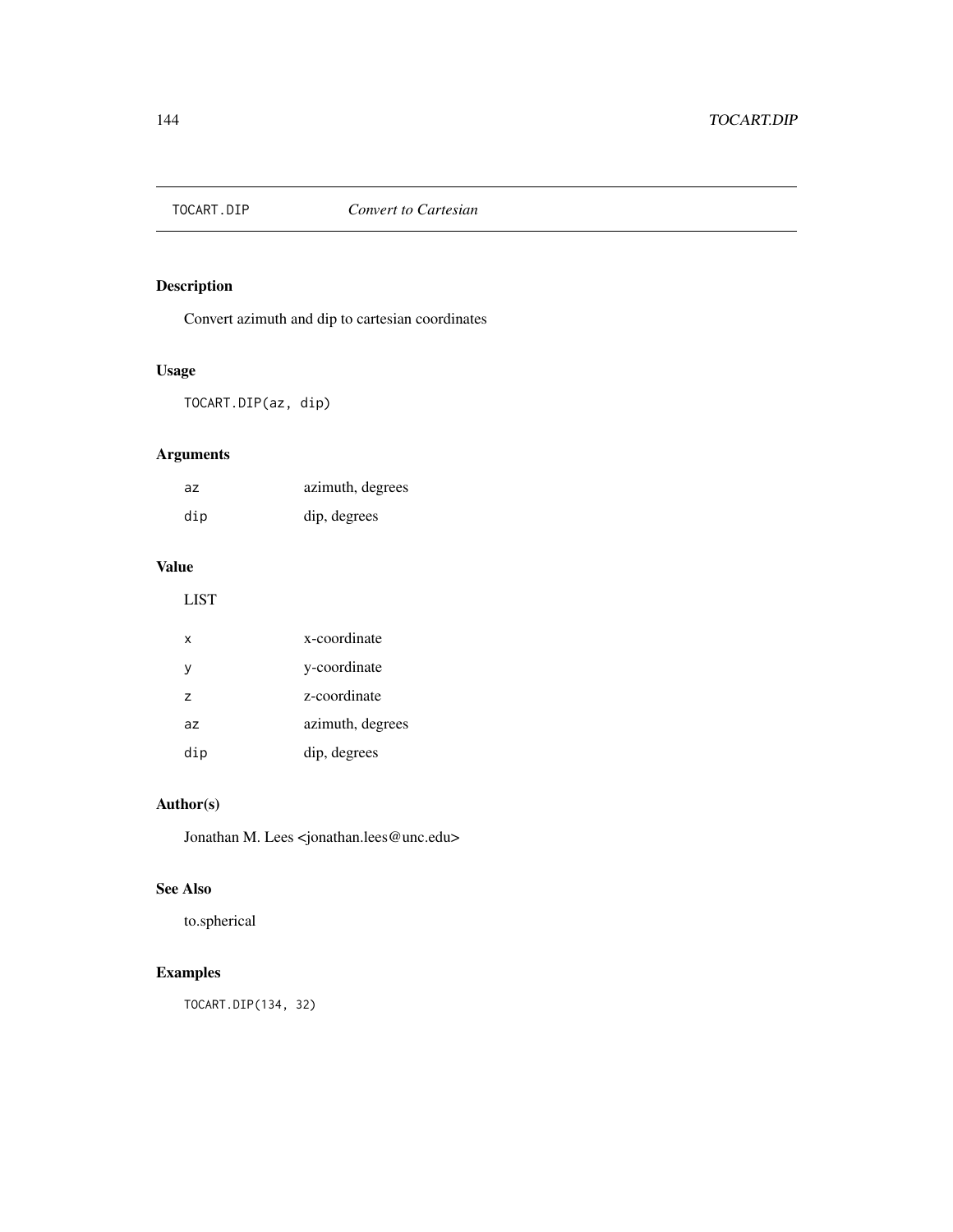<span id="page-144-0"></span>

Convert azimuth-dip to cartesian coordinates with list as argument

#### Usage

tocartL(A)

#### Arguments

| A | az degrees, azimuth |
|---|---------------------|
|   | dip degrees, dip    |

#### Value

List

| $\mathsf{x}$   | x-coordinate |
|----------------|--------------|
| V              | y-coordinate |
| $\overline{z}$ | z-coordinate |

#### Note

x positive north, y positive east, z positive downward

#### Author(s)

Jonathan M. Lees <jonathan.lees@unc.edu>

#### See Also

TOCART.DIP, RSEIS::TOCART, tosphereL, to.spherical

#### Examples

```
A = list(az=23, dip=84)
tocartL(A)
```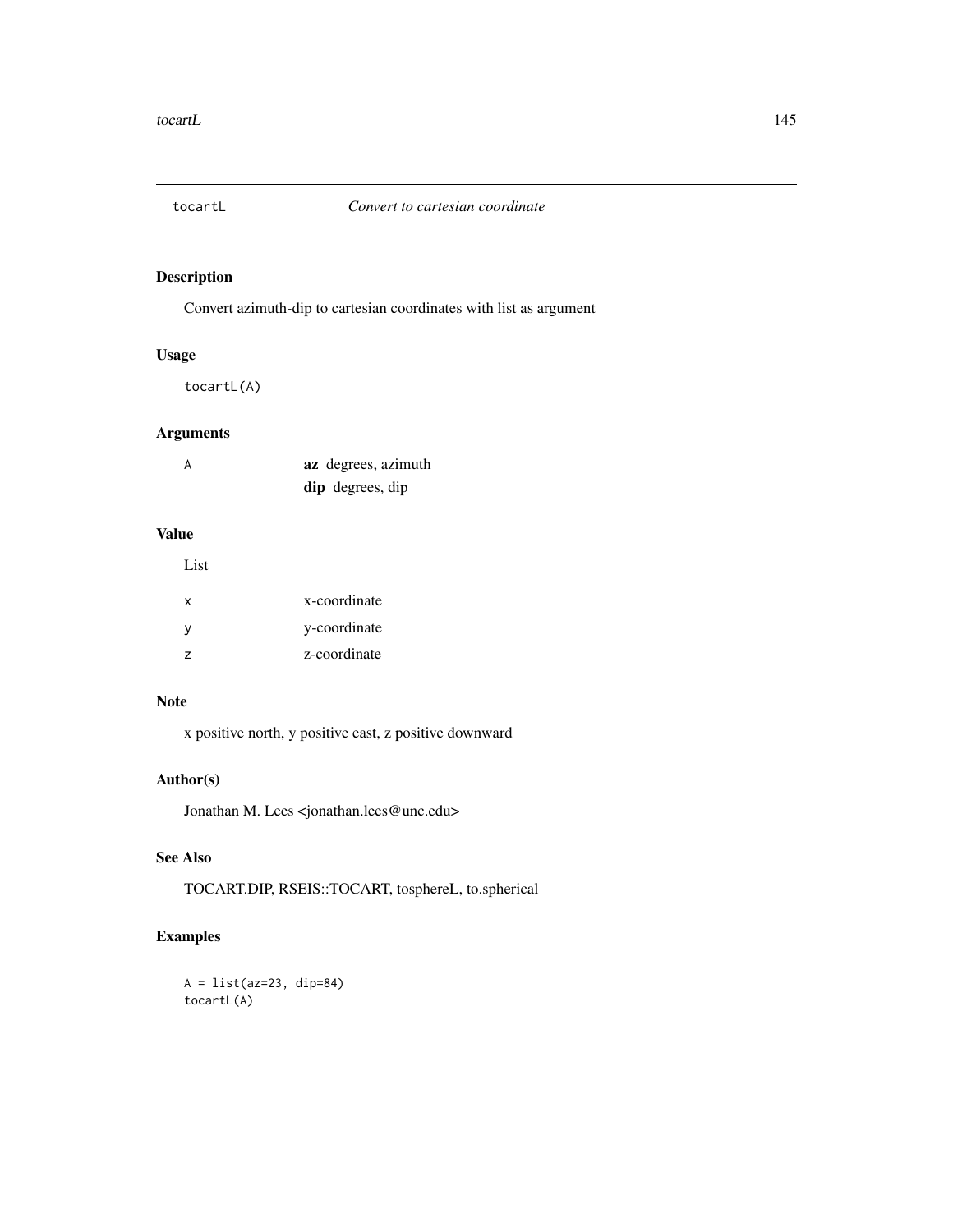<span id="page-145-0"></span>

Get Azimuth and Dip from Cartesian vector on a sphere.

# Usage

TOSPHERE(x, y, z)

#### Arguments

| x             | x-coordinate |
|---------------|--------------|
| v             | y-coordinate |
| $\mathcal{L}$ | z-coordinate |

#### Value

| az  | azimuth angle, degrees |
|-----|------------------------|
| dip | dip, degrees           |

#### Author(s)

Jonathan M. Lees<jonathan.lees@unc.edu>

# See Also

TOSPHERE.DIP, tosphereL, to.spherical

# Examples

TOSPHERE(3, 4, 5)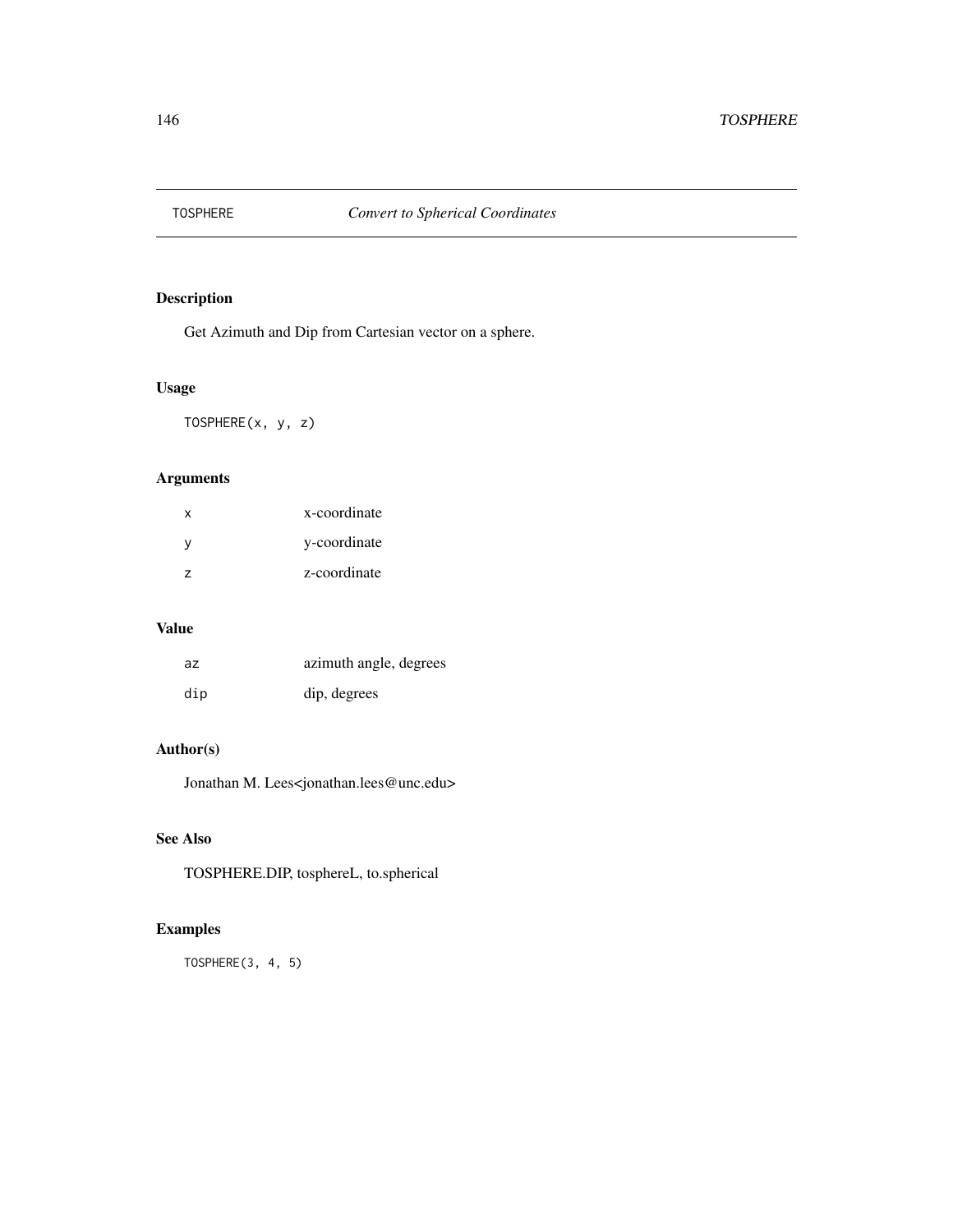<span id="page-146-0"></span>

convert to spherical coordinates

#### Usage

TOSPHERE.DIP(x, y, z)

# Arguments

| x              | x-coordinate |
|----------------|--------------|
| v              | y-coordinate |
| $\overline{ }$ | z-coordinate |

#### Details

takes three components and returns azimuth and dip

#### Value

List

| az             | azimuth, degrees |
|----------------|------------------|
| dip            | Dip, degrees     |
| x              | x-coordinate     |
| V              | y-coordinate     |
| $\overline{z}$ | z-coordinate     |

#### Author(s)

Jonathan M. Lees<jonathan.lees@unc.edu>

#### See Also

to.spherical

# Examples

TOSPHERE.DIP(3, 4, 5)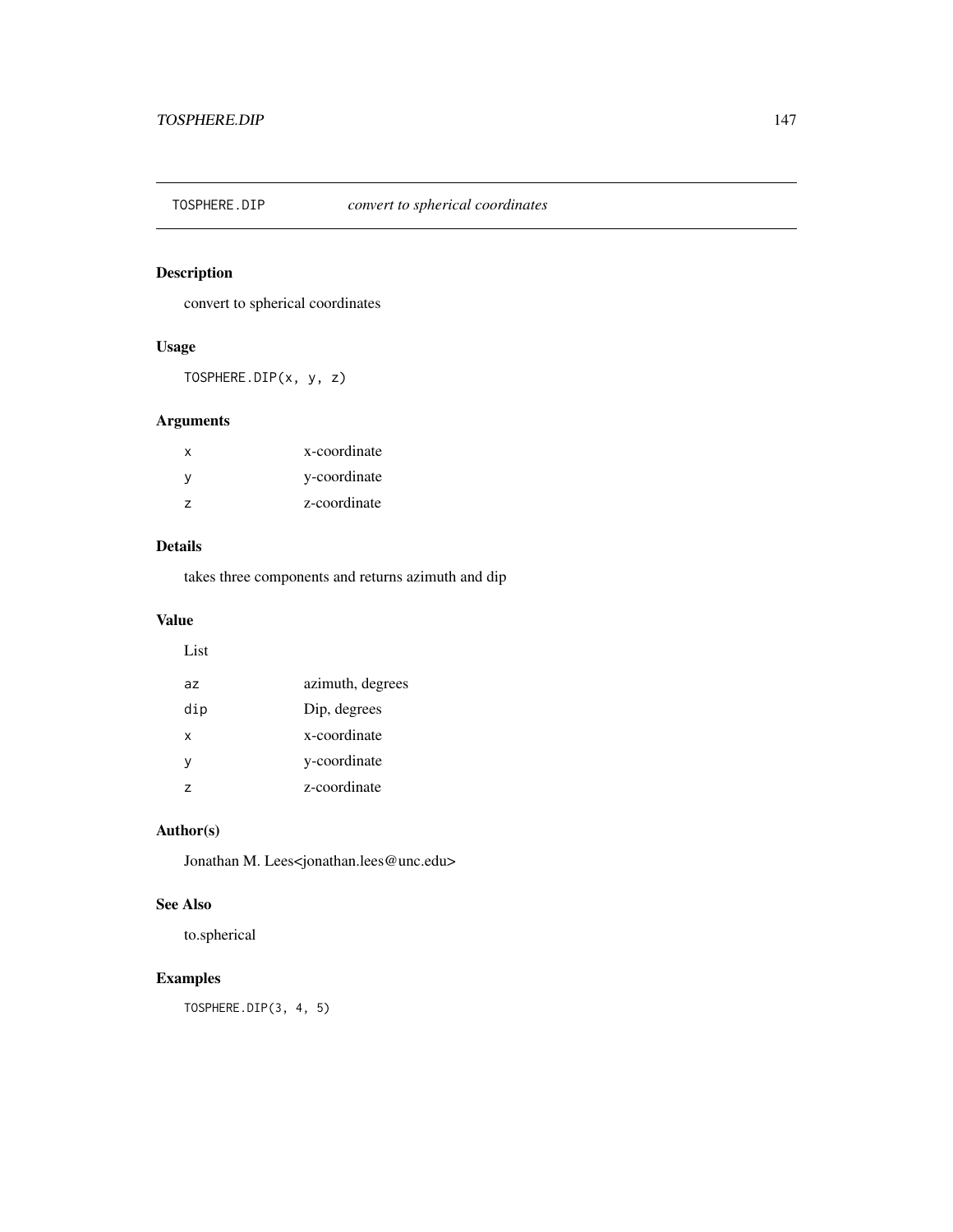<span id="page-147-0"></span>

convert to spherical coordinates

#### Usage

tosphereL(A)

#### Arguments

A list  $(x,y,z)$ 

#### Details

takes list of three components and returns azimuth and dip

#### Value

| I<br>×<br>۹ | control of |
|-------------|------------|

| az            | azimuth, degrees |
|---------------|------------------|
| dip           | Dip, degrees     |
| x             | x-coordinate     |
| y             | y-coordinate     |
| $\mathcal{L}$ | z-coordinate     |

# Author(s)

Jonathan M. Lees<jonathan.lees@unc.edu>

# See Also

TOSPHERE

# Examples

 $A = list(x=12, y=2, z=-3)$ tosphereL(A)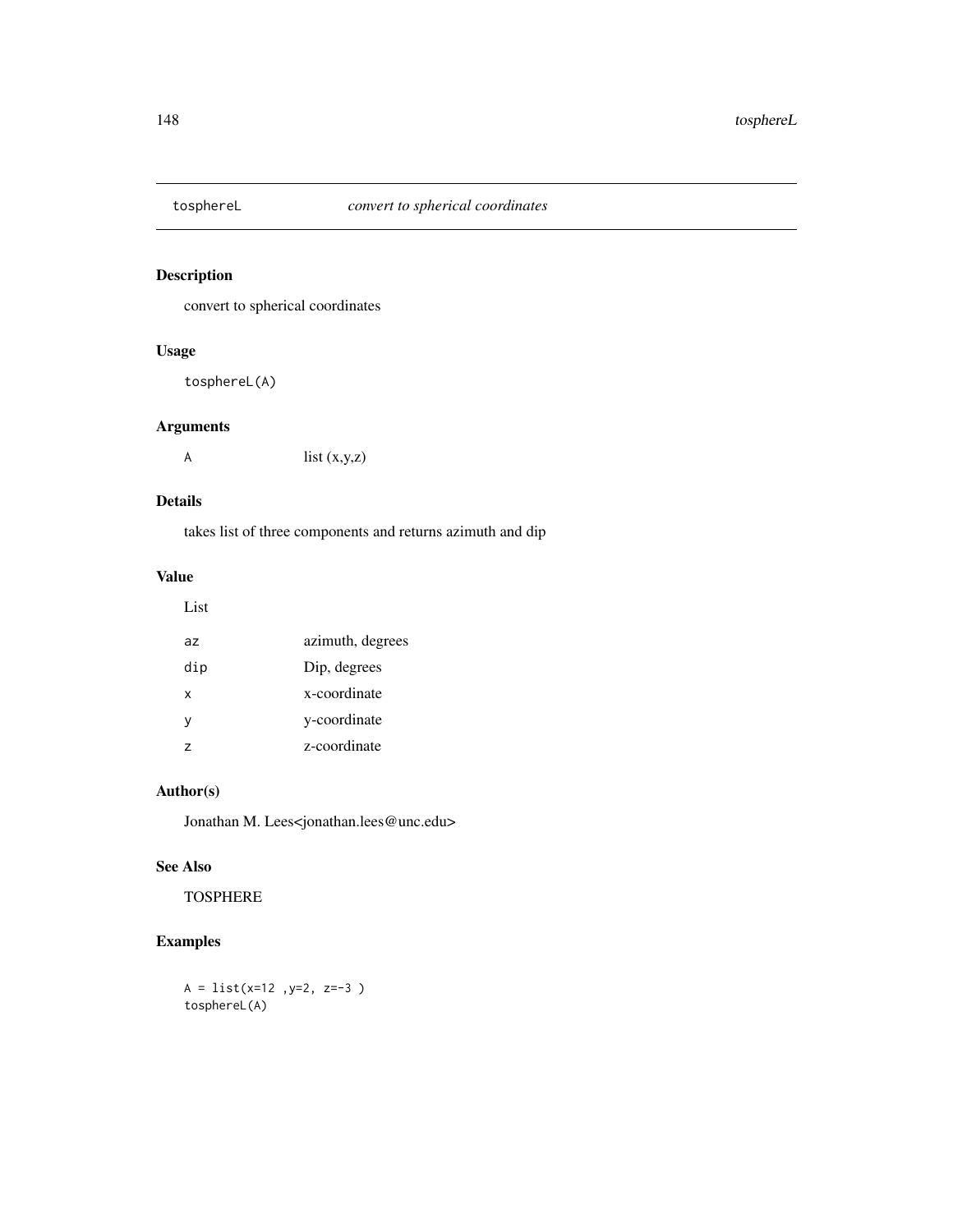<span id="page-148-0"></span>

Convert trend and dip to cartesian coordinates.

#### Usage

TP2XYZ(trend, dip)

# Arguments

| trend | trend angle, degrees |
|-------|----------------------|
| dip   | dip angle, degrees   |

#### Details

These are used as functions auxiallry to rotateFoc.

#### Value

vector: x, y, z

#### Author(s)

Jonathan M. Lees<jonathan.lees@unc.edu>

#### See Also

RotTP

# Examples

TP2XYZ(34, 40)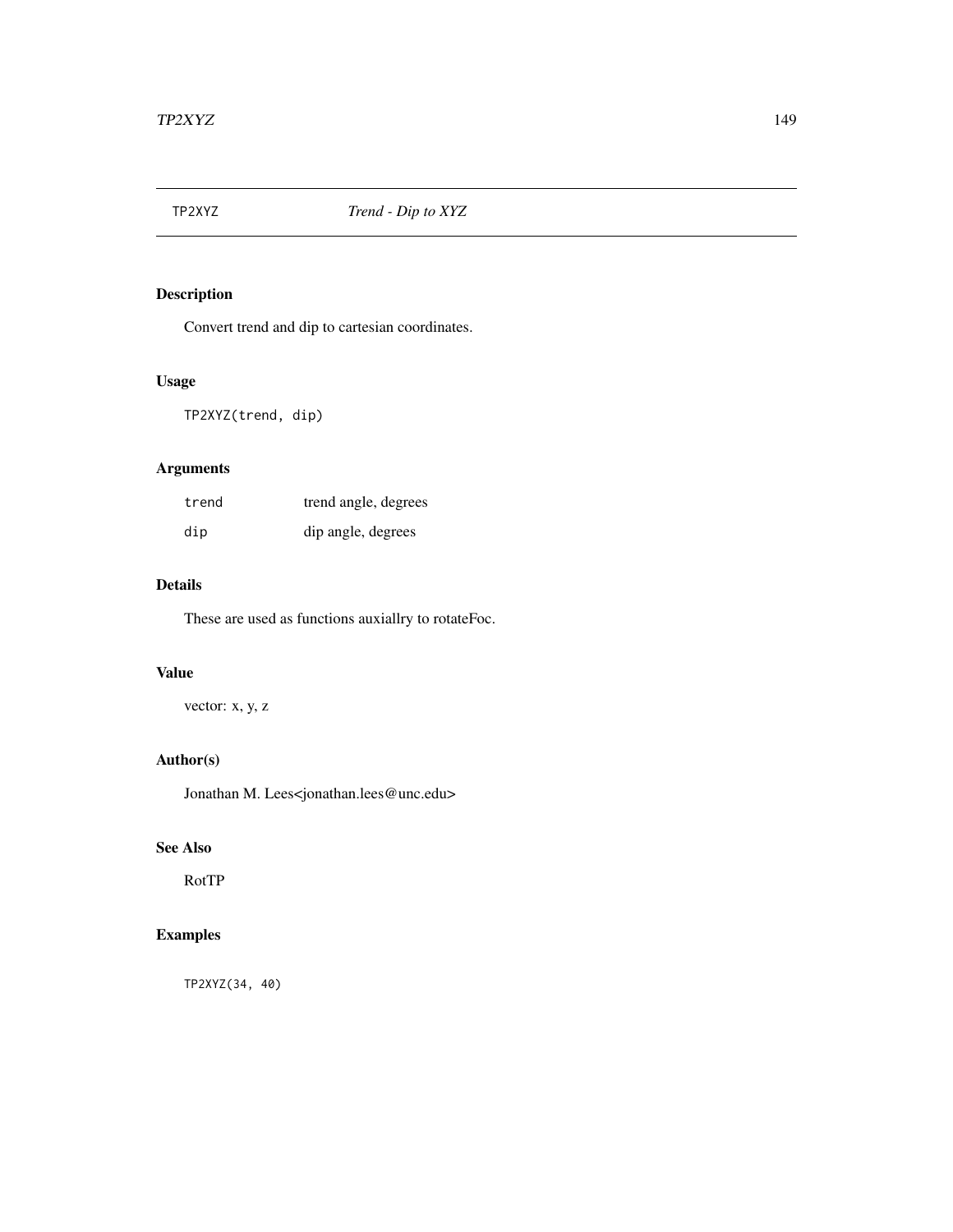<span id="page-149-0"></span>

Create a 4 by 4 translation matrix

#### Usage

TRANmat(x, y, z)

# Arguments

| $\mathsf{x}$   | x-translation |
|----------------|---------------|
| - V            | y-translation |
| $\overline{z}$ | z-translation |

#### Value

Matrix suitaqble for translating a 3D body.

# Author(s)

Jonathan M. Lees <jonathan.lees@unc.edu>

#### References

Rogers and Adams, 1990, Mathematical Elements for Computer Graphics, McGraw-Hill, 611p.

# See Also

ROTX, ROTZ, ROTY

# Examples

 $zT = TRANmat(5, 4, 2)$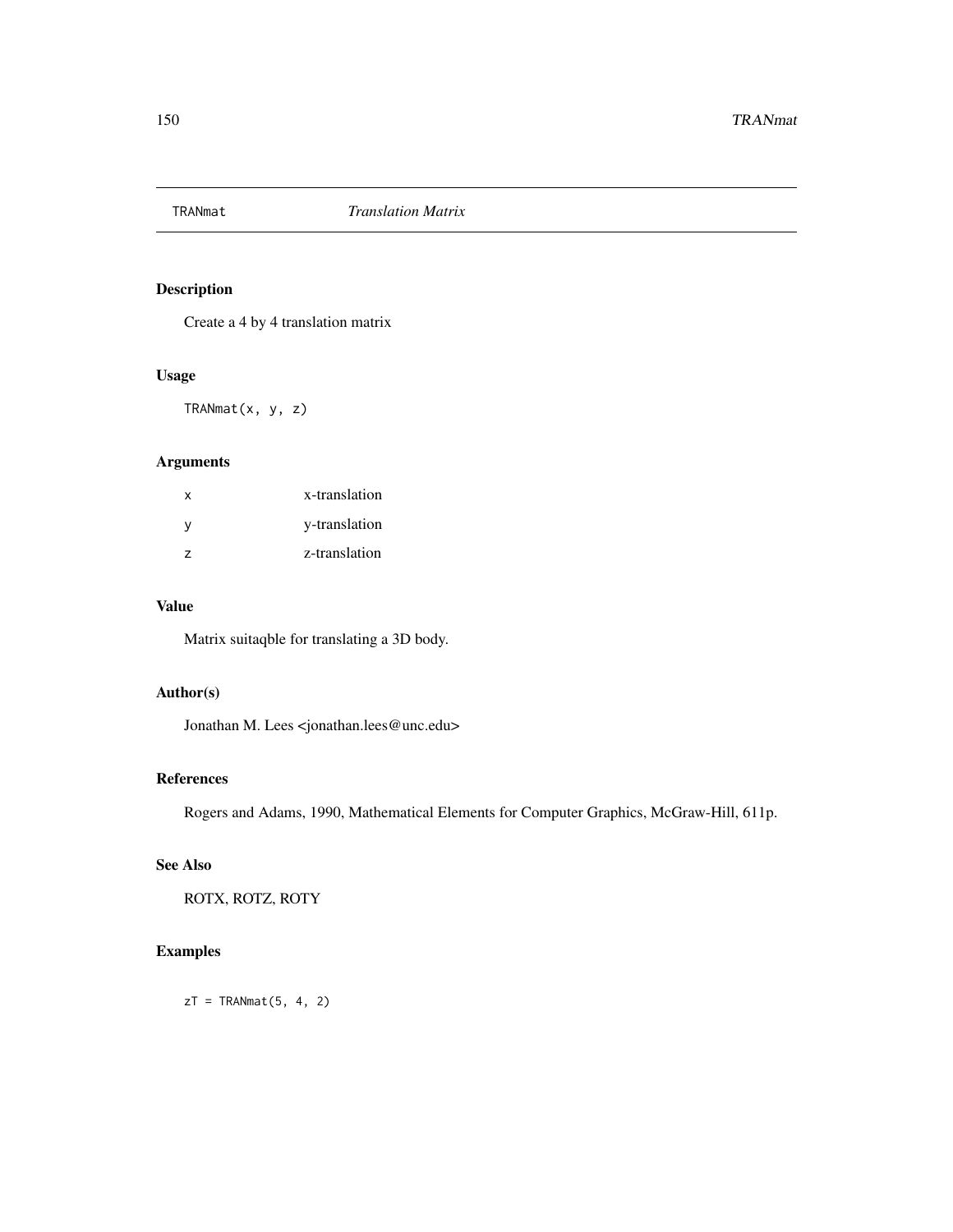<span id="page-150-0"></span>

Cartesian Moment Tensors from Varvryuk

#### Usage

data(Vmoments)

#### Format

A list of 9 moment tensors from Vaclav Varvryuk

#### Source

http://www.ig.cas.cz/en/research-&-teaching/software-download/

#### References

http://www.ig.cas.cz/en/research-&-teaching/software-download/

widdenMoments *Cartesian Moment Tensors*

#### Description

Cartesian Moment Tensors from Widden Paper in Utah

#### Usage

data(widdenMoments)

# Format

A list of 48 moment tensors from Utah

#### Source

SRL paper

#### References

Seismological Research Letters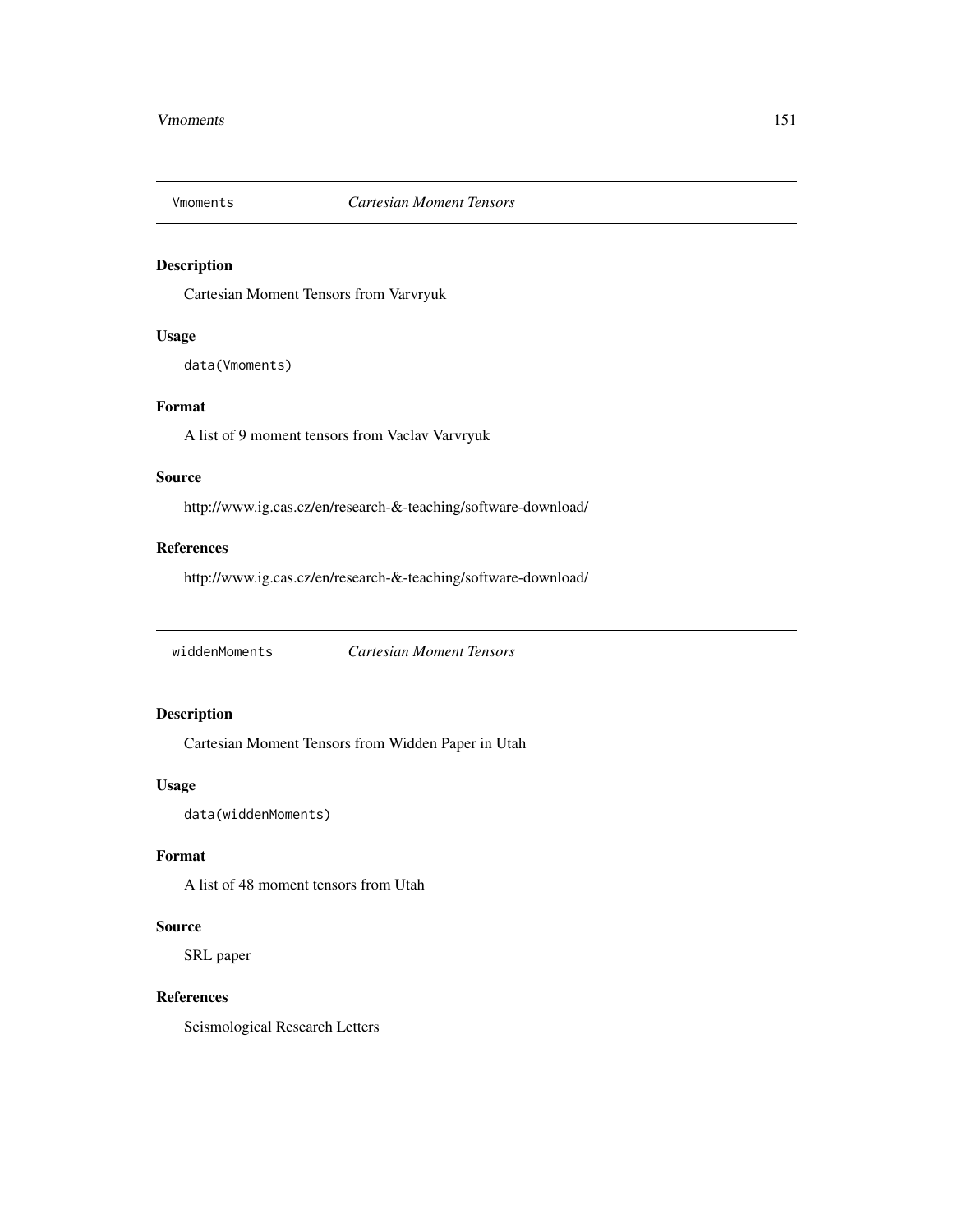<span id="page-151-0"></span>

plot a Wulff Stereonet (Equal-Angle)

#### Usage

```
Wnet(add = FALSE, col = gray(0.7), border = "black", lwd = 1)
```
# Arguments

| add    | Logical, TRUE=add to existing plot |
|--------|------------------------------------|
| col    | color                              |
| border | border color                       |
| lwd    | line width                         |

# Details

Plots equal-angle stereonet as opposed to equal-area.

#### Value

graphical side effects

#### Author(s)

Jonathan M. Lees <jonathan.lees@unc.edu>

#### See Also

net, pnet

# Examples

Wnet()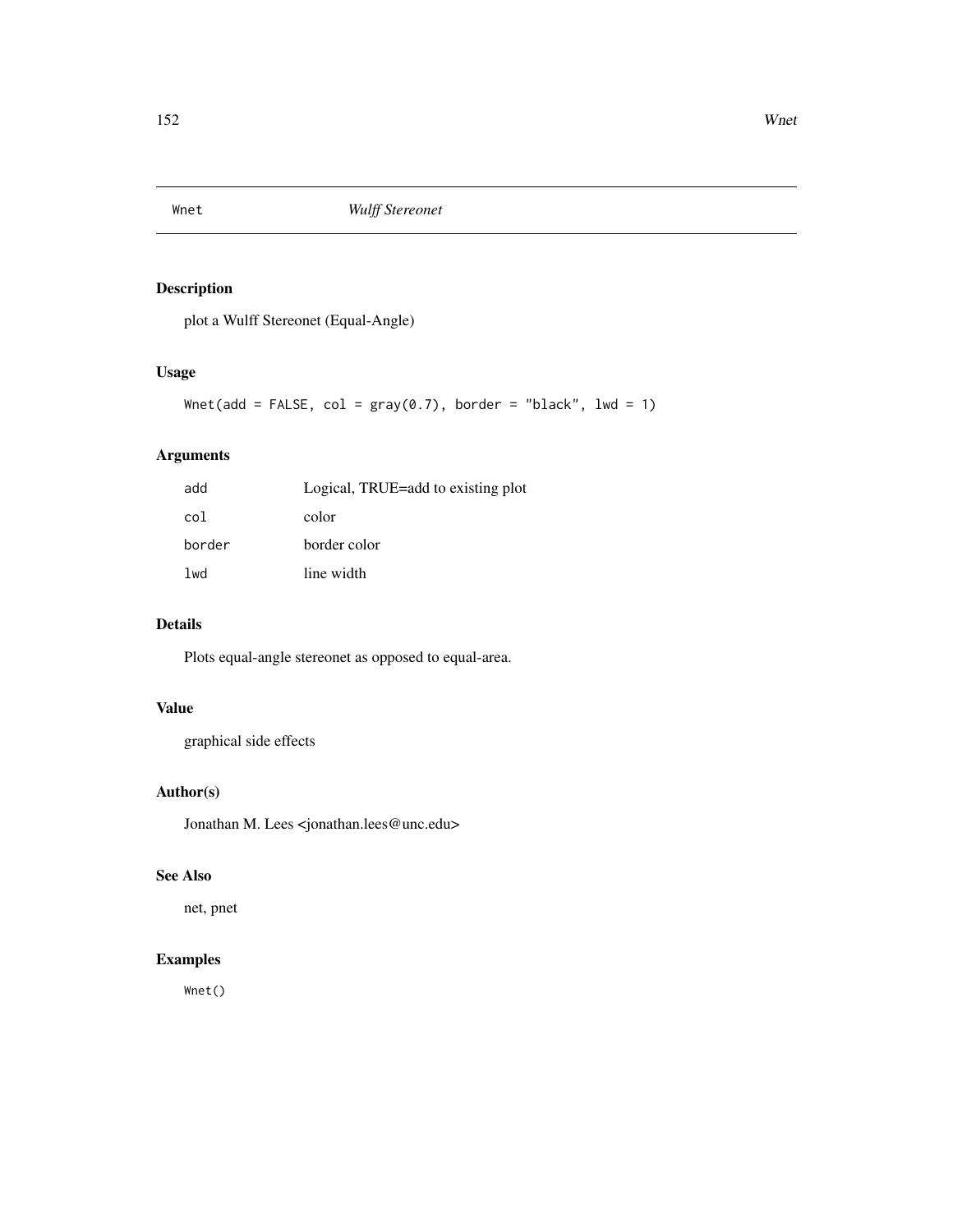<span id="page-152-0"></span>

Adds points to Wulff Equal-Angle Stereonet

#### Usage

Wpoint(az1, dip1, col = 2, pch = 5, lab = "",  $UP = FALSE$ )

# Arguments

| az1  | azimuth angle, degrees        |
|------|-------------------------------|
| dip1 | dip angle, degrees            |
| col  | color                         |
| pch  | plotting character            |
| lab  | label for point               |
| UP   | logical, TRUE=Upperhemisphere |
|      |                               |

#### Details

Wulff net point is added to existing plot.

# Value

graphical side effects

#### Author(s)

Jonathan M. Lees <jonathan.lees@unc.edu>

# See Also

Wnet

# Examples

Wnet() Wpoint(23, 34)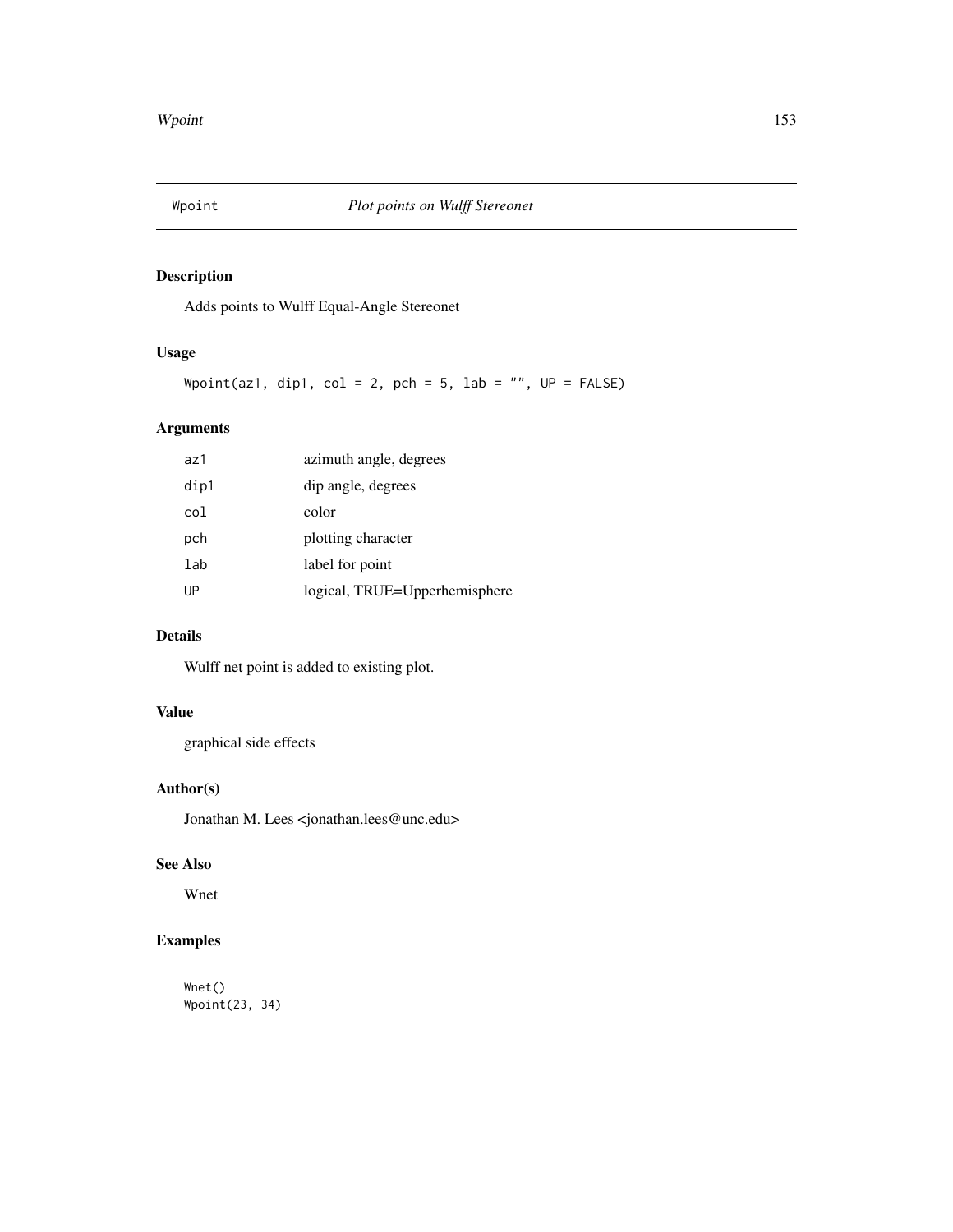<span id="page-153-0"></span>

Plot Focal Mechs at X-Y positions on cross sectionsor other plots that do not have geographic coordinates and projection.

#### Usage

```
xsecmanyfoc(MEK, theta=NULL, focsiz = 0.5,
foccol = NULL, UP=TRUE, focstyle=1, LEG = FALSE, DOBAR = FALSE)
```
#### Arguments

| MEK      | List of Focal Mechanisms, see details                       |
|----------|-------------------------------------------------------------|
| focsiz   | focal size, inches                                          |
| theta    | degrees, angle from north for projecting the focal mechs    |
| foccol   | focal color, default is to calculate based on rake          |
| UР       | logical, UP=TRUE means plot upper hemisphere (DEFAULT=TRUE) |
| focstyle | integer, 1=beach ball, 2=nipplot                            |
| LEG      | logical, TRUE= add focal legend for color codes             |
| DOBAR    | add strike dip bar at epicenter                             |

#### Details

Input MEK list contains

 $MEKS = list(long=0, \text{lat}=0, \text{str1}=0, \text{di}p1=0, \text{rake1}=0, \text{dep}=0, \text{name}="R}.$  Elat=0, Elon=0, x=0, y=0)

The x, y coordinates of the input list are location where the focals will be plotted. For cross sections x=distance along the section and y would be depth. The focal mechs are added to the current plot.

#### Value

Graphical Side Effects

#### Note

If theta is NULL focals are plotted as if they were on a plan view. If theta is provided, however, the mechs are plotted with view from the vertical cross section. The cross section is taken at two points. Theta should be determined by viewing the cross section with the first point on the left and the second on the right. The view angle is through the section measured in degrees from north.

#### Author(s)

Jonathan M. Lees<jonathan.lees@unc.edu>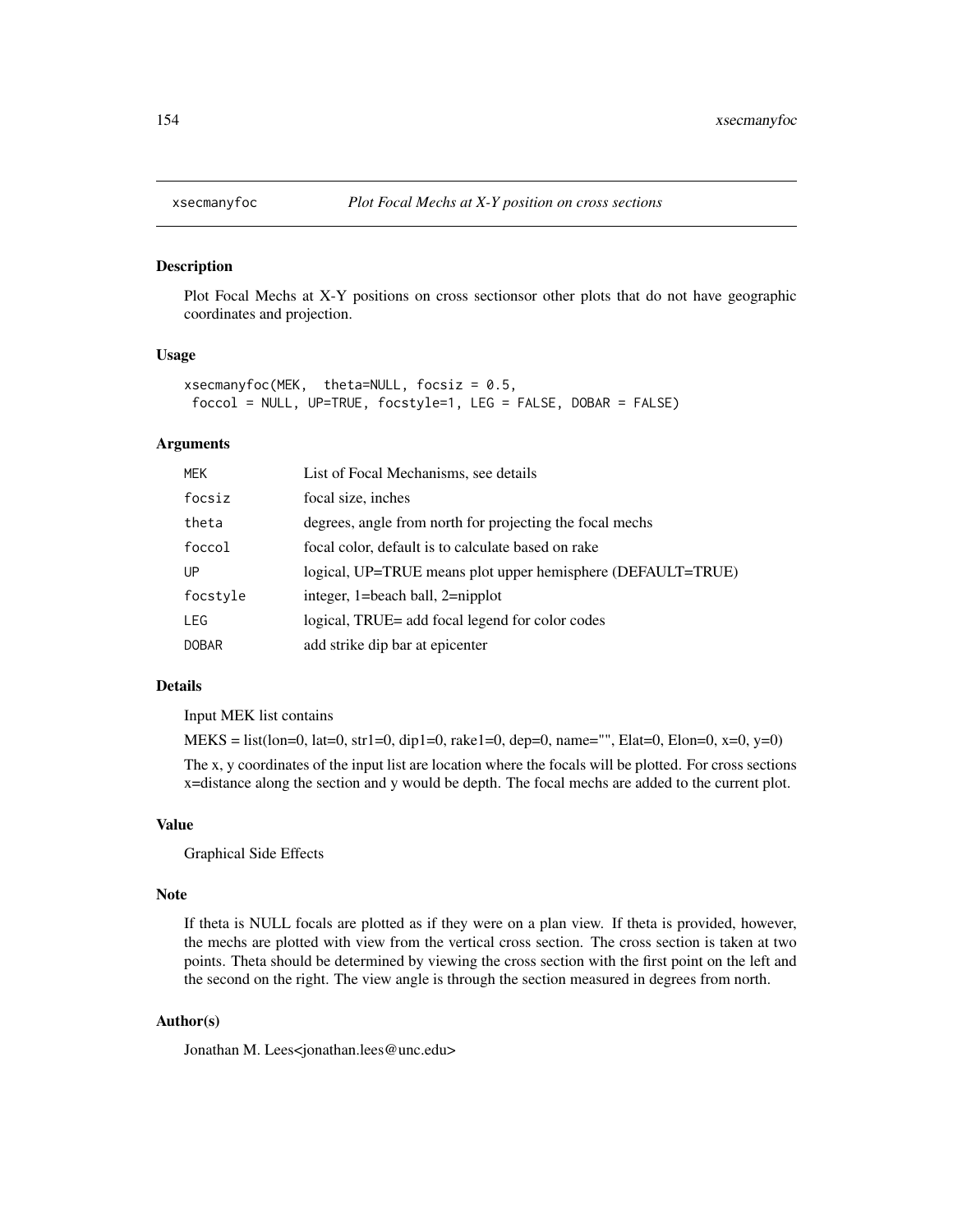#### xsecmanyfoc 155

#### References

Lees, J. M., Geotouch: Software for Three and Four Dimensional GIS in the Earth Sciences, Computers & Geosciences, 26, 7, 751-761, 2000.

#### See Also

justfocXY, plotmanyfoc

#### Examples

```
############# create and plot the mechs in plan view:
N = 20lon=runif(20, 235, 243)
     lat=runif(20, 45.4, 49)
     str1=runif(20,50,100)
     dip1=runif(20,10, 80)
     rake1=runif(20,5, 180)
     dep=runif(20,1,15)
     name=seq(from=1, to=length(lon), by=1)
     Elat=NULL
     Elon=NULL
yr = rep(2017, times=N)jd = runif(N, min=1, max=365)MEKS = list(lon=lon, lat=lat, str1=str1, dip1=dip1,
 rake1=rake1, dep=dep, name=name, yr=yr, jd = jd)
     PROJ = GEOmap::setPROJ(type=2, LAT0=mean(lat) , LON0=mean(lon) ) ## utm
     XY = GEOmap::GLOB.XY(lat, lon, PROJ)
     plot(range(XY$x), range(XY$y), type='n', asp=1)
     plotmanyfoc(MEKS, PROJ, focsiz=0.5)
ex = range(XY$x)why = range(XY$y)JJ = list(x=ex, y=why)
SWA = GEOmap::eqswath(XY$x, XY$y, MEKS$dep, JJ, width = diff(why) , PROJ = PROJ)
MEKS$x = rep(NA, length(XY$x))
MEKS$y = rep(NA, length(XY$y))
MEKS$x[SWA$flag] = SWA$r
```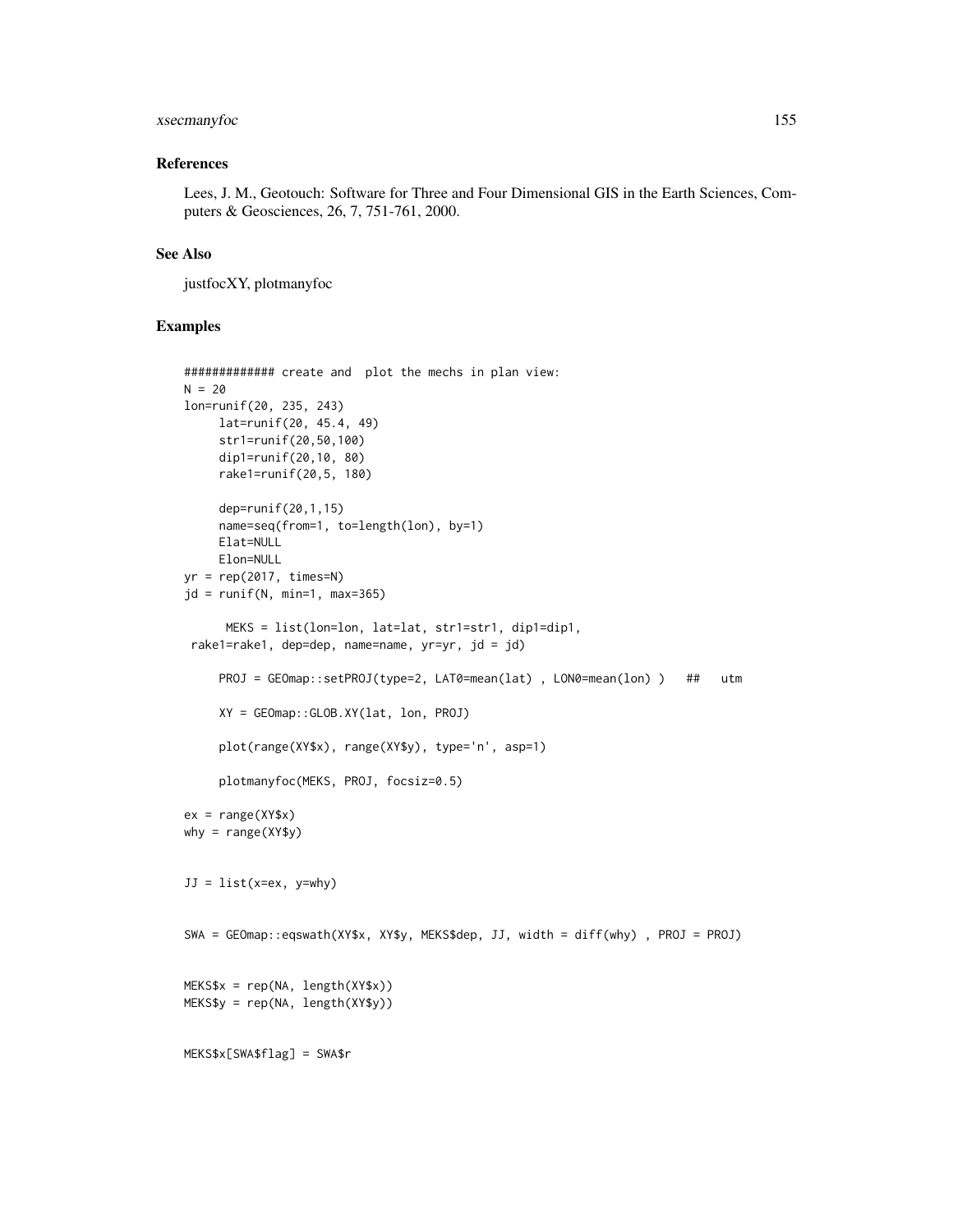```
MEKS$y[SWA$flag] = -SWA$depth
bigR = sqrt( (JJ$x[2]-JJ$x[1])^2 + (JJ$y[2]-JJ$y[1])^2)
plot(c(0,bigR) , c(0, min(-SWA$depth)) , type='n',
xlab="Distance, KM", ylab="Depth")
points(SWA$r, -SWA$depth)
xsecmanyfoc(MEKS, focsiz=0.5, LEG = TRUE, DOBAR=FALSE)
title("cross section: focals are plotted as if in plan view")
ang1 = atan2( JJ$y[2]-JJ$y[1] , JJ$x[2]-JJ$x[1])
 degang = ang1*180/pixsecmanyfoc(MEKS, focsiz=0.5, theta=degang, LEG = TRUE, DOBAR=FALSE)
title("cross section: focals are view from the side projection (outer hemisphere)")
```
Z3Darrow *Make a 3D arrow*

#### Description

Create the list structure for a 3D arrow.

#### Usage

```
Z3Darrow(len = 1, basethick = 0.1, headlen = 0.6, headlip = 0.1)
```
#### Arguments

| len       | Length in user coordinates |
|-----------|----------------------------|
| basethick | Thickness of the base      |
| headlen   | Length of the head         |
| headlip   | Width of the overhang lip  |

#### Details

Creates a strucutre suitable for plotting rotated and translated 3D arrows.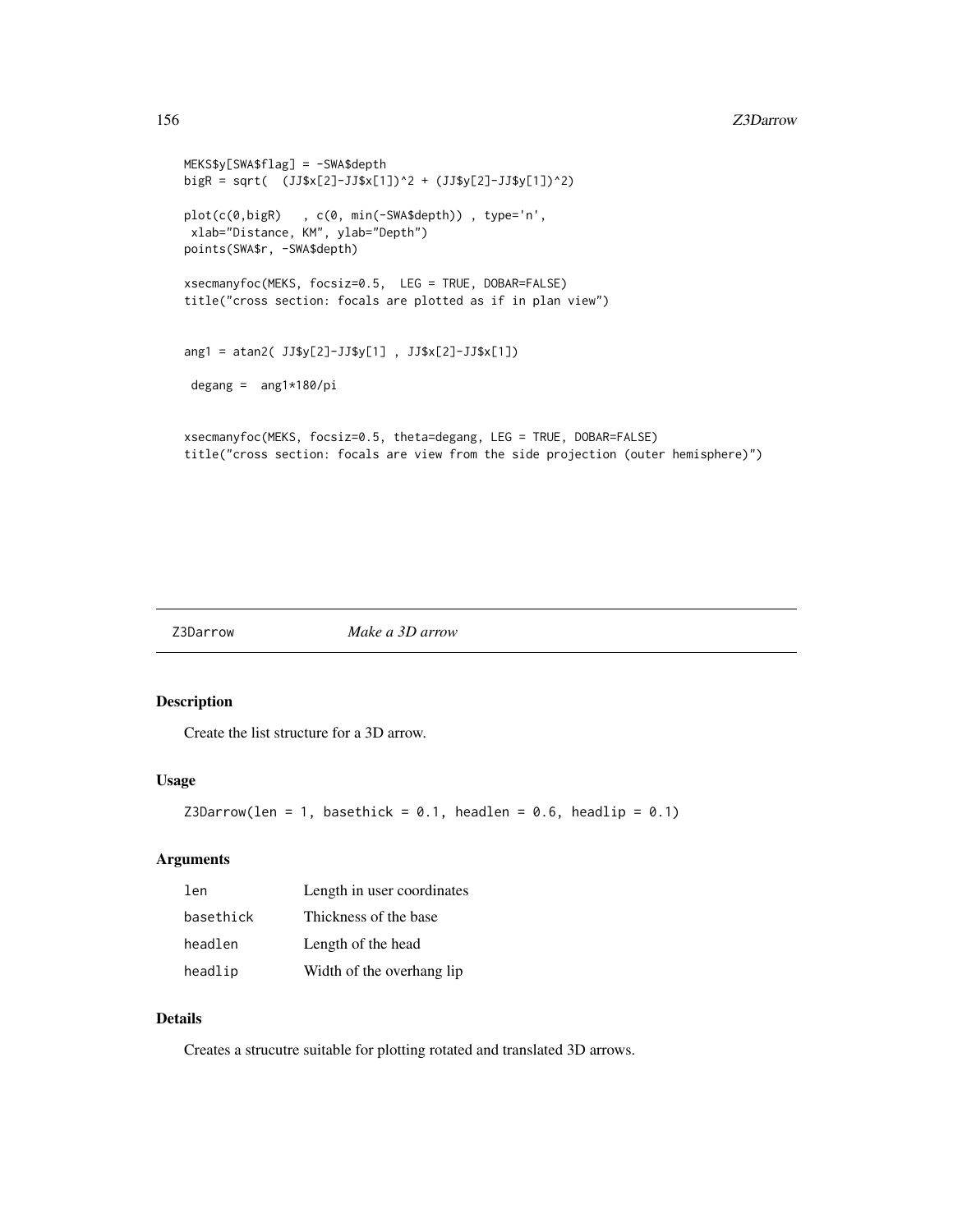#### z3Darrow 157

# Value

| List   |                                        |
|--------|----------------------------------------|
| aglyph | List of vertices of the faces          |
| anorm  | Outward facing normal vectors to faces |

# Author(s)

Jonathan M. Lees <jonathan.lees@unc.edu>

# See Also

PROJ3D, pglyph3D, phong3D

# Examples

 $ZA = Z3Darrow(len = 1, basethick = 0.1, headlen = 0.6, headlip = 0.1)$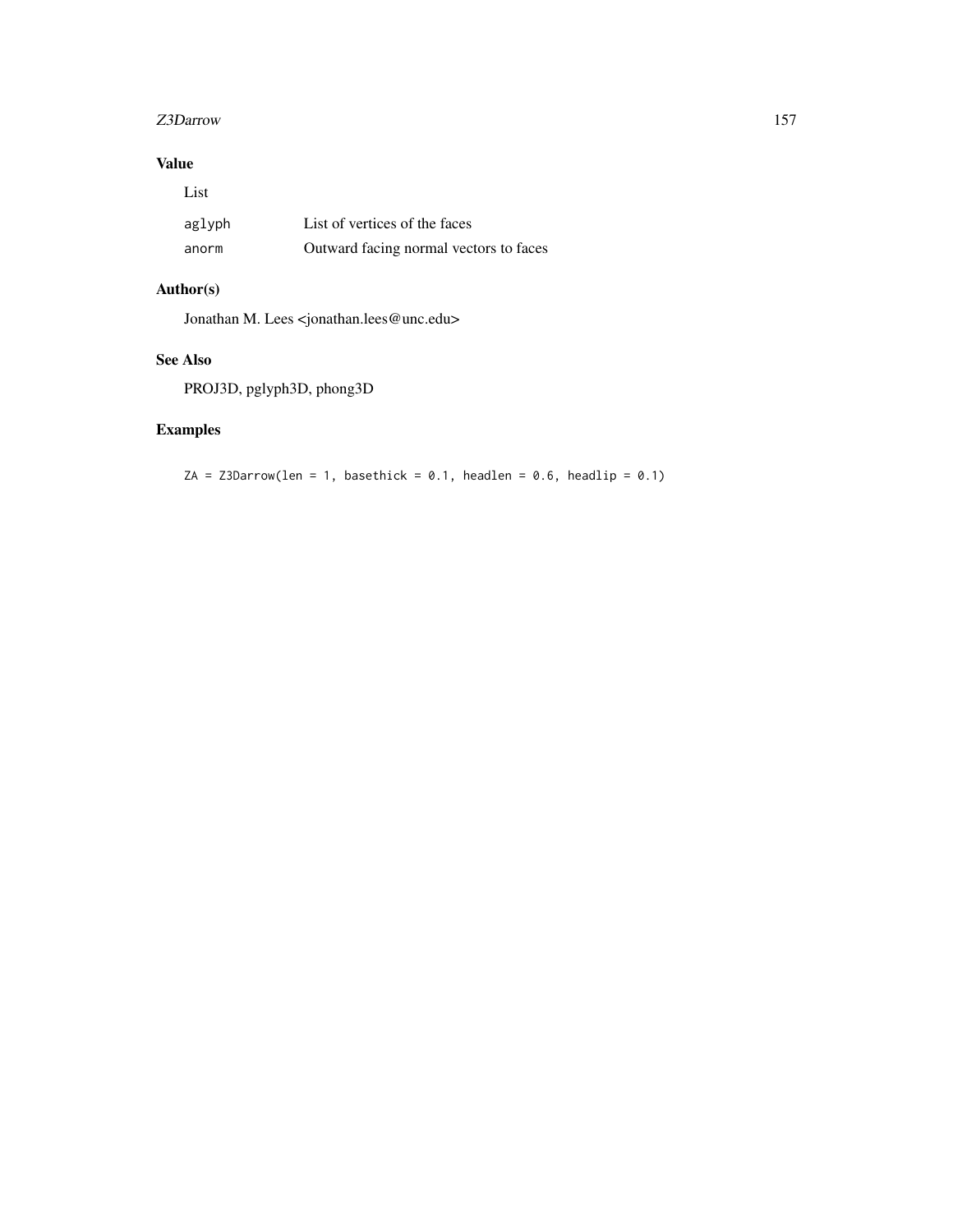# Index

∗Topic aplot addmecpoints, [6](#page-5-0) addPT, [7](#page-6-0) addPTarrows, [8](#page-7-0) addsmallcirc, [9](#page-8-0) Beachfoc, [15](#page-14-0) BOXarrows3D, [17](#page-16-0) circtics, [19](#page-18-0) fancyarrows, [27](#page-26-0) faultplane, [28](#page-27-0) focpoint, [35](#page-34-0) imageSCALE, [48](#page-47-0) justfocXY, [54](#page-53-0) lowplane, [57](#page-56-0) nipXY, [69](#page-68-0) pcirc, [73](#page-72-0) pglyph3D, [74](#page-73-0) phong3D, [75](#page-74-0) PlotPlanes, [83](#page-82-0) PlotPTsmooth, [84](#page-83-0) PlotTernfoc, [85](#page-84-0) PLTcirc, [87](#page-86-0) pnet, [88](#page-87-0) polyfoc, [89](#page-88-0) qpoint, [98](#page-97-0) SDRfoc, [120](#page-119-0) Wpoint, [153](#page-152-0) ∗Topic array bang, [14](#page-13-0) ROTX, [114](#page-113-0) ROTY, [116](#page-115-0) ROTZ, [118](#page-117-0) ∗Topic datasets egl, [25](#page-24-0) jimbo, [52](#page-51-0) PKAM, [77](#page-76-0) Vmoments, [151](#page-150-0) widdenMoments, [151](#page-150-0) ∗Topic dplot

ROTX, [114](#page-113-0) ROTY, [116](#page-115-0) ROTZ, [118](#page-117-0) ∗Topic hplot Beachfoc, [15](#page-14-0) imageP, [47](#page-46-0) imageSH, [49](#page-48-0) imageSV, [50](#page-49-0) justfocXY, [54](#page-53-0) net, [68](#page-67-0) nipXY, [69](#page-68-0) normal.fault, [72](#page-71-0) plotfoc, [79](#page-78-0) PlotPTsmooth, [84](#page-83-0) PlotTernfoc, [85](#page-84-0) Pradfoc, [90](#page-89-0) radiateP, [99](#page-98-0) radiateSH, [100](#page-99-0) radiateSV, [101](#page-100-0) SDRfoc, [120](#page-119-0) SHradfoc, [123](#page-122-0) strikeslip.fault, [131](#page-130-0) SVradfoc, [132](#page-131-0) TEACHFOC, [135](#page-134-0) thrust.fault, [141](#page-140-0) Wnet, [152](#page-151-0) ∗Topic iplot AXpoint, [13](#page-12-0) EApoint, [24](#page-23-0) ∗Topic list CONVERTSDR, [20](#page-19-0) ∗Topic misc AlongGreat, [10](#page-9-0) alpha95, [11](#page-10-0) Bfocvec, [16](#page-15-0) cross.prod, [21](#page-20-0) CROSSL, [22](#page-21-0) doNonDouble, [23](#page-22-0) FixDip, [29](#page-28-0)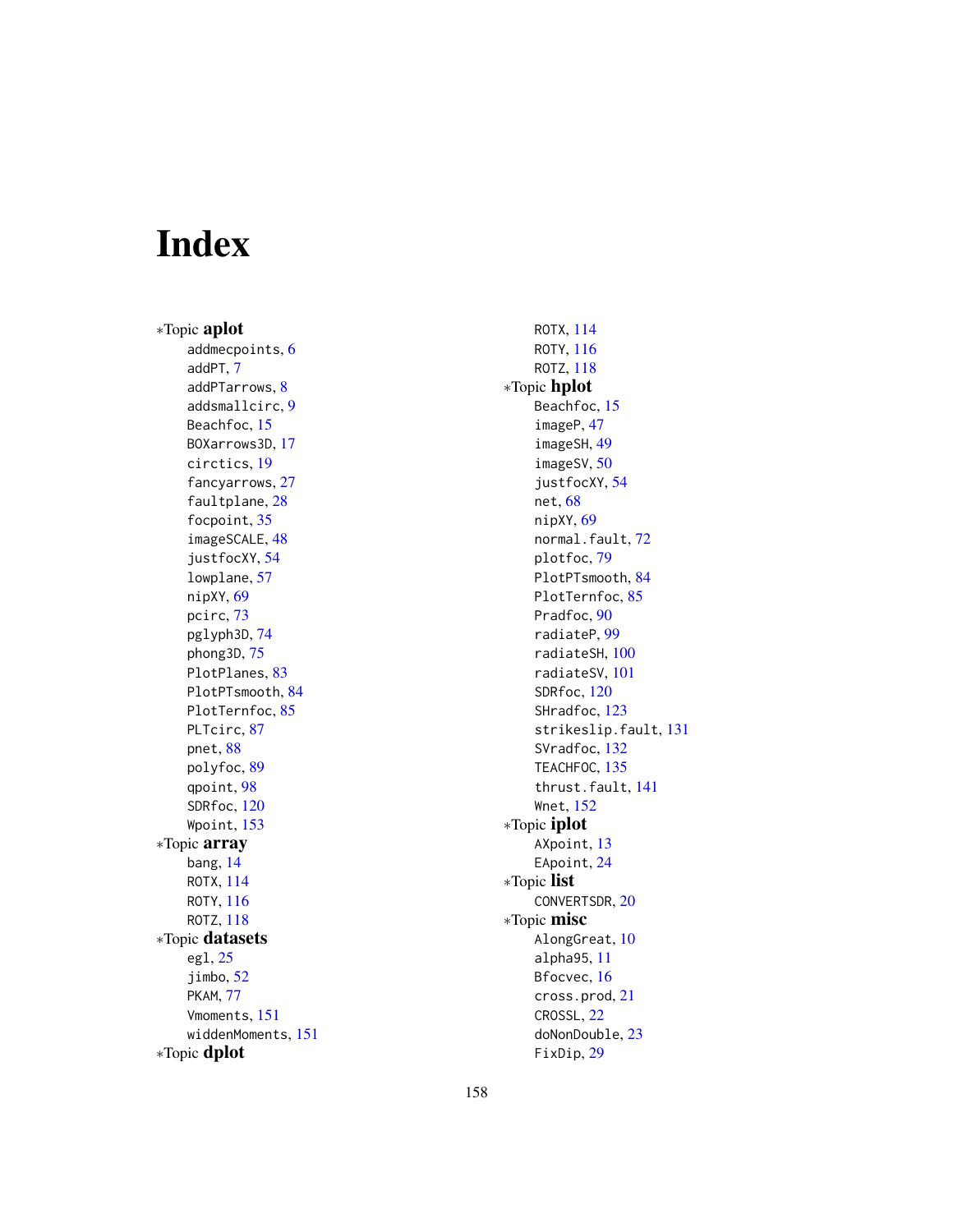#### INDEX 159

flipnodal, [30](#page-29-0) foc.color , [31](#page-30-0) foc.icolor , [32](#page-31-0) FOCangles , [33](#page-32-0) focleg , [34](#page-33-0) forcerighthand , [36](#page-35-0) getCMT , [37](#page-36-0) GetRake , [39](#page-38-0) GetRakeSense , [40](#page-39-0) getUWfocs , [42](#page-41-0) HAMMERprojXY, [44](#page-43-0) hudson.net, [44](#page-43-0) hudson.plot, [46](#page-45-0) inverseTAPE , [51](#page-50-0) JMAT , [53](#page-52-0) KAMCORN, [55](#page-54-0) m2tk , [58](#page-57-0) makeblock3D, [59](#page-58-0) makenet, <mark>6</mark>0 MapNonDouble, [61](#page-60-0) mc2cart, [64](#page-63-0) mijsdr , [65](#page-64-0) MomentDist, [66](#page-65-0) MRake , [67](#page-66-0) nodalLines , [71](#page-70-0) plotmanyfoc, [80](#page-79-0) plotMEC, [82](#page-81-0) Preflect , [91](#page-90-0) prepFOCS , [92](#page-91-0) printMEC , [93](#page-92-0) PROJ3D , [94](#page-93-0) PTaxes, [95](#page-94-0) PTXY2 , [96](#page-95-0) radP , [102](#page-101-0) radSH , [103](#page-102-0) radSV , [104](#page-103-0) rakelegend , [106](#page-105-0) readCMT , [107](#page-106-0) RectDense , [109](#page-108-0) REFLECT , [110](#page-109-0) rotateFoc , [111](#page-110-0) Rotfocphi , [112](#page-111-0) RotTP , [113](#page-112-0) rotx3 , [115](#page-114-0) roty3 , [117](#page-116-0) rotz3 , [119](#page-118-0) ShadowCLVD , [121](#page-120-0) SourceType , [124](#page-123-0)

spherefocgeo, [125](#page-124-0) spline.arrow , [127](#page-126-0) StrikeDip , [129](#page-128-0) TapeBase , [133](#page-132-0) TapePlot , [134](#page-133-0) ternfoc.point , [136](#page-135-0) ternfocgeo , [137](#page-136-0) testrightHAND , [140](#page-139-0) tk2uv , [142](#page-141-0) to.spherical , [143](#page-142-0) TOCART.DIP, [144](#page-143-0) tocartL , [145](#page-144-0) TOSPHERE , [146](#page-145-0) TOSPHERE.DIP , [147](#page-146-0) tosphereL , [148](#page-147-0) TP2XYZ , [149](#page-148-0) TRANmat , [150](#page-149-0) xsecmanyfoc , [154](#page-153-0) Z3Darrow, [156](#page-155-0) ∗Topic package RFOC-package, [4](#page-3-0) ∗Topic spatial RectDense , [109](#page-108-0) ∗Topic univar alpha95 , [11](#page-10-0) addmecpoints , [6](#page-5-0) addPT , [7](#page-6-0) addPTarrows , [8](#page-7-0) addsmallcirc , [9](#page-8-0) AlongGreat,  $10\,$  $10\,$ alpha95 , [11](#page-10-0) AXpoint, [13](#page-12-0) bang , [14](#page-13-0) Beachfoc, [15](#page-14-0) Bfocvec, [16](#page-15-0) BOXarrows3D , [17](#page-16-0) circtics , [19](#page-18-0) CONVERTSDR , [20](#page-19-0) cross.prod , [21](#page-20-0) CROSSL , [22](#page-21-0) doNonDouble , [23](#page-22-0) EApoint, [24](#page-23-0) egl , [25](#page-24-0) fancyarrows , [27](#page-26-0)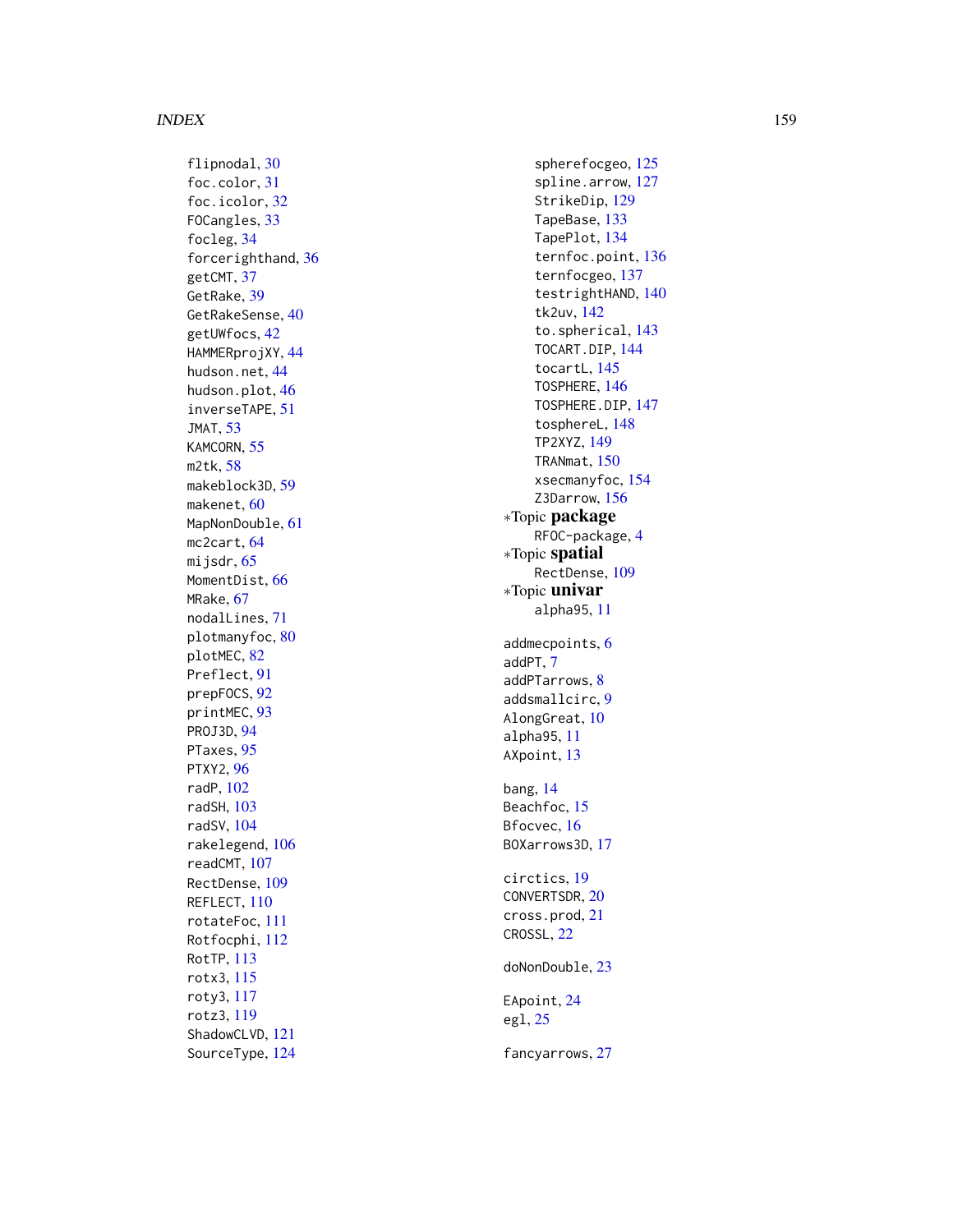#### 160 INDEX

faultplane, [28](#page-27-0) FixDip , [29](#page-28-0) flipnodal, [30](#page-29-0) foc.color , [31](#page-30-0) foc.icolor , [32](#page-31-0) FOCangles, [33](#page-32-0) focleg , [34](#page-33-0) focpoint, [35](#page-34-0) forcerighthand , [36](#page-35-0) getCMT, [37](#page-36-0) GetRake, [39](#page-38-0) GetRakeSense , [40](#page-39-0) getUWfocs , [42](#page-41-0) HAMMERprojXY, [44](#page-43-0) hudson.net , [44](#page-43-0) hudson.plot, [46](#page-45-0) imageP , [47](#page-46-0) imageSCALE , [48](#page-47-0) imageSH , [49](#page-48-0) imageSV , [50](#page-49-0) inverseTAPE , [51](#page-50-0) jimbo , [52](#page-51-0) JMAT , [53](#page-52-0) justfocXY , [54](#page-53-0) KAMCORN, [55](#page-54-0) lowplane , [57](#page-56-0) m2tk , [58](#page-57-0) makeblock3D , [59](#page-58-0) makenet, <mark>6</mark>0 MapNonDouble, [61](#page-60-0) mc2cart, [64](#page-63-0) mijsdr , [65](#page-64-0) MomentDist, [66](#page-65-0) MRake , [67](#page-66-0) net , [68](#page-67-0) nipXY , [69](#page-68-0) nodalLines , [71](#page-70-0) normal.fault,[72](#page-71-0) pcirc , [73](#page-72-0) pglyph3D , [74](#page-73-0)

phong3D , [75](#page-74-0)

PKAM , [77](#page-76-0) plotfoc , [79](#page-78-0) plotmanyfoc, [80](#page-79-0) plotMEC, [82](#page-81-0) PlotPlanes, [83](#page-82-0) PlotPTsmooth, [84](#page-83-0) PlotTernfoc, [85](#page-84-0) PLTcirc, [87](#page-86-0) pnet , [88](#page-87-0) polyfoc, <mark>[89](#page-88-0)</mark> Pradfoc, [90](#page-89-0) Preflect , [91](#page-90-0) prepFOCS , [92](#page-91-0) printMEC , [93](#page-92-0) PROJ3D , [94](#page-93-0) PTaxes, [95](#page-94-0) PTXY2, [96](#page-95-0) qpoint , [98](#page-97-0) radiateP , [99](#page-98-0) radiateSH , [100](#page-99-0) radiateSV , [101](#page-100-0) radP , [102](#page-101-0) radSH , [103](#page-102-0) radSV , [104](#page-103-0) rakelegend , [106](#page-105-0) readCMT , [107](#page-106-0) RectDense , [109](#page-108-0) REFLECT, [110](#page-109-0) RFOC *(*RFOC-package *)* , [4](#page-3-0) RFOC-package, [4](#page-3-0) rotateFoc , [111](#page-110-0) Rotfocphi , [112](#page-111-0) RotTP, [113](#page-112-0) ROTX , [114](#page-113-0) rotx3 , [115](#page-114-0) ROTY , [116](#page-115-0) roty3 , [117](#page-116-0) ROTZ , [118](#page-117-0) rotz3 , [119](#page-118-0) SDRfoc, [120](#page-119-0) ShadowCLVD , [121](#page-120-0) SHradfoc, [123](#page-122-0) SourceType, [124](#page-123-0) spherefocgeo, [125](#page-124-0)

spline.arrow , [127](#page-126-0) StrikeDip , [129](#page-128-0)